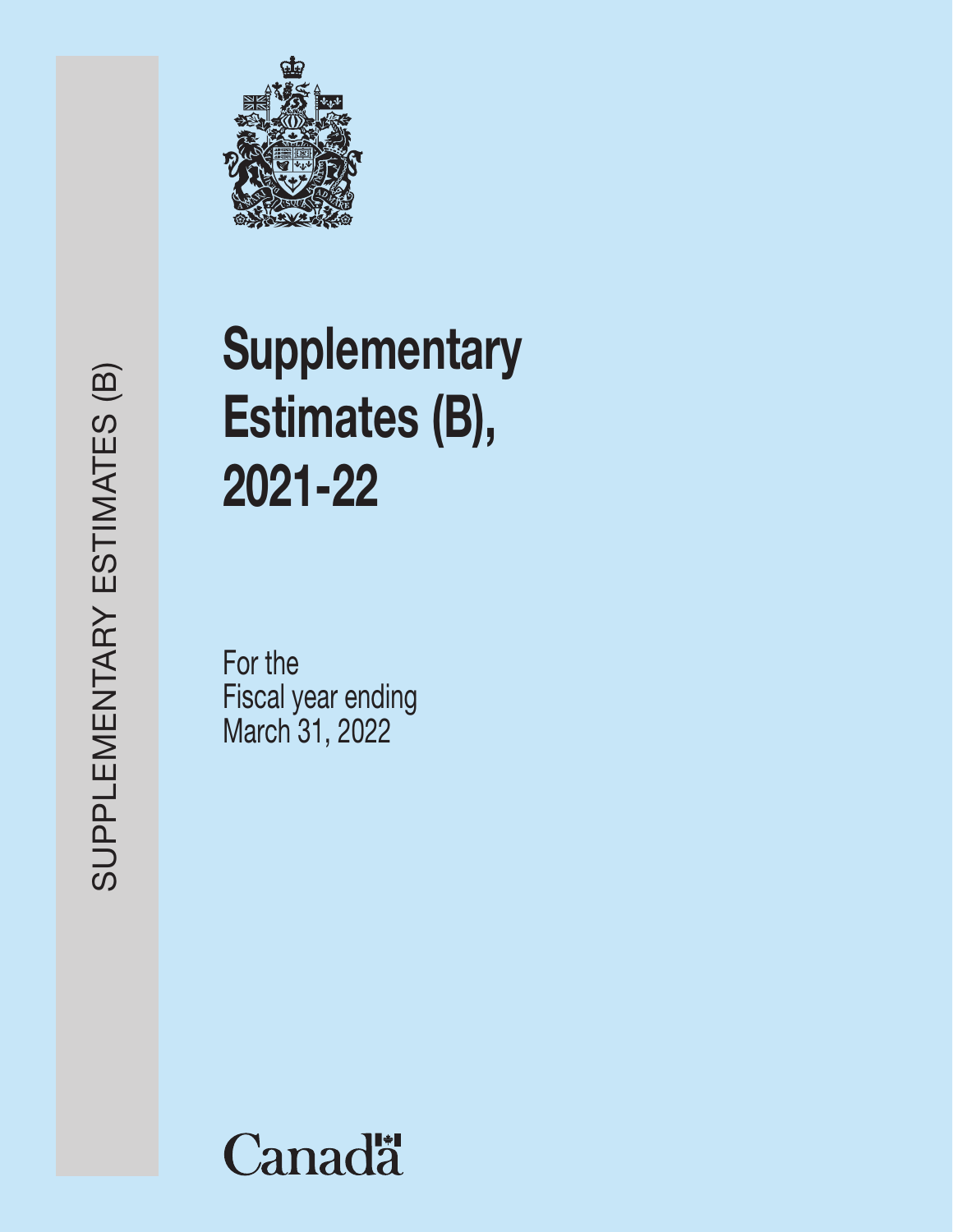© Her Majesty the Queen in Right of Canada, represented by the President of the Treasury Board, 2021

Published by Treasury Board of Canada, Secretariat 90 Elgin, Ottawa, Ontario, K1A 0R5, Canada

Catalogue Number: BT31-2/1E-PDF ISBN or ISSN: 1702-5141

This document is available on the Government of Canada website, Canada.ca

This document is available in alternative formats upon request.

Aussi offert en français sous le titre : Budget supplémentaire des dépenses (B) 2021-2022

Except as otherwise specifically noted, the information in this publication may be reproduced, in part or in whole and by any means, without charge or further permission from the Treasury Board of Canada Secretariat (TBS), provided that due diligence is exercised in ensuring the accuracy of the information reproduced, that TBS is identified as the source institution, and that the reproduction is neither represented as an official version of the information reproduced nor as having been made in affiliation with, or with the endorsement of, TBS.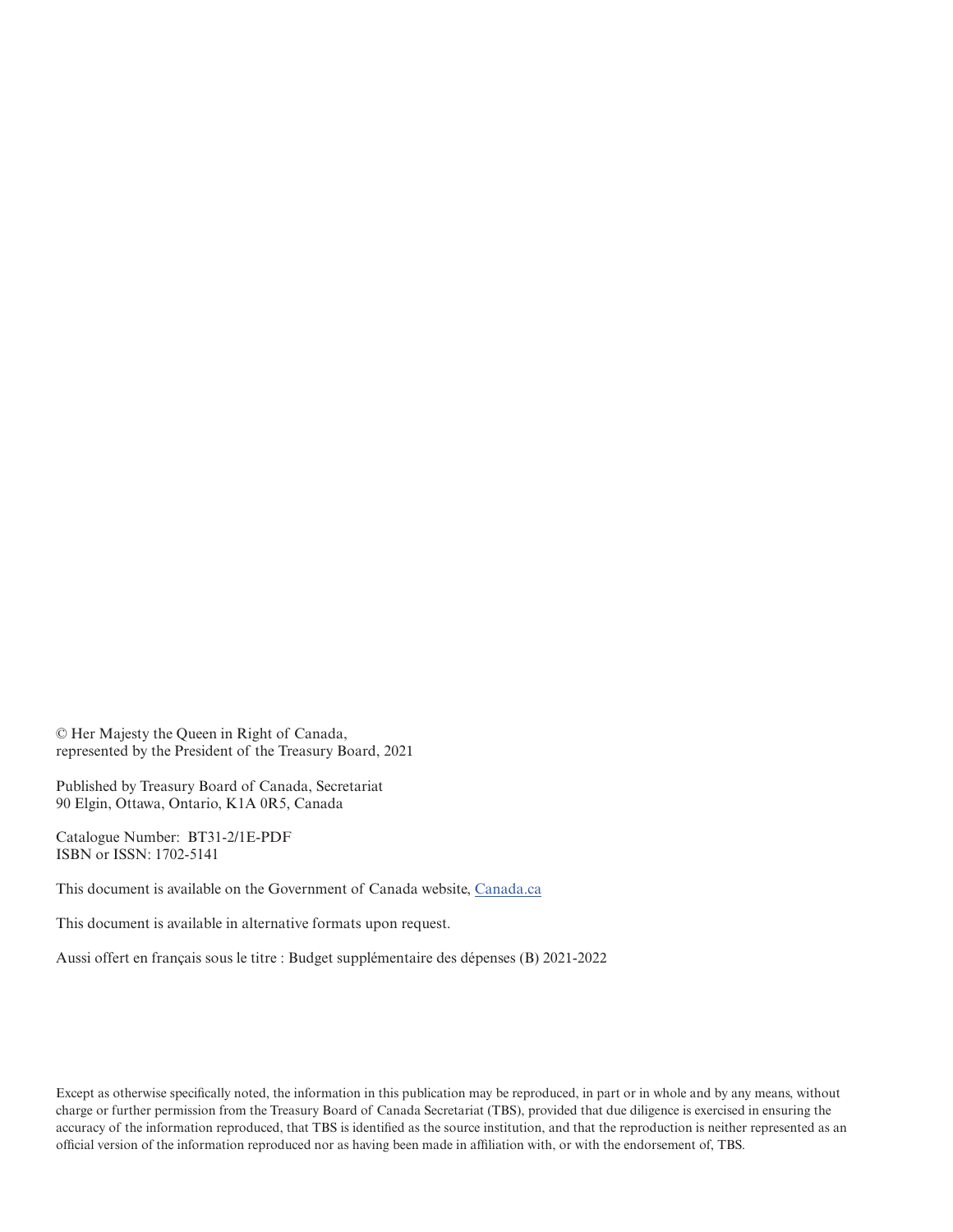# **Supplementary** Estimates (B), 2021-22

For the Fiscal year ending March 31, 2022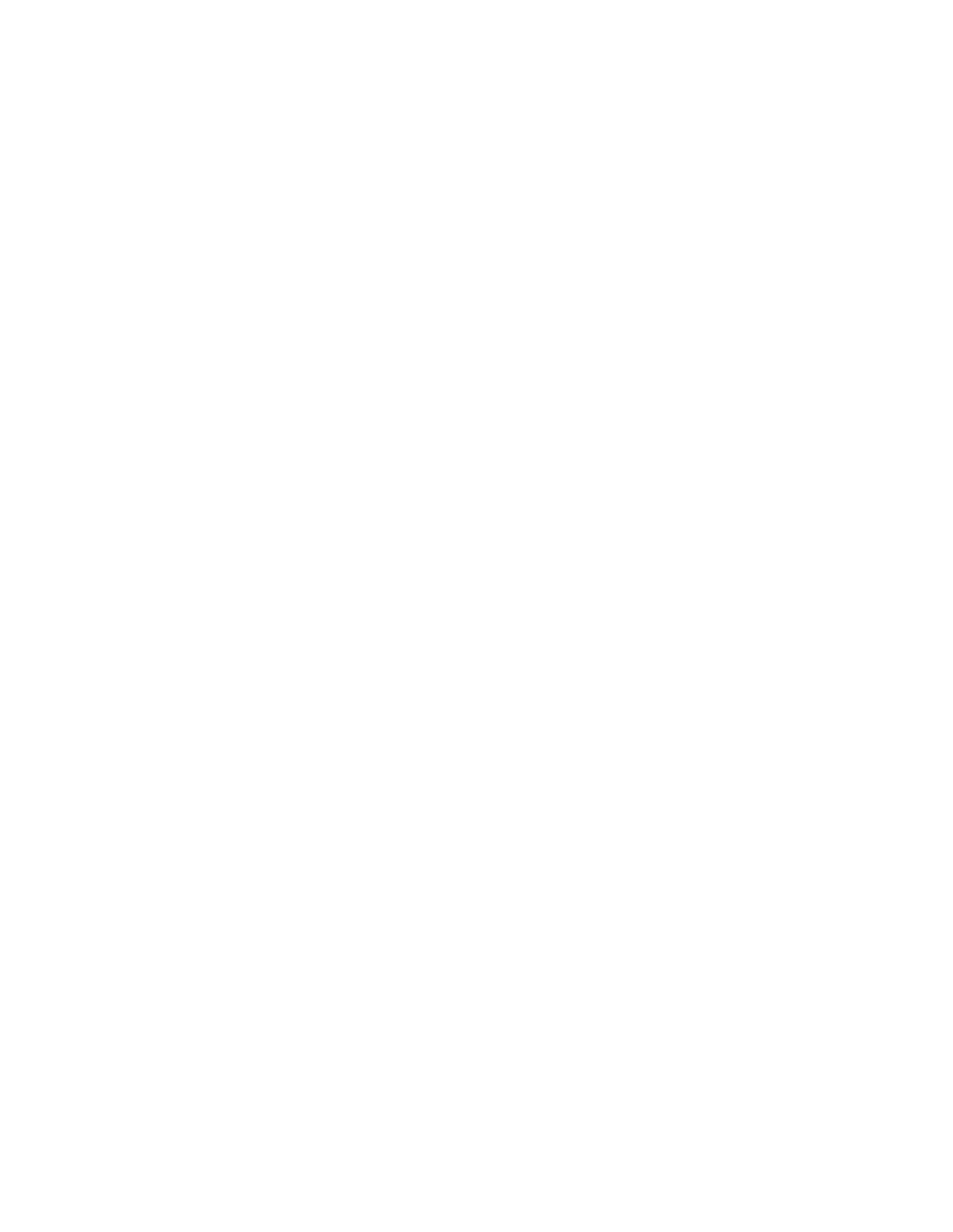# **2021–22 ESTIMATES**

# **Supplementary Estimates (B), 2021–22**

# **Introduction**

These Supplementary Estimates are presented in six sections:

• **Highlights of these Estimates**, including their overall impact on the Government's spending plan and appropriated authorities for the fiscal year;

• **General Information** about the Estimates process and how to use this document;

• **Key Summaries** of the authorities presented in these Estimates for Parliament's approval or information, legislation providing

COVID-19 related expenditure authority, major items, and horizontal initiatives;

• **Detail by Organization** on the voted authorities sought through these Estimates, as well as updates to statutory forecasts;

• **Annex – Items for inclusion in the Proposed Schedules to the Appropriation Bill**; and

• **Additional Information** available online on statutory and voted authorities.

#### **Highlights of these Estimates**

The Supplementary Estimates (B), 2021–22 present a total of \$13.4 billion in incremental budgetary spending, which reflects \$8.7 billion to be voted and a \$4.7 billion increase in forecast statutory expenditures. Roughly \$1.2 billion (14%) of the voted requirements are for the government's response to the COVID-19 global pandemic.

These Estimates seek parliamentary approval of \$8.7 billion in new voted spending. The majority of this new spending is for:

• health, education, income assistance, child and family services for Indigenous Canadians;

• housing and infrastructure in Indigenous communities;

• personnel costs, including salary adjustments resulting from recently negotiated collective agreements and a pay increase for Canadian Forces members;

• settlement agreements with Indigenous groups and for other litigation and legal claims; and

• medical and economic support for developing countries.

Overall, funding requirements for the top 10 organizations account for approximately 81.4% of the voted spending sought through these Estimates. Of those 10 organizations, these 5 are each seeking more than \$500 million (excluding transfers) to support their priorities:

- Department of Indigenous Services (\$2.1 billion);
- Treasury Board Secretariat (\$1.6 billion);
- Department of Crown-Indigenous Relations and Northern Affairs (\$1.0 billion);
- Department of Foreign Affairs, Trade and Development (\$683.5 million); and
- Department of National Defence (\$644.4 million).

Changes to forecasts of statutory spending, including expenditures pursuant to the proposed extension of COVID-19 benefits, are included in these Estimates to provide additional information on departments' total estimated expenditures. Additional information on statutory authorities for COVID-19 related expenditures is presented online.

The increase of \$4.7 billion in budgetary statutory expenditures is mainly due to:

• the extension of the Canada Recovery Benefit to October 23, 2021 (\$1.9 billion); and

• forecasted requirements for the Canada Recovery Caregiving Benefit (\$1.4 billion) and the Canada Recovery Sickness Benefit (\$523.7 million).

The increase of \$2.8 billion in non-budgetary statutory expenditures is mainly due to:

• the Large Employer Emergency Financing Facility (\$2.4 billion) which provides short-term liquidity assistance to large employers affected by the pandemic; and

• financial assistance to the International Development Association (\$361.7 million).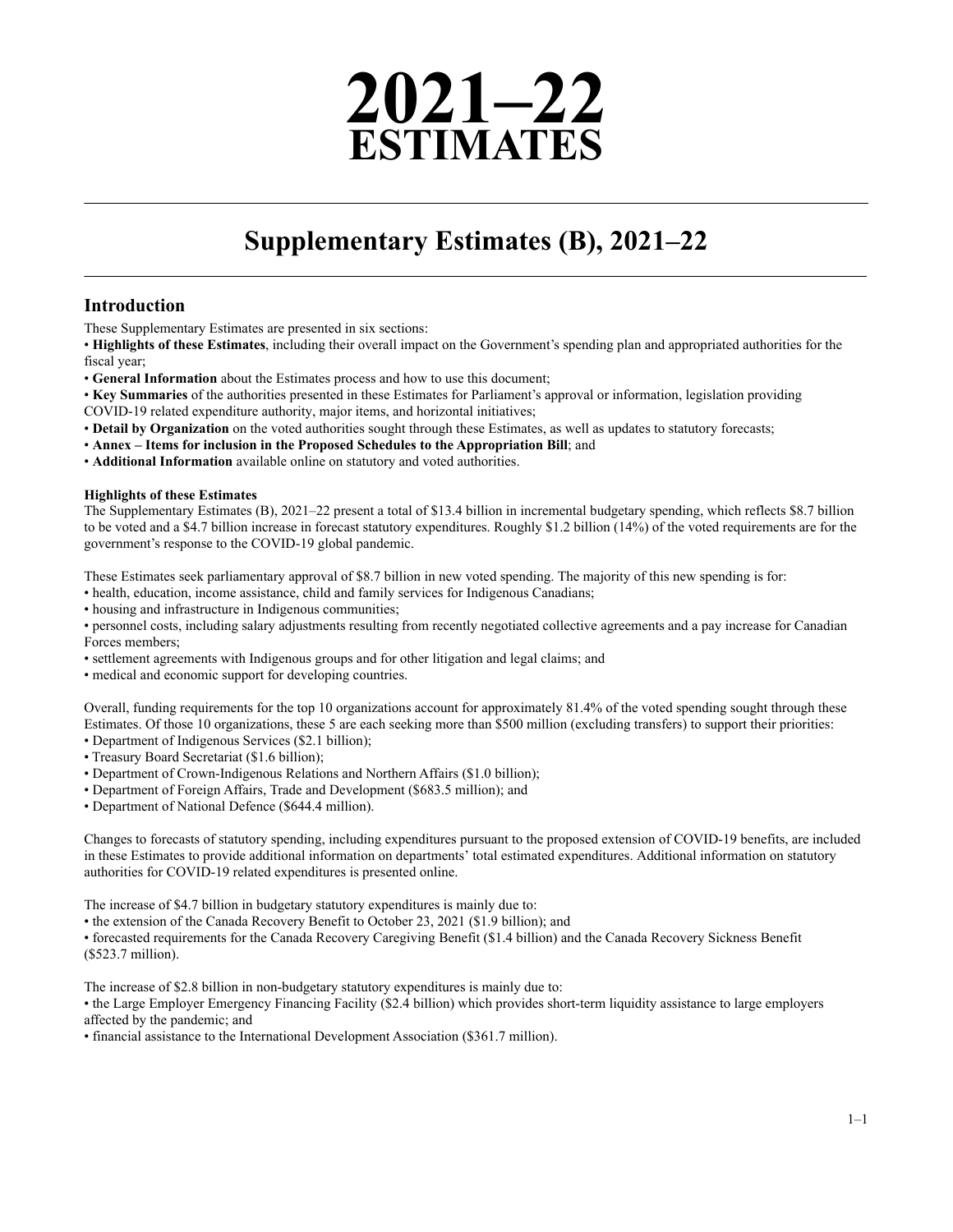#### **General Information**

In order to spend money, the government must receive Parliament's approval, either through previously adopted legislation that provides ongoing authority or on an annual basis through the introduction and passage of appropriation bills in Parliament. As with other bills, appropriation bills become law after being approved by both the House of Commons and the Senate and receiving Royal Assent.

To support Parliament's consideration and review, the President of the Treasury Board tables in Parliament, prior to the introduction of each appropriation bill, an Estimates publication (Main or Supplementary) that provides information and details on spending authorities sought.

While the Main Estimates provide an overview of spending requirements for the upcoming fiscal year, Supplementary Estimates present information on additional spending requirements which were either not sufficiently developed in time for inclusion in the Main Estimates, or have subsequently been refined to account for developments in particular programs and services.

The Supplementary Estimates (B), 2021–22 is the second of three Supplementary Estimates planned for this fiscal year.

For this exercise, the President of the Treasury Board tables a document in Parliament that includes:

• a summary of the government's incremental financial requirements;

- a comparison of Budget 2021 to planned expenditures in the 2021–22 Estimates;
- an overview of major funding requests and horizontal initiatives;
- highlights of new authority requirements and structural changes;
- funding details by organization; and
- a proposed schedule to the appropriation bill to be approved by Parliament.

In addition to the tabled document, the following supplemental information will also be made available online:

- a detailed listing of statutory expenditures reported through the Estimates;
- a complete breakdown of planned expenditures by standard object, such as personnel, professional services and transfer payments;
- planned expenditures by purpose in accordance with the organization's Departmental Reporting Framework;
- planned expenditures related to COVID-19 response;
- allocations from Treasury Board Central Votes; and

• a listing of transfers between organizations.

The following terminology is used throughout this document:

• **2019–20 Expenditures** refer to the actual expenditures published in the 2020 Public Accounts (Volume II);

• **2020–21 Estimates to date** include the aggregate of the requirements reported in the Main Estimates, and Supplementary Estimates A, B and C of that fiscal year;

• **authorities to date** are comprised of amounts reported in the prior Estimates of the current fiscal year, two-year appropriations and allocations of votes managed by Treasury Board;

• **these Supplementary Estimates** refer to the requirements reported through Supplementary Estimates (B);

• **proposed Authorities** is the sum of all the amounts reported in the Estimates of the current fiscal year, two-year appropriations and allocations from votes managed by Treasury Board;

• **budgetary expenditures** include the cost of servicing the public debt; operating and capital expenditures; transfer payments to other levels of government, organizations or individuals; and payments to Crown corporations;

• **non-budgetary expenditures** – or loans, investments and advances – are outlays that represent changes in the composition of the Government's financial assets. Negative figures indicate that recoveries exceed expenditures;

• **voted** describes appropriations or expenditures for which parliamentary authority is sought through an appropriation bill; and

• **statutory** describes appropriations or expenditures which are authorized by Parliament through legislation other than an appropriation act; forecasts are provided for Parliament's information.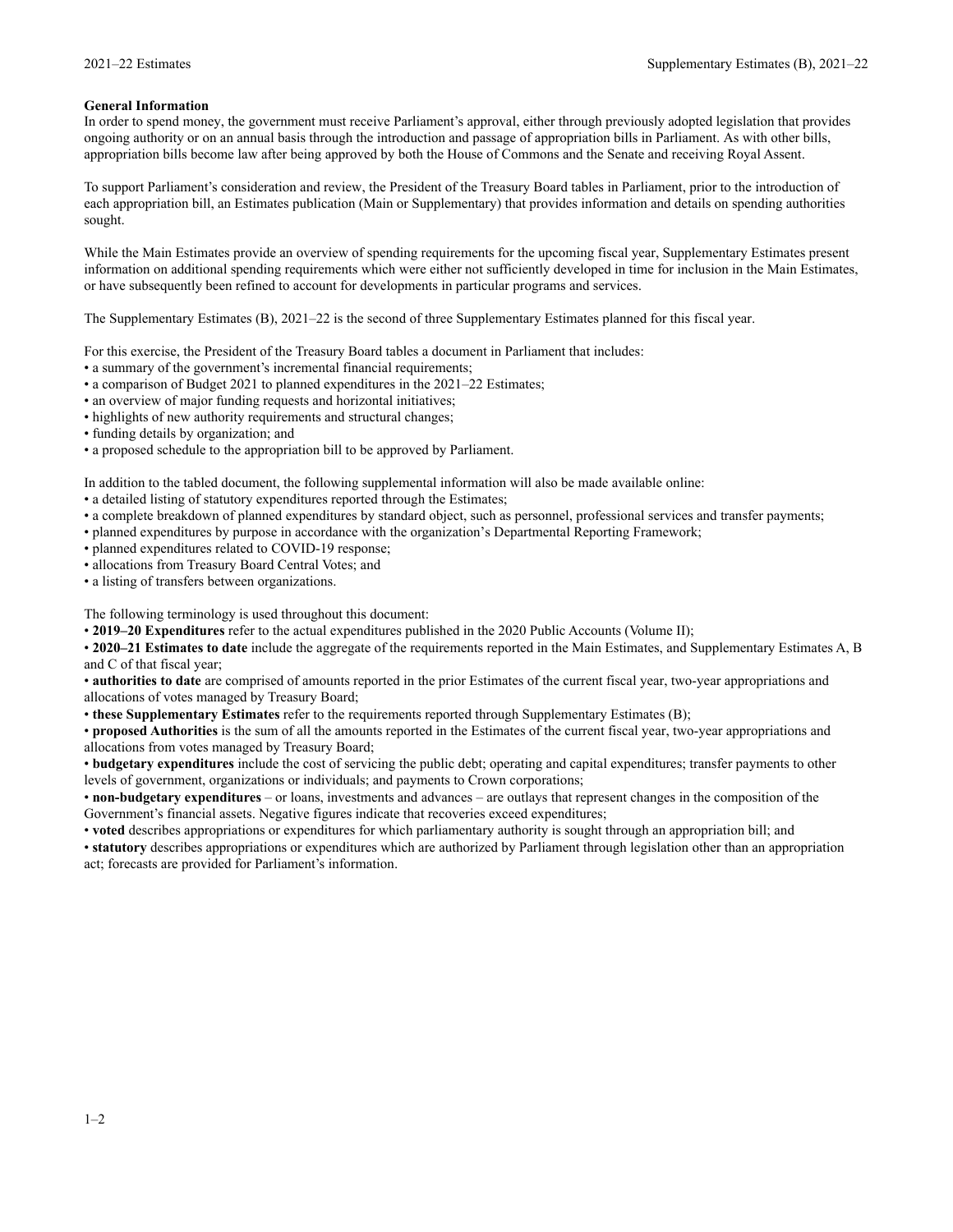#### **Summary of Estimates**

The Supplementary Estimates (B), 2021–22 provides information in support of voted budgetary expenditures in the amount of \$8.7 billion for a total of \$175.6 billion in 2021–22. This is an increase of 5.2% over the authorities to date.

#### **Comparison of Estimates, Supply and Expenditures**

|                            |                                    |                                         |                                      | $2021 - 22$ Estimates                             |                                       |
|----------------------------|------------------------------------|-----------------------------------------|--------------------------------------|---------------------------------------------------|---------------------------------------|
|                            | $2019 - 20$<br><b>Expenditures</b> | $2020 - 21$<br><b>Estimates to date</b> | <b>Authorities</b><br><b>To Date</b> | <b>These</b><br>Supplementary<br><b>Estimates</b> | <b>Proposed</b><br><b>Authorities</b> |
|                            |                                    |                                         | (dollars)                            |                                                   |                                       |
| <b>Budgetary</b>           |                                    |                                         |                                      |                                                   |                                       |
| Voted                      | 119,731,894,080                    | 165, 382, 616, 805                      | 166,881,446,139                      | 8,749,898,304                                     | 175,631,344,443                       |
| Statutory                  | 183,824,346,054                    | 313, 305, 211, 229                      | 217,635,959,209                      | 4,665,803,322                                     | 222, 301, 762, 531                    |
| <b>Total Budgetary</b>     | 303,556,240,134                    | 478,687,828,034                         | 384,517,405,348                      | 13,415,701,626                                    | 397,933,106,974                       |
| <b>Non-Budgetary</b>       |                                    |                                         |                                      |                                                   |                                       |
| Voted                      | (272, 171, 484)                    | 87,203,002                              | 180,703,002                          | 2                                                 | 180,703,004                           |
| Statutory                  | 56,981,968,690                     | 4,632,290,118                           | 4,489,494,037                        | 2,809,875,778                                     | 7,299,369,815                         |
| <b>Total Non-Budgetary</b> | 56,709,797,206                     | 4,719,493,120                           | 4,670,197,039                        | 2,809,875,780                                     | 7,480,072,819                         |

Note: Authorities To Date and Proposed Authorities include two-year appropriations of \$1,055,127,924 for Canada Border Services Agency, Canada Revenue Agency and Parks Canada Agency. These three agencies have the authority to carry forward funds approved in 2020–21 to 2021–22. The following chart — Supplementary Estimates as part of total Estimates — reflects only 2021–22 Estimates, so it excludes the two-year appropriations. Differences in statutory expenditures between the two charts relate to adjustments to estimated expenditures for employee benefit plans.

#### **Estimates to date 2021–22**

The 2021–22 Main Estimates were tabled on February 25, 2021, supporting the government's request to Parliament for authority through annual appropriations to spend \$141.9 billion in voted budgetary expenditures and \$180.7 million in voted non-budgetary expenditures. The 2021–22 Main Estimates also presented information on statutory amounts of \$200.3 billion in budgetary expenditures and \$4.3 billion in loans, investments and advances.

The Supplementary Estimates (A), 2021–22 were tabled on May 27, 2021 and presented information in support of \$24.0 billion in voted budgetary expenditures. Information was also presented on increases to statutory expenditures of \$17.2 billion in budgetary expenditures and \$224.4 million in loans, investments and advances.

The Supplementary Estimates (B), 2021–22 provide information in support of \$8.7 billion in voted budgetary expenditures. Information is also presented on increases to statutory expenditures of \$4.7 billion in budgetary expenditures and \$2.8 billion in loans, investments and advances.

#### **Appropriation Acts in 2021–22**

Royal Assent for *Appropriation Act No. 1, 2021–22*, granted on March 30, 2021, provided interim supply to appropriation-dependent organizations to cover requirements for the first three months of the fiscal year.

Royal Assent for *Appropriation Act No. 2, 2021–22*, granted on June 21, 2021, provided the remaining supply for the 2021–22 Main Estimates.

Royal Assent for *Appropriation Act No. 3, 2021–22*, granted on June 21, 2021, provided supply for the spending requirements presented in Supplementary Estimates (A), 2021–22.

In December 2021, the President of the Treasury Board will introduce a bill to provide supply for the spending requirements presented in these Supplementary Estimates (B), 2021–22.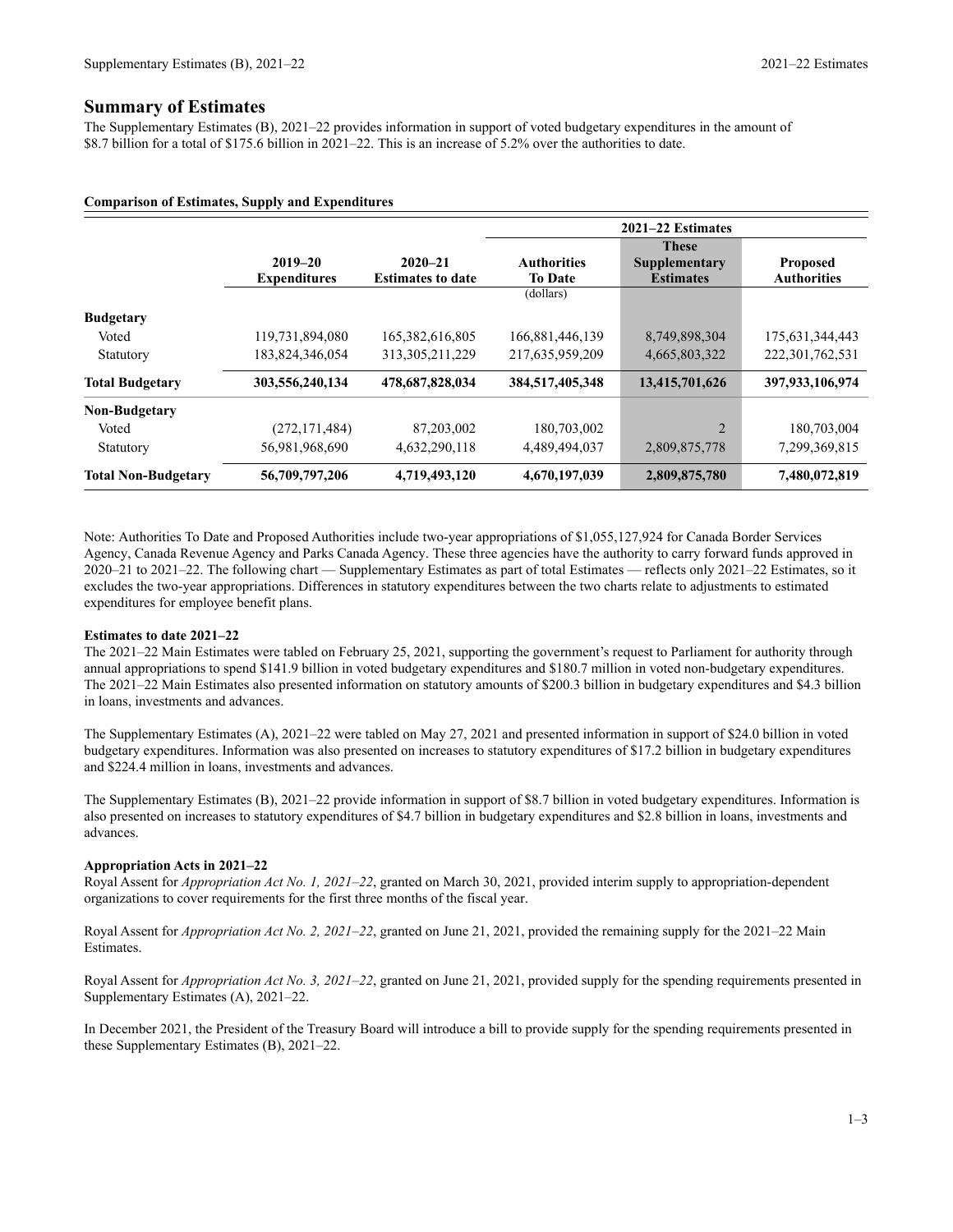# **Supplementary Estimates as part of total Estimates**

|                            | 2021-22 Estimates  |                |                |             |                    |  |  |
|----------------------------|--------------------|----------------|----------------|-------------|--------------------|--|--|
|                            | Main               |                | Supplementary  |             |                    |  |  |
|                            | <b>Estimates</b>   | A              | В              | $\mathbf C$ | <b>Total</b>       |  |  |
|                            |                    |                | (dollars)      |             |                    |  |  |
| <b>Budgetary</b>           |                    |                |                |             |                    |  |  |
| Voted                      | 141,851,765,529    | 23,974,552,686 | 8,749,898,304  | .           | 174,576,216,519    |  |  |
| Statutory                  | 200, 334, 876, 487 | 17,203,178,514 | 4,665,803,322  | .           | 222, 203, 858, 323 |  |  |
| <b>Total Budgetary</b>     | 342,186,642,016    | 41,177,731,200 | 13,415,701,626 | .           | 396,780,074,842    |  |  |
| <b>Non-Budgetary</b>       |                    |                |                |             |                    |  |  |
| Voted                      | 180,703,001        |                | 2              | .           | 180,703,004        |  |  |
| Statutory                  | 4,265,094,037      | 224,400,000    | 2,809,875,778  | .           | 7,299,369,815      |  |  |
| <b>Total Non-Budgetary</b> | 4,445,797,038      | 224,400,001    | 2,809,875,780  | .           | 7,480,072,819      |  |  |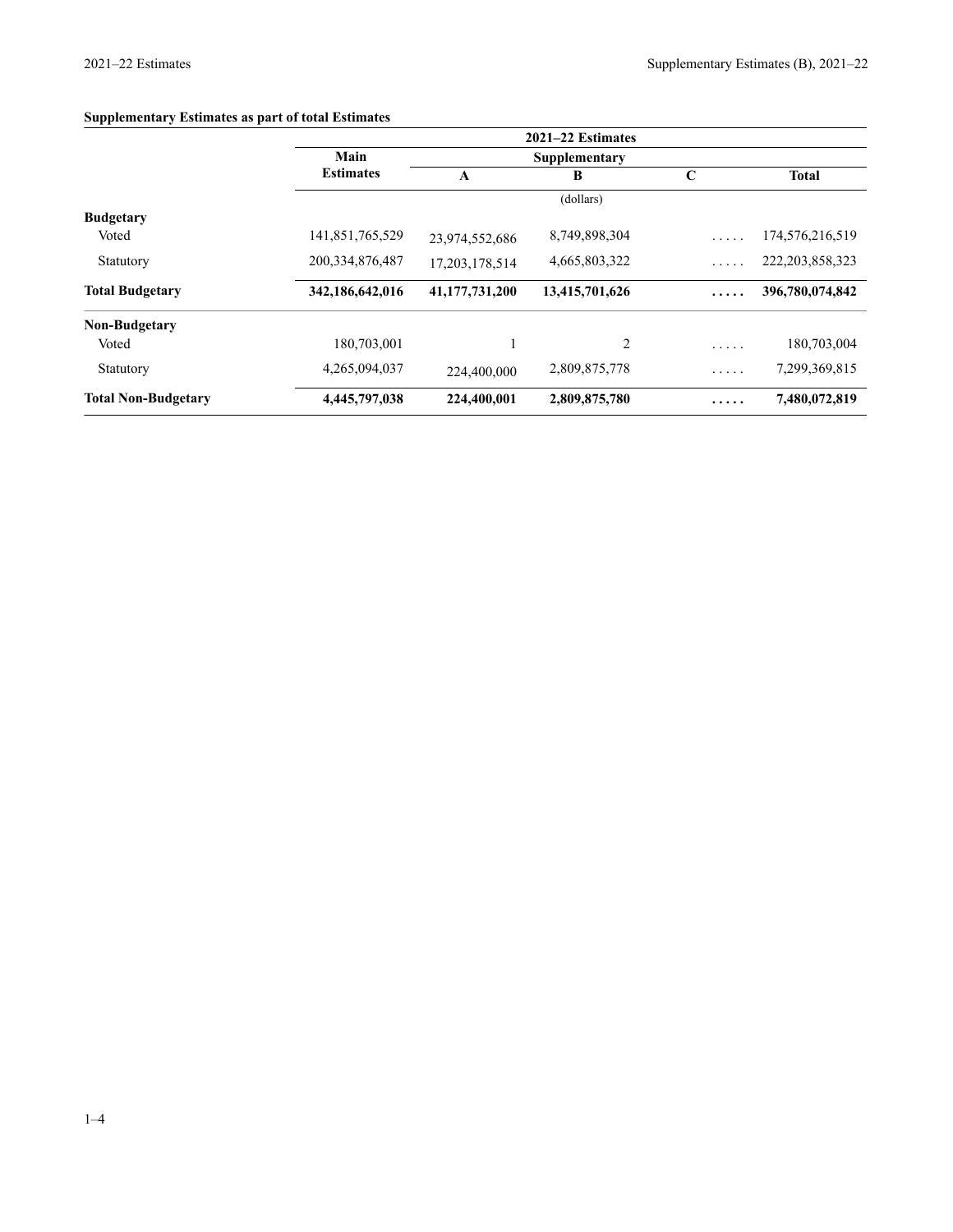#### **Major Items**

The following is a list of the major voted initiatives, which are included in these Supplementary Estimates to seek parliamentary approval.

#### **Treasury Board Secretariat: \$1.5 billion**

#### **Funding for compensation adjustments – Transfers to departments and agencies for negotiated salary adjustments**

This funding will be used to compensate appropriated organizations for salary adjustments arising from recently negotiated collective bargaining agreements and other changes to the terms and conditions of employment. Agreements include the Computer Systems group, the Correctional Services group, Royal Canadian Mounted Police members and reservists, as well as agreements reached by the Communications Security Establishment and the National Capital Commission. This funding will also be used to compensate employees for damages associated with the Phoenix pay system and for the extended implementation timeframes of collective agreements during the 2018 round of collective bargaining.

#### **Department of Crown-Indigenous Relations and Northern Affairs and Department of Indigenous Services: \$725.2 million Funding for infrastructure in Indigenous communities (Budget 2021)**

This funding will support construction, renovation, operation and maintenance of housing, schools, health facilities, water and wastewater, and other community infrastructure. This funding will also support the transfer of infrastructure to Indigenous-led organizations and fund the operation and maintenance of Indigenous-owned infrastructure.

#### **Department of Crown-Indigenous Relations and Northern Affairs: \$412.2 million**

#### **Funding for the Specific Claims Settlement Fund**

Specific claims are claims by a First Nation against the federal government which relate to the administration of land or other First Nation assets and to the fulfillment of historic treaties or other agreements. The primary objective of the Specific Claims Policy is to discharge outstanding legal obligations of the federal government through negotiated settlement agreements. The Specific Claims Settlement Fund is used to provide compensation to First Nations in accordance with negotiated agreements.

#### **Department of Foreign Affairs, Trade and Development: \$375.0 million**

**Funding to support access by developing countries to vaccines, therapeutics and diagnostics (COVID-19) (Budget 2021)** This funding will support coordinated global efforts to develop, produce and distribute COVID-19 tests, treatments (including medical oxygen) and vaccines to low- and middle-income countries.

#### **Department of Indigenous Services: \$361.3 million**

#### **Funding for child and family services**

This funding is for prevention and protection services to support the safety and well-being of First Nations children and families living on reserve. The Department, in collaboration with provincially delegated agencies, provides programs and services including early intervention and alternatives to traditional institutional care and foster care, such as the placement of children with family members in a community setting.

#### **Department of Indigenous Services: \$332.4 million**

#### **Funding for non-insured health benefits for First Nations and Inuit (Budget 2021)**

The Non-Insured Health Benefits Program supports First Nations and Inuit people with medically necessary services not otherwise covered, such as mental health services, medical travel, prescription and over-the-counter medications, dental care, vision care, medical supplies and equipment. In addition to the \$332.4 million announced in Budget 2021, these Estimates include \$31.4 million of unspent funding from a previous fiscal year for the Non-Insured Health Benefits Program.

#### **Department of National Defence: \$327.7 million**

#### **Funding for the Canadian Forces pay increase**

This funding will cover a pay increase for Canadian Forces members to align with the bargaining settlements for the core public administration. It will also support restructuring of pay and allowances for pilots, search and rescue technicians and special operations personnel occupations, as well as an extension of the Exceptional Hazard Allowance for personnel deployed to support Canadians during the COVID-19 pandemic.

#### **Department of Indigenous Services: \$308.7 million**

#### **Funding for income assistance, case management, and pre-employment supports to individuals and families living on reserve (Budget 2021)**

This funding will assist eligible individuals and families living on reserve and status Indians in Yukon with: basic needs; special needs; case management; and pre-employment measures designed to increase self-reliance, to improve life skills and to promote greater attachment to the work force.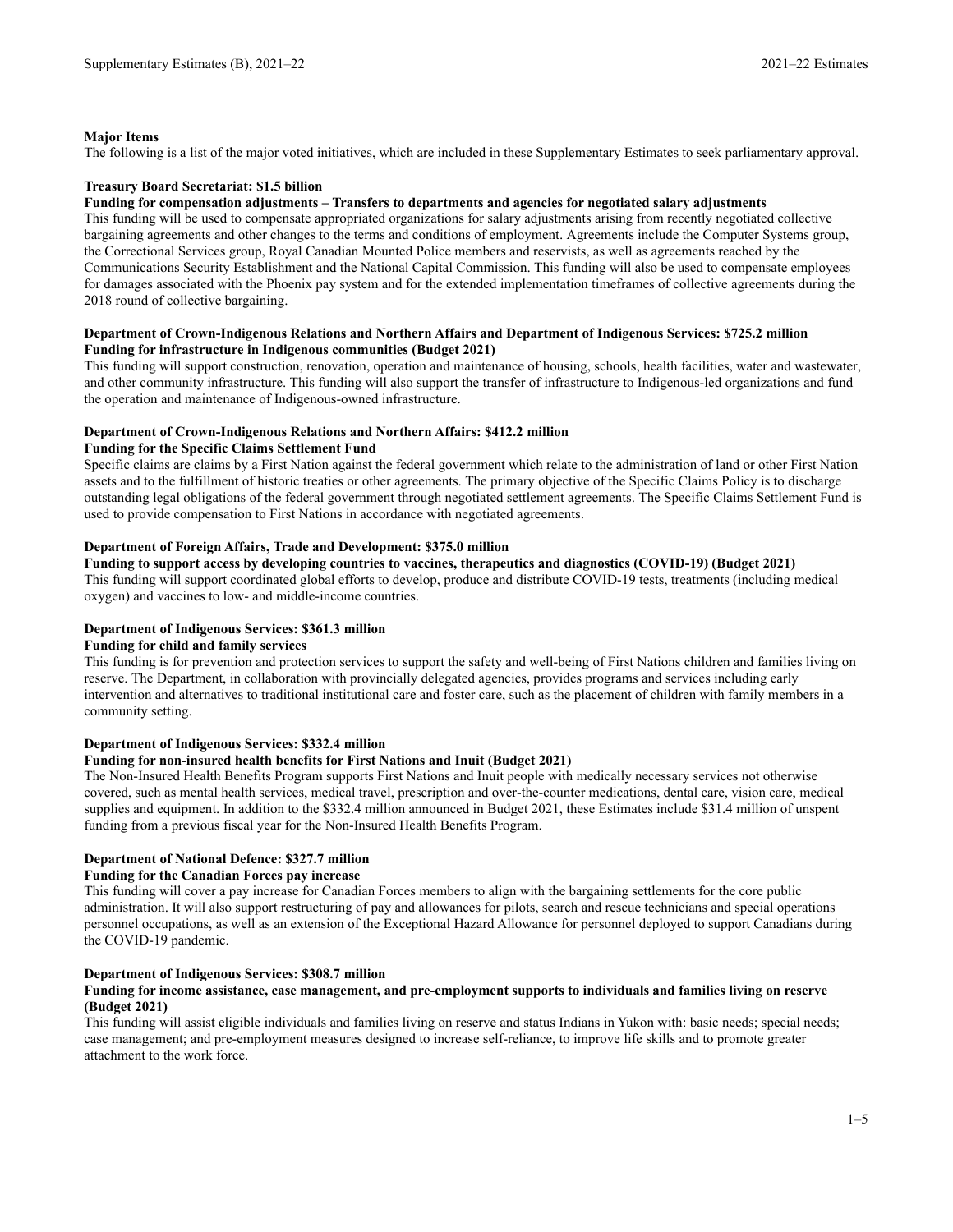#### **Department of National Defence and Department of Veterans Affairs : \$253.4 million**

#### **Funding for the Heyder and Beattie class actions final settlement agreement**

The Heyder and Beattie class actions sought damages related to gender-based discrimination, sexual assault and sexual harassment. This funding will be used to continue to fulfill obligations and payments under the final agreement, including assessment of claims, payments to claimants, administration and case management.

#### **Department of Crown-Indigenous Relations and Northern Affairs: \$212.2 million**

#### **Funding for the partial settlement of Gottfriedson (Indian Residential Day Scholars) litigation and in support of Indigenous Childhood Claims Litigation management**

This funding will be used to compensate approximately 13,500 individuals (day school survivors and their first generation descendants) and to establish a Day Scholars Revitalization Society to support healing, wellness, education, language, culture, and heritage. This funding will also be used for legal fees, third party administration costs and ongoing management of Indigenous childhood claims litigation.

#### **Comparison of Budget 2021 and Estimates**

The following reconciliation is for the purpose of providing greater clarity on the relationship between the figures presented in Budget 2021 and the 2021–22 Estimates and to allow for a more effective comparison and study of how the Estimates cash requirements are derived from the accrual-based budget plan.

#### **Comparison of the Budget 2021 and Estimates to date 2021–22**

|                                              | $2021 - 22$           |
|----------------------------------------------|-----------------------|
|                                              | (billions of dollars) |
| <b>Estimates to Date 2021–22</b>             | 396.8                 |
| Of which:                                    |                       |
| Related to Budget 2021                       | 33.8                  |
| <b>Plus: Items not included in Estimates</b> | 100.3                 |
| Of which:                                    |                       |
| <b>Employment Insurance benefits</b>         | 41.2                  |
| Canada Child Benefit                         | 27.2                  |
| Canada Emergency Wage Subsidy                | 26.0                  |
| Other Tax Credits and Repayments             | 5.9                   |
| <b>Plus: Netted Revenue</b>                  | 12.9                  |
| Less: Accrual and other                      | (12.4)                |
| <b>Budget 2021 Total Expenses</b>            | 497.6                 |

#### **Items not included in the Estimates**

The Budget forecast covers the complete scope of the Government's fiscal framework, including revenues, program and tax expenditures, statutory expenditures such as Employment Insurance benefits, and provision for future obligations such as public service pensions. The scope of the Estimates is narrower than the Budget forecast. The main purpose of the Estimates is to support Parliament's consideration of the appropriation bills, which are the legal instruments for authorizing certain payments.

The Estimates are therefore focused on the government's cash needs which require parliamentary appropriations and exclude certain items reported in the Federal Budget. Costs related to the Employment Insurance benefits, Children's benefits and Canada Emergency Wage Subsidy are the largest components of the items excluded from the Estimates.

The Canada Emergency Wage Subsidy and the Canada Child Benefit are legislated through the *Income Tax Act* and are considered expenditures for government financial reporting purposes. Parliament does not authorize annual spending for these items or for any other tax expenditure or refundable tax credit.

Most Employment Insurance costs are paid directly out of the Employment Insurance Operating Account, rather than a departmental appropriation, and are therefore not specifically included in the Estimates.

#### **Netted revenues**

Certain expenditures are funded through departmental revenues. Accrual expenses in the budget are on a 'gross' basis, meaning the revenues are included in the accrual-based revenue forecast, while they are netted against expenditures in the Estimates.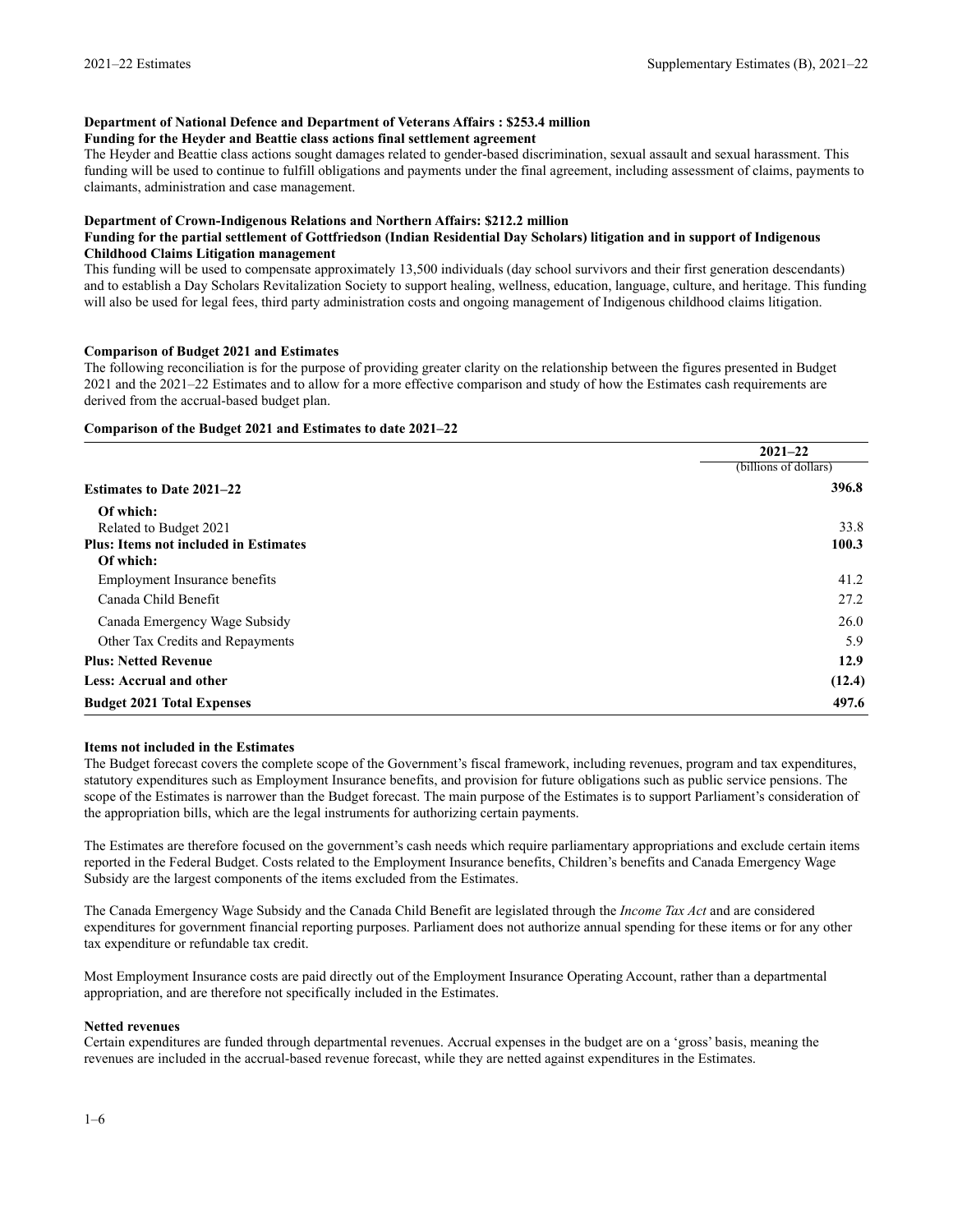#### **Accrual and other**

The Federal Budget is presented on a full accrual basis whereas the Estimates are presented on a modified cash basis. The accrual basis of accounting recognizes income when it is earned and expenses when they are incurred, whereas cash accounting recognizes them when the cash or its equivalent has been paid. As a result, certain items will be reported differently between the two publications. This category also includes costs related to consolidated Crown corporations that are funded from their own revenues, a number of other adjustments necessary to forecast expenses on a fully consolidated basis, as well as adjustments for items that have been approved and earmarked in the fiscal framework (at the time of Budget 2021 and since then).

#### **Structural Changes and Changes to Voted Authorities**

The following structural changes have been reflected since the publishing of Supplementary Estimates (A), 2021–22:

• the duties and functions under section 188 of the *Greenhouse Gas Pollution Pricing Act* were transferred from the Canada Revenue Agency to the Department of the Environment (Order in Council P.C. 2021-0170);

• the Federal Economic Development Initiative for Northern Ontario was transferred from the Department of Industry to the Federal Economic Development Agency for Northern Ontario (Orders in Council P.C. 2021-0839 to -0842); and

• the British Columbia Regional Unit was transferred from the Department of Western Economic Diversification to the Pacific Economic Development Agency of Canada (Orders in Council P.C. 2021-0827 to -0830).

The following have been designated as the appropriate Minister for the purposes of the *Financial Administration Act*:

• the Minister of Infrastructure and Communities for the Canadian Intergovernmental Conference Secretariat, the Leaders' Debates Commission and the Office of the Chief Electoral Officer (Orders in Council P.C. 2021-0935, -0936 and -0937).

• the Minister responsible for the Federal Economic Development Agency for Southern Ontario for that Agency (Order in Council P.C.2021-0933);

• the Minister for International Development for the Pacific Economic Development Agency of Canada (Order in Council P.C. 2021-0931);

• the Minister of Indigenous Services for the Federal Economic Development Agency for Northern Ontario (Order in Council P.C. 2021-0929); and

• the Minister of Public Works and Government Services for Shared Services Canada (Order in Council P.C.2021-0927).

The following new or amended authorities are sought through the Appropriation Act for these Estimates:

• the Canadian Race Relations Foundation is adding Vote 1 for payments to the Foundation;

• the Department of Finance is adding Vote L25 to set the maximum amount of loans to the International Development Association; and

• the Department of Foreign Affairs, Trade and Development is amending Vote L25 to increase the limit of financial assistance provided through the purchase of shares of international financial institutions;

• the Department of Western Economic Diversification is amending Vote 1 to authorize the expenditure of revenues from the provision of internal services;

• the Federal Economic Development Agency for Northern Ontario is adding Vote 1 for operating expenditures and Vote 5 for grants and contributions;

• the Pacific Economic Development of Canada is adding Vote 1 for operating expenditures and Vote 5 for grants and contributions; and

• the Treasury Board Secretariat is adding Vote 15 for compensation adjustments.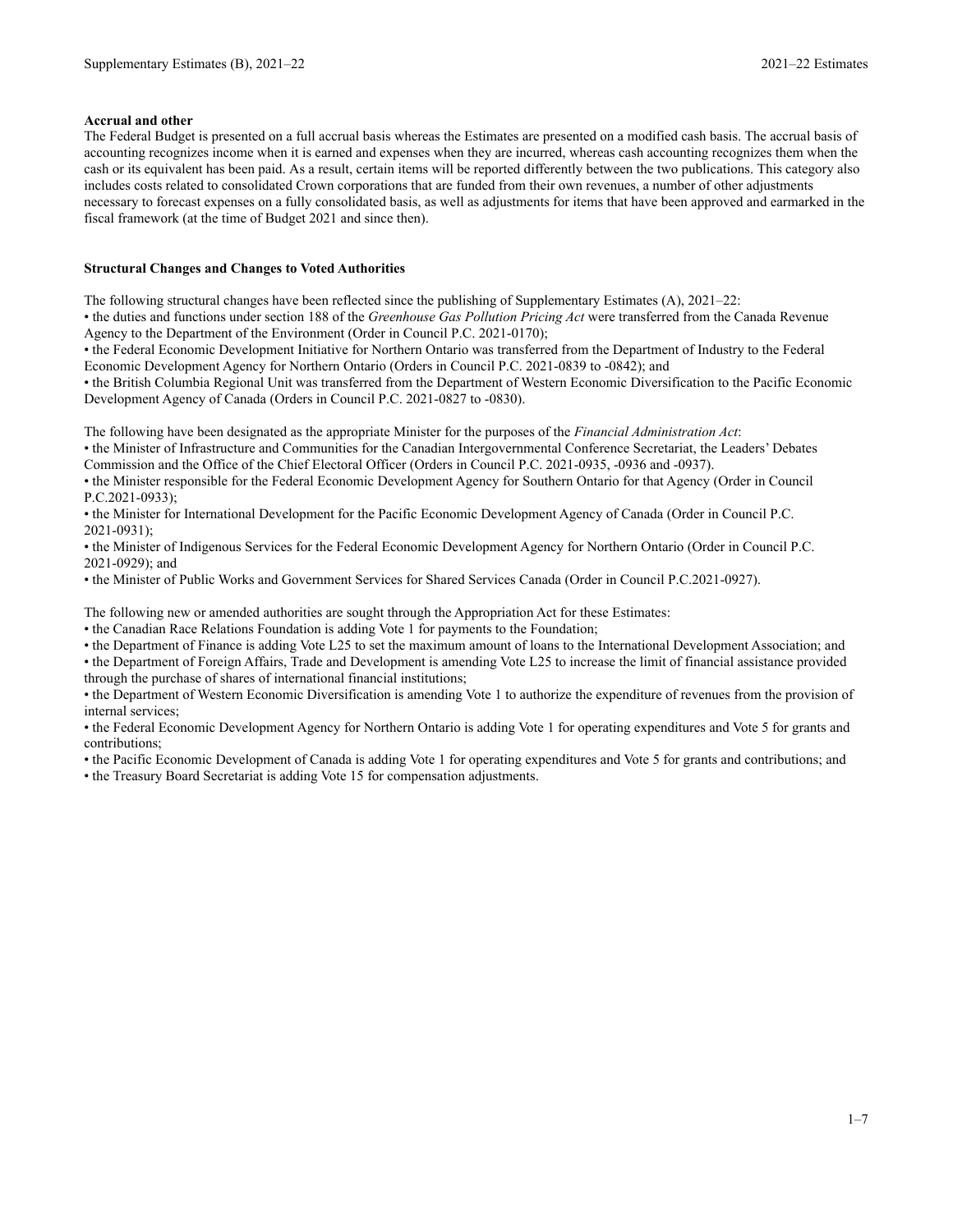126 organizations are represented in the 2021–22 Estimates. Of these, 60 organizations are included in these Supplementary Estimates: 1 for information only and 59 for consideration by Parliament.

|                                                                |                                    |                                            | 2021-22 Estimates                    |                                                   |                                       |  |
|----------------------------------------------------------------|------------------------------------|--------------------------------------------|--------------------------------------|---------------------------------------------------|---------------------------------------|--|
|                                                                | $2019 - 20$<br><b>Expenditures</b> | $2020 - 21$<br><b>Estimates to</b><br>date | <b>Authorities</b><br><b>To Date</b> | <b>These</b><br>Supplementary<br><b>Estimates</b> | <b>Proposed</b><br><b>Authorities</b> |  |
|                                                                |                                    |                                            | (dollars)                            |                                                   |                                       |  |
| <b>Budgetary</b>                                               |                                    |                                            |                                      |                                                   |                                       |  |
| Administrative Tribunals Support Service of<br>Canada          | 65,048,723                         | 72,679,604                                 | 78,544,437                           | .                                                 | 78,544,437                            |  |
| Atlantic Canada Opportunities Agency                           | 351,659,641                        | 592,434,716                                | 412,275,873                          | 17,405,433                                        | 429,681,306                           |  |
| Atomic Energy of Canada Limited                                | 868,140,000                        | 1,254,166,523                              | 1,188,799,417                        | .                                                 | 1,188,799,417                         |  |
| Canada Border Services Agency                                  | 2,064,340,007                      | 2,225,141,372                              | 2,406,080,129                        | 12,377,000                                        | 2,418,457,129                         |  |
| Canada Council for the Arts                                    | 327,771,295                        | 425,571,295                                | 480,562,080                          | 25,000,000                                        | 505,562,080                           |  |
| Canada Mortgage and Housing Corporation                        | 2,215,671,739                      | 6,019,698,711                              | 5,059,370,370                        | 43,620,000                                        | 5,102,990,370                         |  |
| Canada Post Corporation                                        | 22,210,000                         | 22,210,000                                 | 22,210,000                           | .                                                 | 22,210,000                            |  |
| Canada Revenue Agency                                          | 7,198,211,160                      | 9,611,496,025                              | 11,565,058,005                       | .                                                 | 11,565,058,005                        |  |
| Canada School of Public Service                                | 81,380,256                         | 79,687,920                                 | 81,401,600                           | .                                                 | 81,401,600                            |  |
| Canadian Accessibility Standards Development<br>Organization   | 3,960,828                          | 16,618,432                                 | 20,521,637                           | $\sim$ $\sim$ $\sim$ $\sim$ $\sim$                | 20,521,637                            |  |
| Canadian Air Transport Security Authority                      | 847, 862, 166                      | 917,728,788                                | 852,889,905                          | .                                                 | 852,889,905                           |  |
| <b>Canadian Broadcasting Corporation</b>                       | 1,210,797,846                      | 1,247,497,846                              | 1,229,423,241                        | $\cdots$ .                                        | 1,229,423,241                         |  |
| Canadian Centre for Occupational Health and<br>Safety          | 11,180,990                         | 13,017,140                                 | 15,608,772                           | $\sim$ $\sim$ $\sim$ $\sim$ $\sim$                | 15,608,772                            |  |
| Canadian Dairy Commission                                      | 3,967,223                          | 3,903,550                                  | 4,094,435                            | $\sim$ $\sim$ $\sim$ $\sim$ $\sim$                | 4,094,435                             |  |
| Canadian Energy Regulator                                      | 61,169,531                         | 104,618,519                                | 110,984,048                          | 1                                                 | 110,984,049                           |  |
| Canadian Food Inspection Agency                                | 752,266,743                        | 767,238,171                                | 842,044,583                          | $\cdots$                                          | 842,044,583                           |  |
| Canadian Grain Commission                                      | 2,705,191                          | 6,593,140                                  | 6,970,223                            | $\sim$ $\sim$ $\sim$ $\sim$ $\sim$                | 6,970,223                             |  |
| Canadian High Arctic Research Station                          | 30,577,492                         | 31,177,618                                 | 33,299,992                           | $\sim$ $\sim$ $\sim$ $\sim$ $\sim$                | 33,299,992                            |  |
| Canadian Human Rights Commission                               | 25,041,813                         | 33, 147, 272                               | 38,486,377                           | .                                                 | 38,486,377                            |  |
| Canadian Institutes of Health Research                         | 1,202,050,854                      | 1,619,967,785                              | 1,367,843,095                        | 24,154,391                                        | 1,391,997,486                         |  |
| Canadian Intergovernmental Conference<br>Secretariat           | 5,425,609                          | 5,956,021                                  | 6,307,047                            | $\sim$ $\sim$ $\sim$ $\sim$                       | 6,307,047                             |  |
| Canadian Museum for Human Rights                               | 26,954,953                         | 27,709,539                                 | 25,436,716                           | 3,900,000                                         | 29,336,716                            |  |
| Canadian Museum of History                                     | 75,728,888                         | 76,444,847                                 | 72,768,111                           | 11,812,000                                        | 84,580,111                            |  |
| Canadian Museum of Immigration at Pier 21                      | 7,905,183                          | 9,944,758                                  | 8,111,694                            | 1,435,000                                         | 9,546,694                             |  |
| Canadian Museum of Nature                                      | 29,196,950                         | 32,738,464                                 | 27,687,206                           | 8,000,000                                         | 35,687,206                            |  |
| Canadian Northern Economic Development<br>Agency               | 67,162,468                         | 109,595,858                                | 84,995,823                           | 2,439,035                                         | 87,434,858                            |  |
| Canadian Nuclear Safety Commission                             | 147,965,383                        | 144, 195, 709                              | 145,503,690                          | $\cdots$ .                                        | 145,503,690                           |  |
| Canadian Race Relations Foundation                             | .                                  | .                                          | .                                    | 6,000,001                                         | 6,000,001                             |  |
| Canadian Radio-television and<br>Telecommunications Commission | 12,060,098                         | 95,243,259                                 | 21,115,070                           | .                                                 | 21,115,070                            |  |
| Canadian Security Intelligence Service                         | 611,085,093                        | 652,071,418                                | 657,236,910                          | $\cdots$                                          | 657,236,910                           |  |
| Canadian Space Agency                                          | 324,436,091                        | 403,885,524                                | 440,538,090                          | .                                                 | 440,538,090                           |  |
| Canadian Tourism Commission                                    | 100,665,913                        | 95,665,913                                 | 96,159,703                           | 25,000,000                                        | 121,159,703                           |  |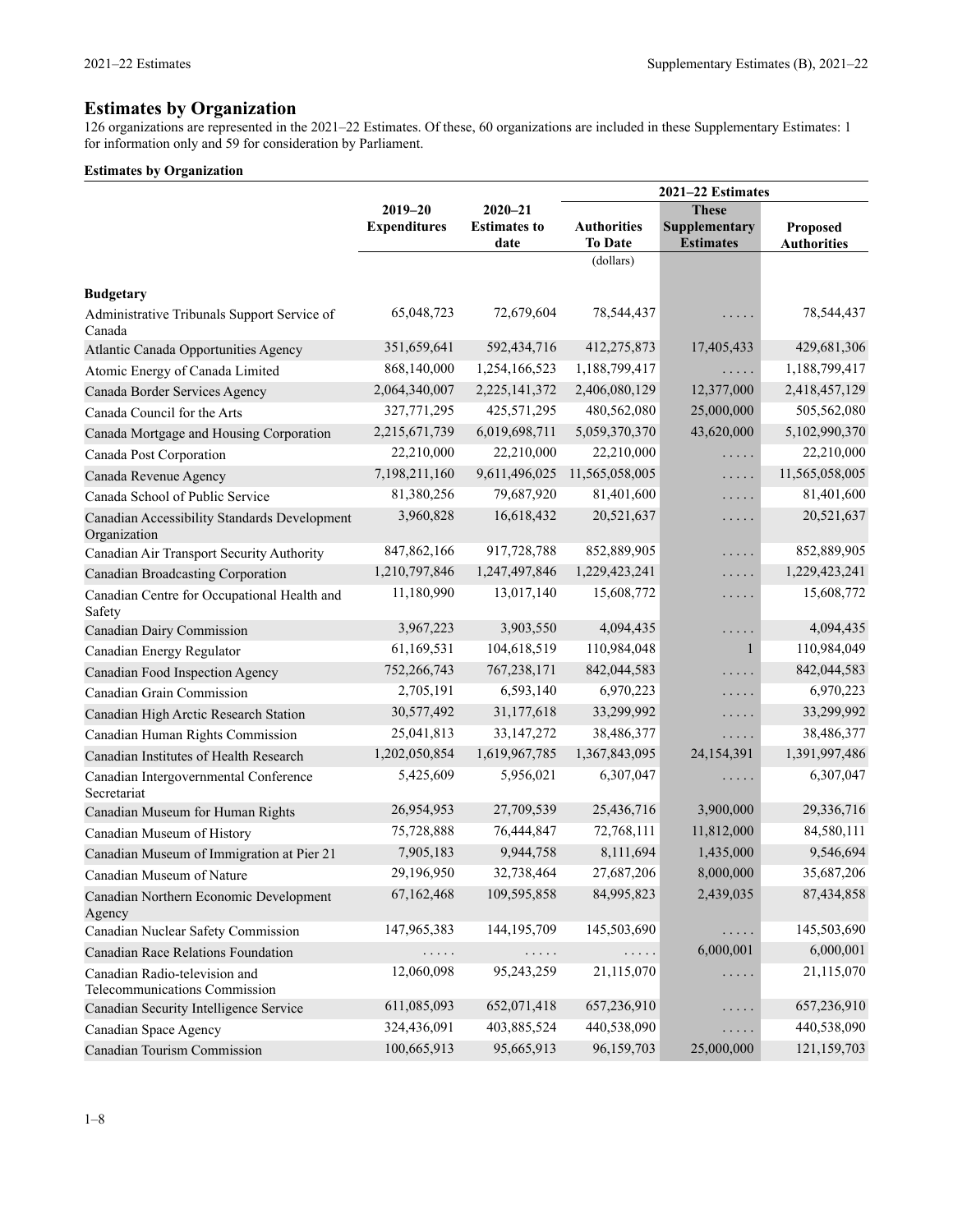|                                                                                    |                                    |                                                         | 2021-22 Estimates                    |                                                   |                                       |
|------------------------------------------------------------------------------------|------------------------------------|---------------------------------------------------------|--------------------------------------|---------------------------------------------------|---------------------------------------|
|                                                                                    | $2019 - 20$<br><b>Expenditures</b> | $2020 - 21$<br><b>Estimates to</b><br>date              | <b>Authorities</b><br><b>To Date</b> | <b>These</b><br>Supplementary<br><b>Estimates</b> | <b>Proposed</b><br><b>Authorities</b> |
|                                                                                    |                                    |                                                         | (dollars)                            |                                                   |                                       |
| Canadian Transportation Accident Investigation<br>and Safety Board                 | 35,700,486                         | 33,936,499                                              | 36,215,538                           | .                                                 | 36,215,538                            |
| Canadian Transportation Agency                                                     | 35,277,786                         | 43,280,050                                              | 41,436,604                           | 3,522,137                                         | 44,958,741                            |
| Civilian Review and Complaints Commission<br>for the Royal Canadian Mounted Police | 10,542,577                         | 10,186,587                                              | 10,467,211                           | .                                                 | 10,467,211                            |
| Communications Security Establishment                                              | 761,094,623                        | 764,430,925                                             | 756,347,955                          | 47,359,242                                        | 803,707,197                           |
| Copyright Board                                                                    | 4,070,030                          | 4,225,668                                               | 4,430,772                            | .                                                 | 4,430,772                             |
| Correctional Service of Canada                                                     | 2,652,821,435                      | 2,951,178,987                                           | 2,930,254,304                        | 229,981,780                                       | 3,160,236,084                         |
| <b>Courts Administration Service</b>                                               | 95,326,753                         | 103,473,263                                             | 96,537,072                           | 1,812,625                                         | 98,349,697                            |
| Department for Women and Gender Equality                                           | 114,546,509                        | 219,807,698                                             | 229,631,609                          | 1,592,064                                         | 231,223,673                           |
| Department of Agriculture and Agri-Food                                            | 2,567,930,523                      | 3,449,332,492                                           | 3,327,312,115                        | 584,056,937                                       | 3,911,369,052                         |
| Department of Canadian Heritage                                                    | 1,550,574,951                      | 2,022,420,208                                           | 1,958,571,689                        | 126,093,868                                       | 2,084,665,557                         |
| Department of Citizenship and Immigration                                          | 3,060,599,520                      | 3,357,984,273                                           | 3,326,253,436                        | 350,271,974                                       | 3,676,525,410                         |
| Department of Crown-Indigenous Relations and<br>Northern Affairs                   | 5,470,587,833                      | 6,839,473,883                                           | 5,777,385,474                        | 1,034,774,784                                     | 6,812,160,258                         |
| Department of Employment and Social<br>Development                                 |                                    | 69,828,763,126 169,688,293,196                          | 95,403,456,738                       | 3,915,308,586                                     | 99,318,765,324                        |
| Department of Finance                                                              |                                    | 98, 842, 680, 685 119, 514, 431, 715 109, 120, 252, 178 |                                      | 157,773,172                                       | 109,278,025,350                       |
| Department of Fisheries and Oceans                                                 | 3,136,070,484                      | 4,111,329,823                                           | 4,638,484,814                        | 202,304,652                                       | 4,840,789,466                         |
| Department of Foreign Affairs, Trade and<br>Development                            | 7,176,903,197                      | 9,363,238,643                                           | 6,919,503,337                        | 683,755,372                                       | 7,603,258,709                         |
| Department of Health                                                               | 2,675,389,069                      | 4,578,789,751                                           | 4,923,490,508                        | 180,950,124                                       | 5,104,440,632                         |
| Department of Indian Affairs and Northern<br>Development                           | 767, 365, 315                      | .                                                       | .                                    | .                                                 | .                                     |
| Department of Indigenous Services                                                  | 13,274,548,937                     | 17,795,805,677                                          | 18,974,651,153                       | 2,079,263,914                                     | 21,053,915,067                        |
| Department of Industry                                                             | 2,386,107,584                      | 3,917,985,299                                           | 4,732,805,656                        | 20,313,889                                        | 4,753,119,545                         |
| Department of Justice                                                              | 812,721,034                        | 847,512,079                                             | 821,893,671                          | .                                                 | 821,893,671                           |
| Department of National Defence                                                     | 22,839,438,337                     | 24,458,052,456                                          | 25, 117, 013, 724                    | 769,479,716                                       | 25,886,493,440                        |
| Department of Natural Resources                                                    | 2,454,790,927                      | 1,836,850,792                                           | 2,619,081,949                        | 71,385,131                                        | 2,690,467,080                         |
| Department of Public Safety and Emergency<br>Preparedness                          | 919,335,099                        | 858,310,704                                             | 1,146,011,373                        | 104,037,489                                       | 1,250,048,862                         |
| Department of Public Works and Government<br>Services                              | 3,828,687,376                      | 5,634,376,323                                           | 5,220,487,040                        | .                                                 | 5,220,487,040                         |
| Department of the Environment                                                      | 1,545,664,621                      | 2,058,935,802                                           | 1,844,492,147                        | 135,624,792                                       | 1,980,116,939                         |
| Department of Transport                                                            | 1,705,220,748                      | 2,476,193,010                                           | 2,537,711,692                        | .                                                 | 2,537,711,692                         |
| Department of Veterans Affairs                                                     | 4,832,374,356                      | 5,415,092,814                                           | 6,298,005,935                        | 19,397,430                                        | 6,317,403,365                         |
| Department of Western Economic<br>Diversification                                  | 309,080,429                        | 1,073,310,810                                           | 466,127,486                          | 19,539,347                                        | 485,666,833                           |
| Economic Development Agency of Canada for<br>the Regions of Quebec                 | 324,622,726                        | 611,943,620                                             | 439,690,120                          | 53,330,321                                        | 493,020,441                           |
| Federal Economic Development Agency for<br>Northern Ontario                        | .                                  | .                                                       | 78,638,029                           | 22,047,446                                        | 100,685,475                           |
| Federal Economic Development Agency for<br>Southern Ontario                        | 267,504,408                        | 694,529,833                                             | 364,250,428                          | 63,274,359                                        | 427,524,787                           |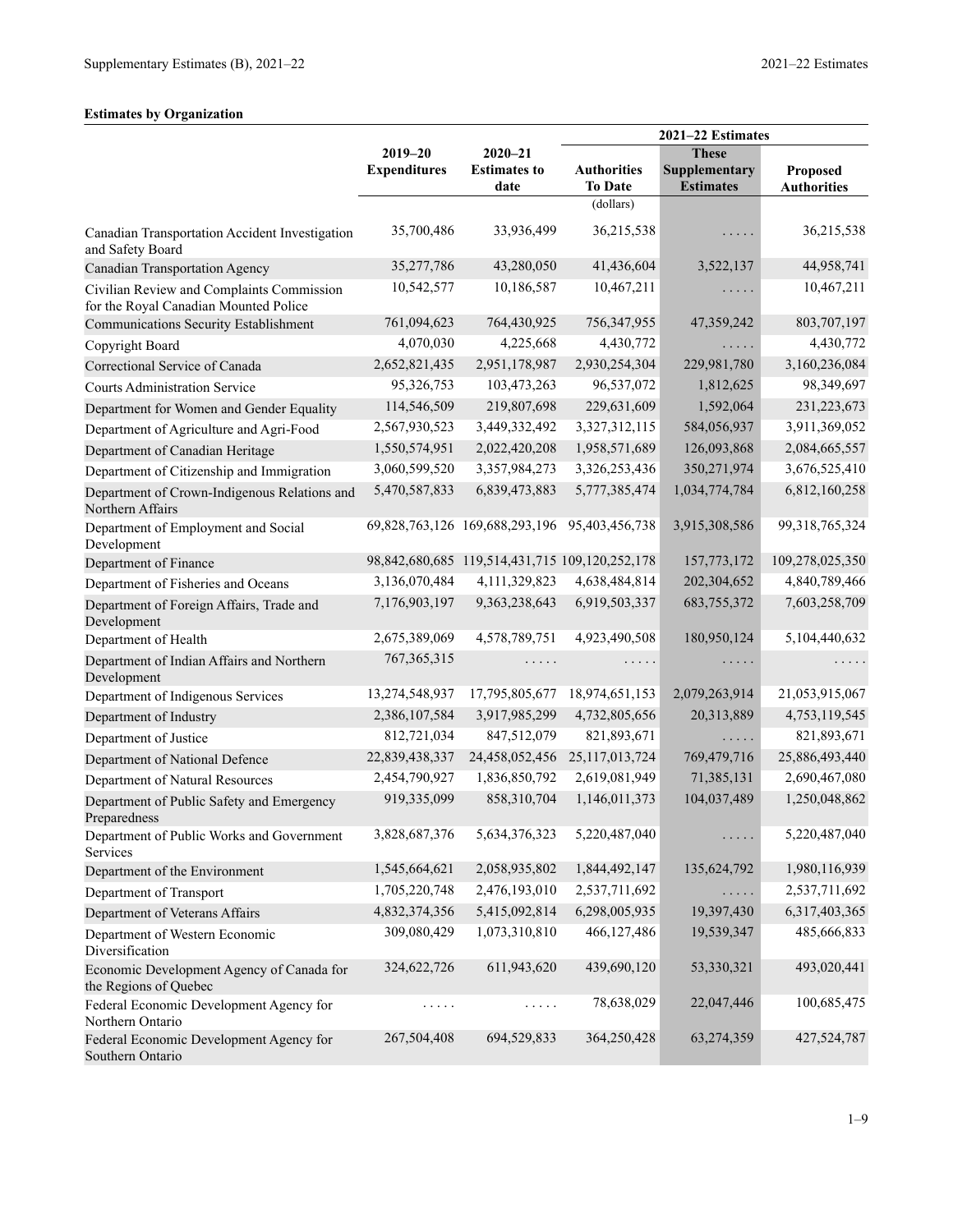|                                                                        |                                    |                                            | 2021-22 Estimates                    |                                                   |                                       |
|------------------------------------------------------------------------|------------------------------------|--------------------------------------------|--------------------------------------|---------------------------------------------------|---------------------------------------|
|                                                                        | $2019 - 20$<br><b>Expenditures</b> | $2020 - 21$<br><b>Estimates to</b><br>date | <b>Authorities</b><br><b>To Date</b> | <b>These</b><br>Supplementary<br><b>Estimates</b> | <b>Proposed</b><br><b>Authorities</b> |
|                                                                        |                                    |                                            | (dollars)                            |                                                   |                                       |
| Financial Transactions and Reports Analysis<br>Centre of Canada        | 55,282,766                         | 76,319,284                                 | 86, 427, 671                         | 2,034,643                                         | 88,462,314                            |
| House of Commons                                                       | 505,749,003                        | 538,955,738                                | 543,687,189                          | 17,721,742                                        | 561,408,931                           |
| Immigration and Refugee Board                                          | 200,407,305                        | 281,031,875                                | 293,696,188                          | $\cdots$                                          | 293,696,188                           |
| Impact Assessment Agency of Canada                                     | 63,446,897                         | 76,483,395                                 | 81,835,773                           | $\cdots$                                          | 81,835,773                            |
| <b>International Development Research Centre</b>                       | 142,907,117                        | 141,848,784                                | 148,611,325                          | .                                                 | 148,611,325                           |
| International Joint Commission (Canadian<br>Section)                   | 8,931,679                          | 12,609,140                                 | 10,557,499                           | .                                                 | 10,557,499                            |
| Invest in Canada Hub                                                   | 26,096,450                         | 34,291,556                                 | 35,986,134                           | $\cdots$                                          | 35,986,134                            |
| Leaders' Debates Commission                                            | 3,732,870                          | 5,402,102                                  | 4,835,025                            | .                                                 | 4,835,025                             |
| Library and Archives of Canada                                         | 134,354,195                        | 139,468,296                                | 157,428,323                          | 4,952,574                                         | 162,380,897                           |
| Library of Parliament                                                  | 49,279,144                         | 53,408,759                                 | 54,446,785                           | .                                                 | 54,446,785                            |
| Marine Atlantic Inc.                                                   | 130,903,730                        | 142,576,235                                | 149,875,667                          | $\cdots$                                          | 149,875,667                           |
| Military Grievances External Review<br>Committee                       | 6,375,884                          | 6,883,603                                  | 7,288,766                            | .                                                 | 7,288,766                             |
| Military Police Complaints Commission                                  | 4,731,232                          | 4,802,446                                  | 5,026,754                            | $\cdots$                                          | 5,026,754                             |
| National Arts Centre Corporation                                       | 35,270,142                         | 53,660,142                                 | 39,220,409                           | 20,700,000                                        | 59,920,409                            |
| National Capital Commission                                            | 137,479,936                        | 149,261,744                                | 155,981,730                          | .                                                 | 155,981,730                           |
| National Energy Board                                                  | 36,827,459                         | .                                          | .                                    | .                                                 | .                                     |
| National Film Board                                                    | 75,910,304                         | 69,631,409                                 | 67,370,932                           | 5,087,000                                         | 72,457,932                            |
| National Gallery of Canada                                             | 47,170,830                         | 51,482,633                                 | 45,756,671                           | 6,200,000                                         | 51,956,671                            |
| National Museum of Science and Technology                              | 30,936,832                         | 35,906,354                                 | 28,514,196                           | 14,603,000                                        | 43,117,196                            |
| National Research Council of Canada                                    | 1,214,601,865                      | 1,871,190,694                              | 1,509,446,060                        | 114,770,781                                       | 1,624,216,841                         |
| National Security and Intelligence Review<br><b>Agency Secretariat</b> | 5,625,307                          | 23,831,282                                 | 31,319,271                           | .                                                 | 31,319,271                            |
| Natural Sciences and Engineering Research<br>Council                   | 1,359,365,352                      | 1,528,927,812                              | 1,383,016,302                        | 22,626,137                                        | 1,405,642,439                         |
| Northern Pipeline Agency                                               | 238,467                            | 1,083,120                                  | 571,820                              | $\cdots$                                          | 571,820                               |
| Office of Infrastructure of Canada                                     | 8,948,867,553                      | 7,915,657,104                              | 9,863,107,028                        | 94,258,287                                        | 9,957,365,315                         |
| Office of the Auditor General                                          | 87,654,487                         | 102,117,774                                | 120,535,634                          | $\cdots$                                          | 120,535,634                           |
| Office of the Chief Electoral Officer                                  | 570,896,337                        | 133,680,430                                | 175,277,464                          | .                                                 | 175,277,464                           |
| Office of the Commissioner for Federal Judicial<br>Affairs             | 628,057,984                        | 658,447,954                                | 683,411,164                          | $\cdots$                                          | 683,411,164                           |
| Office of the Commissioner of Lobbying                                 | 4,829,109                          | 4,556,920                                  | 4,778,591                            | 596,953                                           | 5,375,544                             |
| Office of the Commissioner of Official<br>Languages                    | 21,631,240                         | 21,517,955                                 | 23,171,161                           | .                                                 | 23,171,161                            |
| Office of the Communications Security<br>Establishment Commissioner    | 439,850                            | .                                          | $\cdots\cdots\cdots$                 | .                                                 | .                                     |
| Office of the Conflict of Interest and Ethics<br>Commissioner          | 6,886,187                          | 7,514,511                                  | 7,670,110                            | $\cdots$                                          | 7,670,110                             |
| Office of the Correctional Investigator of<br>Canada                   | 5,440,958                          | 5,303,610                                  | 5,566,897                            | .                                                 | 5,566,897                             |
| Office of the Director of Public Prosecutions                          | 192,931,805                        | 203,268,036                                | 212,986,637                          | $\cdots$                                          | 212,986,637                           |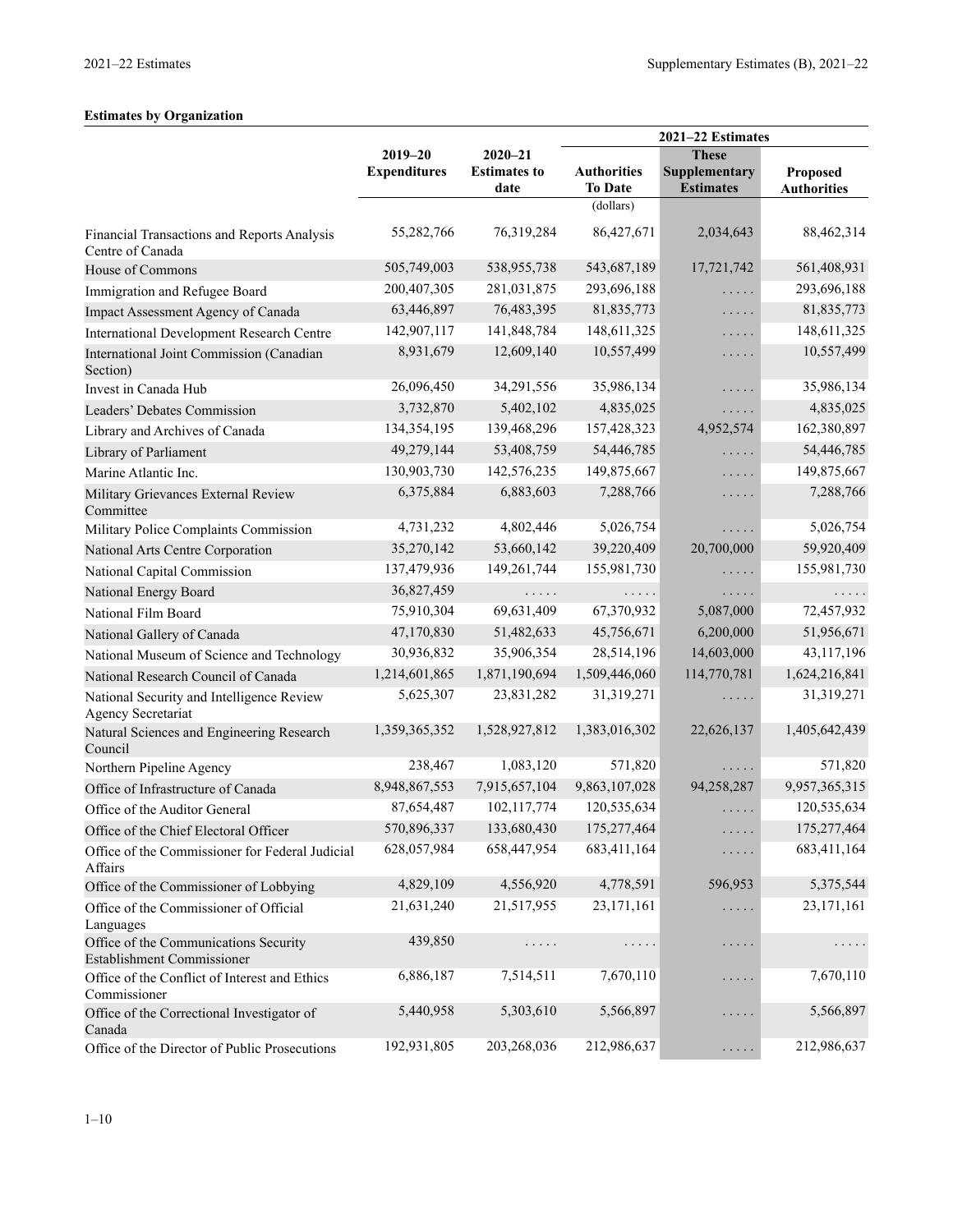|                                                                                        |                     |                                                 | 2021-22 Estimates  |                     |                    |  |
|----------------------------------------------------------------------------------------|---------------------|-------------------------------------------------|--------------------|---------------------|--------------------|--|
|                                                                                        | $2019 - 20$         | $2020 - 21$                                     |                    | <b>These</b>        |                    |  |
|                                                                                        | <b>Expenditures</b> | <b>Estimates to</b>                             | <b>Authorities</b> | Supplementary       | <b>Proposed</b>    |  |
|                                                                                        |                     | date                                            | <b>To Date</b>     | <b>Estimates</b>    | <b>Authorities</b> |  |
|                                                                                        |                     |                                                 | (dollars)          |                     |                    |  |
| Office of the Governor General's Secretary                                             | 23,181,004          | 23, 197, 577                                    | 24,487,273         | .                   | 24,487,273         |  |
| Office of the Intelligence Commissioner                                                | 1,667,916           | 2,797,375                                       | 2,632,115          | .                   | 2,632,115          |  |
| Office of the Parliamentary Budget Officer                                             | 5,923,504           | 7,246,196                                       | 7,246,196          | .                   | 7,246,196          |  |
| Office of the Public Sector Integrity<br>Commissioner                                  | 5,398,601           | 5,582,330                                       | 5,870,473          | $\cdots$            | 5,870,473          |  |
| Office of the Senate Ethics Officer                                                    | 1,054,500           | 1,352,901                                       | 1,352,901          | $\cdots$            | 1,352,901          |  |
| Office of the Superintendent of Financial<br>Institutions                              | 193,634,134         | 201,055,674                                     | 200,750,762        | $\cdots$            | 200,750,762        |  |
| Offices of the Information and Privacy<br>Commissioners of Canada                      | 42,923,807          | 46,157,842                                      | 48,572,812         | 876,292             | 49,449,104         |  |
| Pacific Economic Development Agency of<br>Canada                                       | .                   | .                                               | 108,814,553        | 154,657,784         | 263,472,337        |  |
| Parks Canada Agency                                                                    | 1,480,274,656       | 1,386,826,721                                   | 1,396,547,515      | 131,371,930         | 1,527,919,445      |  |
| Parliamentary Protective Service                                                       | 88,674,871          | 92,605,109                                      | 90,753,007         | .                   | 90,753,007         |  |
| Parole Board of Canada                                                                 | 51,488,791          | 53,396,937                                      | 57,732,120         | .                   | 57,732,120         |  |
| Patented Medicine Prices Review Board                                                  | 13,313,880          | 17,804,400                                      | 19,337,966         | $\ldots$ .<br><br>. | 19,337,966         |  |
| Privy Council Office                                                                   | 185,349,690         | 185,880,387                                     | 204,475,679        | 10,954,347          | 215,430,026        |  |
| Public Health Agency of Canada                                                         | 892,605,607         | 21,044,808,815                                  | 13,169,717,020     | (19,369,657)        | 13,150,347,363     |  |
| Public Service Commission                                                              | 93,611,830          | 89,633,675                                      | 95,899,557         | .                   | 95,899,557         |  |
| Registrar of the Supreme Court of Canada                                               | 37,782,015          | 38,416,364                                      | 40,879,359         | $\cdots$            | 40,879,359         |  |
| Royal Canadian Mounted Police                                                          | 4,732,973,923       | 3,840,443,822                                   | 3,802,126,058      | 78,138,426          | 3,880,264,484      |  |
| Royal Canadian Mounted Police External<br>Review Committee                             | 3,132,901           | 5,292,187                                       | 6,432,998          | $\cdots$            | 6,432,998          |  |
| Secretariat of the National Security and<br>Intelligence Committee of Parliamentarians | 2,693,543           | 3,549,666                                       | 3,814,593          | .                   | 3,814,593          |  |
| Security Intelligence Review Committee                                                 | 1,295,749           | .                                               | .                  | $\cdots$            |                    |  |
| Senate                                                                                 | 97,869,871          | 115,563,738                                     | 115,563,738        | $\cdots$            | 115,563,738        |  |
| Shared Services Canada                                                                 | 1,973,596,487       | 2,374,730,418                                   | 2,265,197,029      | 43,962,974          | 2,309,160,003      |  |
| Social Sciences and Humanities Research<br>Council                                     | 940,757,288         | 1,479,735,887                                   | 1,007,006,575      | 8,037,605           | 1,015,044,180      |  |
| Standards Council of Canada                                                            | 18,578,854          | 18,321,000                                      | 15,272,000         | $\cdots$            | 15,272,000         |  |
| Statistics Canada                                                                      | 546,949,624         | 622,948,697                                     | 882, 844, 546      | .                   | 882, 844, 546      |  |
| Telefilm Canada                                                                        | 109,378,949         | 181,633,949                                     | 251,908,479        | 43,447,122          | 295,355,601        |  |
| The Federal Bridge Corporation Limited                                                 | .                   | 9,772,407                                       | 18,497,000         | $\cdots$            | 18,497,000         |  |
| The Jacques-Cartier and Champlain Bridges Inc.                                         | 155,646,771         | 327,620,136                                     | 325,009,620        | $\ldots$            | 325,009,620        |  |
| The National Battlefields Commission                                                   | 10,378,351          | 10,002,843                                      | 12,603,681         | 6,100,000           | 18,703,681         |  |
| Treasury Board Secretariat                                                             | 2,974,307,068       | 8,891,590,056                                   | 4,987,474,240      | 1,595,579,674       | 6,583,053,914      |  |
| Veterans Review and Appeal Board                                                       | 10,696,418          | 10,957,720                                      | 11,606,579         | .                   | 11,606,579         |  |
| VIA Rail Canada Inc.                                                                   | 506,347,644         | 1,016,389,568                                   | 864,779,151        | .                   | 864,779,151        |  |
| Windsor-Detroit Bridge Authority                                                       | 570,550,000         | 778,634,323                                     | 971,574,541        | .                   | 971,574,541        |  |
| <b>Total Budgetary</b>                                                                 |                     | 303,556,240,134 478,687,828,034 384,517,405,348 |                    | 13,415,701,626      | 397,933,106,974    |  |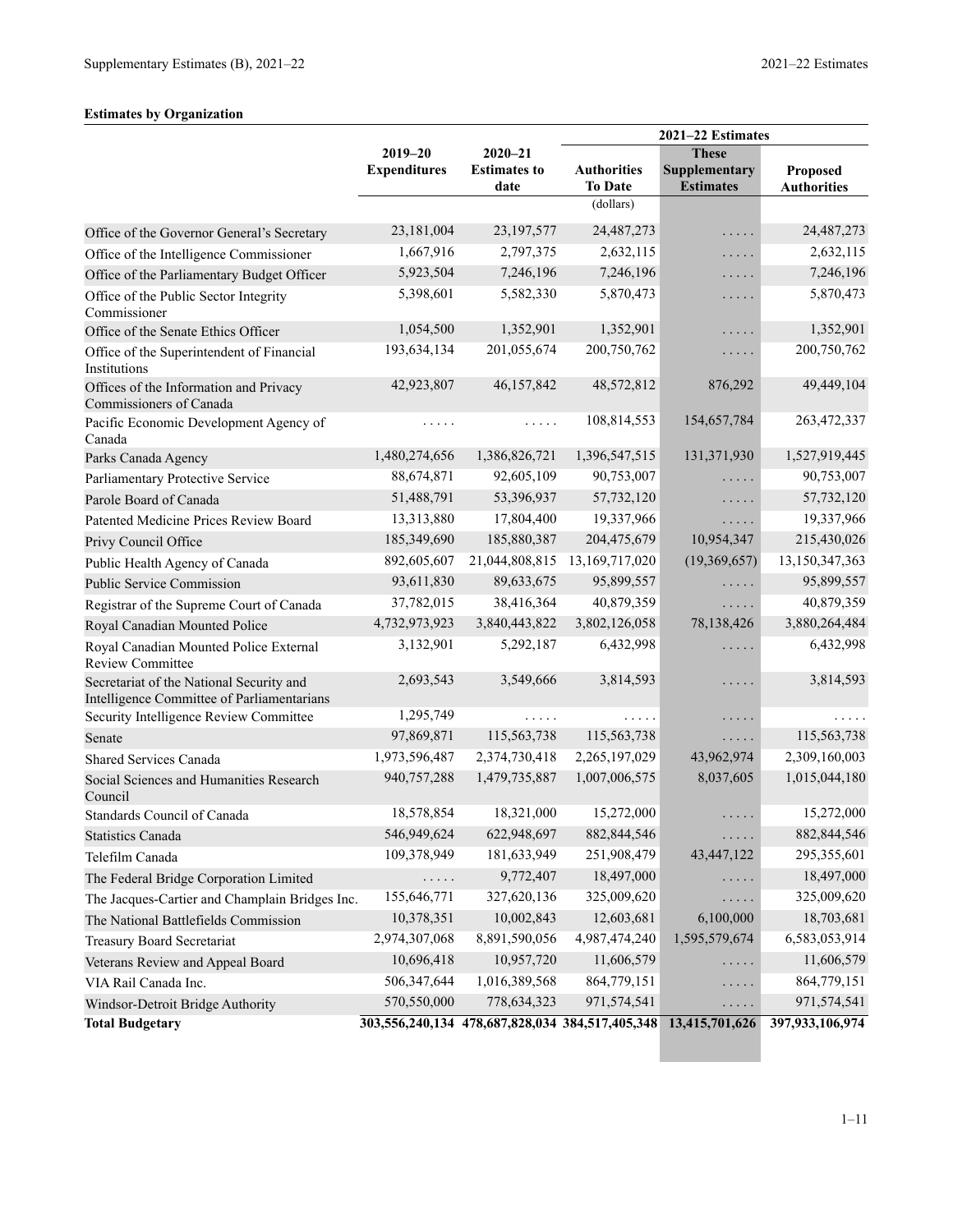|                                                                  |                     |                     |                    | 2021-22 Estimates |                    |
|------------------------------------------------------------------|---------------------|---------------------|--------------------|-------------------|--------------------|
|                                                                  | $2019 - 20$         | $2020 - 21$         |                    | <b>These</b>      |                    |
|                                                                  | <b>Expenditures</b> | <b>Estimates to</b> | <b>Authorities</b> | Supplementary     | <b>Proposed</b>    |
|                                                                  |                     | date                | <b>To Date</b>     | <b>Estimates</b>  | <b>Authorities</b> |
| Non-budgetary                                                    |                     |                     | (dollars)          |                   |                    |
| Canada Mortgage and Housing Corporation                          | 1,284,074,121       | 1,880,450,574       | 3,209,467,541      | $\cdots$          | 3,209,467,541      |
| Canadian Dairy Commission                                        | (28, 640, 780)      | .                   | .                  | .                 | .                  |
| Correctional Service of Canada                                   | (473)               | .                   | .                  | .                 | .                  |
| Department of Citizenship and Immigration                        | 16,966,093          | .                   | .                  | .                 | .                  |
| Department of Crown-Indigenous Relations and<br>Northern Affairs | 9,824,625           | 25,903,000          | 25,903,000         | .                 | 25,903,000         |
| Department of Employment and Social<br>Development               | 967, 487, 646       | 2,245,100,994       | 957,191,043        | .                 | 957,191,043        |
| Department of Finance                                            | 53,318,029,416      | 450,200,000         | 273,400,001        | 2,711,709,001     | 2,985,109,002      |
| Department of Foreign Affairs, Trade and<br>Development          | 16,849,447          | 117,038,552         | 203,435,454        | 98,166,779        | 301,602,233        |
| Department of Indian Affairs and Northern<br>Development         | 942,654             | .                   |                    | .                 | .                  |
| Department of Industry                                           | 1,406,000,000       | 800,000             | 800,000            | .                 | 800,000            |
| Department of National Defence                                   | 1,236,835           | .                   | .                  | .                 |                    |
| Department of Public Works and Government<br>Services            | 7,932,622           | .                   | .                  | .                 | .                  |
| Department of Transport                                          | (290, 905, 000)     | .                   | .                  | .                 |                    |
| <b>Total Non-budgetary</b>                                       | 56,709,797,206      | 4,719,493,120       | 4,670,197,039      | 2,809,875,780     | 7,480,072,819      |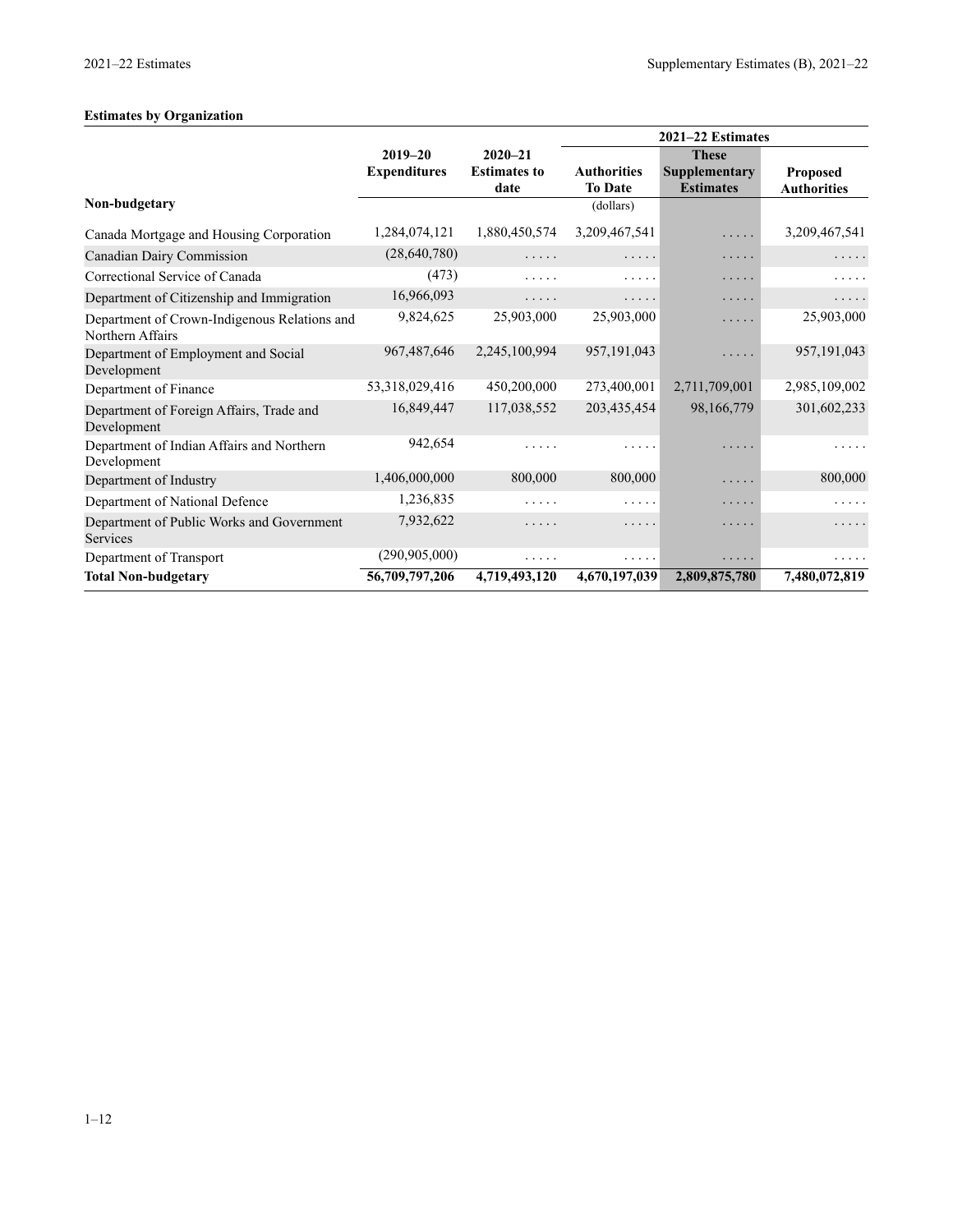# **Horizontal Items**

The items listed in this table are horizontal initiatives and other jointly funded items. Both types of horizontal items generally involve two or more organizations with a formal funding agreement (e.g. Memorandum to Cabinet or Treasury Board submission). Through horizontal initiatives, the organizations work in partnership toward the achievement of shared outcomes. In jointly funded items, organizations receive incremental funding, and each independently contributes to the realization of the stated objective(s).

| <b>Horizontal Items</b>                                                                                                                                                                                                                                                                                                                                        |               |
|----------------------------------------------------------------------------------------------------------------------------------------------------------------------------------------------------------------------------------------------------------------------------------------------------------------------------------------------------------------|---------------|
| Organization                                                                                                                                                                                                                                                                                                                                                   | Amount        |
|                                                                                                                                                                                                                                                                                                                                                                | (dollars)     |
| Funding for infrastructure in Indigenous communities (Budget 2021)                                                                                                                                                                                                                                                                                             |               |
| This funding will support construction, renovation, operation and maintenance of housing, schools, health facilities, water and wastewater,<br>and other community infrastructure. This funding will also support the transfer of infrastructure to Indigenous-led organizations and fund<br>the operation and maintenance of Indigenous-owned infrastructure. |               |
| Department of Crown-Indigenous Relations and Northern Affairs                                                                                                                                                                                                                                                                                                  | 230, 792, 373 |
| • Operating expenditures, grants and contributions for infrastructure in Inuit, Métis and northern Indigenous<br>communities as well as for Self-Governing and Modern Treaty First Nations.                                                                                                                                                                    |               |
| Department of Indigenous Services                                                                                                                                                                                                                                                                                                                              | 494,398,951   |
| • Operating expenditures and contributions for infrastructure on-reserve or which supports organizations that<br>serve Indigenous persons living in urban and rural areas off-reserve.                                                                                                                                                                         |               |
| <b>Total Statutory</b>                                                                                                                                                                                                                                                                                                                                         | 4,110,133     |
| Total                                                                                                                                                                                                                                                                                                                                                          | 729,301,457   |
| Funding for the Heyder and Beattie class actions final settlement agreement                                                                                                                                                                                                                                                                                    |               |
| The Heyder and Beattie class actions sought damages related to gender-based discrimination, sexual assault and sexual harassment. This<br>funding will be used to continue to fulfill obligations and payments under the final agreement, including assessment of claims, payments<br>to claimants, administration and case management.                        |               |

| o ciamilalits, auliniistration and case management.                                                                                                       |               |
|-----------------------------------------------------------------------------------------------------------------------------------------------------------|---------------|
| Department of National Defence                                                                                                                            | 252,704,961   |
| • Operating and capital expenditures for assessment and determination of claims, compensation payments,<br>administration, case management and oversight. |               |
| Department of Veterans Affairs                                                                                                                            | 716.193       |
| • Operating expenditures to support administration of the settlement.                                                                                     |               |
| <b>Total Statutory</b>                                                                                                                                    | 762,173       |
| Total                                                                                                                                                     | 254, 183, 327 |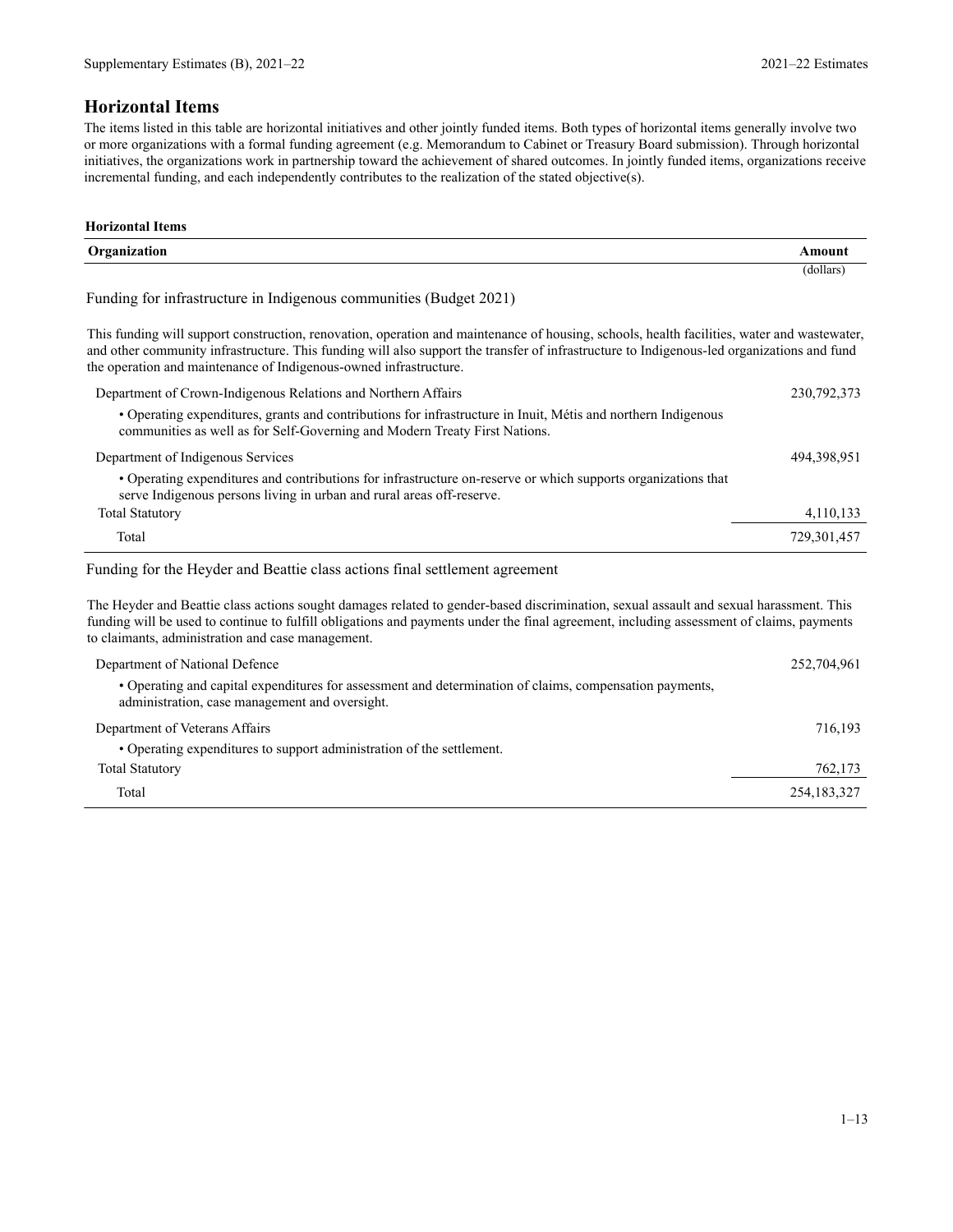Funding to conserve Canada's land and freshwater, protect species, advance Indigenous reconciliation and increase access to nature (Budget 2021)

This funding will support initiatives to protect and conserve 25% of Canada's land and freshwater by 2025, protect species at risk and their habitat, advance reconciliation through Indigenous leadership of conservation efforts, and support natural infrastructure and increased access to nature. These initiatives build on existing Nature Legacy activities, first launched in 2018.

| Department of Fisheries and Oceans                                                                                                                                                                                                                                                                                                                                                                  | 42,238,037  |
|-----------------------------------------------------------------------------------------------------------------------------------------------------------------------------------------------------------------------------------------------------------------------------------------------------------------------------------------------------------------------------------------------------|-------------|
| • Operating expenditures, capital expenditures and contributions for the protection and recovery of aquatic<br>species at risk and the retrieval and responsible disposal of abandoned fishing equipment.                                                                                                                                                                                           |             |
| Department of the Environment                                                                                                                                                                                                                                                                                                                                                                       | 102,344,746 |
| • Operating expenditures, capital expenditures and contributions to expand existing networks of federally<br>managed National Wildlife Areas and to support provinces and territories, Indigenous organizations, and<br>charitable land trusts in the protection and conservation of land.                                                                                                          |             |
| Parks Canada Agency                                                                                                                                                                                                                                                                                                                                                                                 | 46,799,242  |
| • Operating expenditures, capital expenditures, grants and contributions to establish new protected areas and<br>urban parks, improve ecological connectivity between federal protected areas and other conserved areas, develop<br>a conservation breeding program for Southern Mountain Caribou, and create programs where Indigenous<br>partners provide knowledge, experience, and stewardship. |             |
| <b>Total Statutory</b>                                                                                                                                                                                                                                                                                                                                                                              | 6,541,875   |
| Total                                                                                                                                                                                                                                                                                                                                                                                               | 197,923,900 |

Funding to implement Canada's new marine conservation targets (Budget 2021)

This funding will be used to establish new marine protected areas and for other conservation measures, such as feasibility assessments, data collection and analysis, stakeholder consultation, and regulatory development. These activities support the target of protecting 25% of Canada's oceans by 2025.

| Department of Fisheries and Oceans                                                                                                                                                                                                                                 | 96, 305, 789 |
|--------------------------------------------------------------------------------------------------------------------------------------------------------------------------------------------------------------------------------------------------------------------|--------------|
| • Operating expenditures, capital expenditures and contributions to establish, manage and enforce marine<br>protected areas and other area-based conservation measures, and support negotiations with Inuit organizations<br>related to Arctic Ocean conservation. |              |
| Department of the Environment                                                                                                                                                                                                                                      | 1,829,837    |
| • Operating expenditures and contributions to establish marine protected areas and to establish national wildlife<br>areas.                                                                                                                                        |              |
| Parks Canada Agency                                                                                                                                                                                                                                                | 3,229,035    |
| • Operating expenditures and contributions to advance discussions on Inuit Impact and Benefit Agreements and<br>to establish marine protected areas and other area-based conservation measures.                                                                    |              |
| <b>Total Statutory</b>                                                                                                                                                                                                                                             | 6,474,392    |
| Total                                                                                                                                                                                                                                                              | 107,839,053  |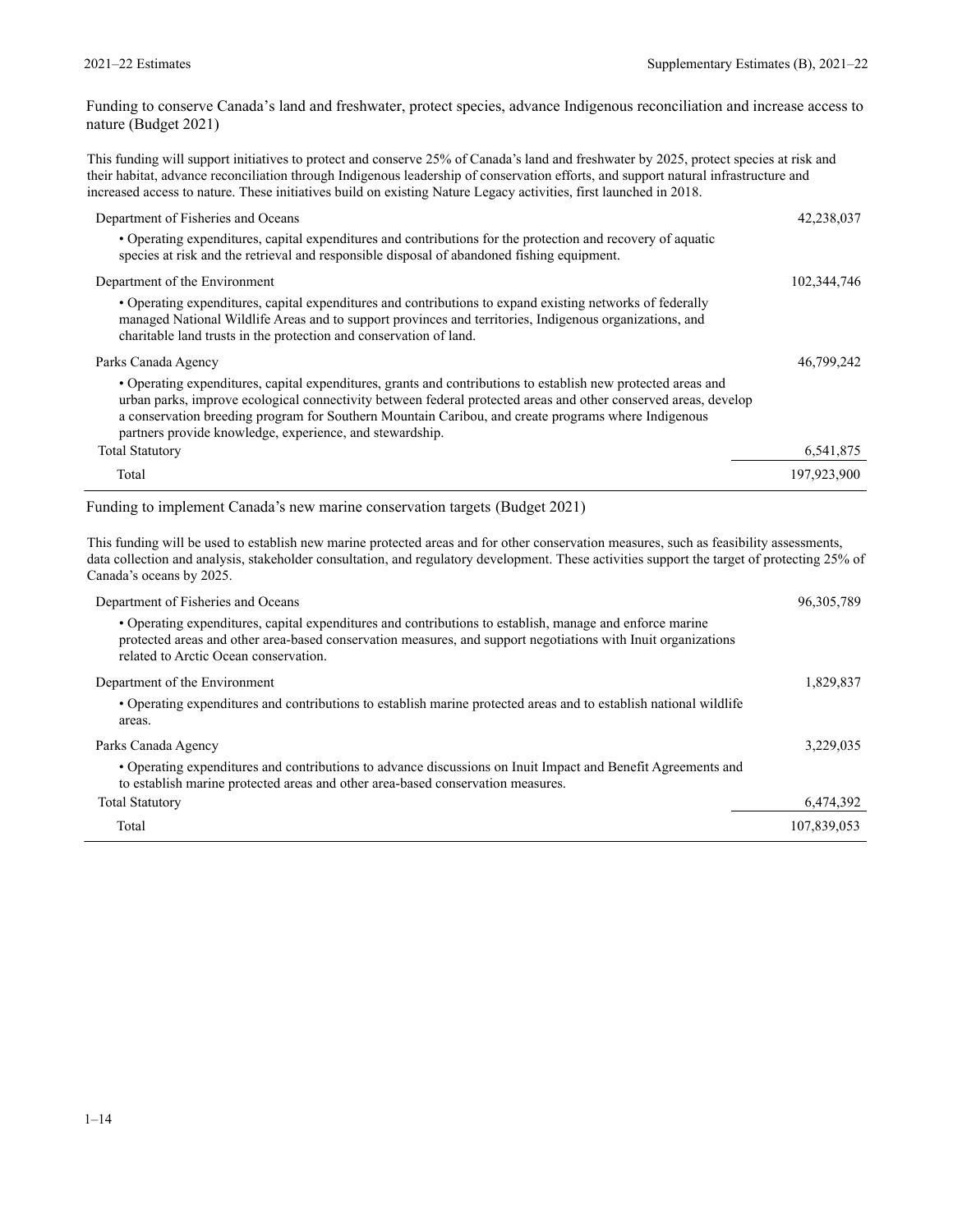Funding for the Canada Community Revitalization Fund (Budget 2021)

This funding will support municipalities, Indigenous communities, not-for-profit organizations and other community groups in the construction and improvement of community infrastructure. The program will be delivered by the regional development agencies in their respective areas.

| Economic Development Agency of Canada for the Regions of Quebec | 52,877,943 |
|-----------------------------------------------------------------|------------|
| Federal Economic Development Agency for Northern Ontario        | 3,003,990  |
| Federal Economic Development Agency for Southern Ontario        | 21,938,205 |
| Pacific Economic Development Agency of Canada                   | 20,907,039 |
| <b>Total Statutory</b>                                          | 807,050    |
| Total                                                           | 99.534.227 |

Funding to enhance the reliability and security of Government of Canada information technology networks (Budget 2021)

This funding will be used to enhance and expand the Government of Canada's existing network, security and monitoring capabilities. Supported activities will improve internet connection and cloud service capacity while protecting Government of Canada data and applications.

| Communications Security Establishment                                                                           | 15,058,502 |
|-----------------------------------------------------------------------------------------------------------------|------------|
| • Operating expenditures for monitoring and security.                                                           |            |
| Shared Services Canada                                                                                          | 43,555,031 |
| • Operating and capital expenditures to upgrade network infrastructure to meet connectivity and capacity needs. |            |
| <b>Total Statutory</b>                                                                                          | 973,853    |
| Total                                                                                                           | 59.587.386 |

Funding to support national museums (COVID-19) (Budget 2021)

The national museums have experienced severe declines in visitor revenues during the pandemic. This funding will be used to address pressures related to the pandemic and for critical operating requirements, including maintenance, asset preservation and capital costs. This funding will also support the completion of the National Museum of Science and Technology's Ingenium Centre and the purchase and preservation of the collection of Canada's Sports Hall of Fame by the Canadian Museum of History.

| Canadian Museum for Human Rights          | 3,900,000  |
|-------------------------------------------|------------|
| Canadian Museum of History                | 11,812,000 |
| Canadian Museum of Immigration at Pier 21 | 1,435,000  |
| Canadian Museum of Nature                 | 8,000,000  |
| National Gallery of Canada                | 6,200,000  |
| National Museum of Science and Technology | 14,603,000 |
| Total                                     | 45,950,000 |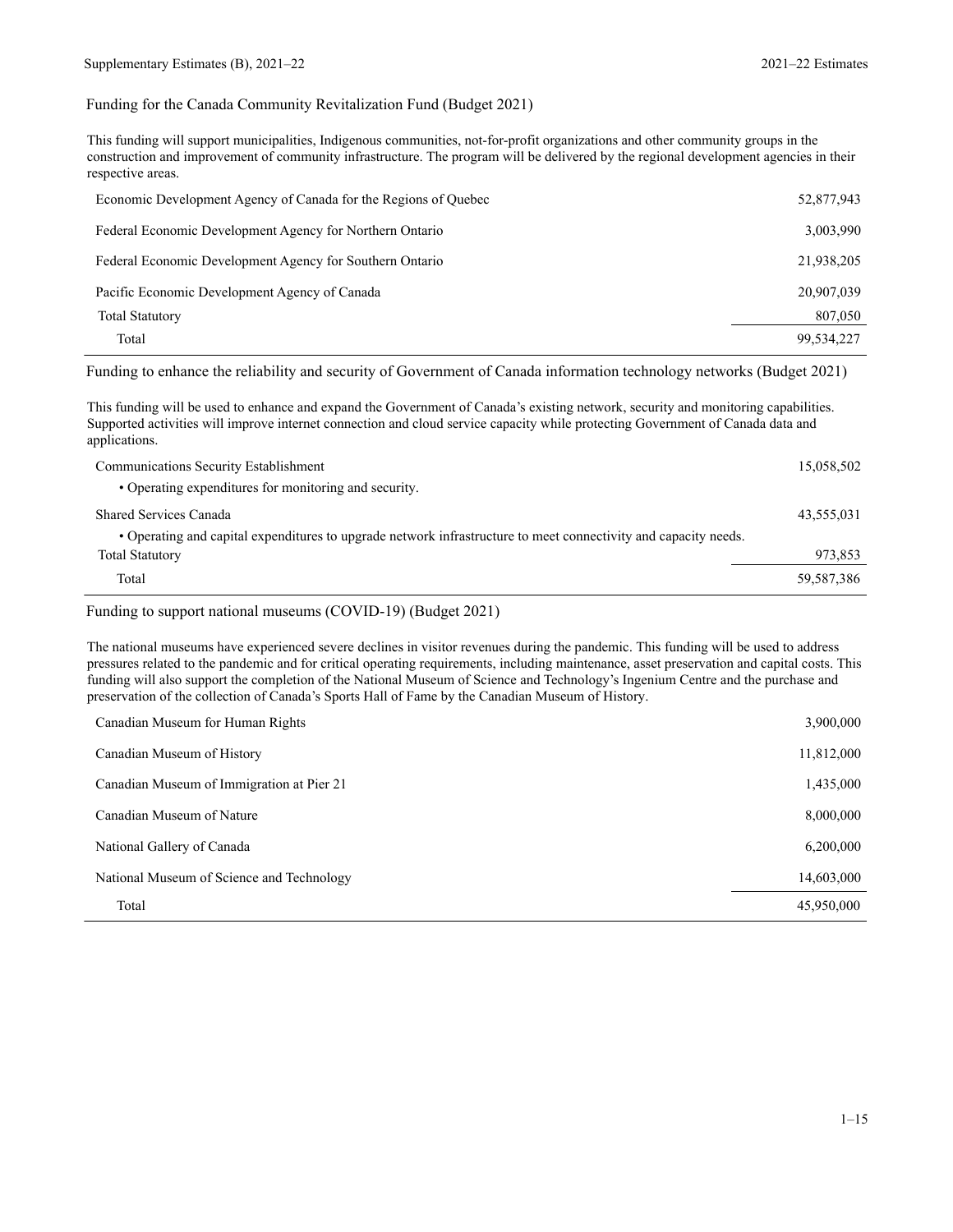#### Funding to support small and medium-sized businesses (Budget 2021)

This funding will help small and medium-sized enterprises (SMEs) scale up, reach new markets, improve productivity, diversify supply chains and improve environmental footprint of operations. Not-for-profit organization providing supports to SMEs will also be eligible for funding. The program will be delivered by the regional development agencies in their respective areas.

| Atlantic Canada Opportunities Agency                     | 17,255,238 |
|----------------------------------------------------------|------------|
| Federal Economic Development Agency for Northern Ontario | 7,531,147  |
| Federal Economic Development Agency for Southern Ontario | 8,361,956  |
| Pacific Economic Development Agency of Canada            | 2,000,000  |
| <b>Total Statutory</b>                                   | 461,246    |
| Total                                                    | 35,609,587 |

Funding to implement the Federal Pathway response to Missing and Murdered Indigenous Women and Girls (Budget 2021)

This funding will be used to establish a federal Missing and Murdered Indigenous Women and Girls (MMIWG) secretariat, fund Indigenous data projects, support the National Family and Survivors Circle, enhance support for Indigenous women's and 2SLGBTQQIA+ organizations and to establish and maintain cultural spaces in Indigenous communities. Department of Crown-Indigenous Relations and Northern Affairs 31,979,588

| Department of Crown margement relations and Forthern Fritans                                                                                                                                                          | 7.1171700  |
|-----------------------------------------------------------------------------------------------------------------------------------------------------------------------------------------------------------------------|------------|
| • Operating expenditures and contributions to establish the secretariat, fund data projects, establish cultural<br>spaces, and support families, survivors and women's and 2SLGBTOOIA+ organizations.                 |            |
| Library and Archives of Canada                                                                                                                                                                                        | 1,599,997  |
| • Operating expenditures to digitize, describe and provide access to images and documents to respond to<br>priorities identified by Indigenous peoples, particularly material related to the MMIWG Calls for Justice. |            |
| <b>Total Statutory</b>                                                                                                                                                                                                | 1,001,879  |
| Total                                                                                                                                                                                                                 | 34,581,464 |

#### Funding for the Tourism Relief Fund (COVID-19) (Budget 2021)

This funding will support tourism businesses and non-profit organizations as they adapt their operations to meet public health requirements and create new or enhance existing tourism experiences and products. The program will be delivered by the regional development agencies in their respective areas.

| Canadian Northern Economic Development Agency            | 2,431,477  |
|----------------------------------------------------------|------------|
| Federal Economic Development Agency for Northern Ontario | 5,553,914  |
| Federal Economic Development Agency for Southern Ontario | 5,509,686  |
| Pacific Economic Development Agency of Canada            | 16,057,329 |
| <b>Total Statutory</b>                                   | 347,585    |
| Total                                                    | 29,899,991 |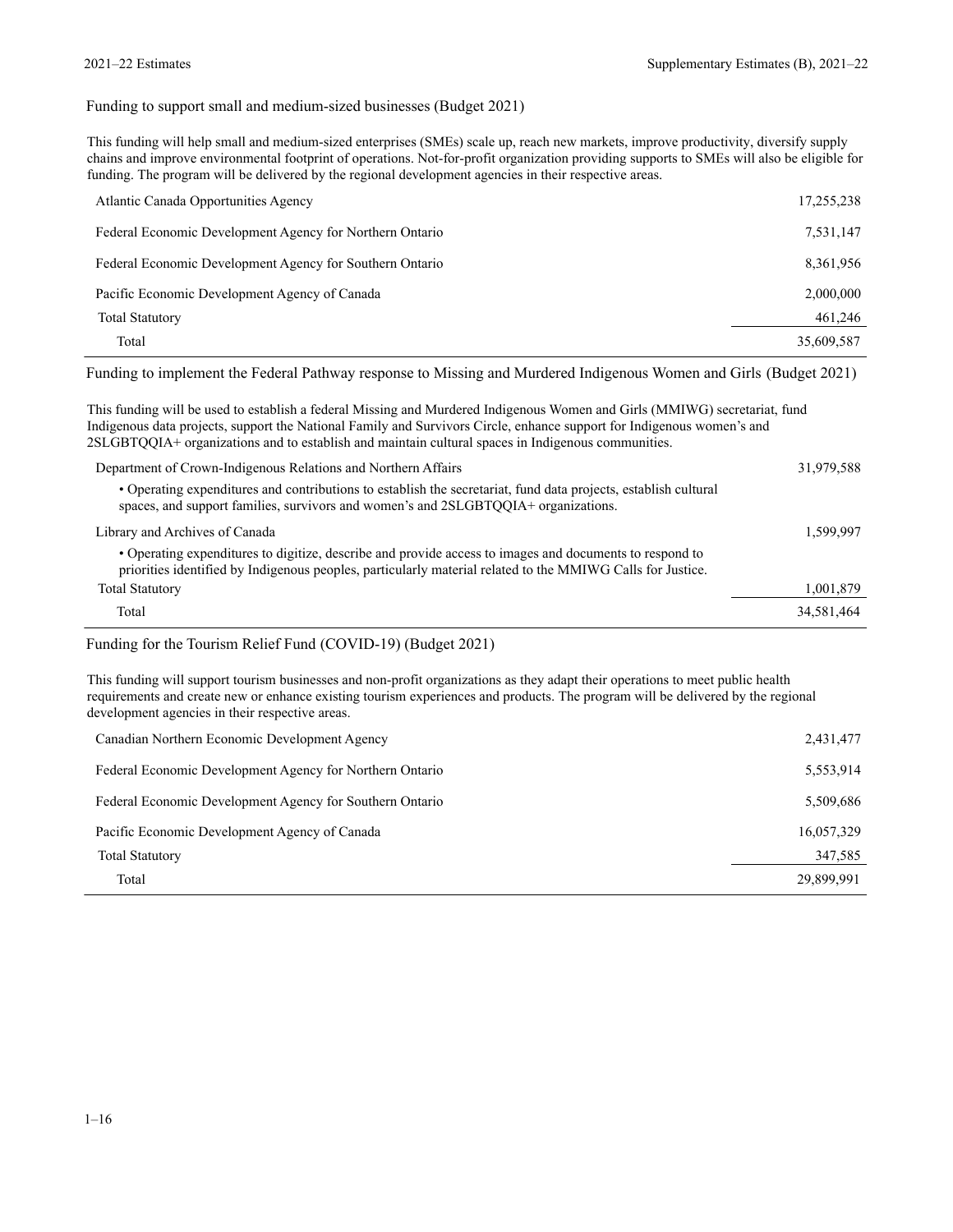#### Funding to transition diesel-reliant Indigenous communities to clean energy

| The use of diesel fuel to provide electricity and heat in remote communities has significant social, economic and environmental costs. This |
|---------------------------------------------------------------------------------------------------------------------------------------------|
| funding will accelerate the adoption of clean energy technologies and energy efficiency measures in communities which currently rely on     |
| diesel generators.                                                                                                                          |

| Department of Crown-Indigenous Relations and Northern Affairs                                                                                                         | 5,948,051  |
|-----------------------------------------------------------------------------------------------------------------------------------------------------------------------|------------|
| • Operating expenditures and contributions for planning and construction of renewable energy and energy<br>efficiency projects, as well as related capacity building. |            |
| Department of Natural Resources                                                                                                                                       | 23,632,861 |
| • Operating expenditures, grants and contributions to support development of clean energy plans and projects.                                                         |            |
| <b>Total Statutory</b>                                                                                                                                                | 31,878     |
| Total                                                                                                                                                                 | 29,612,790 |

#### Funding to support major festivals and events (COVID-19) (Budget 2021)

This funding will allow festival and event organizations to meet liquidity needs to ensure continued operations, adapt activities to new realities and requirements related to the pandemic and enhance product and experience offerings, positioning them for post-pandemic economic recovery and growth. The program will be delivered by the regional development agencies in their respective areas.

| Federal Economic Development Agency for Southern Ontario | 20,000,000 |
|----------------------------------------------------------|------------|
| Pacific Economic Development Agency of Canada            | 5,000,000  |
| Total                                                    | 25,000,000 |

#### Funding for the Aerospace Regional Recovery Initiative (Budget 2021)

This funding will support businesses operating in the aerospace industry in undertaking projects to adopt environmentally sustainable practices, improve productivity and strengthen integration of supply chains. The program will be delivered by the regional development agencies in their respective areas.

| Federal Economic Development Agency for Northern Ontario | 765,819    |
|----------------------------------------------------------|------------|
| Federal Economic Development Agency for Southern Ontario | 3,368,000  |
| Pacific Economic Development Agency of Canada            | 6,240,000  |
| <b>Total Statutory</b>                                   | 101,975    |
| Total                                                    | 10,475,794 |

Funding to address imminent threats to wood bison herds

Wood Bison, a threatened species under the *Species at Risk Act* since 2003, occur in 12 free-ranging herds in Canada, totaling approximately 8,500 individuals. This funding will support measures taken in collaboration with the Government of Alberta and Indigenous partners to protect two threatened herds from bovine diseases, range loss and unregulated hunting.

| Department of the Environment                                                                                                                                                                                                                                            | 2,984,245 |
|--------------------------------------------------------------------------------------------------------------------------------------------------------------------------------------------------------------------------------------------------------------------------|-----------|
| • Operating expenditures, capital expenditures and contributions to lead consultation efforts, contribute to<br>collaborative research, and to work with the Government of Alberta to enhance measures to prevent disease<br>transmission and unregulated hunting.       |           |
| Parks Canada Agency                                                                                                                                                                                                                                                      | 3,690,817 |
| • Operating expenditures, capital expenditures and contributions to lead federal scientific activities informing<br>herd management and to physically separate the disease-free Ronald Lake herd from a diseased neighbouring<br>herd within Wood Buffalo National Park. |           |
| <b>Total Statutory</b>                                                                                                                                                                                                                                                   | 407,341   |
| Total                                                                                                                                                                                                                                                                    | 7.082,403 |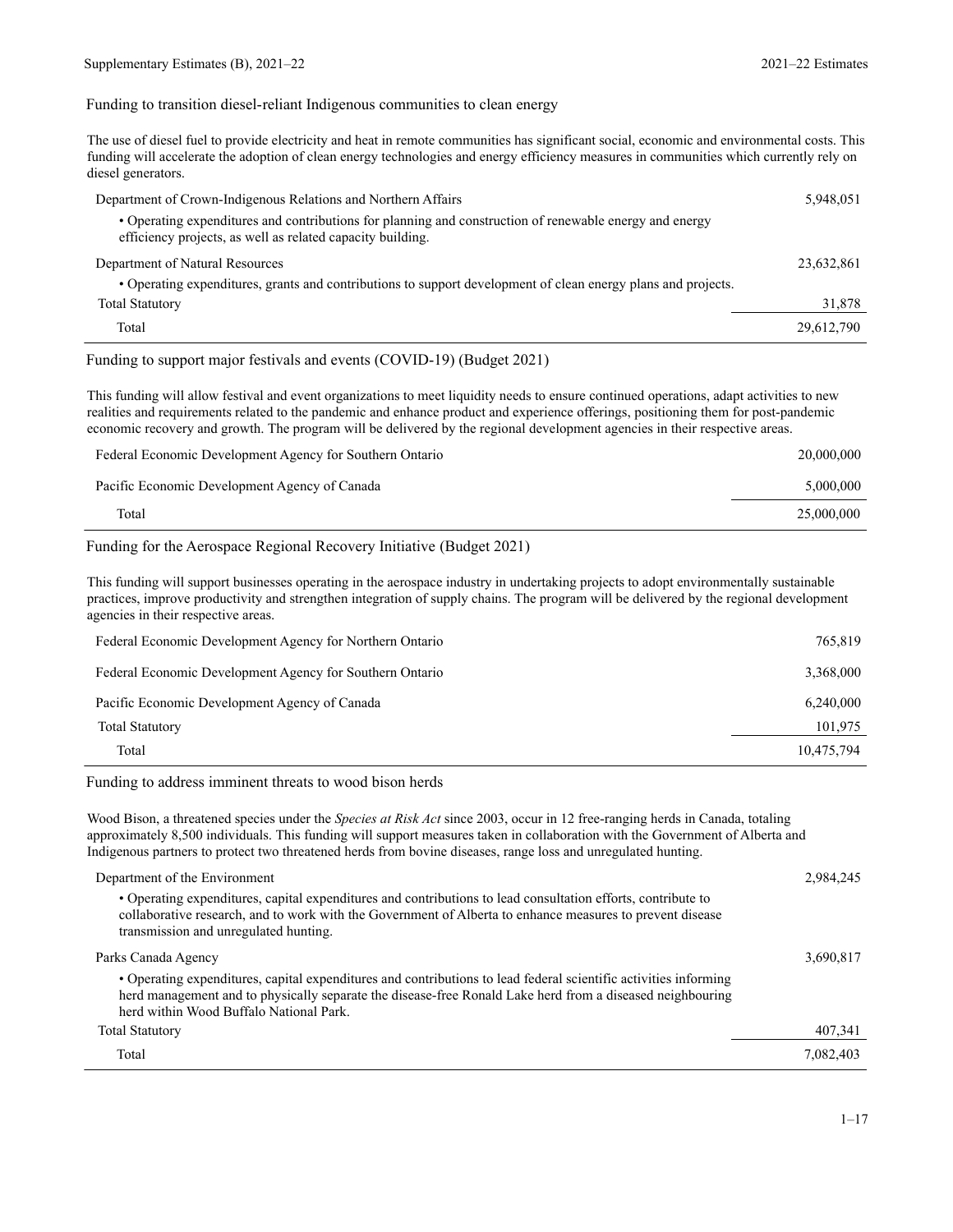Funding for government advertising programs

|  |  | Government advertising programs provide information to Canadians on a variety of topics, including government services and initiatives. |
|--|--|-----------------------------------------------------------------------------------------------------------------------------------------|
|  |  |                                                                                                                                         |

| Department of Finance                                                                                                                                                                                                                                                                                                                                                                                                                                                            | 4,650,000 |
|----------------------------------------------------------------------------------------------------------------------------------------------------------------------------------------------------------------------------------------------------------------------------------------------------------------------------------------------------------------------------------------------------------------------------------------------------------------------------------|-----------|
| • Operating expenditures to inform Canadians about extension, changes and eventual wind down of<br>pandemic-related income supports and to encourage active participation in an economic recovery.                                                                                                                                                                                                                                                                               |           |
| Department of Public Safety and Emergency Preparedness                                                                                                                                                                                                                                                                                                                                                                                                                           | 2,400,000 |
| • Operating expenditures to raise awareness of legislation put in place to reduce firearms violence, including<br>banned firearms, the buy-back program and secure storage requirements.                                                                                                                                                                                                                                                                                         |           |
| Total                                                                                                                                                                                                                                                                                                                                                                                                                                                                            | 7,050,000 |
| Funding to implement the Wood Buffalo National Park World Heritage Site Action Plan                                                                                                                                                                                                                                                                                                                                                                                              |           |
| Established in 1922, Wood Buffalo National Park is the largest national park in Canada at 45,000 square kilometers. In February 2019, an<br>action plan to mitigate risks to the park, including those caused by climate change and development, was tabled in the House of<br>Commons. This funding will support collaboration with provincial and territorial governments and Indigenous partners to protect<br>ecosystems and to enhance research, monitoring and management. |           |
| Department of the Environment                                                                                                                                                                                                                                                                                                                                                                                                                                                    | 2,100,786 |
| • Operating expenditures to monitor water flows, to provide expertise for the development of a full model of the<br>water system within the park, and to coordinate an intergovernmental forum focused on improving ecosystem<br>management and resiliency of the Peace-Athabasca Delta.                                                                                                                                                                                         |           |
| Parks Canada Agency                                                                                                                                                                                                                                                                                                                                                                                                                                                              | 3,990,066 |
| • Operating expenditures, capital expenditures and contributions to support the operation of the Indigenous<br>Cooperative Management Committee and to collaborate with Indigenous partners to construct a field station and<br>small-scale dams in the park, and to co-develop training on the history of Indigenous peoples for park<br>employees.                                                                                                                             |           |
| <b>Total Statutory</b>                                                                                                                                                                                                                                                                                                                                                                                                                                                           | 721,818   |
| Total                                                                                                                                                                                                                                                                                                                                                                                                                                                                            | 6,812,670 |
| Funding for the Black Entrepreneurship Program (Budget 2021)                                                                                                                                                                                                                                                                                                                                                                                                                     |           |

This funding will support Black-led business organizations across the country in their capacity to provide business support services such as mentorship, networking, financial planning, and business training for Black entrepreneurs.

| Federal Economic Development Agency for Northern Ontario | 170,175   |
|----------------------------------------------------------|-----------|
| Federal Economic Development Agency for Southern Ontario | 3,140,706 |
| <b>Total Statutory</b>                                   | 31,724    |
| Total                                                    | 3,342,605 |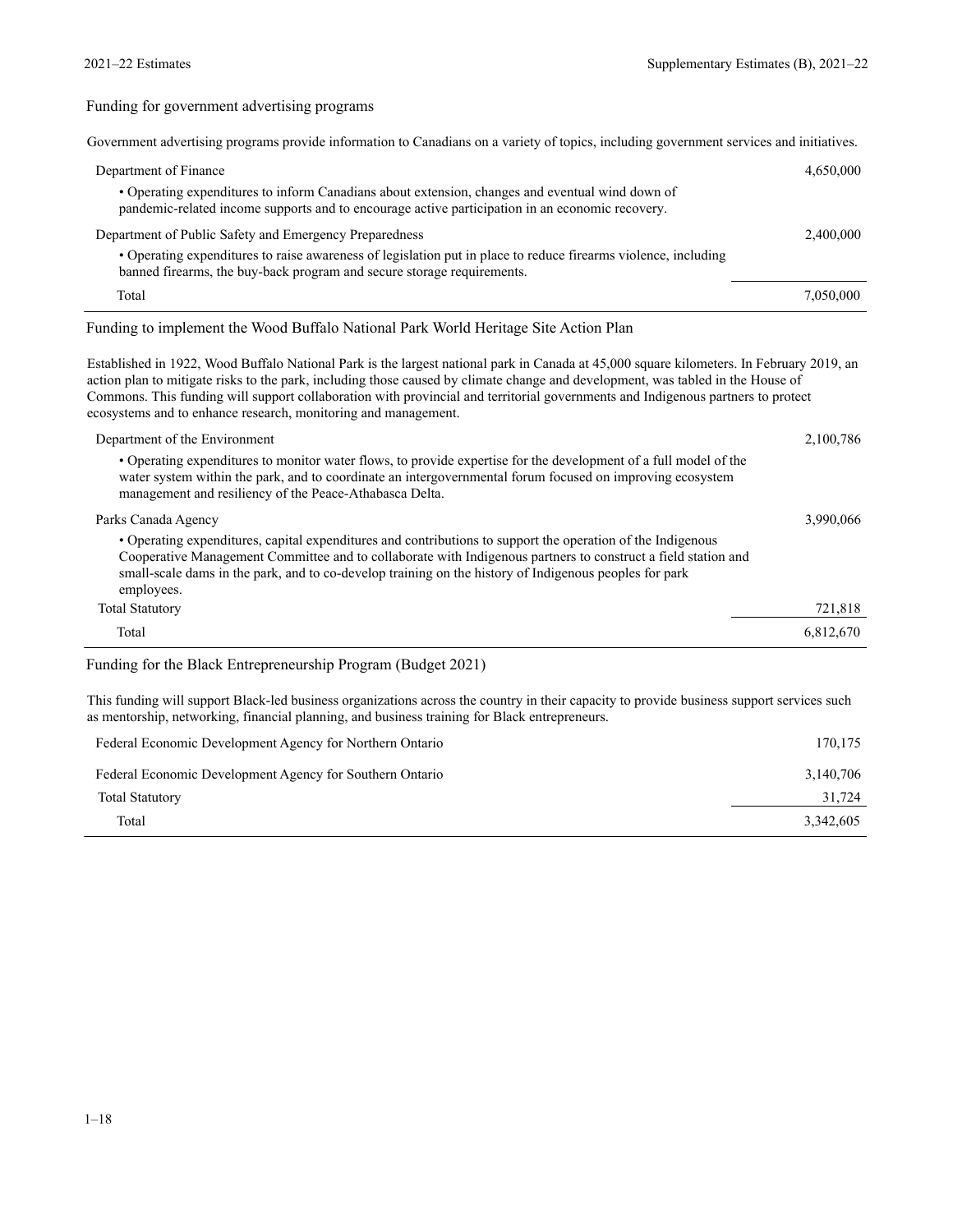# **2021–22 SUPPLEMENTARY ESTIMATES (B)**

# **Detail by Organization**

| Atlantic Canada Opportunities Agency                            | 1              |
|-----------------------------------------------------------------|----------------|
| Canada Border Services Agency                                   | $\overline{c}$ |
| Canada Council for the Arts                                     | 3              |
| Canada Mortgage and Housing Corporation                         | 4              |
| Canadian Energy Regulator                                       | 5              |
| Canadian Institutes of Health Research                          | 6              |
| Canadian Museum for Human Rights                                | 8              |
| Canadian Museum of History                                      | 9              |
| Canadian Museum of Immigration at Pier 21                       | 10             |
| Canadian Museum of Nature                                       | 11             |
| Canadian Northern Economic Development Agency                   | 12             |
| Canadian Race Relations Foundation                              | 13             |
| Canadian Tourism Commission                                     | 14             |
| <b>Canadian Transportation Agency</b>                           | 15             |
| Communications Security Establishment                           | 16             |
| Correctional Service of Canada                                  | 17             |
| <b>Courts Administration Service</b>                            | 18             |
| Department for Women and Gender Equality                        | 19             |
| Department of Agriculture and Agri-Food                         | 21             |
| Department of Canadian Heritage                                 | 23             |
| Department of Citizenship and Immigration                       | 26             |
| Department of Crown-Indigenous Relations and Northern Affairs   | 28             |
| Department of Employment and Social Development                 | 31             |
| Department of Finance                                           | 33             |
| Department of Fisheries and Oceans                              | 35             |
| Department of Foreign Affairs, Trade and Development            | 37             |
| Department of Health                                            | 39             |
| Department of Indigenous Services                               | 41             |
| Department of Industry                                          | 44             |
| Department of National Defence                                  | 46             |
| Department of Natural Resources                                 | 48             |
| Department of Public Safety and Emergency Preparedness          | 50             |
| Department of the Environment                                   | 52             |
| Department of Veterans Affairs                                  | 54             |
| Department of Western Economic Diversification                  | 56             |
| Economic Development Agency of Canada for the Regions of Quebec | 57             |
| Federal Economic Development Agency for Northern Ontario        | 59             |
| Federal Economic Development Agency for Southern Ontario        | 61             |
| Financial Transactions and Reports Analysis Centre of Canada    | 63             |
| House of Commons                                                | 64             |
| Library and Archives of Canada                                  | 65             |
| National Arts Centre Corporation                                | 66             |
| National Film Board                                             | 67             |
| National Gallery of Canada                                      | 68             |
| National Museum of Science and Technology                       | 69             |
| National Research Council of Canada                             | 70             |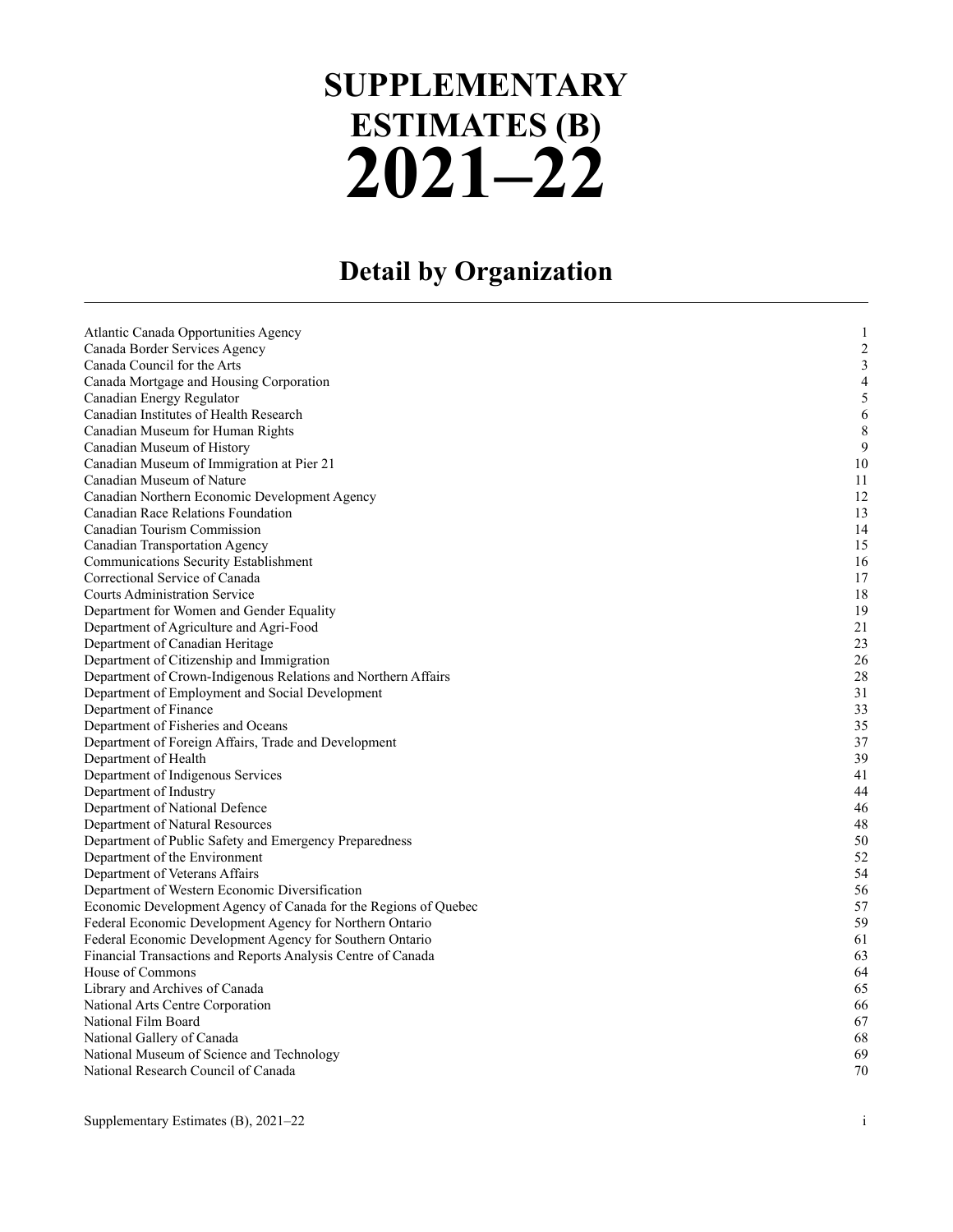# Detail by Organization

| Natural Sciences and Engineering Research Council              | 72 |
|----------------------------------------------------------------|----|
| Office of Infrastructure of Canada                             | 74 |
| Office of the Commissioner of Lobbying                         | 75 |
| Offices of the Information and Privacy Commissioners of Canada | 76 |
| Pacific Economic Development Agency of Canada                  | 77 |
| Parks Canada Agency                                            | 79 |
| Privy Council Office                                           | 81 |
| Public Health Agency of Canada                                 | 82 |
| Royal Canadian Mounted Police                                  | 83 |
| Shared Services Canada                                         | 85 |
| Social Sciences and Humanities Research Council                | 86 |
| Telefilm Canada                                                | 88 |
| The National Battlefields Commission                           | 89 |
| Treasury Board Secretariat                                     | 90 |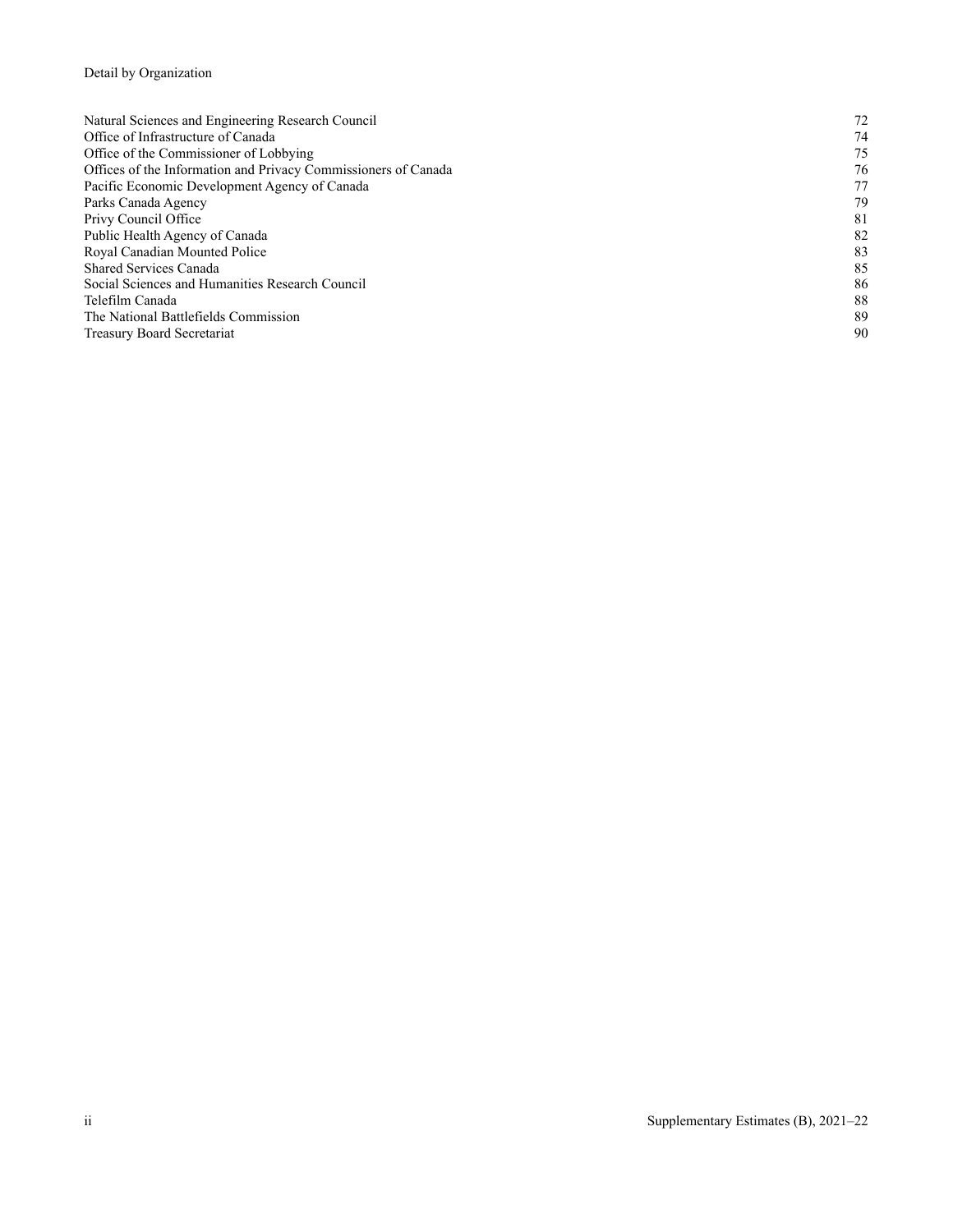# **Atlantic Canada Opportunities Agency**

#### **Organization Summary**

|                                            |                               | <b>These Supplementary Estimates</b> |                    |                                                         |
|--------------------------------------------|-------------------------------|--------------------------------------|--------------------|---------------------------------------------------------|
|                                            | <b>Authorities To</b><br>Date | <b>Transfers</b>                     | <b>Adjustments</b> | <b>Proposed</b><br><b>Authorities</b><br><b>To Date</b> |
|                                            |                               | (dollars)                            |                    |                                                         |
| <b>Budgetary</b>                           |                               |                                      |                    |                                                         |
| <b>Voted</b>                               |                               |                                      |                    |                                                         |
| 1 <sub>b</sub><br>Operating expenditures   | 73,849,675                    | .                                    | 700,238            | 74,549,913                                              |
| Grants and contributions<br>5 <sub>b</sub> | 329,971,605                   | .                                    | 16,555,000         | 346,526,605                                             |
| <b>Total Voted</b>                         | 403,821,280                   | .                                    | 17,255,238         | 421,076,518                                             |
| <b>Total Statutory</b>                     | 8,454,593                     | .                                    | 150,195            | 8,604,788                                               |
| <b>Total Budgetary Expenditures</b>        | 412,275,873                   | .                                    | 17,405,433         | 429,681,306                                             |

Note: Additional details by organization are available on the Treasury Board Secretariat website -<http://www.canada.ca/en/treasury-board-secretariat.html>.

| <b>Explanation of Requirements (dollars)</b>                                         |         |            |
|--------------------------------------------------------------------------------------|---------|------------|
| <b>Budgetary</b>                                                                     |         |            |
| <b>Voted Appropriations</b>                                                          |         |            |
| Funding to support small and medium-sized businesses (Budget 2021) (horizontal item) | Vote 1b | 700,238    |
|                                                                                      | Vote 5b | 16,555,000 |
| Total                                                                                |         | 17,255,238 |
| <b>Total Voted Appropriations</b>                                                    |         | 17,255,238 |
| <b>Total Statutory Appropriations</b>                                                |         | 150,195    |
| <b>Total Budgetary</b>                                                               |         | 17,405,433 |

#### **Listing of Transfer Payments**

|                                                                     | <b>Estimates to</b> | <b>These</b>     | <b>Revised</b>   |
|---------------------------------------------------------------------|---------------------|------------------|------------------|
|                                                                     | Date                | Supplementary    | <b>Estimates</b> |
|                                                                     |                     | <b>Estimates</b> |                  |
|                                                                     |                     | (dollars)        |                  |
|                                                                     |                     |                  |                  |
| <b>Contributions</b>                                                |                     |                  |                  |
| Contributions under the Regional Economic Growth through Innovation | 182,285,660         | 16,555,000       | 198,840,660      |
| program                                                             |                     |                  |                  |

#### **Listing of Statutory Authorities**

|                                         |                    | <b>These</b>     | <b>Proposed</b>    |
|-----------------------------------------|--------------------|------------------|--------------------|
|                                         | <b>Authorities</b> | Supplementary    | <b>Authorities</b> |
|                                         | <b>To Date</b>     | <b>Estimates</b> |                    |
|                                         |                    | (dollars)        |                    |
| <b>Budgetary</b>                        |                    |                  |                    |
| Contributions to employee benefit plans | 8,454,593          | 150,195          | 8,604,788          |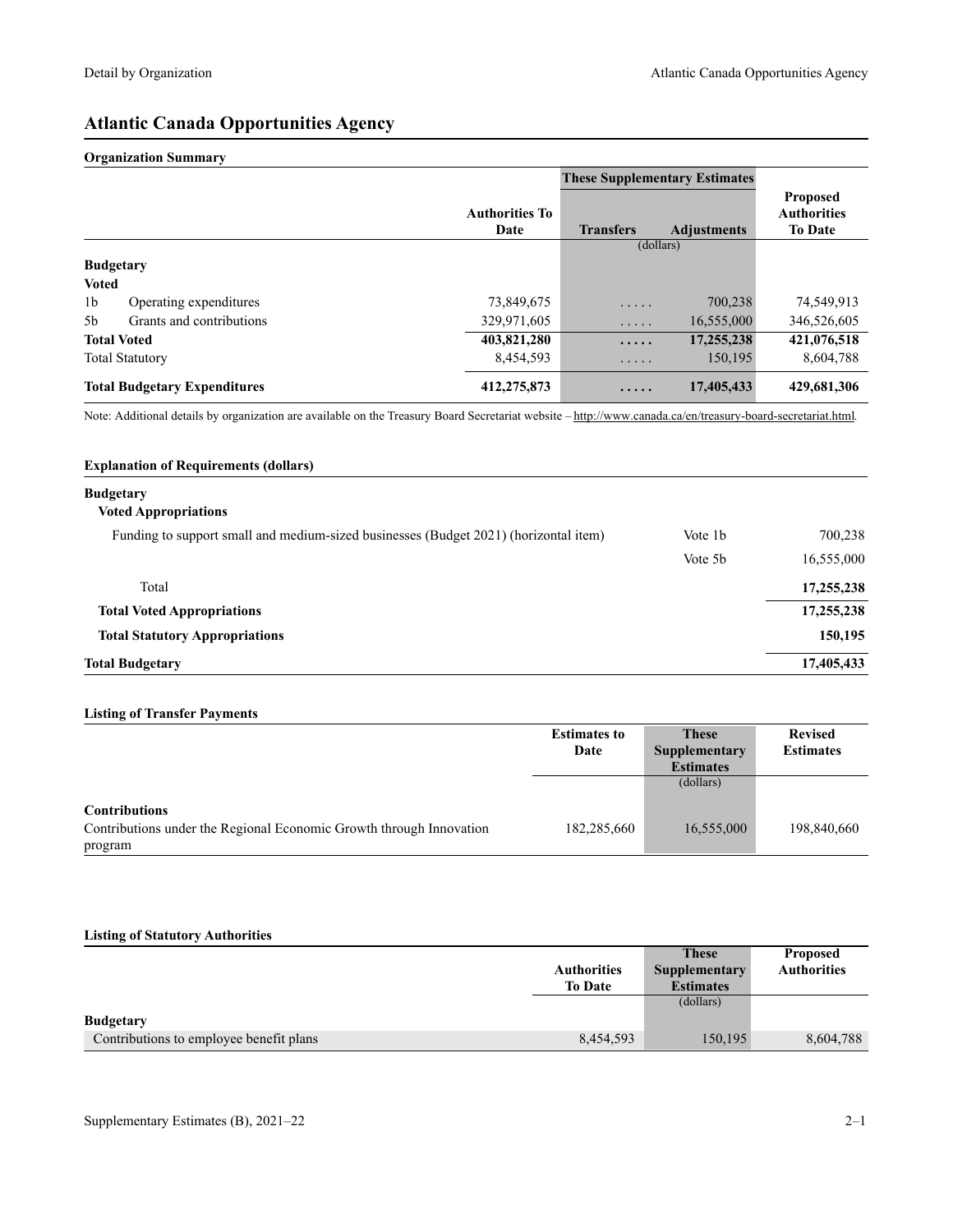# **Canada Border Services Agency**

#### **Organization Summary**

|                |                                     |                               | <b>These Supplementary Estimates</b> |                    |                                                         |
|----------------|-------------------------------------|-------------------------------|--------------------------------------|--------------------|---------------------------------------------------------|
|                |                                     | <b>Authorities To</b><br>Date | <b>Transfers</b>                     | <b>Adjustments</b> | <b>Proposed</b><br><b>Authorities</b><br><b>To Date</b> |
|                |                                     |                               |                                      | (dollars)          |                                                         |
|                | <b>Budgetary</b>                    |                               |                                      |                    |                                                         |
| <b>Voted</b>   |                                     |                               |                                      |                    |                                                         |
| 1 <sub>b</sub> | Operating expenditures              | 2,005,296,655                 | 8,545,545                            | .                  | 2,013,842,200                                           |
| 5b             | Capital expenditures                | 210, 197, 245                 | 3,831,455                            | .                  | 214,028,700                                             |
|                | <b>Total Voted</b>                  | 2,215,493,900                 | 12,377,000                           | .                  | 2,227,870,900                                           |
|                | <b>Total Statutory</b>              | 190,586,229                   | .                                    | .                  | 190,586,229                                             |
|                | <b>Total Budgetary Expenditures</b> | 2,406,080,129                 | 12,377,000                           | .                  | 2,418,457,129                                           |

Note: Additional details by organization are available on the Treasury Board Secretariat website -<http://www.canada.ca/en/treasury-board-secretariat.html>.

| <b>Explanation of Requirements (dollars)</b>                                           |                     |            |
|----------------------------------------------------------------------------------------|---------------------|------------|
| <b>Budgetary</b>                                                                       |                     |            |
| <b>Transfers</b>                                                                       |                     |            |
| Transfers from Other Organizations                                                     |                     |            |
| From Public Health Agency of Canada to the Canada Border Services Agency for ArriveCAN | Vote 1b             | 8,545,545  |
|                                                                                        | Vote 5 <sub>b</sub> | 3,831,455  |
| Total                                                                                  |                     | 12,377,000 |
| <b>Total Transfers</b>                                                                 |                     | 12,377,000 |
| <b>Total Budgetary</b>                                                                 |                     | 12,377,000 |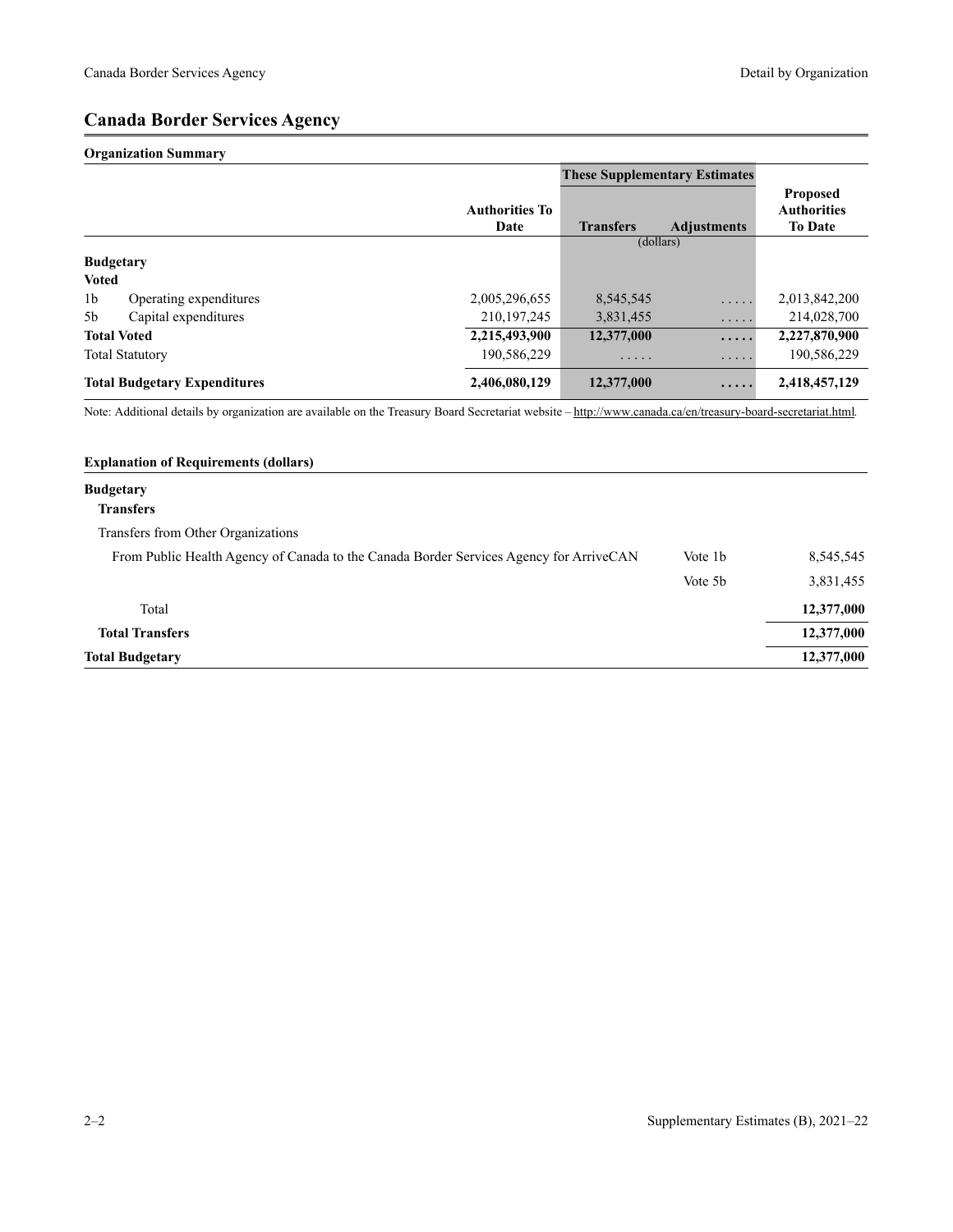# **Canada Council for the Arts**

#### **Organization Summary**

|                                           |                               | <b>These Supplementary Estimates</b> |                    |                                                         |
|-------------------------------------------|-------------------------------|--------------------------------------|--------------------|---------------------------------------------------------|
|                                           | <b>Authorities To</b><br>Date | <b>Transfers</b>                     | <b>Adjustments</b> | <b>Proposed</b><br><b>Authorities</b><br><b>To Date</b> |
|                                           |                               |                                      | (dollars)          |                                                         |
| <b>Budgetary</b>                          |                               |                                      |                    |                                                         |
| <b>Voted</b>                              |                               |                                      |                    |                                                         |
| 1 <sub>b</sub><br>Payments to the Council | 480,562,080                   | 25,000,000                           | .                  | 505,562,080                                             |
| <b>Total Budgetary Expenditures</b>       | 480,562,080                   | 25,000,000                           | $\cdots\cdots$     | 505,562,080                                             |

Note: Additional details by organization are available on the Treasury Board Secretariat website -<http://www.canada.ca/en/treasury-board-secretariat.html>.

| <b>Explanation of Requirements (dollars)</b>                                                                                                               |         |            |
|------------------------------------------------------------------------------------------------------------------------------------------------------------|---------|------------|
| <b>Budgetary</b>                                                                                                                                           |         |            |
| <b>Transfers</b>                                                                                                                                           |         |            |
| Transfers from Other Organizations                                                                                                                         |         |            |
| From the Department of Canadian Heritage to Canada Council for the Arts and Telefilm Canada<br>for the Reopening Fund for events and in-person experiences | Vote 1b | 25,000,000 |
| <b>Total Transfers</b>                                                                                                                                     |         | 25,000,000 |
| Total Budgetary                                                                                                                                            |         | 25,000,000 |
|                                                                                                                                                            |         |            |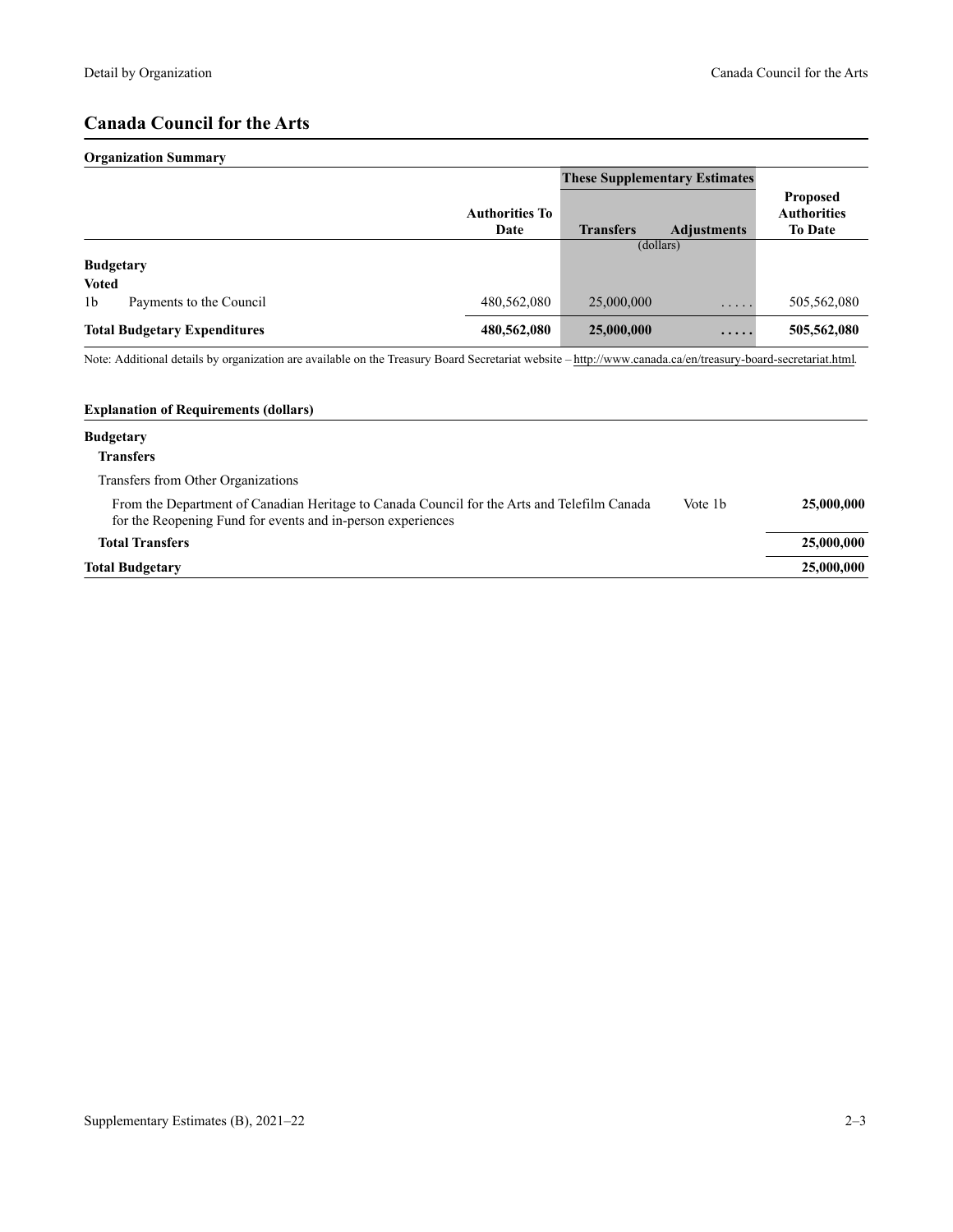# **Canada Mortgage and Housing Corporation**

#### **Organization Summary**

|                                                    |                                                                    |                               | <b>These Supplementary Estimates</b> |                    |                                                  |
|----------------------------------------------------|--------------------------------------------------------------------|-------------------------------|--------------------------------------|--------------------|--------------------------------------------------|
|                                                    |                                                                    | <b>Authorities To</b><br>Date | <b>Transfers</b>                     | <b>Adjustments</b> | Proposed<br><b>Authorities</b><br><b>To Date</b> |
|                                                    |                                                                    |                               | (dollars)                            |                    |                                                  |
| <b>Budgetary</b><br><b>Voted</b><br>1 <sub>b</sub> | Reimbursement under the provisions of the <i>National</i>          | 5,059,370,370                 | .                                    | 43,620,000         | 5,102,990,370                                    |
|                                                    | Housing Act and the Canada Mortgage and Housing<br>Corporation Act |                               |                                      |                    |                                                  |
|                                                    | <b>Total Budgetary Expenditures</b>                                | 5,059,370,370                 | .                                    | 43,620,000         | 5,102,990,370                                    |
|                                                    | <b>Non-Budgetary</b>                                               |                               |                                      |                    |                                                  |
|                                                    | <b>Total Statutory</b>                                             | 3,209,467,541                 | .                                    | .                  | 3,209,467,541                                    |
|                                                    | <b>Total Non-Budgetary Expenditures</b>                            | 3,209,467,541                 | .                                    | .                  | 3,209,467,541                                    |

Note: Additional details by organization are available on the Treasury Board Secretariat website -<http://www.canada.ca/en/treasury-board-secretariat.html>.

# **Explanation of Requirements (dollars) Budgetary Voted Appropriations** Funding for the Rental Construction Financing Initiative Vote 1b 43,620,000 **Total Voted Appropriations 43,620,000 Total Budgetary 43,620,000**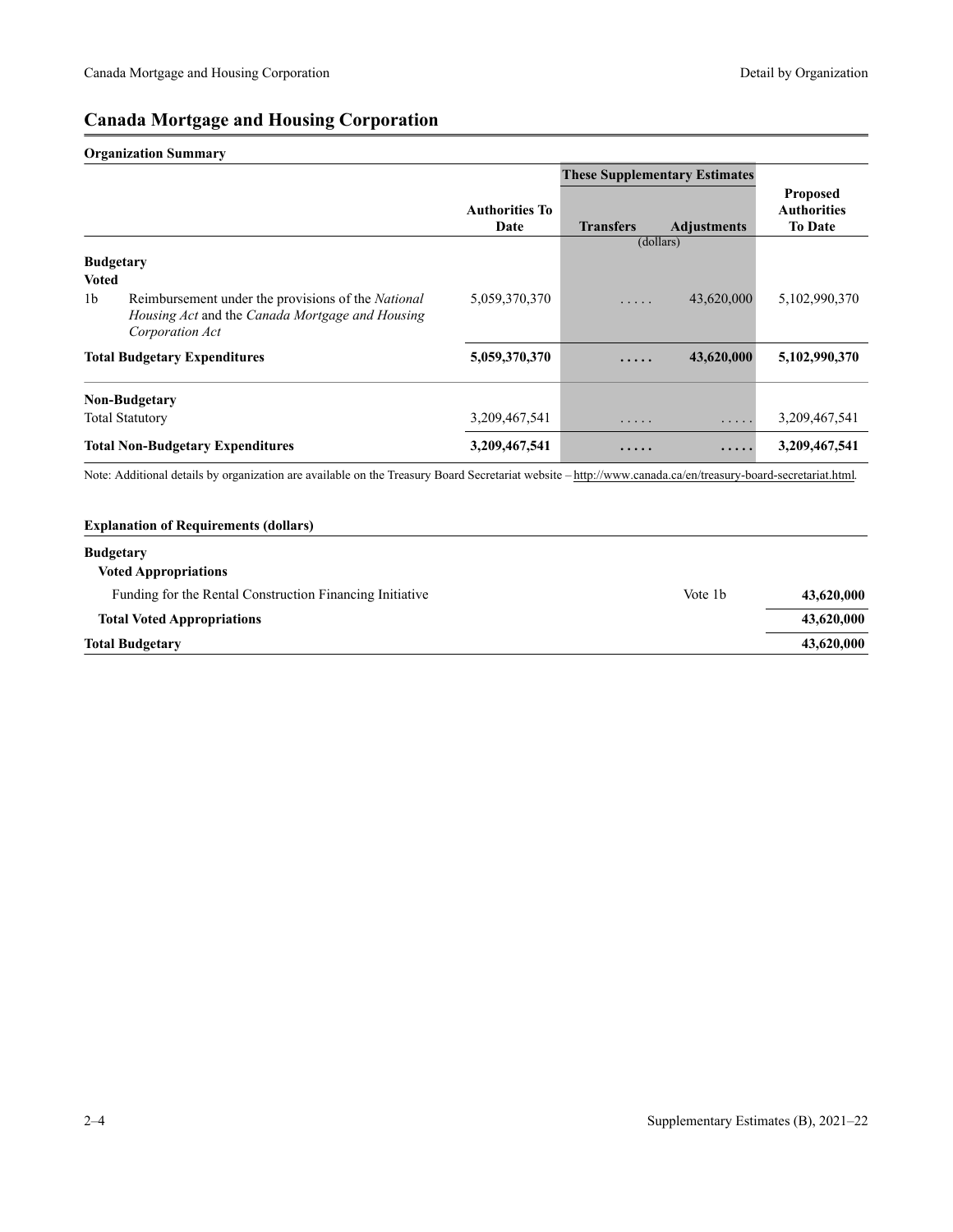# **Canadian Energy Regulator**

#### **Organization Summary**

|                                        |                               | <b>These Supplementary Estimates</b> |                    |                                                         |
|----------------------------------------|-------------------------------|--------------------------------------|--------------------|---------------------------------------------------------|
|                                        | <b>Authorities To</b><br>Date | <b>Transfers</b>                     | <b>Adjustments</b> | <b>Proposed</b><br><b>Authorities</b><br><b>To Date</b> |
|                                        |                               | (dollars)                            |                    |                                                         |
| <b>Budgetary</b>                       |                               |                                      |                    |                                                         |
| <b>Voted</b>                           |                               |                                      |                    |                                                         |
| 1 <sub>b</sub><br>Program expenditures | 100,213,030                   | .                                    |                    | 100,213,031                                             |
| <b>Total Voted</b>                     | 100,213,030                   | $\cdots\cdots\cdots$                 |                    | 100,213,031                                             |
| <b>Total Statutory</b>                 | 10,771,018                    | .                                    | .                  | 10,771,018                                              |
| <b>Total Budgetary Expenditures</b>    | 110,984,048                   | .                                    |                    | 110,984,049                                             |

Note: Additional details by organization are available on the Treasury Board Secretariat website -<http://www.canada.ca/en/treasury-board-secretariat.html>.

| <b>Explanation of Requirements (dollars)</b>                                                                              |                     |   |
|---------------------------------------------------------------------------------------------------------------------------|---------------------|---|
| <b>Budgetary</b>                                                                                                          |                     |   |
| <b>Voted Appropriations</b>                                                                                               |                     |   |
| Funding to authorize the listing and adjustment of grants                                                                 | Vote 1 <sub>b</sub> |   |
| <b>Total Voted Appropriations</b>                                                                                         |                     |   |
| <b>Transfers</b>                                                                                                          |                     |   |
| Internal Transfers                                                                                                        |                     |   |
| Internal reallocation of resources from contributions (\$100,000) to grants for the Participant<br><b>Funding Program</b> | Vote 1 <sub>b</sub> | . |
| <b>Total Transfers</b>                                                                                                    |                     | . |
| <b>Total Budgetary</b>                                                                                                    |                     |   |

#### **Listing of Transfer Payments**

|                             | <b>Estimates to</b> | <b>These</b>     | <b>Revised</b>   |
|-----------------------------|---------------------|------------------|------------------|
|                             | Date                | Supplementary    | <b>Estimates</b> |
|                             |                     | <b>Estimates</b> |                  |
|                             |                     | (dollars)        |                  |
| <b>Grants</b>               |                     |                  |                  |
| Participant Funding Program | 750,000             | 100,001          | 850,001          |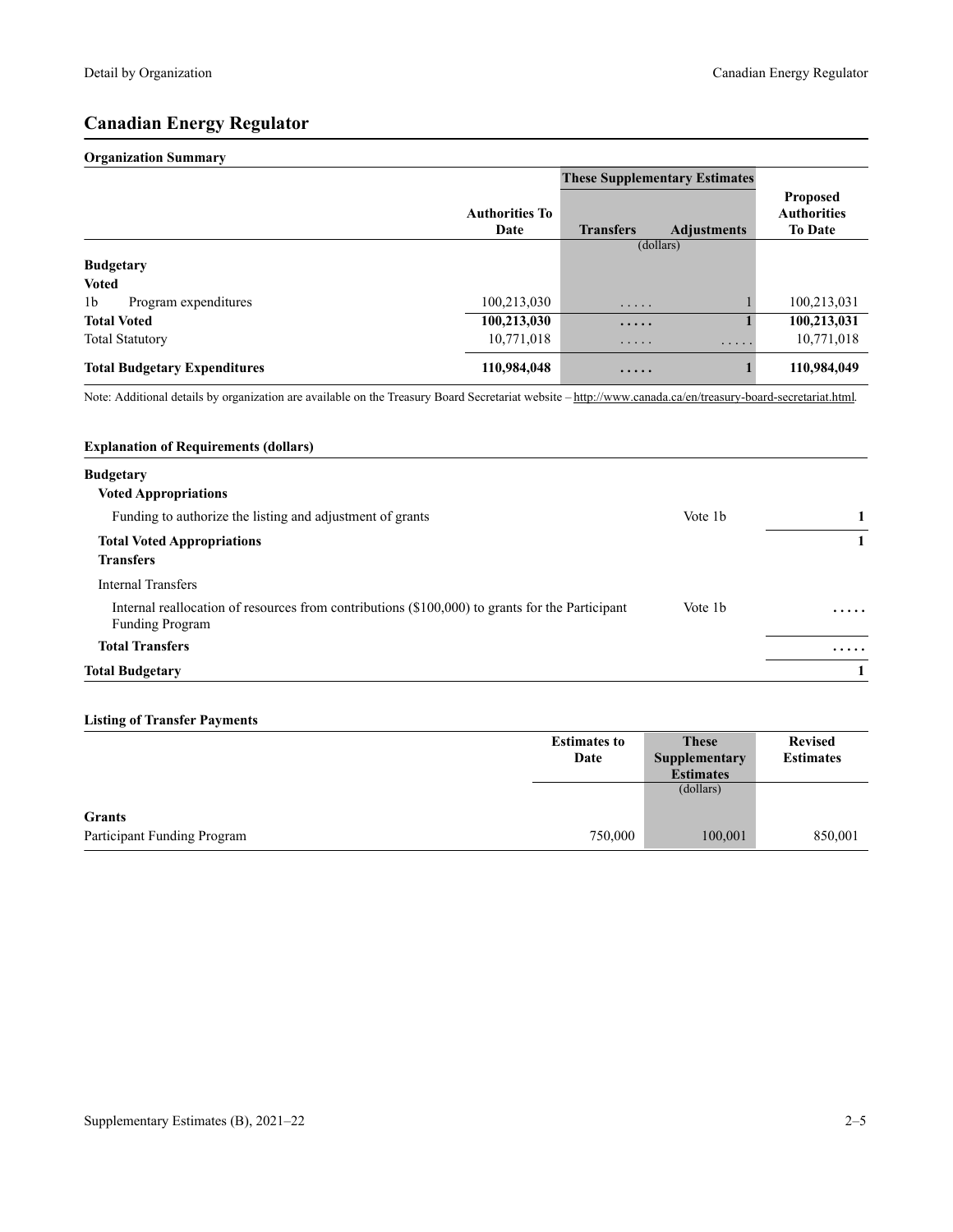# **Canadian Institutes of Health Research**

#### **Organization Summary**

|                                          |                               | <b>These Supplementary Estimates</b> |                    |                                                         |
|------------------------------------------|-------------------------------|--------------------------------------|--------------------|---------------------------------------------------------|
|                                          | <b>Authorities To</b><br>Date | <b>Transfers</b>                     | <b>Adjustments</b> | <b>Proposed</b><br><b>Authorities</b><br><b>To Date</b> |
|                                          |                               | (dollars)                            |                    |                                                         |
| <b>Budgetary</b>                         |                               |                                      |                    |                                                         |
| <b>Voted</b>                             |                               |                                      |                    |                                                         |
| 1 <sub>b</sub><br>Operating expenditures | 65,768,554                    | (1,459,919)                          | 2,766,625          | 67,075,260                                              |
| 5 <sub>b</sub><br><b>Grants</b>          | 1,294,868,164                 | 7,352,657                            | 15,000,000         | 1,317,220,821                                           |
| <b>Total Voted</b>                       | 1,360,636,718                 | 5,892,738                            | 17,766,625         | 1,384,296,081                                           |
| <b>Total Statutory</b>                   | 7,206,377                     | $\cdots\cdots\cdots$                 | 495,028            | 7,701,405                                               |
| <b>Total Budgetary Expenditures</b>      | 1,367,843,095                 | 5,892,738                            | 18,261,653         | 1,391,997,486                                           |

Note: Additional details by organization are available on the Treasury Board Secretariat website -<http://www.canada.ca/en/treasury-board-secretariat.html>.

| <b>Explanation of Requirements (dollars)</b>                                                                                                                                                                                                                               |                     |             |
|----------------------------------------------------------------------------------------------------------------------------------------------------------------------------------------------------------------------------------------------------------------------------|---------------------|-------------|
| <b>Budgetary</b>                                                                                                                                                                                                                                                           |                     |             |
| <b>Voted Appropriations</b>                                                                                                                                                                                                                                                |                     |             |
| Funding for the Centre for Research on Pandemic Preparedness and Health Emergencies                                                                                                                                                                                        | Vote 1 <sub>b</sub> | 2,766,625   |
| $(COVID-19)$                                                                                                                                                                                                                                                               | Vote 5 <sub>b</sub> | 15,000,000  |
| Total                                                                                                                                                                                                                                                                      |                     | 17,766,625  |
| <b>Total Voted Appropriations</b>                                                                                                                                                                                                                                          |                     | 17,766,625  |
| <b>Total Statutory Appropriations</b>                                                                                                                                                                                                                                      |                     | 495,028     |
| <b>Transfers</b>                                                                                                                                                                                                                                                           |                     |             |
| Transfers from Other Organizations                                                                                                                                                                                                                                         |                     |             |
| From Public Health Agency of Canada to Canadian Institutes of Health Research to support<br>projects aligned with the mandate of the COVID-19 Immunity Task Force                                                                                                          | Vote 5 <sub>b</sub> | 6,992,657   |
| From the Natural Sciences and Engineering Research Council to Canadian Institutes of Health<br>Research and the Social Sciences and Humanities Research Council to increase innovation<br>through partnerships between Canadian colleges, universities and local companies | Vote 5b             | 360,000     |
| Transfers to Other Organizations                                                                                                                                                                                                                                           |                     |             |
| From Canadian Institutes of Health Research and the Social Sciences and Humanities Research<br>Council to the Natural Sciences and Engineering Research Council to explore the development<br>of a common grants management solution                                       | Vote 1 <sub>b</sub> | (1,459,919) |
| <b>Total Transfers</b>                                                                                                                                                                                                                                                     |                     | 5,892,738   |
| <b>Total Budgetary</b>                                                                                                                                                                                                                                                     |                     | 24,154,391  |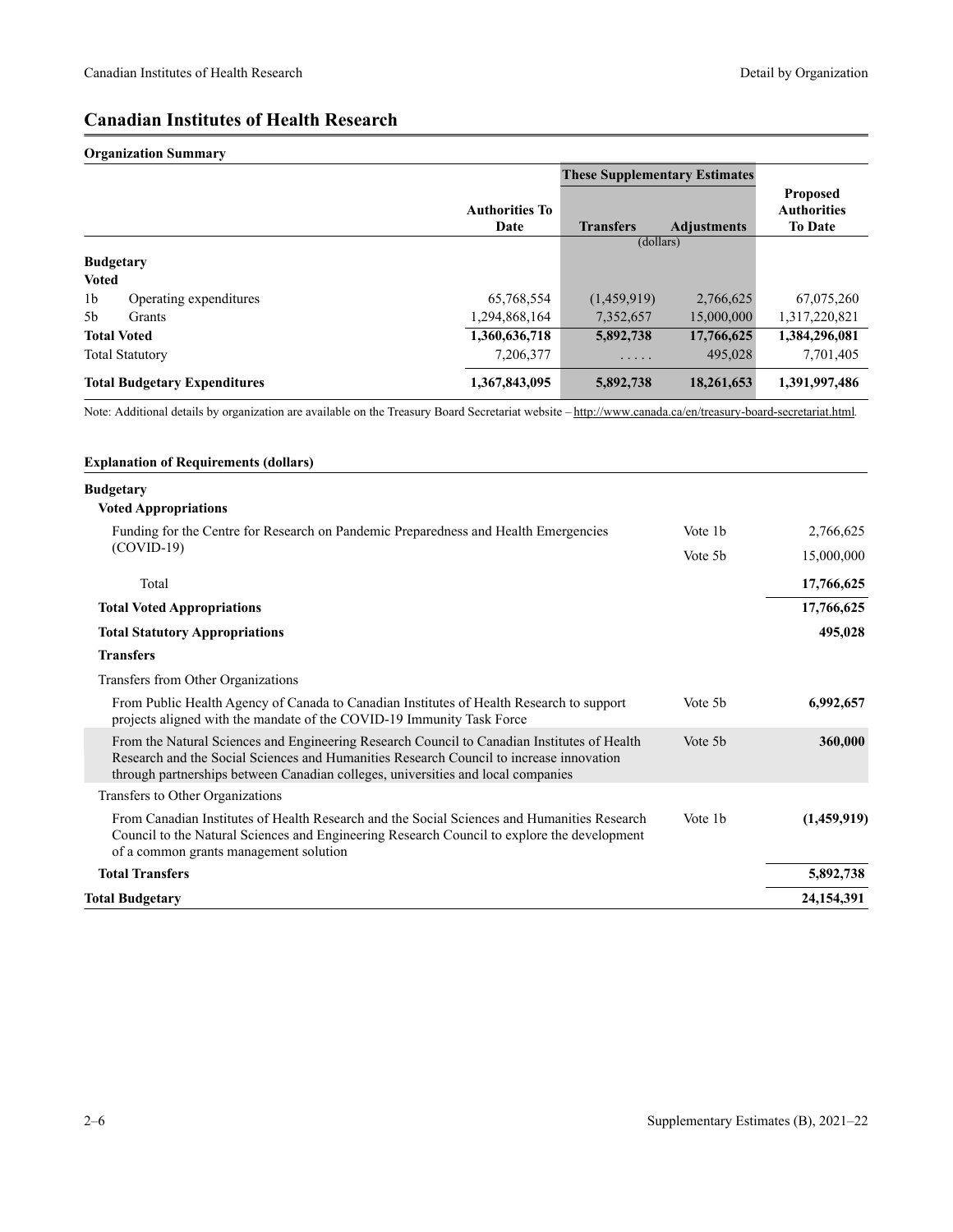#### **Listing of Transfer Payments**

|                                                    | <b>Estimates to</b> | <b>These</b>     | <b>Revised</b>   |
|----------------------------------------------------|---------------------|------------------|------------------|
|                                                    | Date                | Supplementary    | <b>Estimates</b> |
|                                                    |                     | <b>Estimates</b> |                  |
|                                                    |                     | (dollars)        |                  |
| <b>Grants</b>                                      |                     |                  |                  |
| Grants for research projects and personnel support | 1,161,780,888       | 21,992,657       | 1,183,773,545    |
| College and Community Innovation Program           | 1,468,579           | 360,000          | 1,828,579        |

# **Listing of Statutory Authorities**

|                                         |                    | <b>These</b>         | <b>Proposed</b>    |
|-----------------------------------------|--------------------|----------------------|--------------------|
|                                         | <b>Authorities</b> | <b>Supplementary</b> | <b>Authorities</b> |
|                                         | <b>To Date</b>     | <b>Estimates</b>     |                    |
|                                         |                    | (dollars)            |                    |
| <b>Budgetary</b>                        |                    |                      |                    |
| Contributions to employee benefit plans | 7,206,377          | 495,028              | 7,701,405          |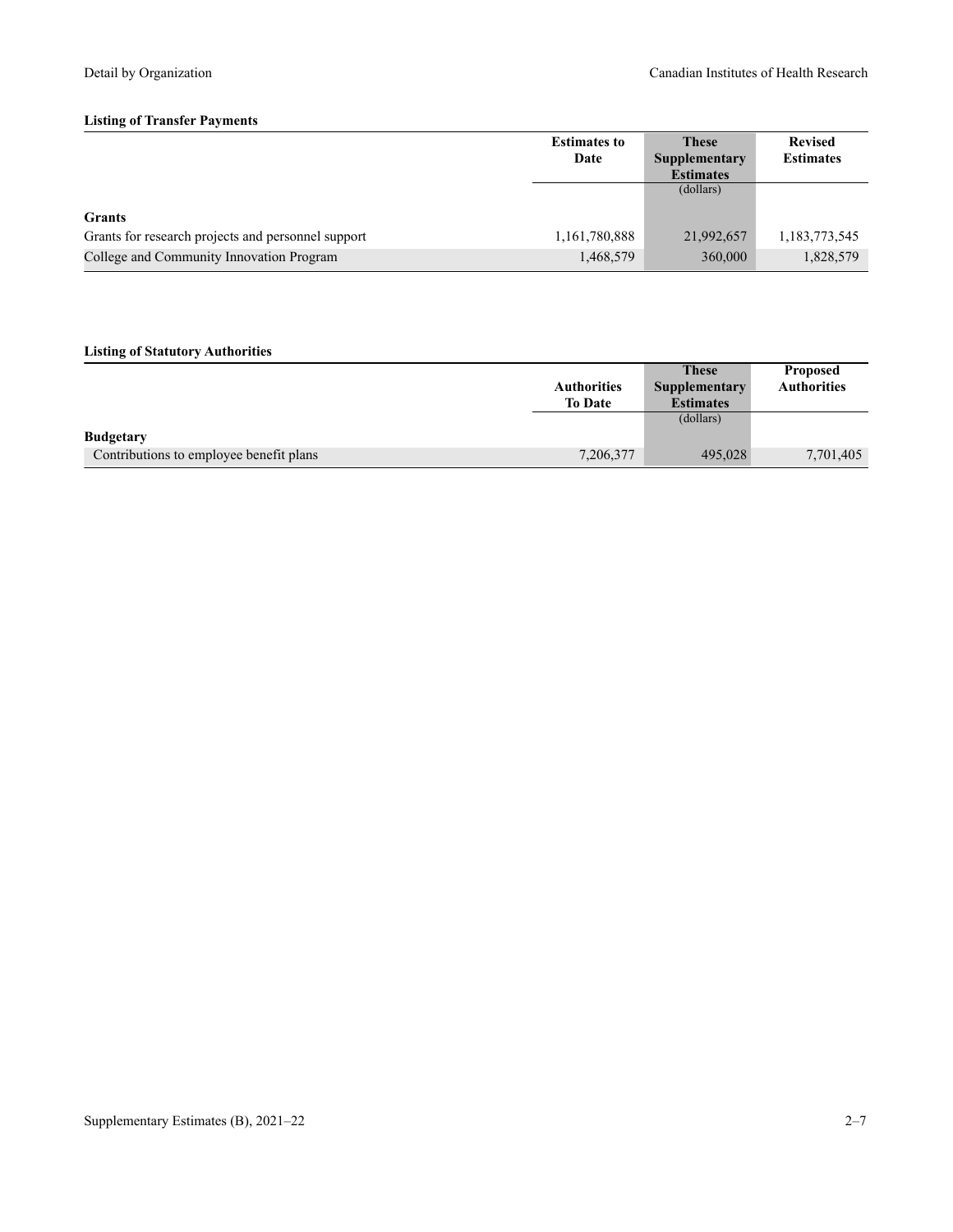# **Canadian Museum for Human Rights**

#### **Organization Summary**

|                  |                                                                  |                               |                  | <b>These Supplementary Estimates</b> |                                                         |
|------------------|------------------------------------------------------------------|-------------------------------|------------------|--------------------------------------|---------------------------------------------------------|
|                  |                                                                  | <b>Authorities To</b><br>Date | <b>Transfers</b> | <b>Adjustments</b>                   | <b>Proposed</b><br><b>Authorities</b><br><b>To Date</b> |
|                  |                                                                  |                               |                  | (dollars)                            |                                                         |
| <b>Budgetary</b> |                                                                  |                               |                  |                                      |                                                         |
| <b>Voted</b>     |                                                                  |                               |                  |                                      |                                                         |
| 1 <sub>b</sub>   | Payments to the Museum for operating and capital<br>expenditures | 25,436,716                    | .                | 3,900,000                            | 29,336,716                                              |
|                  | <b>Total Budgetary Expenditures</b>                              | 25,436,716                    | .                | 3,900,000                            | 29,336,716                                              |

Note: Additional details by organization are available on the Treasury Board Secretariat website -<http://www.canada.ca/en/treasury-board-secretariat.html>.

| <b>Explanation of Requirements (dollars)</b>                                   |                     |           |
|--------------------------------------------------------------------------------|---------------------|-----------|
| <b>Budgetary</b>                                                               |                     |           |
| <b>Voted Appropriations</b>                                                    |                     |           |
| Funding to support national museums (COVID-19) (Budget 2021) (horizontal item) | Vote 1 <sub>b</sub> | 3,900,000 |
| <b>Total Voted Appropriations</b>                                              |                     | 3,900,000 |
| <b>Total Budgetary</b>                                                         |                     | 3,900,000 |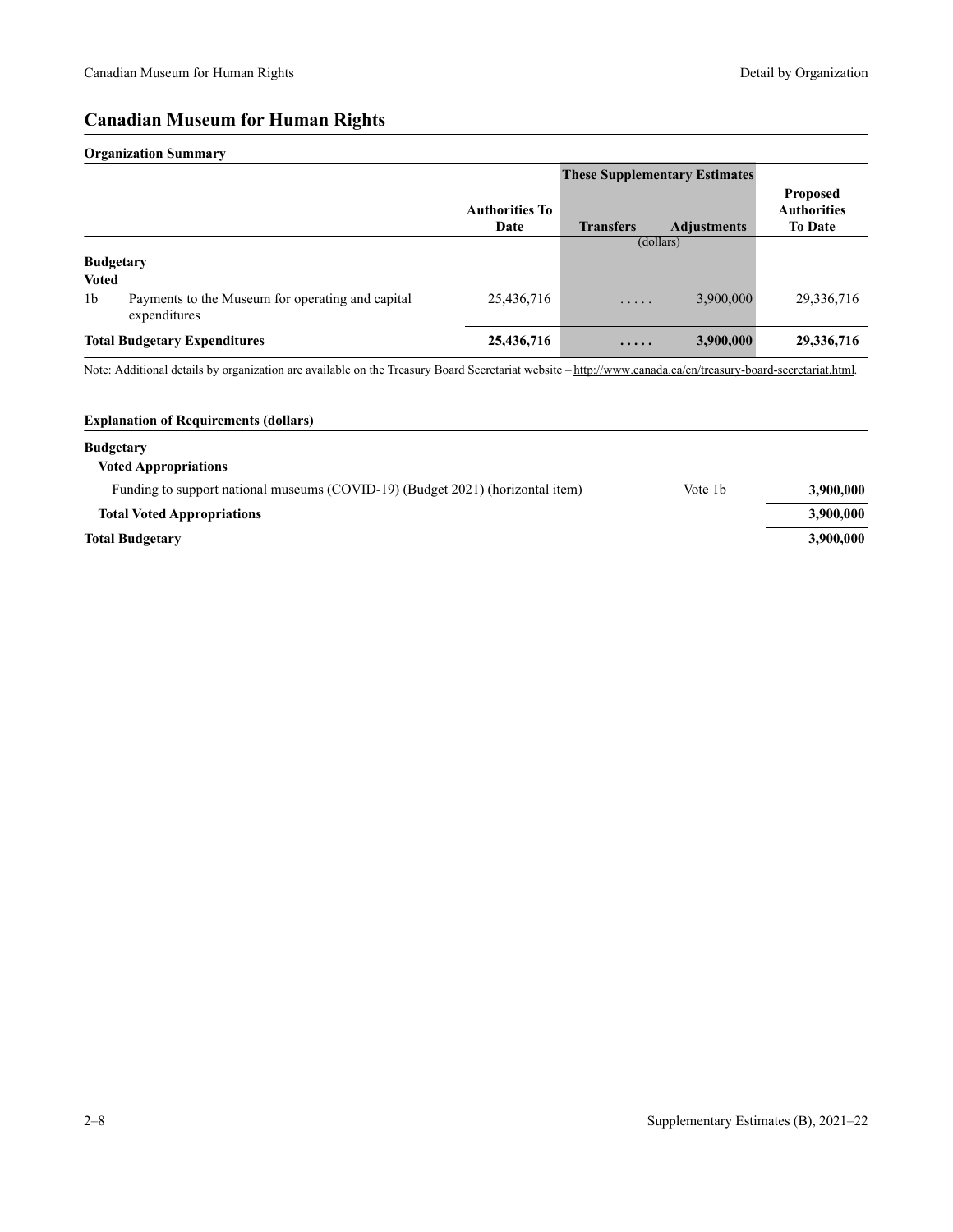# **Canadian Museum of History**

#### **Organization Summary**

|                                |                                                                  |                               | <b>These Supplementary Estimates</b> |                    |                                                         |
|--------------------------------|------------------------------------------------------------------|-------------------------------|--------------------------------------|--------------------|---------------------------------------------------------|
|                                |                                                                  | <b>Authorities To</b><br>Date | <b>Transfers</b>                     | <b>Adjustments</b> | <b>Proposed</b><br><b>Authorities</b><br><b>To Date</b> |
| <b>Budgetary</b>               |                                                                  |                               | (dollars)                            |                    |                                                         |
| <b>Voted</b><br>1 <sub>b</sub> | Payments to the Museum for operating and capital<br>expenditures | 72,768,111                    | .                                    | 11,812,000         | 84,580,111                                              |
|                                | <b>Total Budgetary Expenditures</b>                              | 72,768,111                    | .                                    | 11,812,000         | 84,580,111                                              |

Note: Additional details by organization are available on the Treasury Board Secretariat website –<http://www.canada.ca/en/treasury-board-secretariat.html>.

| 11,812,000          |
|---------------------|
| 11,812,000          |
| 11,812,000          |
| Vote 1 <sub>b</sub> |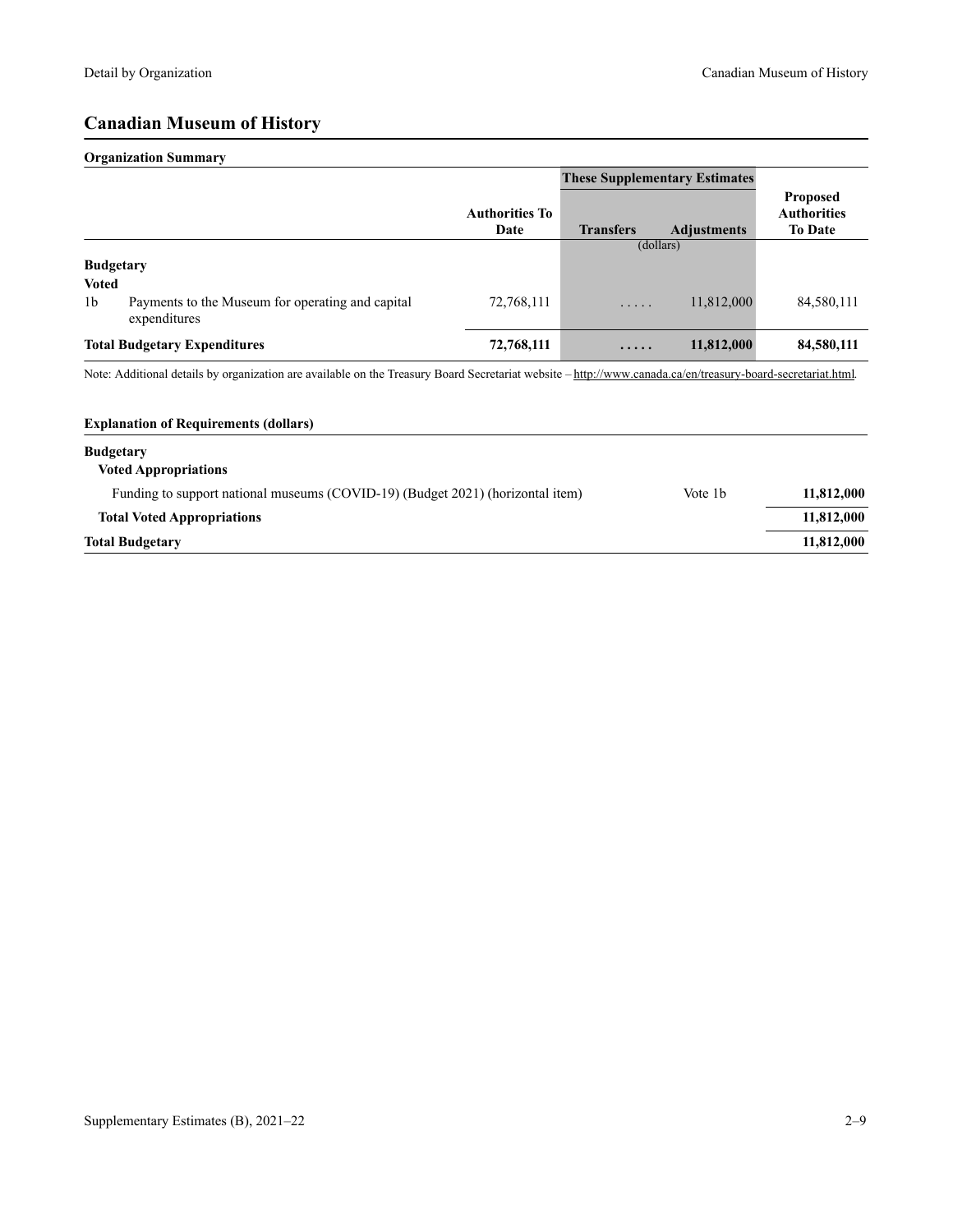# **Canadian Museum of Immigration at Pier 21**

#### **Organization Summary**

|                  |                                                                  |                               | <b>These Supplementary Estimates</b> |                    |                                                         |
|------------------|------------------------------------------------------------------|-------------------------------|--------------------------------------|--------------------|---------------------------------------------------------|
|                  |                                                                  | <b>Authorities To</b><br>Date | <b>Transfers</b>                     | <b>Adjustments</b> | <b>Proposed</b><br><b>Authorities</b><br><b>To Date</b> |
|                  |                                                                  |                               |                                      | (dollars)          |                                                         |
| <b>Budgetary</b> |                                                                  |                               |                                      |                    |                                                         |
| <b>Voted</b>     |                                                                  |                               |                                      |                    |                                                         |
| 1 <sub>b</sub>   | Payments to the Museum for operating and capital<br>expenditures | 8,111,694                     | .                                    | 1,435,000          | 9,546,694                                               |
|                  | <b>Total Budgetary Expenditures</b>                              | 8,111,694                     | .                                    | 1,435,000          | 9,546,694                                               |

Note: Additional details by organization are available on the Treasury Board Secretariat website -<http://www.canada.ca/en/treasury-board-secretariat.html>.

| <b>Explanation of Requirements (dollars)</b>                                   |                     |           |
|--------------------------------------------------------------------------------|---------------------|-----------|
| <b>Budgetary</b>                                                               |                     |           |
| <b>Voted Appropriations</b>                                                    |                     |           |
| Funding to support national museums (COVID-19) (Budget 2021) (horizontal item) | Vote 1 <sub>b</sub> | 1,435,000 |
| <b>Total Voted Appropriations</b>                                              |                     | 1,435,000 |
| <b>Total Budgetary</b>                                                         |                     | 1,435,000 |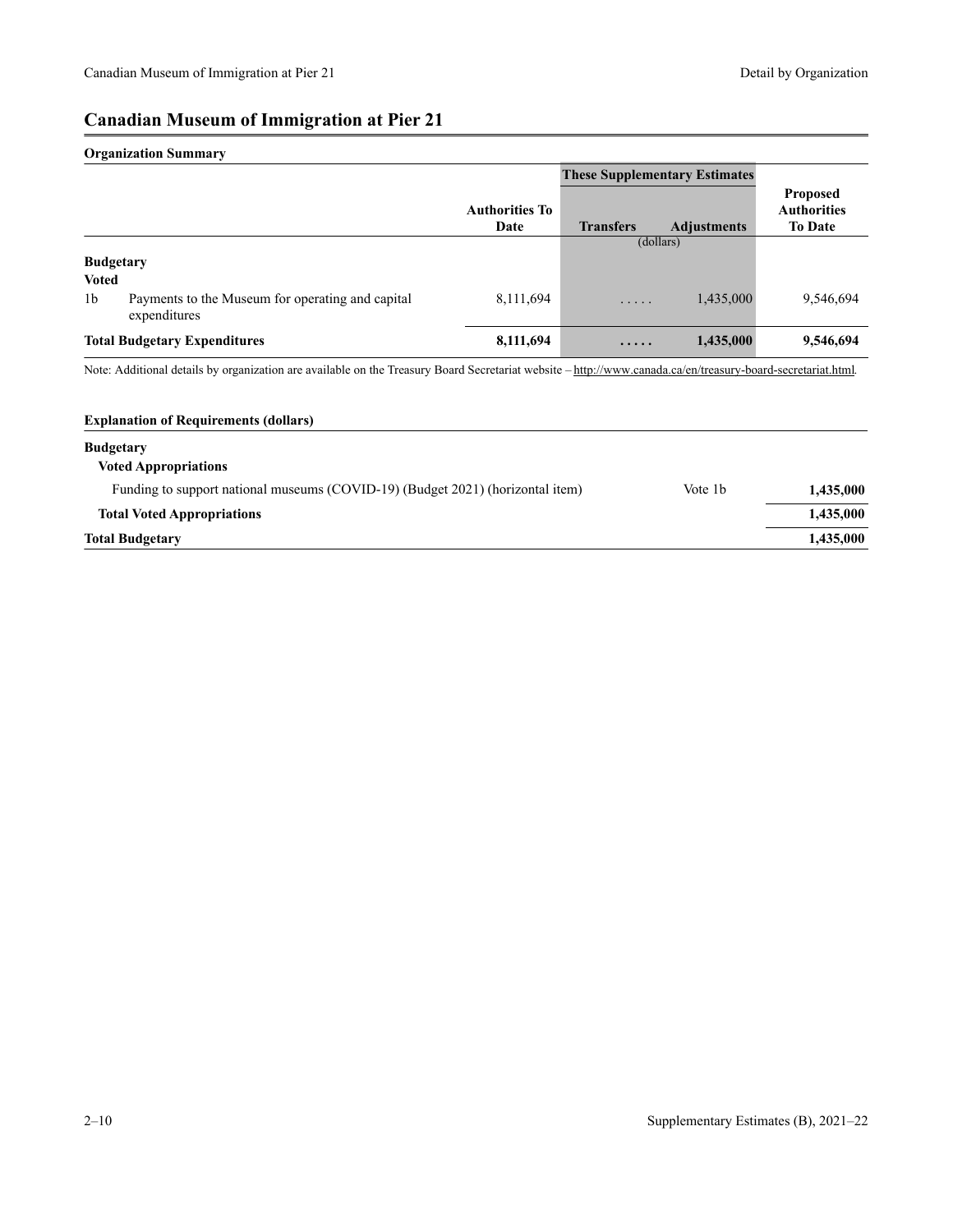# **Canadian Museum of Nature**

#### **Organization Summary**

|                                  |                                                                  |                               | <b>These Supplementary Estimates</b> |                    |                                                         |
|----------------------------------|------------------------------------------------------------------|-------------------------------|--------------------------------------|--------------------|---------------------------------------------------------|
|                                  |                                                                  | <b>Authorities To</b><br>Date | <b>Transfers</b>                     | <b>Adjustments</b> | <b>Proposed</b><br><b>Authorities</b><br><b>To Date</b> |
| <b>Budgetary</b><br><b>Voted</b> |                                                                  |                               |                                      | (dollars)          |                                                         |
| 1 <sub>b</sub>                   | Payments to the Museum for operating and capital<br>expenditures | 27,687,206                    | .                                    | 8,000,000          | 35,687,206                                              |
|                                  | <b>Total Budgetary Expenditures</b>                              | 27,687,206                    | .                                    | 8,000,000          | 35,687,206                                              |

Note: Additional details by organization are available on the Treasury Board Secretariat website –<http://www.canada.ca/en/treasury-board-secretariat.html>.

| <b>Explanation of Requirements (dollars)</b>                                   |                     |           |
|--------------------------------------------------------------------------------|---------------------|-----------|
| <b>Budgetary</b>                                                               |                     |           |
| <b>Voted Appropriations</b>                                                    |                     |           |
| Funding to support national museums (COVID-19) (Budget 2021) (horizontal item) | Vote 1 <sub>b</sub> | 8,000,000 |
| <b>Total Voted Appropriations</b>                                              |                     | 8,000,000 |
| <b>Total Budgetary</b>                                                         |                     | 8,000,000 |
|                                                                                |                     |           |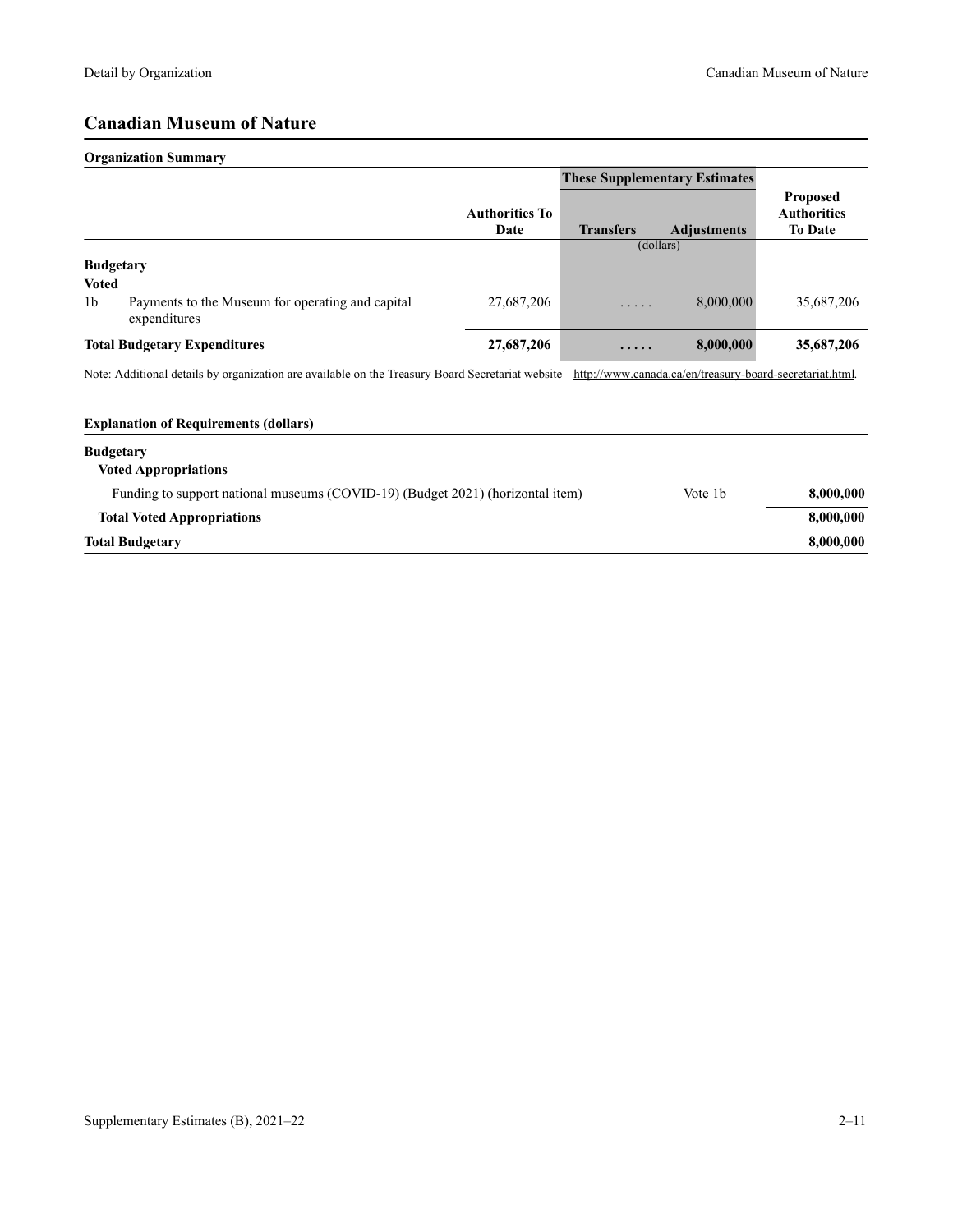# **Canadian Northern Economic Development Agency**

#### **Organization Summary**

|                                     |                          |                               | <b>These Supplementary Estimates</b> |                    |                                                         |
|-------------------------------------|--------------------------|-------------------------------|--------------------------------------|--------------------|---------------------------------------------------------|
|                                     |                          | <b>Authorities To</b><br>Date | <b>Transfers</b>                     | <b>Adjustments</b> | <b>Proposed</b><br><b>Authorities</b><br><b>To Date</b> |
|                                     |                          |                               |                                      | (dollars)          |                                                         |
|                                     | <b>Budgetary</b>         |                               |                                      |                    |                                                         |
| <b>Voted</b>                        |                          |                               |                                      |                    |                                                         |
| 1 <sub>b</sub>                      | Operating expenditures   | 20,988,878                    | .                                    | 38,070             | 21,026,948                                              |
| 5 <sub>b</sub>                      | Grants and contributions | 62,044,626                    | .                                    | 2,393,407          | 64,438,033                                              |
| <b>Total Voted</b>                  |                          | 83,033,504                    | $\cdots\cdots$                       | 2,431,477          | 85,464,981                                              |
|                                     | <b>Total Statutory</b>   | 1,962,319                     | .                                    | 7,558              | 1,969,877                                               |
| <b>Total Budgetary Expenditures</b> |                          | 84,995,823                    | .                                    | 2,439,035          | 87,434,858                                              |

Note: Additional details by organization are available on the Treasury Board Secretariat website -<http://www.canada.ca/en/treasury-board-secretariat.html>.

| <b>Explanation of Requirements (dollars)</b>                                   |                     |           |
|--------------------------------------------------------------------------------|---------------------|-----------|
| <b>Budgetary</b>                                                               |                     |           |
| <b>Voted Appropriations</b>                                                    |                     |           |
| Funding for the Tourism Relief Fund (COVID-19) (Budget 2021) (horizontal item) | Vote 1 <sub>b</sub> | 38,070    |
|                                                                                | Vote 5 <sub>b</sub> | 2,393,407 |
| Total                                                                          |                     | 2,431,477 |
| <b>Total Voted Appropriations</b>                                              |                     | 2,431,477 |
| <b>Total Statutory Appropriations</b>                                          |                     | 7,558     |
| <b>Total Budgetary</b>                                                         |                     | 2,439,035 |

#### **Listing of Transfer Payments**

|                                                                    | <b>Estimates to</b> | <b>These</b>     | <b>Revised</b>   |
|--------------------------------------------------------------------|---------------------|------------------|------------------|
|                                                                    | Date                | Supplementary    | <b>Estimates</b> |
|                                                                    |                     | <b>Estimates</b> |                  |
|                                                                    |                     | (dollars)        |                  |
|                                                                    |                     |                  |                  |
| <b>Contributions</b>                                               |                     |                  |                  |
| Contributions for promoting regional development in Canada's three | 33,737,000          | 2,393,407        | 36,130,407       |
| territories                                                        |                     |                  |                  |

#### **Listing of Statutory Authorities**

|                                         |                    | <b>These</b>     | <b>Proposed</b>    |
|-----------------------------------------|--------------------|------------------|--------------------|
|                                         | <b>Authorities</b> | Supplementary    | <b>Authorities</b> |
|                                         | <b>To Date</b>     | <b>Estimates</b> |                    |
|                                         |                    | (dollars)        |                    |
| <b>Budgetary</b>                        |                    |                  |                    |
| Contributions to employee benefit plans | 1,962,319          | 7,558            | 1,969,877          |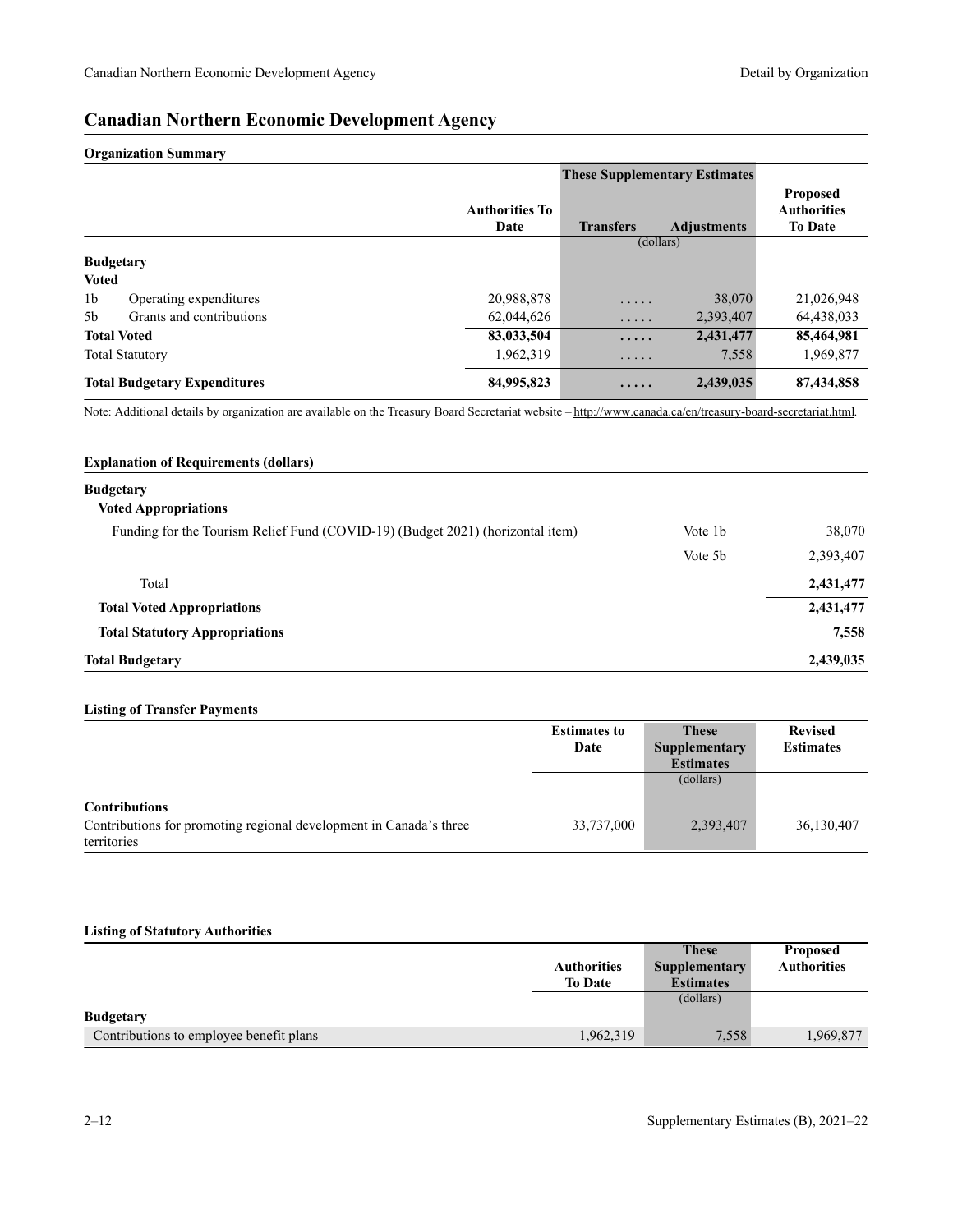# **Canadian Race Relations Foundation**

## **Organization Summary**

|                                              |                               | <b>These Supplementary Estimates</b> |                    |                                                         |
|----------------------------------------------|-------------------------------|--------------------------------------|--------------------|---------------------------------------------------------|
|                                              | <b>Authorities To</b><br>Date | <b>Transfers</b>                     | <b>Adjustments</b> | <b>Proposed</b><br><b>Authorities</b><br><b>To Date</b> |
|                                              |                               |                                      | (dollars)          |                                                         |
| <b>Budgetary</b>                             |                               |                                      |                    |                                                         |
| <b>Voted</b>                                 |                               |                                      |                    |                                                         |
| 1 <sub>b</sub><br>Payments to the Foundation | .                             | 6,000,000                            |                    | 6,000,001                                               |
| <b>Total Budgetary Expenditures</b>          | $\cdots\cdots$                | 6,000,000                            |                    | 6,000,001                                               |

Note: Additional details by organization are available on the Treasury Board Secretariat website -<http://www.canada.ca/en/treasury-board-secretariat.html>.

| <b>Explanation of Requirements (dollars)</b>                                                                                                                                                                                                 |                     |           |
|----------------------------------------------------------------------------------------------------------------------------------------------------------------------------------------------------------------------------------------------|---------------------|-----------|
| <b>Budgetary</b>                                                                                                                                                                                                                             |                     |           |
| <b>Voted Appropriations</b>                                                                                                                                                                                                                  |                     |           |
| Funding to authorize the inclusion and adjustment of an authority embedded in vote wording                                                                                                                                                   | Vote 1 <sub>b</sub> | 1         |
| <b>Total Voted Appropriations</b>                                                                                                                                                                                                            |                     |           |
| <b>Transfers</b>                                                                                                                                                                                                                             |                     |           |
| Transfers from Other Organizations                                                                                                                                                                                                           |                     |           |
| From the Department of Canadian Heritage to the Canadian Race Relations Foundation for<br>anti-racism efforts by managing activities aimed at empowering racialized Canadians and<br>helping community groups combat racism in all its forms | Vote 1 <sub>b</sub> | 6,000,000 |
| <b>Total Transfers</b>                                                                                                                                                                                                                       |                     | 6,000,000 |
| <b>Total Budgetary</b>                                                                                                                                                                                                                       |                     | 6.000.001 |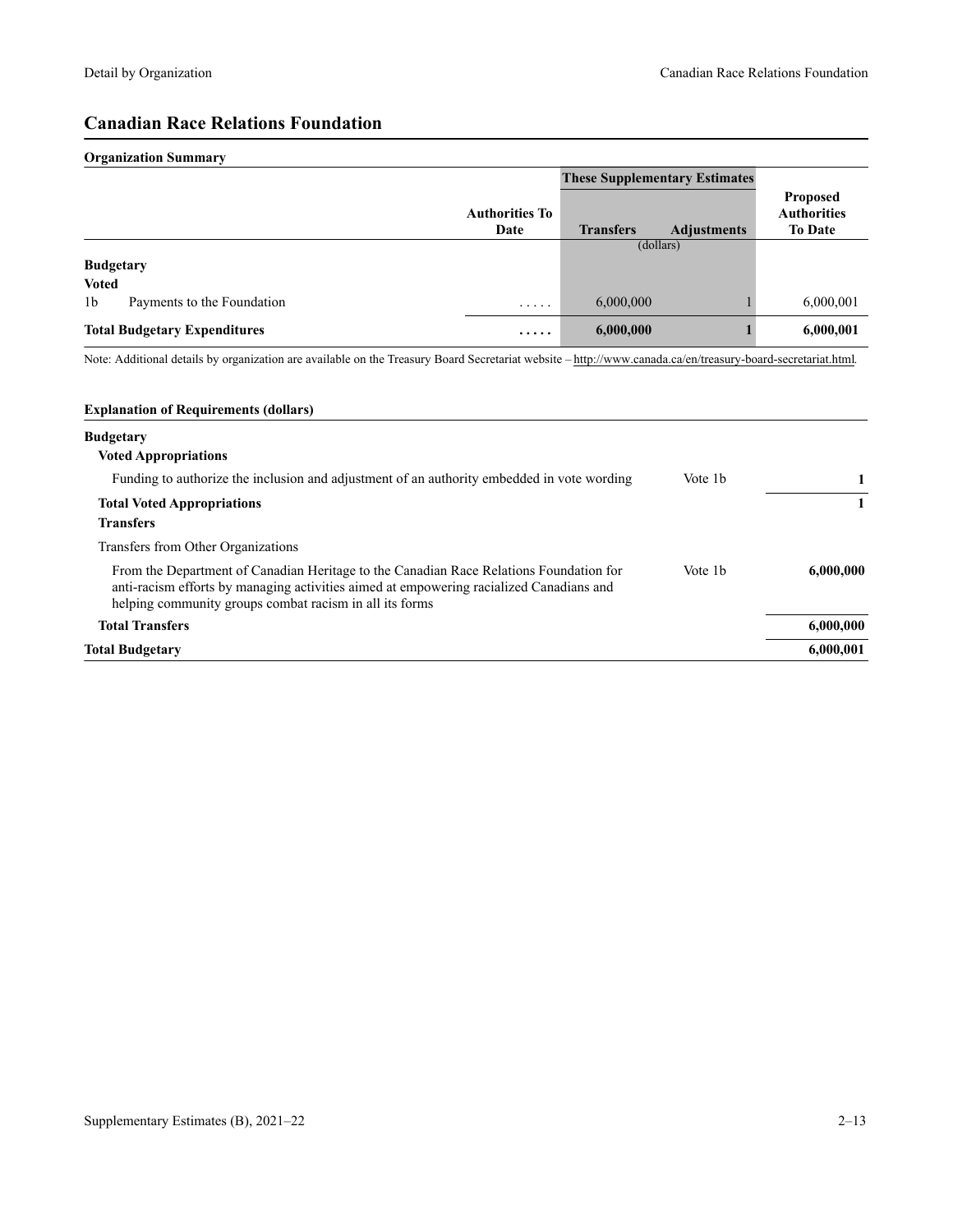# **Canadian Tourism Commission**

## **Organization Summary**

|                                     |                               | <b>These Supplementary Estimates</b> |                    |                                                         |
|-------------------------------------|-------------------------------|--------------------------------------|--------------------|---------------------------------------------------------|
|                                     | <b>Authorities To</b><br>Date | <b>Transfers</b>                     | <b>Adjustments</b> | <b>Proposed</b><br><b>Authorities</b><br><b>To Date</b> |
|                                     |                               | (dollars)                            |                    |                                                         |
| <b>Budgetary</b>                    |                               |                                      |                    |                                                         |
| <b>Voted</b>                        |                               |                                      |                    |                                                         |
| 1b<br>Payments to the Commission    | 96,159,703                    | .                                    | 25,000,000         | 121,159,703                                             |
| <b>Total Budgetary Expenditures</b> | 96,159,703                    | .                                    | 25,000,000         | 121,159,703                                             |

Note: Additional details by organization are available on the Treasury Board Secretariat website -<http://www.canada.ca/en/treasury-board-secretariat.html>.

# **Explanation of Requirements (dollars)**

| <b>Budgetary</b>                                                                                           |                     |            |
|------------------------------------------------------------------------------------------------------------|---------------------|------------|
| <b>Voted Appropriations</b>                                                                                |                     |            |
| Funding for marketing campaigns to help visitors discover and explore Canada (Budget 2021)<br>$(COVID-19)$ | Vote 1 <sub>b</sub> | 25,000,000 |
| <b>Total Voted Appropriations</b>                                                                          |                     | 25,000,000 |
| <b>Total Budgetary</b>                                                                                     |                     | 25,000,000 |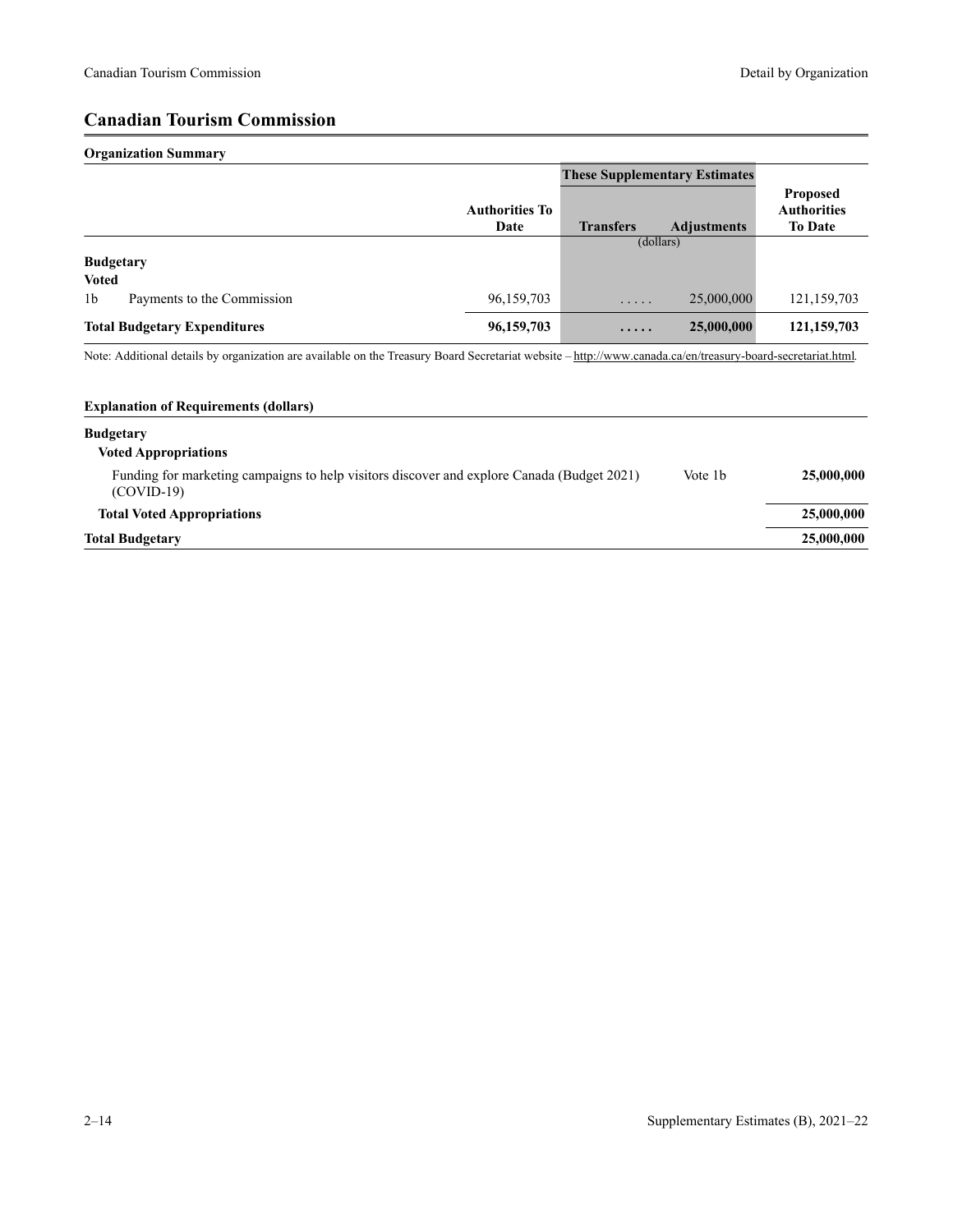# **Canadian Transportation Agency**

## **Organization Summary**

|                                        |                               | <b>These Supplementary Estimates</b> |                    |                                                         |
|----------------------------------------|-------------------------------|--------------------------------------|--------------------|---------------------------------------------------------|
|                                        | <b>Authorities To</b><br>Date | <b>Transfers</b>                     | <b>Adjustments</b> | <b>Proposed</b><br><b>Authorities</b><br><b>To Date</b> |
|                                        |                               | (dollars)                            |                    |                                                         |
| <b>Budgetary</b>                       |                               |                                      |                    |                                                         |
| <b>Voted</b>                           |                               |                                      |                    |                                                         |
| 1 <sub>b</sub><br>Program expenditures | 36,830,214                    | .                                    | 3,522,137          | 40,352,351                                              |
| <b>Total Voted</b>                     | 36,830,214                    | $\cdots\cdots$                       | 3,522,137          | 40,352,351                                              |
| <b>Total Statutory</b>                 | 4,606,390                     | .                                    | .                  | 4,606,390                                               |
| <b>Total Budgetary Expenditures</b>    | 41,436,604                    | .                                    | 3,522,137          | 44,958,741                                              |

Note: Additional details by organization are available on the Treasury Board Secretariat website -<http://www.canada.ca/en/treasury-board-secretariat.html>.

| <b>Explanation of Requirements (dollars)</b>          |         |           |
|-------------------------------------------------------|---------|-----------|
| <b>Budgetary</b>                                      |         |           |
| <b>Voted Appropriations</b>                           |         |           |
| Funding for the organization's accommodation strategy | Vote 1b | 3,522,137 |
| <b>Total Voted Appropriations</b>                     |         | 3,522,137 |
| <b>Total Budgetary</b>                                |         | 3,522,137 |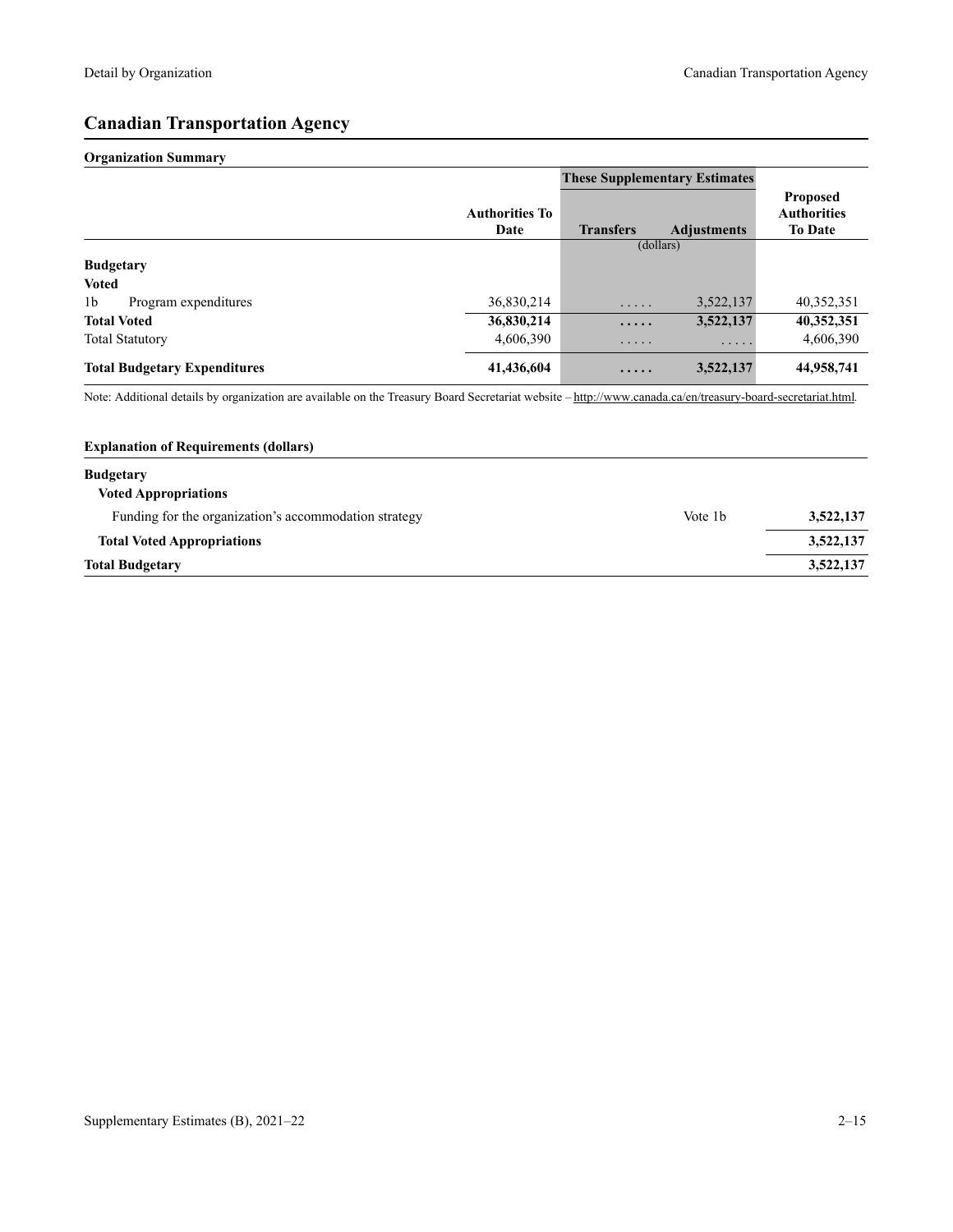# **Communications Security Establishment**

### **Organization Summary**

|                                        |                               | <b>These Supplementary Estimates</b> |                    |                                                         |
|----------------------------------------|-------------------------------|--------------------------------------|--------------------|---------------------------------------------------------|
|                                        | <b>Authorities To</b><br>Date | <b>Transfers</b>                     | <b>Adjustments</b> | <b>Proposed</b><br><b>Authorities</b><br><b>To Date</b> |
|                                        |                               | (dollars)                            |                    |                                                         |
| <b>Budgetary</b>                       |                               |                                      |                    |                                                         |
| <b>Voted</b>                           |                               |                                      |                    |                                                         |
| 1 <sub>b</sub><br>Program expenditures | 708,866,122                   | .                                    | 45,893,523         | 754,759,645                                             |
| <b>Total Voted</b>                     | 708,866,122                   | .                                    | 45,893,523         | 754,759,645                                             |
| <b>Total Statutory</b>                 | 47,481,833                    | .                                    | 1,465,719          | 48,947,552                                              |
| <b>Total Budgetary Expenditures</b>    | 756,347,955                   | .                                    | 47,359,242         | 803,707,197                                             |

Note: Additional details by organization are available on the Treasury Board Secretariat website -<http://www.canada.ca/en/treasury-board-secretariat.html>.

### **Explanation of Requirements (dollars)**

# **Budgetary Voted Appropriations** Funding to invest in Canada's foreign intelligence in response to persistent threats Vote 1b 30,835,021 Funding to enhance the reliability and security of Government of Canada information technology networks (Budget 2021) (horizontal item) Vote 1b **15,058,502 Total Voted Appropriations 45,893,523 Total Statutory Appropriations 1,465,719 Total Budgetary 47,359,242**

|                                         |                    | <b>These</b>     | <b>Proposed</b>    |
|-----------------------------------------|--------------------|------------------|--------------------|
|                                         | <b>Authorities</b> | Supplementary    | <b>Authorities</b> |
|                                         | <b>To Date</b>     | <b>Estimates</b> |                    |
|                                         |                    | (dollars)        |                    |
| <b>Budgetary</b>                        |                    |                  |                    |
| Contributions to employee benefit plans | 47,481,833         | 1,465,719        | 48,947,552         |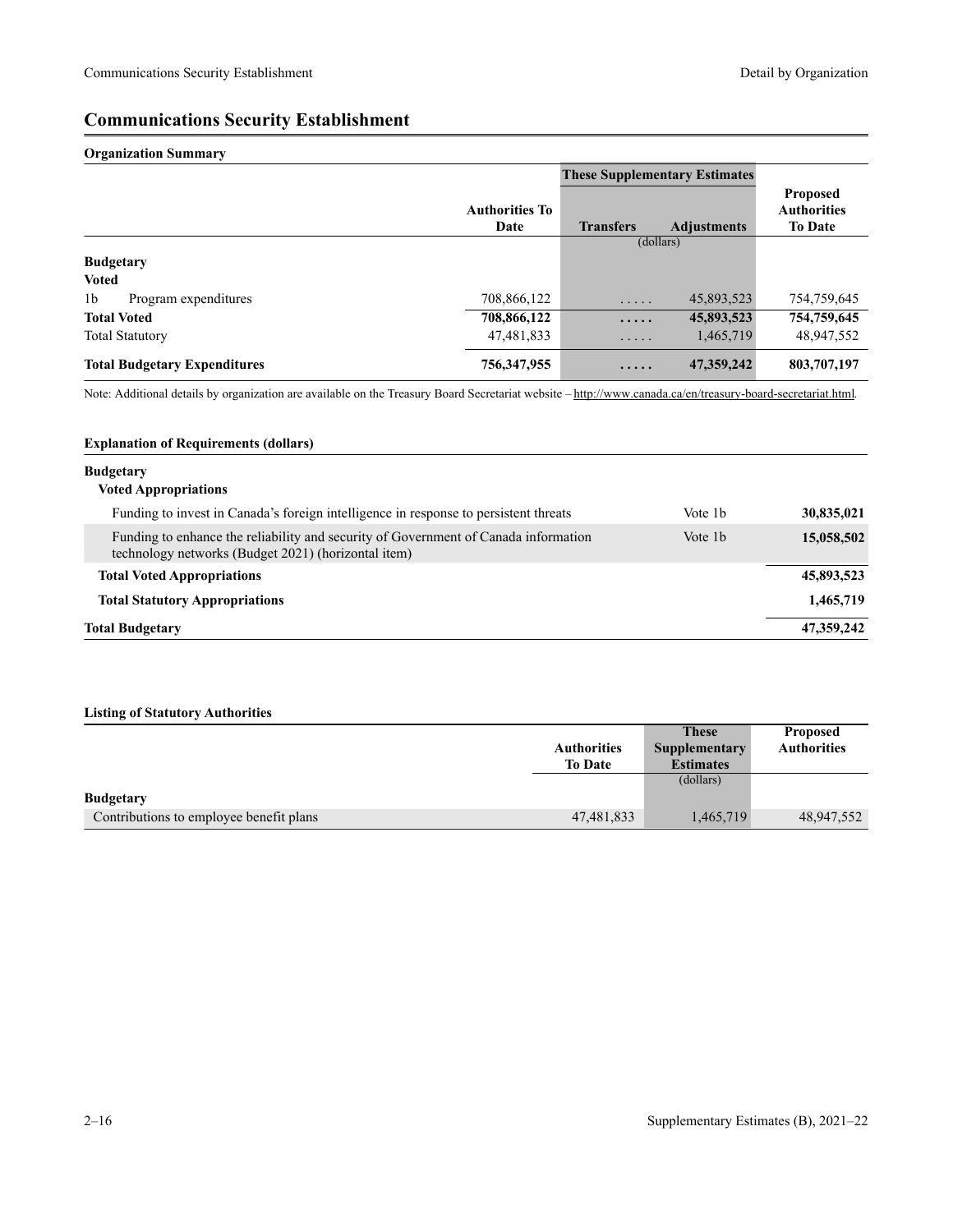# **Correctional Service of Canada**

### **Organization Summary**

|                  |                                                  |                               | <b>These Supplementary Estimates</b> |                    |                                                         |
|------------------|--------------------------------------------------|-------------------------------|--------------------------------------|--------------------|---------------------------------------------------------|
|                  |                                                  | <b>Authorities To</b><br>Date | <b>Transfers</b>                     | <b>Adjustments</b> | <b>Proposed</b><br><b>Authorities</b><br><b>To Date</b> |
|                  |                                                  |                               | (dollars)                            |                    |                                                         |
| <b>Budgetary</b> |                                                  |                               |                                      |                    |                                                         |
| <b>Voted</b>     |                                                  |                               |                                      |                    |                                                         |
| 1 <sub>b</sub>   | Operating expenditures, grants and contributions | 2,456,269,511                 | .                                    | 217,000,711        | 2,673,270,222                                           |
| 5                | Capital expenditures                             | 227,456,685                   | $\cdots\cdots\cdots$                 | .                  | 227,456,685                                             |
|                  | <b>Total Voted</b>                               | 2,683,726,196                 | .                                    | 217,000,711        | 2,900,726,907                                           |
|                  | <b>Total Statutory</b>                           | 246,528,108                   | .                                    | 12,981,069         | 259,509,177                                             |
|                  | <b>Total Budgetary Expenditures</b>              | 2,930,254,304                 | .                                    | 229,981,780        | 3,160,236,084                                           |

Note: Additional details by organization are available on the Treasury Board Secretariat website -<http://www.canada.ca/en/treasury-board-secretariat.html>.

# **Explanation of Requirements (dollars) Budgetary Voted Appropriations** Funding to support pressures related to the pandemic (COVID-19) (Budget 2021) Vote 1b 139,291,885 Funding related to class action lawsuits **77,708,826 1b** 77,708,826 **Total Voted Appropriations 217,000,711 Total Statutory Appropriations 12,981,069 Total Budgetary 229,981,780**

|                                         |                    | <b>These</b>     | <b>Proposed</b>    |
|-----------------------------------------|--------------------|------------------|--------------------|
|                                         | <b>Authorities</b> | Supplementary    | <b>Authorities</b> |
|                                         | <b>To Date</b>     | <b>Estimates</b> |                    |
|                                         |                    | (dollars)        |                    |
| <b>Budgetary</b>                        |                    |                  |                    |
| Contributions to employee benefit plans | 244,246,204        | 12,981,069       | 257, 227, 273      |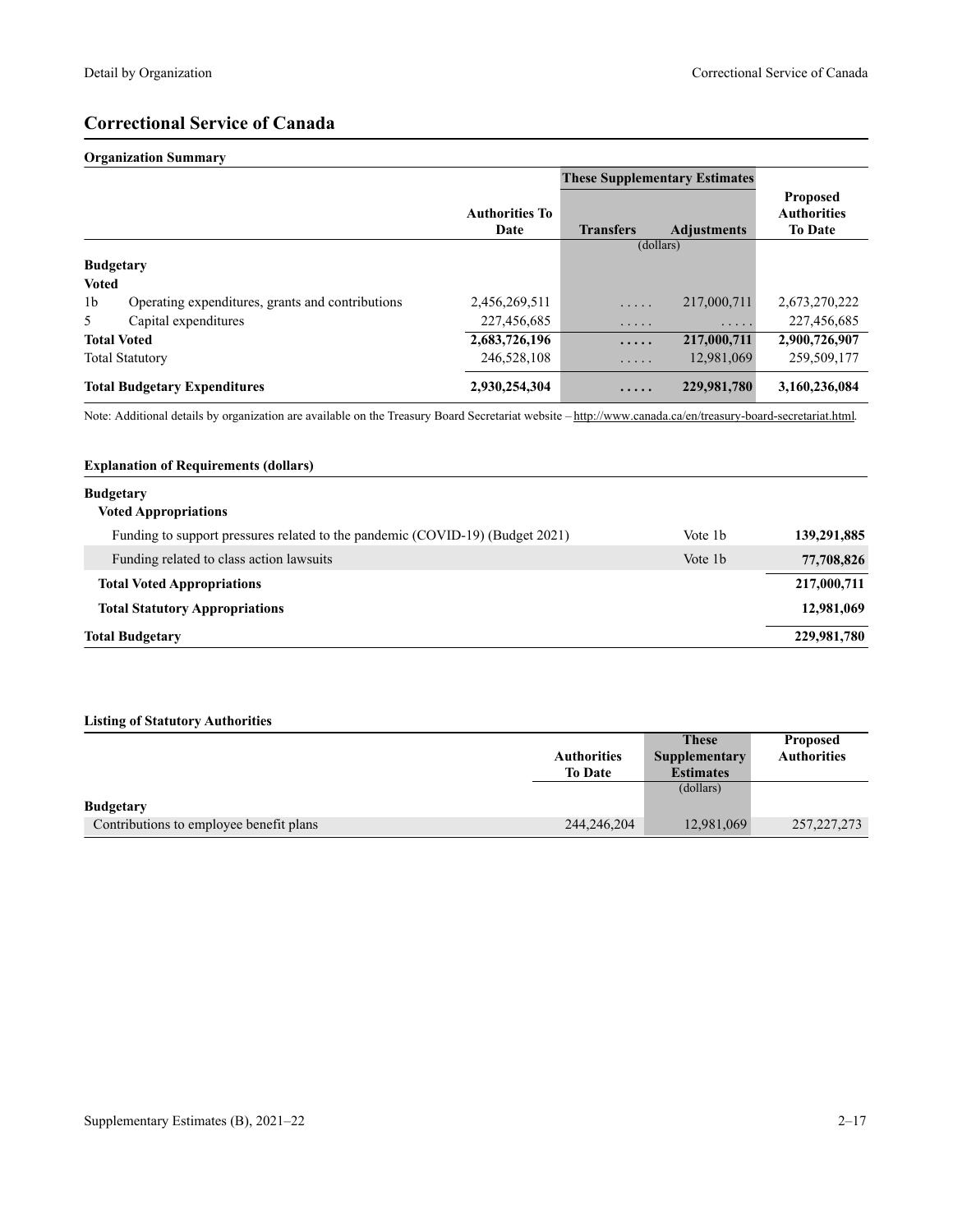# **Courts Administration Service**

# **Organization Summary**

|                                        |                               | <b>These Supplementary Estimates</b> |                    |                                                         |
|----------------------------------------|-------------------------------|--------------------------------------|--------------------|---------------------------------------------------------|
|                                        | <b>Authorities To</b><br>Date | <b>Transfers</b>                     | <b>Adjustments</b> | <b>Proposed</b><br><b>Authorities</b><br><b>To Date</b> |
|                                        |                               | (dollars)                            |                    |                                                         |
| <b>Budgetary</b>                       |                               |                                      |                    |                                                         |
| <b>Voted</b>                           |                               |                                      |                    |                                                         |
| 1 <sub>b</sub><br>Program expenditures | 88, 301, 782                  | $\cdots\cdots\cdots$                 | 1,812,625          | 90,114,407                                              |
| <b>Total Voted</b>                     | 88,301,782                    | $\cdots\cdots$                       | 1,812,625          | 90,114,407                                              |
| <b>Total Statutory</b>                 | 8,235,290                     | .                                    | .                  | 8,235,290                                               |
| <b>Total Budgetary Expenditures</b>    | 96,537,072                    | .                                    | 1,812,625          | 98,349,697                                              |

Note: Additional details by organization are available on the Treasury Board Secretariat website -<http://www.canada.ca/en/treasury-board-secretariat.html>.

# **Explanation of Requirements (dollars) Budgetary Voted Appropriations** Funding for the Courts and Registry Management System Vote 1b Vote 1b 1,175,880 Funding to support the delivery of justice 636,745 **Total Voted Appropriations 1,812,625 Total Budgetary 1,812,625**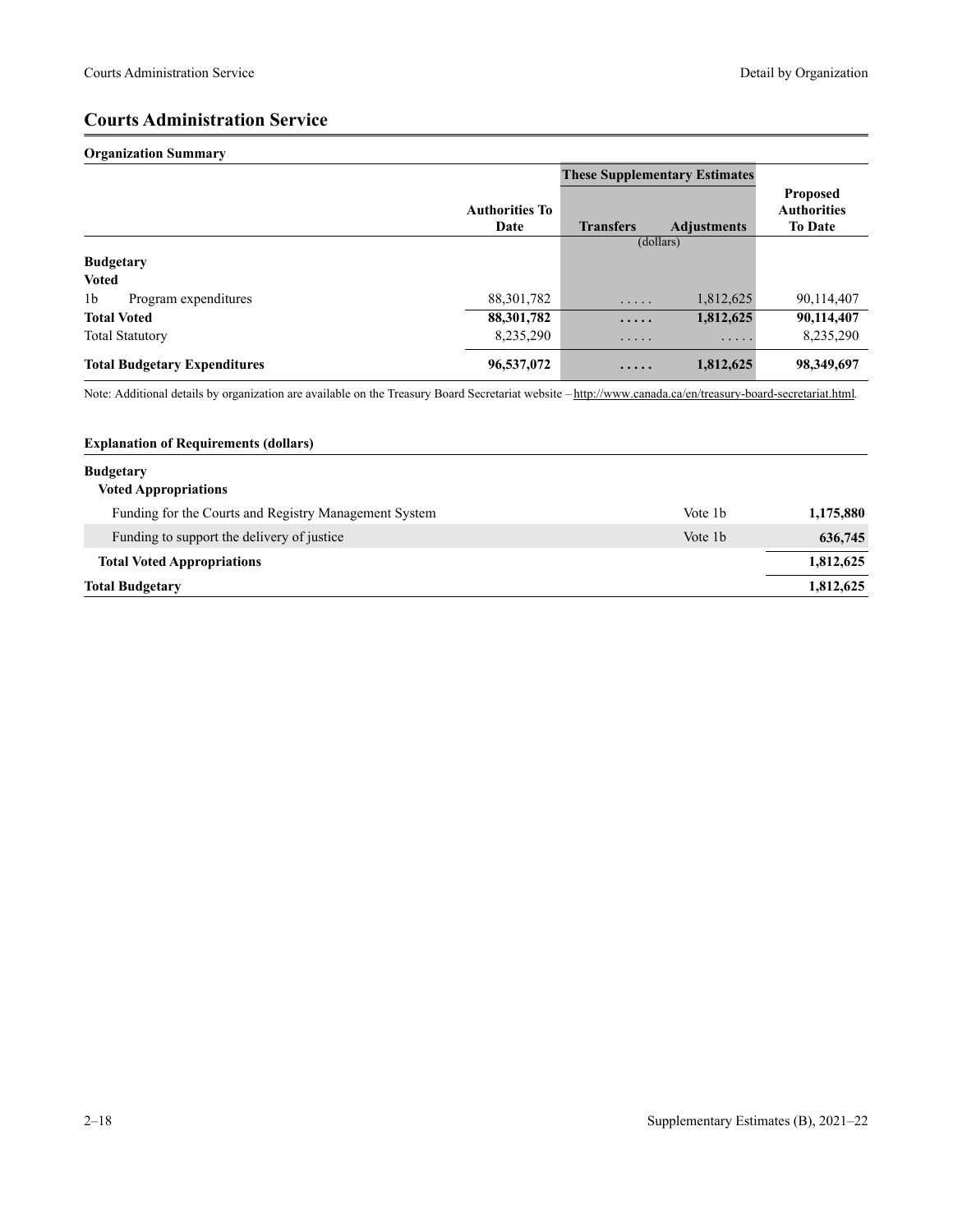# **Department for Women and Gender Equality**

## **Organization Summary**

|                                            |                               | <b>These Supplementary Estimates</b> |                    |                                                         |
|--------------------------------------------|-------------------------------|--------------------------------------|--------------------|---------------------------------------------------------|
|                                            | <b>Authorities To</b><br>Date | <b>Transfers</b>                     | <b>Adjustments</b> | <b>Proposed</b><br><b>Authorities</b><br><b>To Date</b> |
|                                            |                               | (dollars)                            |                    |                                                         |
| <b>Budgetary</b>                           |                               |                                      |                    |                                                         |
| <b>Voted</b>                               |                               |                                      |                    |                                                         |
| 1a<br>Operating expenditures               | 59,517,442                    | (5,530,979)                          | .                  | 53,986,463                                              |
| Grants and contributions<br>5 <sub>b</sub> | 164, 119, 122                 | 5,530,979                            | 1.592,064          | 171,242,165                                             |
| <b>Total Voted</b>                         | 223,636,564                   | .                                    | 1,592,064          | 225, 228, 628                                           |
| <b>Total Statutory</b>                     | 5,995,045                     | $\cdots\cdots\cdots$                 | .                  | 5,995,045                                               |
| <b>Total Budgetary Expenditures</b>        | 229,631,609                   | .                                    | 1,592,064          | 231, 223, 673                                           |

Note: Additional details by organization are available on the Treasury Board Secretariat website –<http://www.canada.ca/en/treasury-board-secretariat.html>.

| <b>Explanation of Requirements (dollars)</b>                                               |         |             |
|--------------------------------------------------------------------------------------------|---------|-------------|
| <b>Budgetary</b>                                                                           |         |             |
| <b>Voted Appropriations</b>                                                                |         |             |
| Funding to advance the National Action Plan to End Gender-Based Violence                   | Vote 5b | 1,592,064   |
| <b>Total Voted Appropriations</b>                                                          |         | 1,592,064   |
| <b>Transfers</b>                                                                           |         |             |
| <b>Internal Transfers</b>                                                                  |         |             |
| Internal reallocation of resources to advance the National Action Plan to End Gender-Based | Vote 1a | (5,530,979) |
| Violence                                                                                   | Vote 5b | 5,530,979   |
| Total                                                                                      |         | .           |
| <b>Total Transfers</b>                                                                     |         | .           |
| <b>Total Budgetary</b>                                                                     |         | 1,592,064   |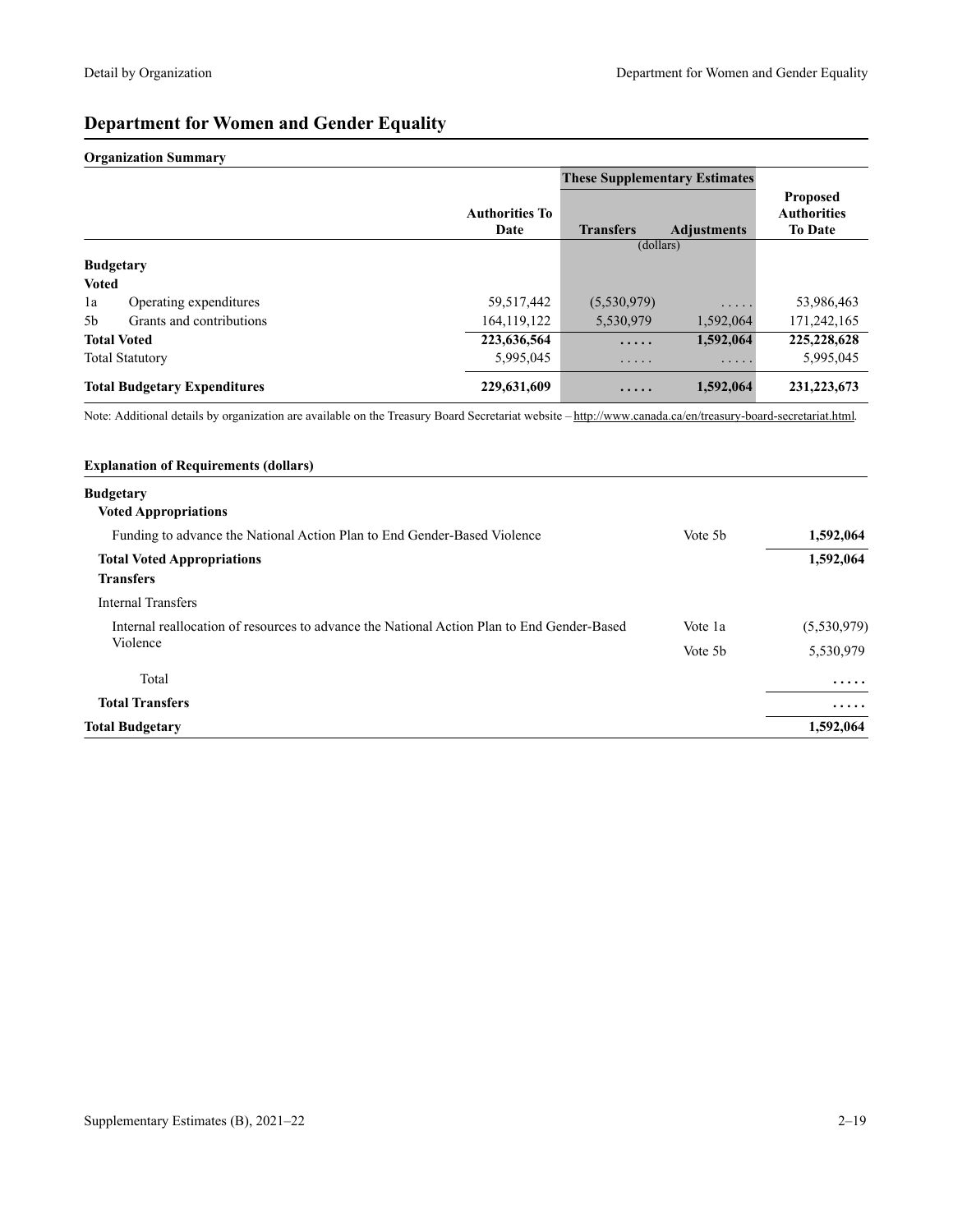|                                                                                                                                                                                                                                                                        | <b>Estimates to</b><br>Date | <b>These</b><br>Supplementary | <b>Revised</b><br><b>Estimates</b> |
|------------------------------------------------------------------------------------------------------------------------------------------------------------------------------------------------------------------------------------------------------------------------|-----------------------------|-------------------------------|------------------------------------|
|                                                                                                                                                                                                                                                                        |                             | <b>Estimates</b>              |                                    |
|                                                                                                                                                                                                                                                                        |                             | (dollars)                     |                                    |
| <b>Grants</b>                                                                                                                                                                                                                                                          |                             |                               |                                    |
| Equality for Sex, Sexual Orientation, Gender Identity and Expression<br>Program – Grants to support capacity building and community-level<br>work of Canadian LGBTQ2 organizations                                                                                     | 5,070,000                   | 3,159,000                     | 8,229,000                          |
| Gender-based Violence Funding Program - Grants to Canadian<br>organizations, institutions and other levels of government to improve<br>supports and help create long-term, comprehensive solutions for<br>survivors at the national, regional, and local levels        |                             | 500,323                       | 25,616,358                         |
| <b>Contributions</b>                                                                                                                                                                                                                                                   |                             |                               |                                    |
| Women's Program – Contributions to women's and other voluntary<br>organizations for the purpose of furthering women's participation in<br>Canadian society                                                                                                             | 27,618,499                  | 54,672,764                    | 82, 291, 263                       |
| Equality for Sex, Sexual Orientation, Gender Identity and Expression<br>Program – Contributions to support capacity building and<br>community-level work of Canadian LGBTQ2 organizations                                                                              | 1,430,000                   | 891,000                       | 2,321,000                          |
| Gender-based Violence Funding Program – Contributions to Canadian<br>organizations, institutions and other levels of government to improve<br>supports and help create long-term, comprehensive solutions for<br>survivors at the national, regional, and local levels | 7,084,010                   | 215,116                       | 7,299,126                          |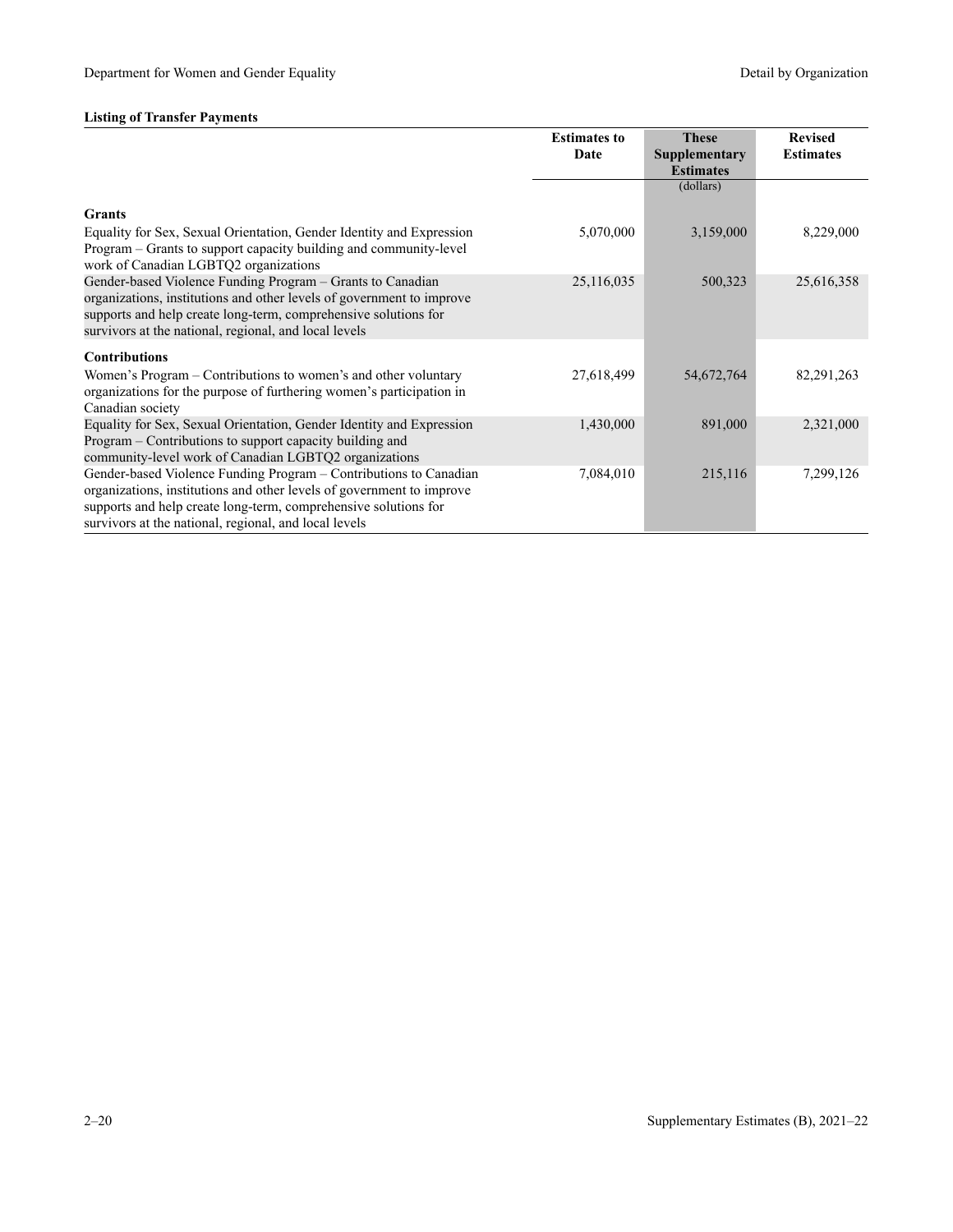# **Department of Agriculture and Agri-Food**

## **Organization Summary**

|                  |                                     |                               | <b>These Supplementary Estimates</b> |                    |                                                         |
|------------------|-------------------------------------|-------------------------------|--------------------------------------|--------------------|---------------------------------------------------------|
|                  |                                     | <b>Authorities To</b><br>Date | <b>Transfers</b>                     | <b>Adjustments</b> | <b>Proposed</b><br><b>Authorities</b><br><b>To Date</b> |
|                  |                                     |                               | (dollars)                            |                    |                                                         |
| <b>Budgetary</b> |                                     |                               |                                      |                    |                                                         |
| <b>Voted</b>     |                                     |                               |                                      |                    |                                                         |
| 1 <sub>b</sub>   | Operating expenditures              | 641,705,827                   | .                                    | 2,158,276          | 643,864,103                                             |
| 5 <sub>b</sub>   | Capital expenditures                | 55, 521, 276                  | .                                    | 26,000             | 55, 547, 276                                            |
| 10 <sub>b</sub>  | Grants and contributions            | 666,732,413                   | .                                    | 68,419,325         | 735, 151, 738                                           |
|                  | <b>Total Voted</b>                  | 1,363,959,516                 | .                                    | 70,603,601         | 1,434,563,117                                           |
|                  | <b>Total Statutory</b>              | 1,963,352,599                 | $\cdots$                             | 513,453,336        | 2,476,805,935                                           |
|                  | <b>Total Budgetary Expenditures</b> | 3,327,312,115                 | .                                    | 584,056,937        | 3,911,369,052                                           |

Note: Additional details by organization are available on the Treasury Board Secretariat website -<http://www.canada.ca/en/treasury-board-secretariat.html>.

### **Explanation of Requirements (dollars)**

### **Budgetary**

## **Voted Appropriations**

| Total Budgetary                                                                                                                    |          | 584,056,937  |
|------------------------------------------------------------------------------------------------------------------------------------|----------|--------------|
| <b>Total Transfers</b>                                                                                                             |          |              |
| Internal reallocation of resources from contributions (\$90,000) to Grants to support the<br>Innovative Solutions Canada program   | Vote 10b | .            |
| Internal reallocation of resources from contributions (\$3,650,000) to Grants to support<br>Investments in Food Policy Initiatives | Vote 10b |              |
| <b>Internal Transfers</b>                                                                                                          |          |              |
| <b>Transfers</b>                                                                                                                   |          |              |
| <b>Total Statutory Appropriations</b>                                                                                              |          | 513,453,336  |
| <b>Total Voted Appropriations</b>                                                                                                  |          | 70,603,601   |
| Funding for the Innovative Solutions Canada program                                                                                | Vote 10b | 730,000      |
| Funding for the Mandatory Isolation Support for Temporary Foreign Workers Program<br>$(COVID-19)$                                  | Vote 10b | 10,031,412   |
| Total                                                                                                                              |          | 17, 184, 276 |
|                                                                                                                                    | Vote 10b | 15,000,000   |
| Solutions Program (Budget 2021)                                                                                                    | Vote 5b  | 26,000       |
| Funding to implement the On-Farm Climate Action Stream of the Agricultural Climate                                                 | Vote 1b  | 2,158,276    |
| Funding for Canadian Agricultural Partnership Cost-Shared and Attributed Strategic Initiatives                                     | Vote 10b | 42,657,913   |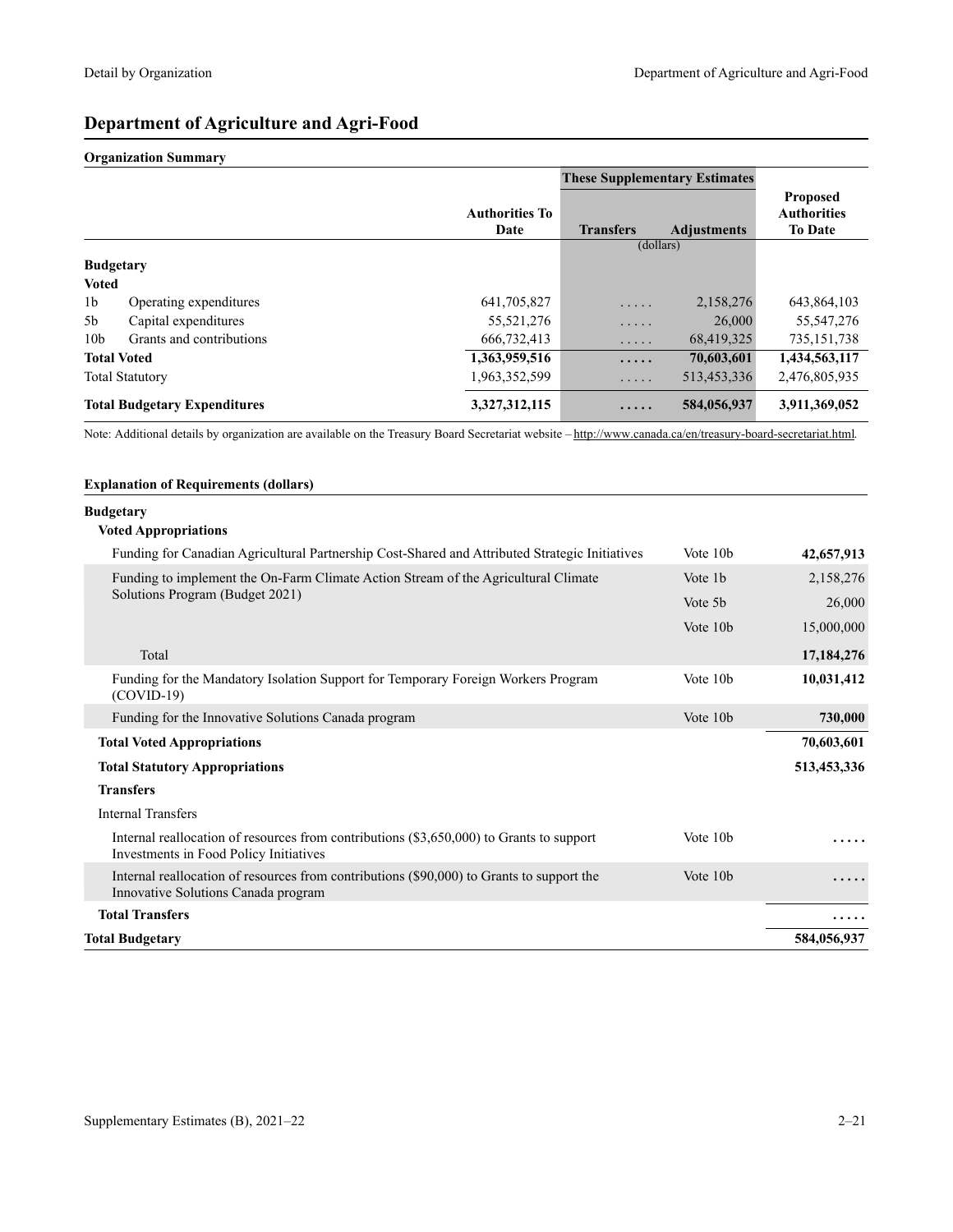|                                                                                                                                                                                           | <b>Estimates to</b> | <b>These</b>     | <b>Revised</b>   |
|-------------------------------------------------------------------------------------------------------------------------------------------------------------------------------------------|---------------------|------------------|------------------|
|                                                                                                                                                                                           | Date                | Supplementary    | <b>Estimates</b> |
|                                                                                                                                                                                           |                     | <b>Estimates</b> |                  |
|                                                                                                                                                                                           |                     | (dollars)        |                  |
| <b>Grants</b>                                                                                                                                                                             |                     |                  |                  |
| Grants to support Investments in Food Policy Initiatives                                                                                                                                  | 8,785,440           | 3,650,000        | 12,435,440       |
| Grant under the Innovative Solutions Canada program                                                                                                                                       | 2,730,000           | 820,000          | 3,550,000        |
| <b>Contributions</b>                                                                                                                                                                      |                     |                  |                  |
| Contributions in support of Provincial/Territorial delivered cost-shared<br>programs under the Canadian Agricultural Partnership                                                          | 206,480,000         | 34,038,534       | 240,518,534      |
| Contributions to support the On-Farm Climate Action Stream of the<br><b>Agricultural Climate Solutions</b>                                                                                | .                   | 15,000,000       | 15,000,000       |
| Contributions to Assist Farmers, Fish Harvesters, and all Food<br>Production and Processing Employers of Temporary Foreign Workers in<br>Addressing COVID-19 Mandatory Isolation Measures | 54,054,038          | 10,031,412       | 64,085,450       |
| Contributions in support of the AgriMarketing program under the<br>Canadian Agricultural Partnership                                                                                      | 20,340,000          | 4,310,487        | 24,650,487       |
| Contributions in support of the AgriAssurance program under the<br>Canadian Agricultural Partnership                                                                                      | 12,280,000          | 2,517,441        | 14,797,441       |
| Contributions in support of the AgriScience program under the Canadian<br>Agricultural Partnership                                                                                        | 44,045,069          | 1,791,451        | 45,836,520       |

|                                                                            |                    | <b>These</b>     | <b>Proposed</b>    |
|----------------------------------------------------------------------------|--------------------|------------------|--------------------|
|                                                                            | <b>Authorities</b> | Supplementary    | <b>Authorities</b> |
|                                                                            | <b>To Date</b>     | <b>Estimates</b> |                    |
|                                                                            |                    | (dollars)        |                    |
| <b>Budgetary</b>                                                           |                    |                  |                    |
| Contribution payments for the Agricultural Disaster Relief                 | 118,513,335        | 400,000,000      | 518, 513, 335      |
| program/AgriRecovery (Farm Income Protection Act)                          |                    |                  |                    |
| Contribution payments for the AgriStability program ( <i>Farm Income</i> ) | 387,230,000        | 95,417,922       | 482,647,922        |
| Protection Act)                                                            |                    |                  |                    |
| Contributions to employee benefit plans                                    | 68,727,751         | 232,576          | 68,960,327         |
| Grant payments for the AgriStability program (Farm Income Protection Act)  | 39,320,000         | 17,802,838       | 57,122,838         |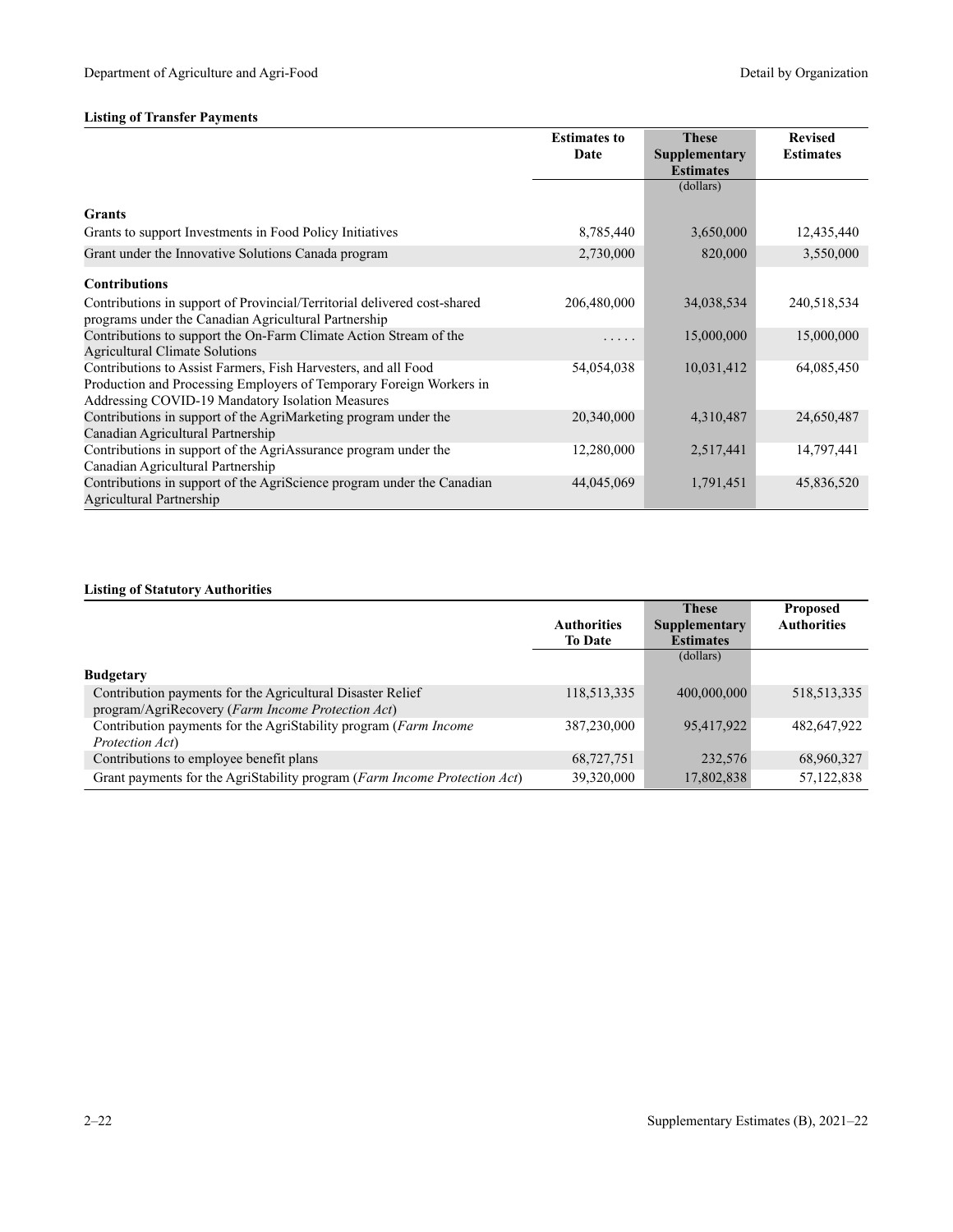# **Department of Canadian Heritage**

## **Organization Summary**

|                                            |                               | <b>These Supplementary Estimates</b> |                    |                                                         |
|--------------------------------------------|-------------------------------|--------------------------------------|--------------------|---------------------------------------------------------|
|                                            | <b>Authorities To</b><br>Date | <b>Transfers</b>                     | <b>Adjustments</b> | <b>Proposed</b><br><b>Authorities</b><br><b>To Date</b> |
|                                            |                               | (dollars)                            |                    |                                                         |
| <b>Budgetary</b>                           |                               |                                      |                    |                                                         |
| <b>Voted</b>                               |                               |                                      |                    |                                                         |
| 1 <sub>b</sub><br>Operating expenditures   | 223,583,794                   | 5,012,085                            | 17,332,562         | 245,928,441                                             |
| Grants and contributions<br>5 <sub>b</sub> | 1,706,093,538                 | (57,012,085)                         | 160,150,040        | 1,809,231,493                                           |
| <b>Total Voted</b>                         | 1,929,677,332                 | (52,000,000)                         | 177,482,602        | 2,055,159,934                                           |
| <b>Total Statutory</b>                     | 28,894,357                    | .                                    | 611,266            | 29,505,623                                              |
| <b>Total Budgetary Expenditures</b>        | 1,958,571,689                 | (52,000,000)                         | 178,093,868        | 2,084,665,557                                           |

Note: Additional details by organization are available on the Treasury Board Secretariat website –<http://www.canada.ca/en/treasury-board-secretariat.html>.

| <b>Explanation of Requirements (dollars)</b>                                                                                                        |         |            |
|-----------------------------------------------------------------------------------------------------------------------------------------------------|---------|------------|
| <b>Budgetary</b><br><b>Voted Appropriations</b>                                                                                                     |         |            |
|                                                                                                                                                     | Vote 1b |            |
| Funding to support Canada's artists and live music sector and Canada as guest of honour at the<br>2021 Frankfurt book fair (COVID-19) (Budget 2021) |         | 7,110,874  |
|                                                                                                                                                     | Vote 5b | 50,000,000 |
| Total                                                                                                                                               |         | 57,110,874 |
| Funding for the Indigenous Reconciliation and Strength for Indigenous Women and Girls                                                               | Vote 1b | 251,880    |
| through Sport for Social Development and Community Sport for All initiatives (Budget 2021)                                                          | Vote 5b | 42,500,000 |
| Total                                                                                                                                               |         | 42,751,880 |
| Funding for Indigenous communities to reclaim, revitalize, maintain and strengthen Indigenous                                                       | Vote 1b | 1,502,291  |
| languages (Budget 2021)                                                                                                                             | Vote 5b | 32,800,000 |
| Total                                                                                                                                               |         | 34,302,291 |
| Funding to support performing arts, cultural events, and celebrations and commemorations                                                            | Vote 1b | 38,792     |
| (COVID-19) (Budget 2021)                                                                                                                            | Vote 5b | 21,500,000 |
| Total                                                                                                                                               |         | 21,538,792 |
| Funding for the Canadian Race Relations Foundation (Budget 2021)                                                                                    | Vote 1b | 6,000,000  |
| Funding to support digital access to heritage (COVID-19) (Budget 2021)                                                                              | Vote 1b | 688,591    |
|                                                                                                                                                     | Vote 5b | 4,000,000  |
| Total                                                                                                                                               |         | 4,688,591  |
| Funding for the Hosting Program                                                                                                                     | Vote 5b | 4,350,040  |
|                                                                                                                                                     | Vote 1b |            |
| Funding for commemoration activities associated with residential schools and the National Day                                                       |         | 1,292,214  |
| for Truth and Reconciliation (Budget 2021)                                                                                                          | Vote 5b | 2,250,000  |
| Total                                                                                                                                               |         | 3,542,214  |
|                                                                                                                                                     |         |            |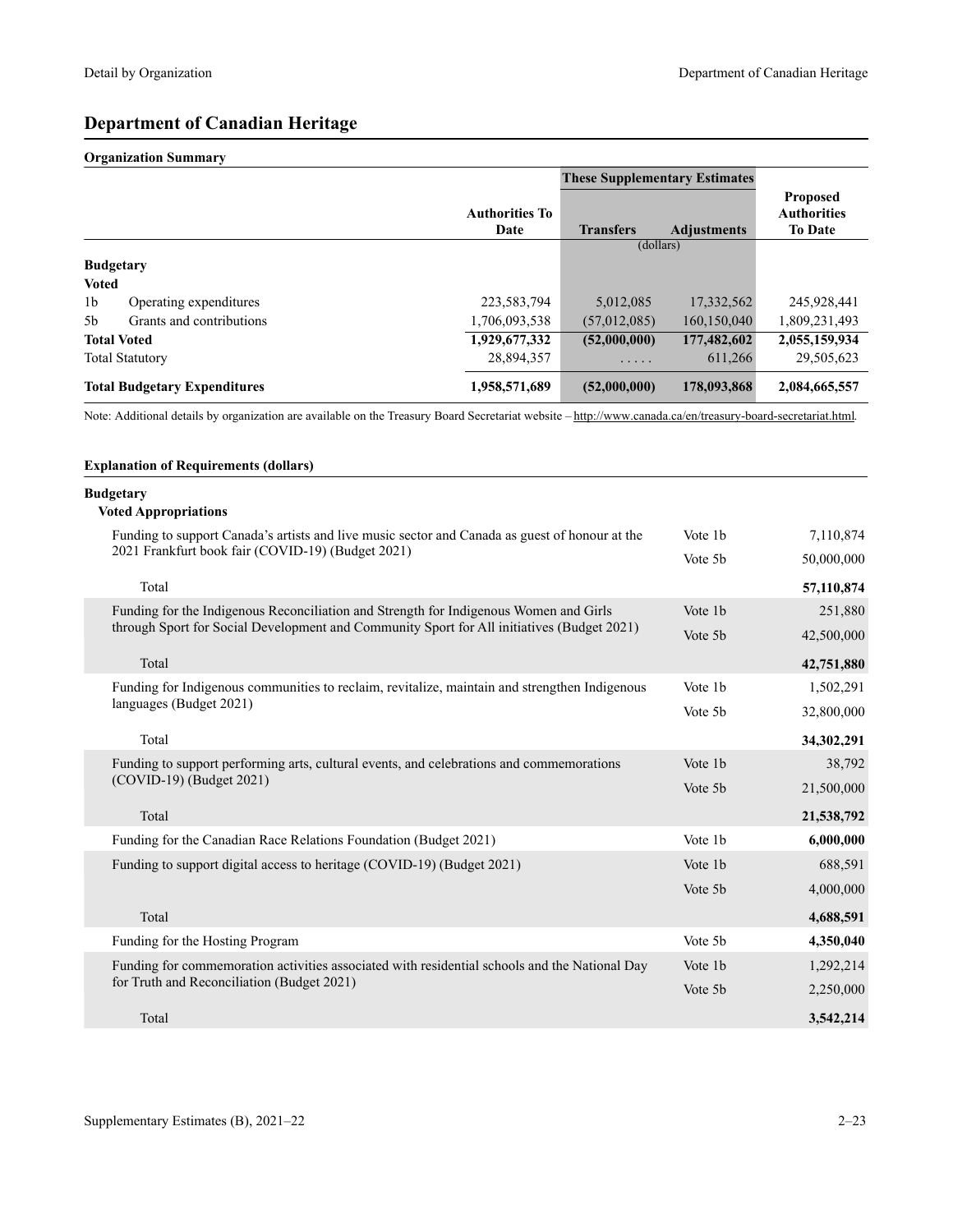| Funding for enhanced commemoration of the history and legacy of residential schools and for                                                                                                                                                  |         | 447,920      |
|----------------------------------------------------------------------------------------------------------------------------------------------------------------------------------------------------------------------------------------------|---------|--------------|
| the Residential Schools National Monument                                                                                                                                                                                                    | Vote 5b | 2,750,000    |
| Total                                                                                                                                                                                                                                        |         | 3,197,920    |
| <b>Total Voted Appropriations</b>                                                                                                                                                                                                            |         | 177,482,602  |
| <b>Total Statutory Appropriations</b>                                                                                                                                                                                                        |         | 611,266      |
| <b>Transfers</b>                                                                                                                                                                                                                             |         |              |
| <b>Internal Transfers</b>                                                                                                                                                                                                                    |         |              |
| Internal reallocation of resources for the Arts, Culture, Heritage and Sport Recovery Fund, and                                                                                                                                              | Vote 1b | 11,012,085   |
| for the Reopening Fund for events and in-person experiences                                                                                                                                                                                  | Vote 5b | (11,012,085) |
| Total                                                                                                                                                                                                                                        |         |              |
| Internal reallocation of resources from contributions $(\$45,721,330)$ to various Grants for the<br>Arts, Culture, Heritage and Sport Recovery Fund (This item received funding from Treasury<br>Board Vote 5 - Government Contingencies)    | Vote 5b |              |
| Internal reallocation of resources from contributions (\$50,848,156) to various Grants for the<br>Reopening Fund for Events and In-person experiences (This item received funding from<br>Treasury Board Vote 5 - Government Contingencies)  | Vote 5b |              |
| Transfers to Other Organizations                                                                                                                                                                                                             |         |              |
| From the Department of Canadian Heritage to the Canadian Race Relations Foundation for<br>anti-racism efforts by managing activities aimed at empowering racialized Canadians and<br>helping community groups combat racism in all its forms | Vote 1b | (6,000,000)  |
| From the Department of Canadian Heritage to Telefilm Canada for the Arts, Culture, Heritage<br>and Sport Recovery Fund                                                                                                                       | Vote 5b | (16,000,000) |
| From the Department of Canadian Heritage to Canada Council for the Arts and Telefilm Canada<br>for the Reopening Fund for events and in-person experiences                                                                                   | Vote 5b | (30,000,000) |
| <b>Total Transfers</b>                                                                                                                                                                                                                       |         | (52,000,000) |
| Total Budgetary                                                                                                                                                                                                                              |         | 126,093,868  |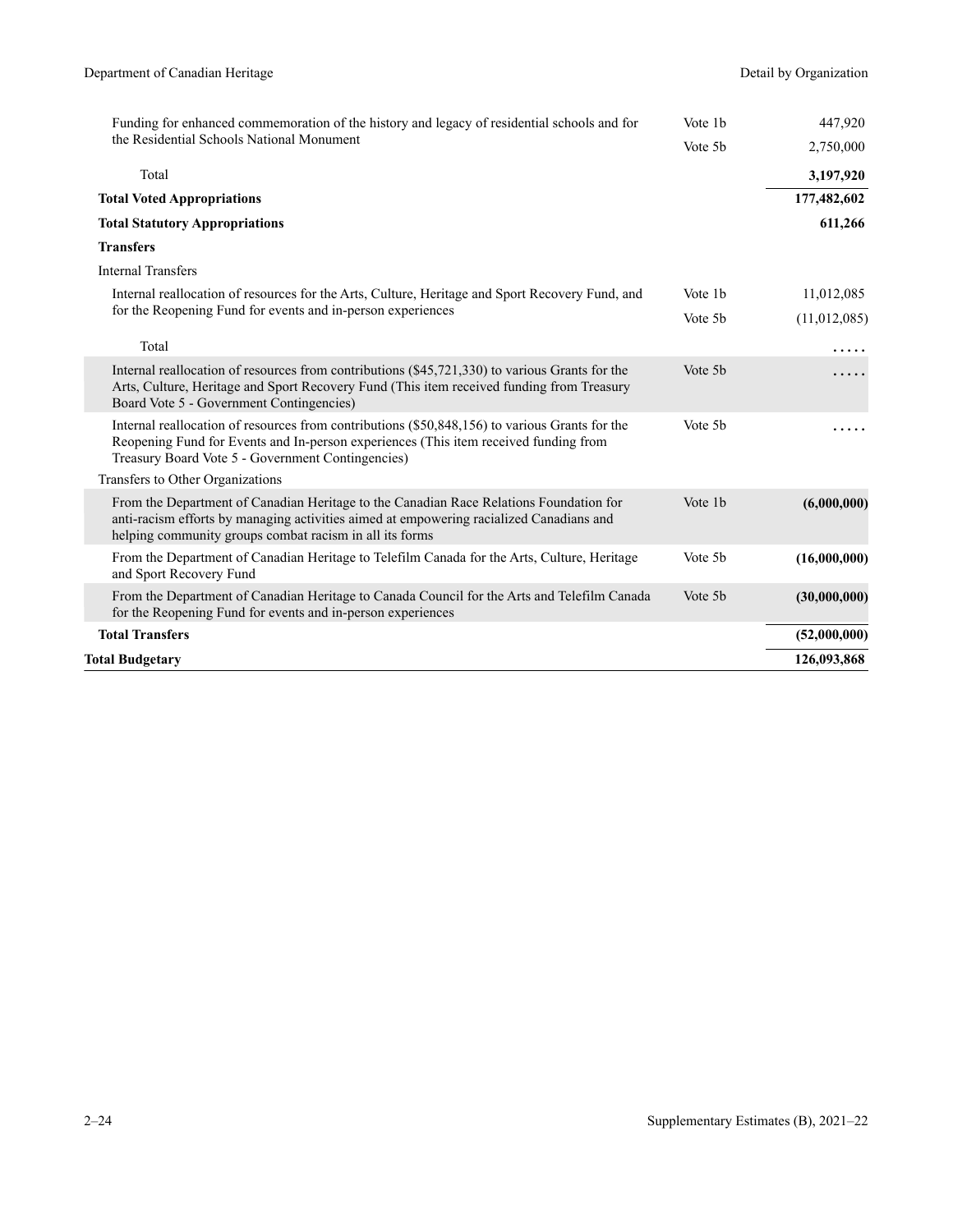|                                                                                                | <b>Estimates to</b><br>Date | <b>These</b><br>Supplementary | <b>Revised</b><br><b>Estimates</b> |
|------------------------------------------------------------------------------------------------|-----------------------------|-------------------------------|------------------------------------|
|                                                                                                |                             | <b>Estimates</b>              |                                    |
|                                                                                                |                             | (dollars)                     |                                    |
| <b>Grants</b>                                                                                  |                             |                               |                                    |
| Grants under the Museums Assistance Program                                                    | 4,663,680                   | 42,800,000                    | 47,463,680                         |
| Grants to the Canada Periodical Fund                                                           | 72,775,054                  | 31,500,000                    | 104,275,054                        |
| Grants to support the Indigenous Languages and Cultures Program                                | 33,750,000                  | 14,400,000                    | 48,150,000                         |
| Grants to the Canada Cultural Spaces Fund                                                      | 7,000,000                   | 12,000,000                    | 19,000,000                         |
| Grants in support of the Celebration and Commemoration Program                                 | 8,000,000                   | 10,000,000                    | 18,000,000                         |
| Grants to the Canada Arts Presentation Fund                                                    | 58,517,204                  | 10,000,000                    | 68,517,204                         |
| Grants to the Canada Book Fund                                                                 | 38,500,000                  | 6,400,000                     | 44,900,000                         |
| Grants in support of the Building Communities through Arts and<br>Heritage Program             | 29,026,641                  | 5,652,156                     | 34,678,797                         |
| Grants in support of the Development of Official-Language<br>Communities Program               | 60,742,973                  | 3,168,000                     | 63,910,973                         |
| Grants to the Canada Cultural Investment Fund                                                  | 20,000,000                  | 49,330                        | 20,049,330                         |
| <b>Contributions</b>                                                                           |                             |                               |                                    |
| Contributions for the Sport Support Program                                                    | 179,697,679                 | 73,057,806                    | 252,755,485                        |
| Contributions to the Canada Music Fund                                                         | 51,399,231                  | 50,000,000                    | 101,399,231                        |
| Contributions to support the Indigenous Languages and Cultures<br>Program                      | 54, 121, 221                | 18,400,000                    | 72,521,221                         |
| Contributions for the Hosting Program                                                          | 21,565,247                  | 17,350,040                    | 38,915,287                         |
| Contribution to the Harbourfront Centre                                                        | 6,500,000                   | 15,000,000                    | 21,500,000                         |
| Contributions to support the Canada Media Fund                                                 | 134,146,077                 | 12,807,762                    | 146,953,839                        |
| Contributions to the Canada Cultural Spaces Fund                                               | 47,168,717                  | 9,000,000                     | 56,168,717                         |
| Contributions to support the Local Journalism Initiative                                       | 10,000,000                  | 5,000,000                     | 15,000,000                         |
| Contributions to the Canada Arts Training Fund                                                 | 22,779,440                  | 5,000,000                     | 27,779,440                         |
| Contributions in support of the Building Communities through Arts and<br>Heritage Program      | 100,000                     | 3,000,000                     | 3,100,000                          |
| Contributions in support of the Celebration and Commemoration<br>Program                       | 2,494,367                   | 1,500,000                     | 3,994,367                          |
| Contributions to support the Creative Export Canada Program                                    | 7,000,000                   | 1,500,000                     | 8,500,000                          |
| Contributions to the Canada Cultural Investment Fund                                           | 1,972,205                   | 1,450,670                     | 3,422,875                          |
| Contributions under the Museums Assistance Program                                             | 23,076,284                  | 1,000,000                     | 24,076,284                         |
| Contributions to the Canada Arts Presentation Fund                                             | 1,227,742                   | 942,194                       | 2,169,936                          |
| Contributions in support of the Development of Official-Language<br><b>Communities Program</b> | 244,991,079                 | 372,000                       | 245,363,079                        |

|                                         |                    | <b>These</b>         | <b>Proposed</b>    |
|-----------------------------------------|--------------------|----------------------|--------------------|
|                                         | <b>Authorities</b> | <b>Supplementary</b> | <b>Authorities</b> |
|                                         | <b>To Date</b>     | <b>Estimates</b>     |                    |
|                                         |                    | (dollars)            |                    |
| <b>Budgetary</b>                        |                    |                      |                    |
| Contributions to employee benefit plans | 26,786,857         | 611.266              | 27,398,123         |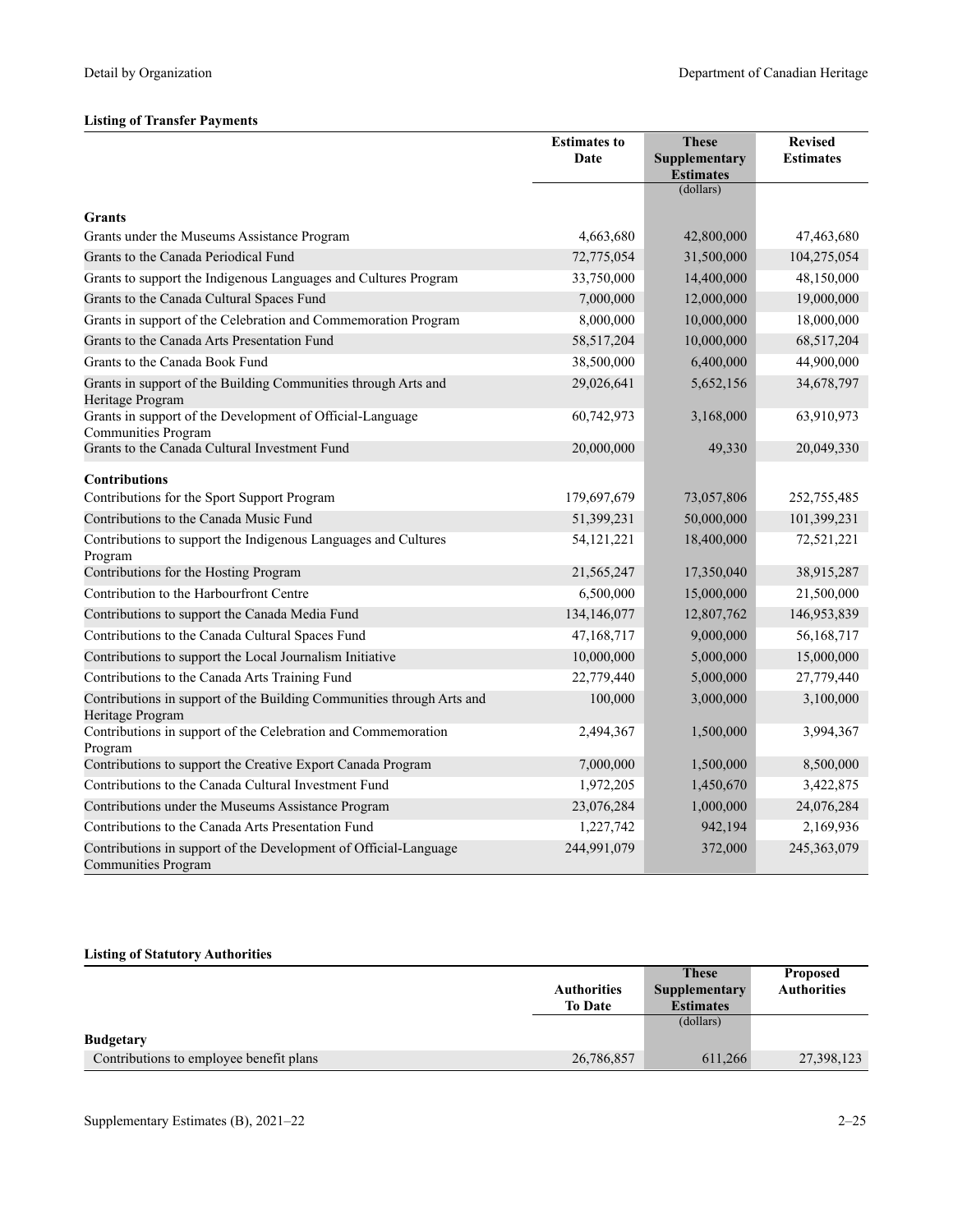# **Department of Citizenship and Immigration**

## **Organization Summary**

|                  |                                     |                               | <b>These Supplementary Estimates</b> |                    |                                                         |
|------------------|-------------------------------------|-------------------------------|--------------------------------------|--------------------|---------------------------------------------------------|
|                  |                                     | <b>Authorities To</b><br>Date | <b>Transfers</b>                     | <b>Adjustments</b> | <b>Proposed</b><br><b>Authorities</b><br><b>To Date</b> |
|                  |                                     |                               | (dollars)                            |                    |                                                         |
| <b>Budgetary</b> |                                     |                               |                                      |                    |                                                         |
| <b>Voted</b>     |                                     |                               |                                      |                    |                                                         |
| 1 <sub>b</sub>   | Operating expenditures              | 1,342,391,814                 | .                                    | 161,807,300        | 1,504,199,114                                           |
| 5b               | Capital expenditures                | 40,371,659                    | .                                    | 2,103,044          | 42,474,703                                              |
| 10 <sub>b</sub>  | Grants and contributions            | 1,690,568,408                 | .                                    | 170,226,858        | 1,860,795,266                                           |
|                  | <b>Total Voted</b>                  | 3,073,331,881                 | .                                    | 334, 137, 202      | 3,407,469,083                                           |
|                  | <b>Total Statutory</b>              | 252,921,555                   | .                                    | 16, 134, 772       | 269,056,327                                             |
|                  | <b>Total Budgetary Expenditures</b> | 3,326,253,436                 | .                                    | 350,271,974        | 3,676,525,410                                           |

Note: Additional details by organization are available on the Treasury Board Secretariat website -<http://www.canada.ca/en/treasury-board-secretariat.html>.

### **Explanation of Requirements (dollars)**

| <b>Budgetary</b>                                                                                                                              |                      |               |
|-----------------------------------------------------------------------------------------------------------------------------------------------|----------------------|---------------|
| <b>Voted Appropriations</b>                                                                                                                   |                      |               |
| Funding for the resettlement commitment for the evacuation and immigration of Afghan<br>nationals to Canada                                   | Vote 1b              | 69,877,335    |
|                                                                                                                                               | Vote 5b              | 558,344       |
|                                                                                                                                               | Vote 10b             | 96,225,752    |
| Total                                                                                                                                         |                      | 166,661,431   |
| Funding for the 2021-2023 Immigration Levels Plan                                                                                             | Vote 1b              | 65,796,909    |
|                                                                                                                                               | Vote 10b             | 74,001,106    |
| Total                                                                                                                                         |                      | 139,798,015   |
| Funding to uphold and improve client services (Budget 2021)                                                                                   | Vote 1b              | 17,997,177    |
| Funding to protect people from unscrupulous and fraudulent immigration and citizenship                                                        | Vote 1b              | 3,524,969     |
| consultants                                                                                                                                   | Vote 5b              | 1,544,700     |
| Total                                                                                                                                         |                      | 5,069,669     |
| Funding to stabilize the Global Case Management System for future digital platform<br>transformation                                          | Vote 1b              | 4,610,910     |
| <b>Total Voted Appropriations</b>                                                                                                             |                      | 334, 137, 202 |
| <b>Total Statutory Appropriations</b>                                                                                                         |                      | 16, 134, 772  |
| <b>Transfers</b>                                                                                                                              |                      |               |
| <b>Internal Transfers</b>                                                                                                                     |                      |               |
| Internal reallocation of resources from contributions (\$3,000,000) to the grant for the<br>International Migration Capacity Building Program | Vote 10 <sub>b</sub> |               |
| <b>Total Transfers</b>                                                                                                                        |                      |               |
| <b>Total Budgetary</b>                                                                                                                        |                      | 350,271,974   |
|                                                                                                                                               |                      |               |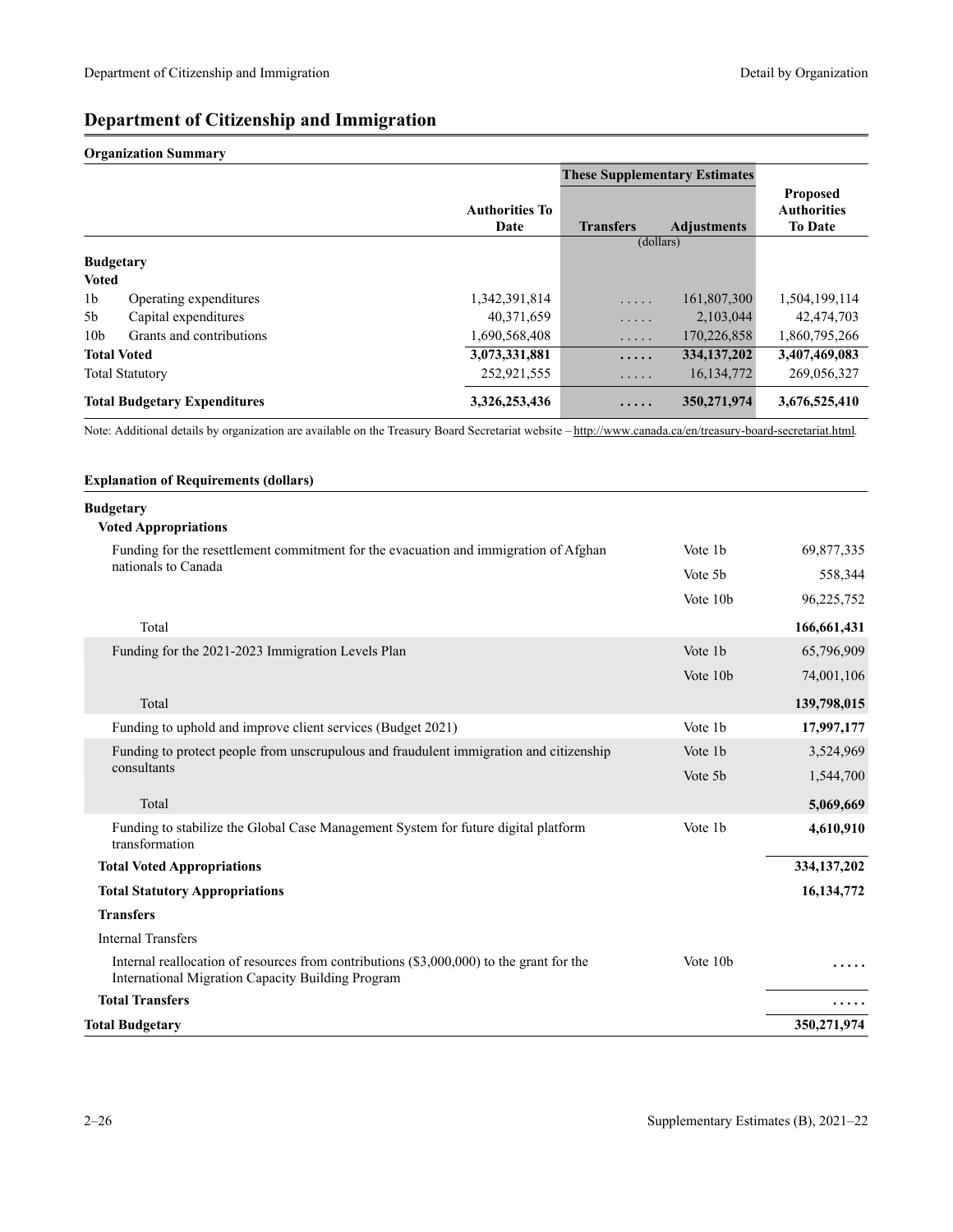|                                                             | <b>Estimates to</b> | <b>These</b>     | <b>Revised</b>   |
|-------------------------------------------------------------|---------------------|------------------|------------------|
|                                                             | Date                | Supplementary    | <b>Estimates</b> |
|                                                             |                     | <b>Estimates</b> |                  |
|                                                             |                     | (dollars)        |                  |
| <b>Grants</b>                                               |                     |                  |                  |
| Grant for the Resettlement Assistance Program               | 21,374,855          | 11,116,930       | 32,491,785       |
| Grant for International Migration Capacity Building Program | 3,750,000           | 3,000,000        | 6,750,000        |
| <b>Contributions</b>                                        |                     |                  |                  |
| Resettlement Assistance                                     | 124,328,063         | 123,109,056      | 247, 437, 119    |
| Settlement Program                                          | 845,645,490         | 33,000,872       | 878,646,362      |

|                                         |                    | <b>These</b>     | <b>Proposed</b>    |
|-----------------------------------------|--------------------|------------------|--------------------|
|                                         | <b>Authorities</b> | Supplementary    | <b>Authorities</b> |
|                                         | <b>To Date</b>     | <b>Estimates</b> |                    |
|                                         |                    | (dollars)        |                    |
| <b>Budgetary</b>                        |                    |                  |                    |
| Contributions to employee benefit plans | 85,445,770         | 16, 134, 772     | 101,580,542        |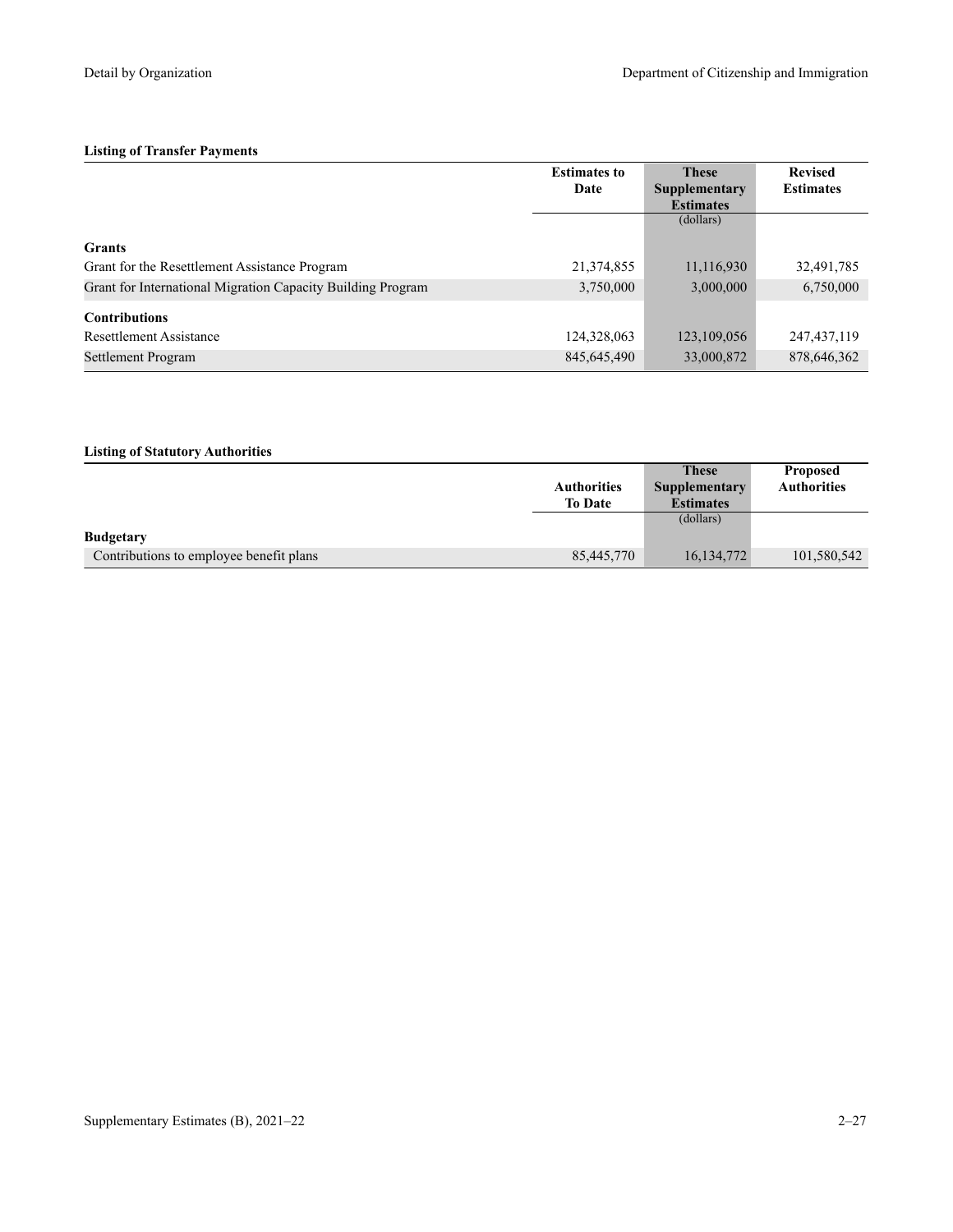# **Department of Crown-Indigenous Relations and Northern Affairs**

**Organization Summary**

|                 |                                         |                               | <b>These Supplementary Estimates</b> |                    |                                                         |
|-----------------|-----------------------------------------|-------------------------------|--------------------------------------|--------------------|---------------------------------------------------------|
|                 |                                         | <b>Authorities To</b><br>Date | <b>Transfers</b>                     | <b>Adjustments</b> | <b>Proposed</b><br><b>Authorities</b><br><b>To Date</b> |
|                 |                                         |                               | (dollars)                            |                    |                                                         |
|                 | <b>Budgetary</b>                        |                               |                                      |                    |                                                         |
| <b>Voted</b>    |                                         |                               |                                      |                    |                                                         |
| 1 <sub>b</sub>  | Operating expenditures                  | 2,517,839,514                 | .                                    | 225,576,139        | 2,743,415,653                                           |
| 5a              | Capital expenditures                    | 1,944,416                     | $\cdots$                             | .                  | 1,944,416                                               |
| 10 <sub>b</sub> | Grants and contributions                | 3,226,938,761                 | 22, 182, 793                         | 785, 122, 985      | 4,034,244,539                                           |
| 25a             | Debt forgiveness                        | 515,307                       | .                                    | .                  | 515,307                                                 |
|                 | <b>Total Voted</b>                      | 5,747,237,998                 | 22, 182, 793                         | 1,010,699,124      | 6,780,119,915                                           |
|                 | <b>Total Statutory</b>                  | 30, 147, 476                  | .                                    | 1,892,867          | 32,040,343                                              |
|                 | <b>Total Budgetary Expenditures</b>     | 5,777,385,474                 | 22, 182, 793                         | 1,012,591,991      | 6,812,160,258                                           |
|                 | <b>Non-Budgetary</b>                    |                               |                                      |                    |                                                         |
| <b>Voted</b>    |                                         |                               |                                      |                    |                                                         |
| L15             | Loans to Indigenous claimants           | 25,903,000                    | .                                    | .                  | 25,903,000                                              |
|                 | <b>Total Non-Budgetary Expenditures</b> | 25,903,000                    | .                                    | .                  | 25,903,000                                              |

Note: Additional details by organization are available on the Treasury Board Secretariat website -<http://www.canada.ca/en/treasury-board-secretariat.html>.

### **Explanation of Requirements (dollars)**

### **Budgetary**

| uugttal y<br><b>Voted Appropriations</b>                                                                                                                                                             |          |             |
|------------------------------------------------------------------------------------------------------------------------------------------------------------------------------------------------------|----------|-------------|
| Funding for the Specific Claims Settlement Fund                                                                                                                                                      | Vote 10b | 412,182,935 |
| Funding for infrastructure in Indigenous communities (Budget 2021) (horizontal item)                                                                                                                 | Vote 1b  | 2,986,077   |
| (This item received funding from Treasury Board Vote 5 - Government Contingencies)                                                                                                                   | Vote 10b | 227,806,296 |
| Total                                                                                                                                                                                                |          | 230,792,373 |
| Funding for the partial settlement of Gottfriedson (Indian Residential Day Scholars) litigation<br>and in support of Indigenous Childhood Claims Litigation management                               | Vote 1b  | 212,212,619 |
| Funding for the First Nations finance authority (Budget 2021)                                                                                                                                        | Vote 10b | 33,414,084  |
| Funding to implement the Federal Pathway response to Missing and Murdered Indigenous<br>Women and Girls (Budget 2021) (horizontal item)                                                              | Vote 1b  | 3,620,243   |
|                                                                                                                                                                                                      | Vote 10b | 28,359,345  |
| Total                                                                                                                                                                                                |          | 31,979,588  |
| Funding for the Yukon's Climate Change Priorities (Budget 2021)                                                                                                                                      | Vote 10b | 25,000,000  |
| Funding to implement the Cowessess' First Nation child and family services law, Miyo<br><i>Pimatisowin Act</i> (This item received funding from Treasury Board Vote 5 - Government<br>Contingencies) | Vote 10b | 22,329,732  |
| Funding for hydroelectricity and grid interconnection projects in the North (Budget 2021)                                                                                                            | Vote 1b  | 440,839     |
|                                                                                                                                                                                                      | Vote 10b | 12,940,000  |
| Total                                                                                                                                                                                                |          | 13,380,839  |
| Funding for the Nutrition North Canada Program                                                                                                                                                       | Vote 10b | 10,299,975  |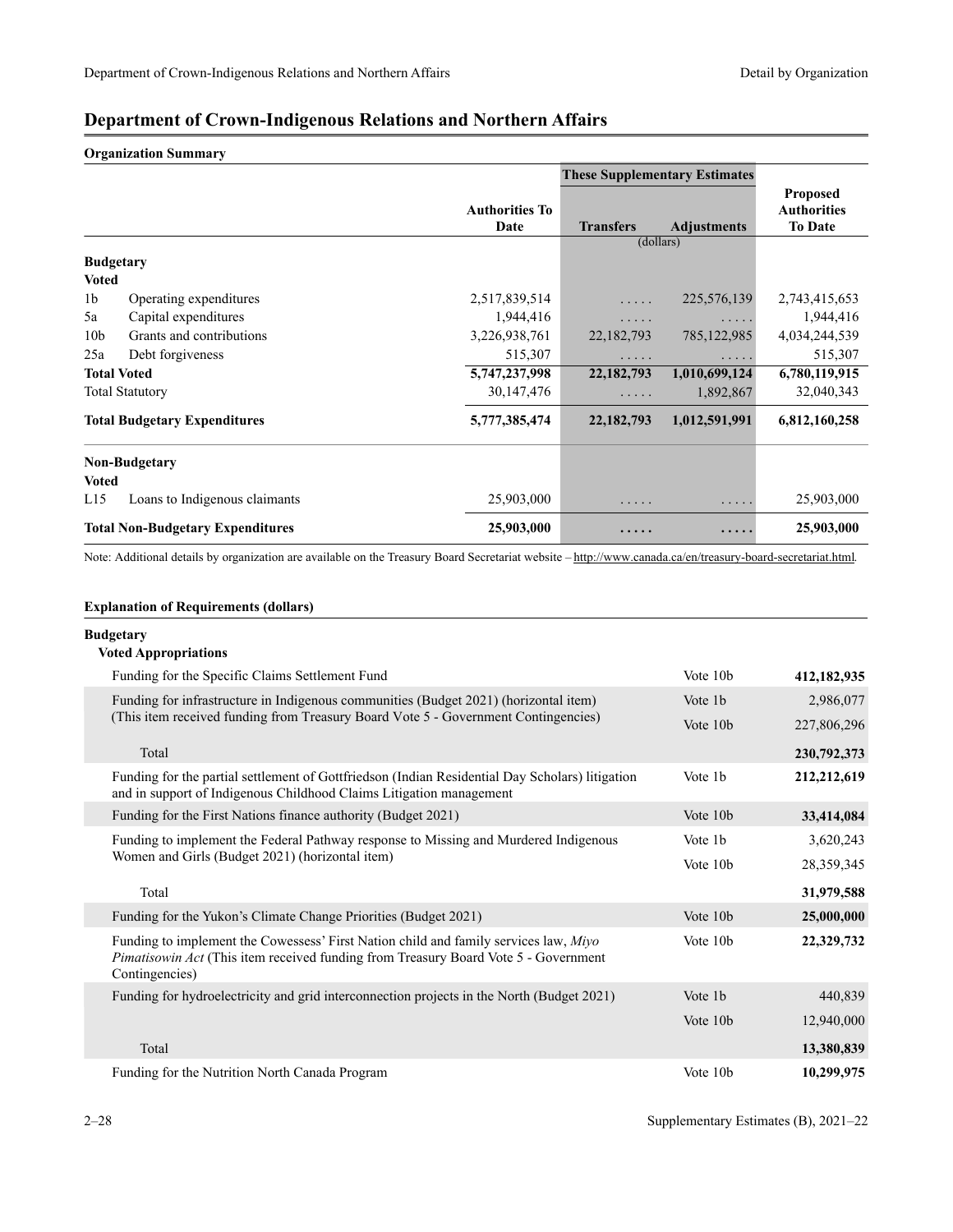| Funding to meet Canada's implementation obligations for comprehensive land claims,                                                                                                                                                                  |          | 112,800       |
|-----------------------------------------------------------------------------------------------------------------------------------------------------------------------------------------------------------------------------------------------------|----------|---------------|
| self-government and sectoral agreements in Yukon, British Columbia, Quebec and Atlantic                                                                                                                                                             | Vote 10b | 7,090,618     |
| Total                                                                                                                                                                                                                                               |          | 7,203,418     |
| Funding to transition diesel-reliant Indigenous communities to clean energy (horizontal item)                                                                                                                                                       | Vote 1b  | 248,051       |
|                                                                                                                                                                                                                                                     | Vote 10b | 5,700,000     |
| Total                                                                                                                                                                                                                                               |          | 5,948,051     |
| Funding for the partial settlement of Gottfriedson (Indian Residential Day Scholars) litigation<br>and support of Indigenous Childhood Claims Litigation management (Budget 2021)                                                                   | Vote 1b  | 2,995,236     |
| Funding to implement an Act respecting First Nations, Inuit and Métis children, youth and<br>families (Budget 2021)                                                                                                                                 | Vote 1b  | 2,960,274     |
| <b>Total Voted Appropriations</b>                                                                                                                                                                                                                   |          | 1,010,699,124 |
| <b>Total Statutory Appropriations</b>                                                                                                                                                                                                               |          | 1,892,867     |
| <b>Transfers</b>                                                                                                                                                                                                                                    |          |               |
| Transfers from Other Organizations                                                                                                                                                                                                                  |          |               |
| From the Department of Fisheries and Oceans to the Department of Crown-Indigenous<br>Relations and Northern Affairs for the Labrador Innu Reconciliation Agreement                                                                                  | Vote 10b | 13,100,000    |
| From the Department of Employment and Social Development to the Department of<br>Crown-Indigenous Relations and Northern Affairs to support Indigenous skills and employment<br>training                                                            | Vote 10b | 6,034,801     |
| From the Department of Employment and Social Development to the Department of<br>Crown-Indigenous Relations and Northern Affairs to support Indigenous early learning and<br>child care                                                             | Vote 10b | 1,636,029     |
| From the Department of Fisheries and Oceans to the Department of Crown-Indigenous<br>Relations and Northern Affairs to support the Heiltsuk First Nation to implement the fisheries<br>component of the Haiłcistut Incremental House Post Agreement | Vote 10b | 1,411,963     |
| <b>Total Transfers</b>                                                                                                                                                                                                                              |          | 22, 182, 793  |
| <b>Total Budgetary</b>                                                                                                                                                                                                                              |          | 1,034,774,784 |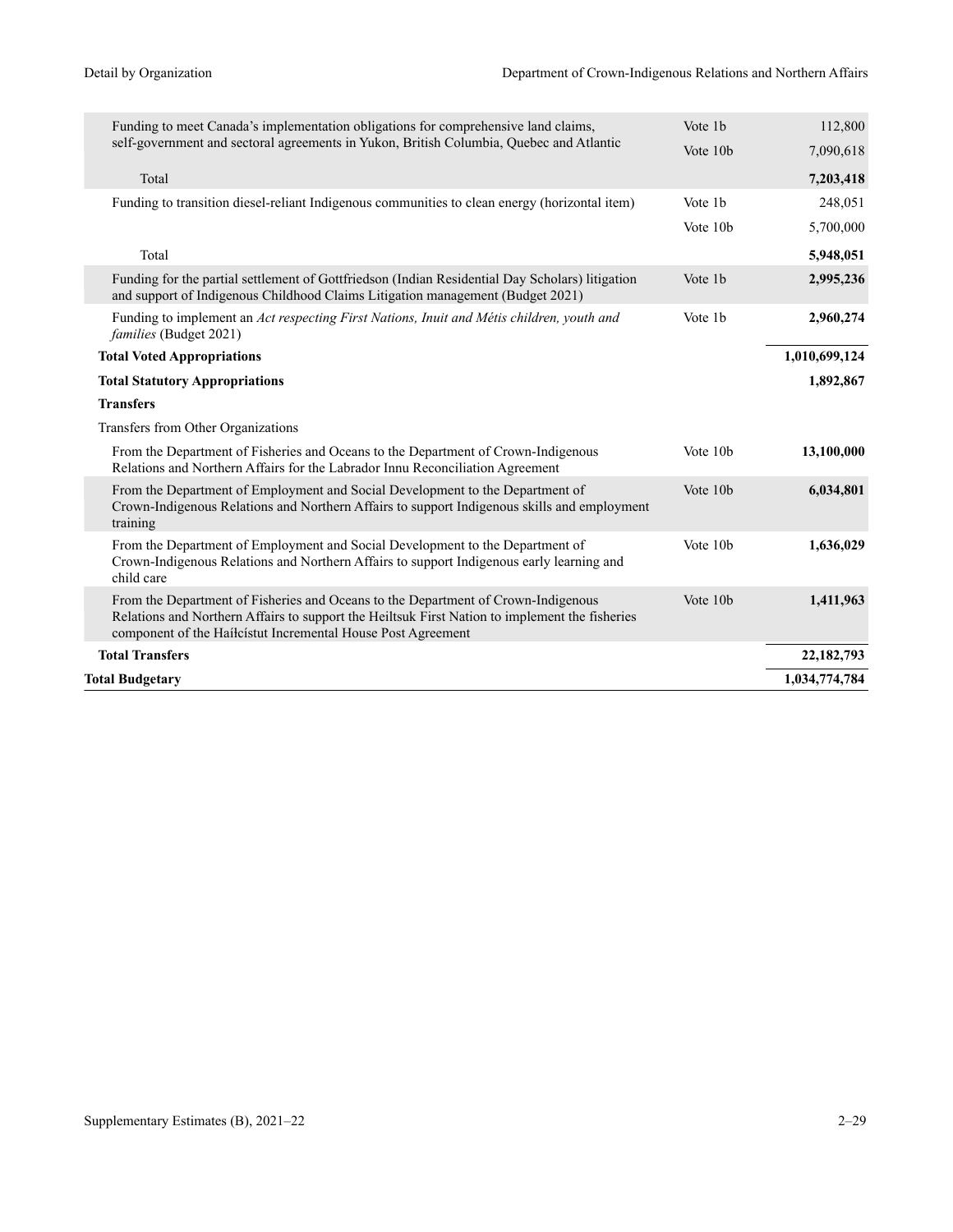|                                                                                                                                                                                                      | <b>Estimates to</b><br>Date | <b>These</b><br>Supplementary<br><b>Estimates</b> | <b>Revised</b><br><b>Estimates</b> |
|------------------------------------------------------------------------------------------------------------------------------------------------------------------------------------------------------|-----------------------------|---------------------------------------------------|------------------------------------|
|                                                                                                                                                                                                      |                             | (dollars)                                         |                                    |
| <b>Grants</b>                                                                                                                                                                                        |                             |                                                   |                                    |
| Grants to First Nations to settle specific claims negotiated by Canada<br>and/or awarded by the Specific Claims Tribunal, and to Indigenous<br>groups to settle special claims                       | 1,175,343,635               | 412,182,935                                       | 1,587,526,570                      |
| Grants to implement comprehensive land claims and self-government<br>agreements and other agreements to address Section 35 Rights                                                                    | 1,007,900,141               | 263,224,664                                       | 1,271,124,805                      |
| Grants to Promote Social and Political Development in the North and for<br>northerners                                                                                                               | .                           | 25,000,000                                        | 25,000,000                         |
| Grant to the Métis Nation British Columbia from the Indigenous<br>Community Infrastructure Fund                                                                                                      | .                           | 2,693,904                                         | 2,693,904                          |
| Grant to the First Nations Finance Authority pursuant to the First<br>Nations Fiscal Management Act                                                                                                  | 500,000                     | 500,000                                           | 1,000,000                          |
| <b>Contributions</b>                                                                                                                                                                                 |                             |                                                   |                                    |
| Contributions to supply public services in Indian Government Support<br>and to build strong governance, administrative and accountability<br>systems                                                 | 32,072,997                  | 32,914,084                                        | 64,987,081                         |
| Contributions to support the establishment and revitalization of cultural<br>spaces in Indigenous communities                                                                                        | .                           | 20,000,000                                        | 20,000,000                         |
| Contributions for promoting the safe use, development, conservation and<br>protection of the North's natural resources, and promoting scientific<br>development for Indigenous Peoples and the North | 126,486,336                 | 18,640,000                                        | 145, 126, 336                      |
| Contributions to support access to healthy foods in isolated northern<br>communities                                                                                                                 | 128,072,989                 | 10,299,975                                        | 138, 372, 964                      |
| Federal Interlocutor's Contribution Program                                                                                                                                                          | 49,741,952                  | 6,772,000                                         | 56,513,952                         |
| Contributions to support the negotiation and implementation of Treaties,<br>Claims and self-government agreements or initiatives                                                                     | 289,901,143                 | 4,490,871                                         | 294,392,014                        |
| Contributions for the purpose of consultation and policy development                                                                                                                                 | 9,300,468                   | 3,101,223                                         | 12,401,691                         |
| Contributions to promote social and political development in the North<br>and for Northerners                                                                                                        | 8,155,341                   | 3,000,000                                         | 11,155,341                         |
| Contribution to support the wellbeing of families and survivors of<br>MMIWG and 2SLGBTQQIA people                                                                                                    | .                           | 2,486,122                                         | 2,486,122                          |
| Contributions to support the basic organizational capacity of Indigenous<br>representative organizations                                                                                             | 24,777,716                  | 2,000,000                                         | 26,777,716                         |

|                                         |                    | <b>These</b>     | <b>Proposed</b>    |
|-----------------------------------------|--------------------|------------------|--------------------|
|                                         | <b>Authorities</b> | Supplementary    | <b>Authorities</b> |
|                                         | <b>To Date</b>     | <b>Estimates</b> |                    |
|                                         |                    | (dollars)        |                    |
| <b>Budgetary</b>                        |                    |                  |                    |
| Contributions to employee benefit plans | 23,959,770         | 1,892,867        | 25,852,637         |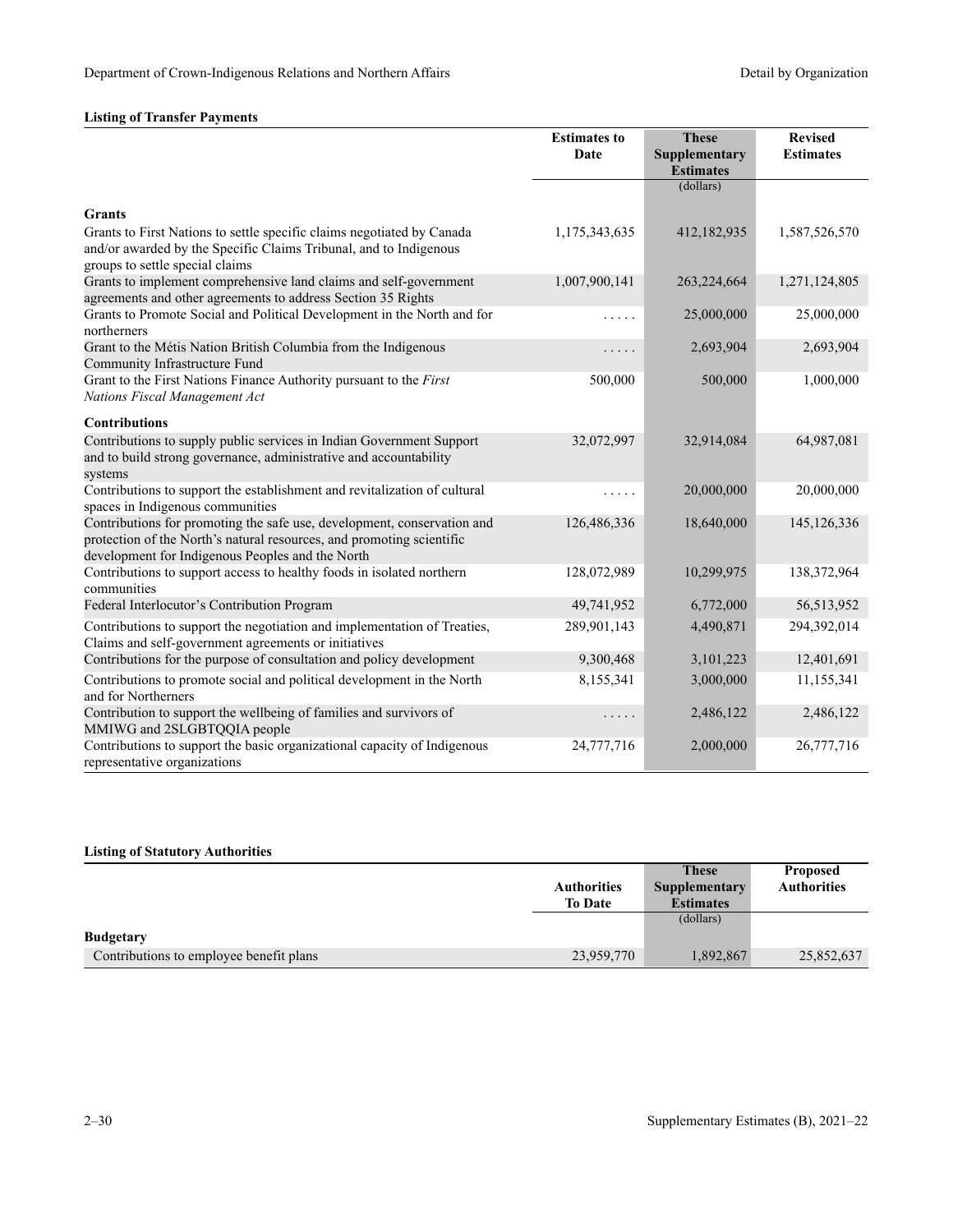# **Department of Employment and Social Development**

## **Organization Summary**

|                                          |                               | <b>These Supplementary Estimates</b> |                    |                                                         |
|------------------------------------------|-------------------------------|--------------------------------------|--------------------|---------------------------------------------------------|
|                                          | <b>Authorities To</b><br>Date | <b>Transfers</b>                     | <b>Adjustments</b> | <b>Proposed</b><br><b>Authorities</b><br><b>To Date</b> |
|                                          |                               | (dollars)                            |                    |                                                         |
| <b>Budgetary</b>                         |                               |                                      |                    |                                                         |
| <b>Voted</b>                             |                               |                                      |                    |                                                         |
| 1 <sub>b</sub><br>Operating expenditures | 1,297,382,614                 | .                                    | 4,359,801          | 1,301,742,415                                           |
| Grants and contributions<br>5h           | 6,324,233,754                 | (7,670,830)                          | 110,000,000        | 6,426,562,924                                           |
| <b>Total Voted</b>                       | 7,621,616,368                 | (7,670,830)                          | 114,359,801        | 7,728,305,339                                           |
| <b>Total Statutory</b>                   | 87,781,840,370                | .                                    | 3,808,619,615      | 91,590,459,985                                          |
| <b>Total Budgetary Expenditures</b>      | 95,403,456,738                | (7,670,830)                          | 3,922,979,416      | 99,318,765,324                                          |
| <b>Non-Budgetary</b>                     |                               |                                      |                    |                                                         |
| <b>Total Statutory</b>                   | 957, 191, 043                 | .                                    | .                  | 957, 191, 043                                           |
| <b>Total Non-Budgetary Expenditures</b>  | 957,191,043                   | $\cdot$                              | $\cdots$           | 957,191,043                                             |

Note: Additional details by organization are available on the Treasury Board Secretariat website -<http://www.canada.ca/en/treasury-board-secretariat.html>.

# **Explanation of Requirements (dollars)**

## **Budgetary**

## **Voted Appropriations**

| Vote 1b             | 3,528,964     |
|---------------------|---------------|
| Vote 5 <sub>b</sub> | 110,000,000   |
|                     | 113,528,964   |
| Vote 1b             | 830,837       |
|                     | 114,359,801   |
|                     | 3,808,619,615 |
|                     |               |
|                     |               |
| Vote 5 <sub>b</sub> |               |
|                     |               |
| Vote 5b             | (1,636,029)   |
| Vote 5 <sub>b</sub> | (6,034,801)   |
|                     | (7,670,830)   |
|                     | 3,915,308,586 |
|                     |               |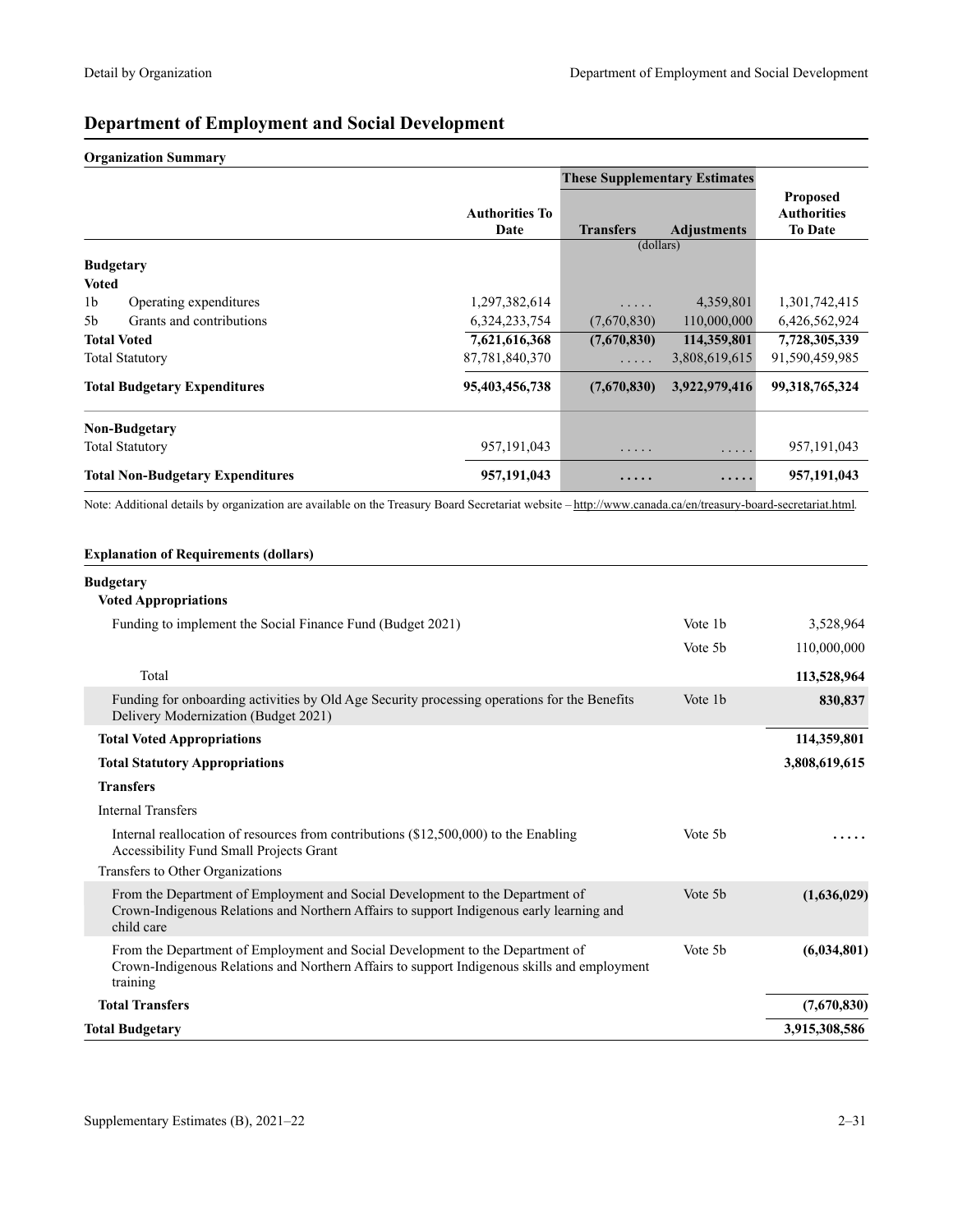|                                                  | <b>Estimates to</b> | <b>These</b>     | <b>Revised</b>   |
|--------------------------------------------------|---------------------|------------------|------------------|
|                                                  | Date                | Supplementary    | <b>Estimates</b> |
|                                                  |                     | <b>Estimates</b> |                  |
|                                                  |                     | (dollars)        |                  |
| <b>Grants</b>                                    |                     |                  |                  |
| Enabling Accessibility Fund Small Projects Grant | 66,134,300          | 12,500,000       | 78,634,300       |
| <b>Contributions</b>                             |                     |                  |                  |
| Social Innovation and Social Finance Strategy    | 20,988,918          | 110,000,000      | 130,988,918      |

|                                                                                 |                    | <b>These</b>         | <b>Proposed</b>    |
|---------------------------------------------------------------------------------|--------------------|----------------------|--------------------|
|                                                                                 | <b>Authorities</b> | <b>Supplementary</b> | <b>Authorities</b> |
|                                                                                 | <b>To Date</b>     | <b>Estimates</b>     |                    |
|                                                                                 |                    | (dollars)            |                    |
| <b>Budgetary</b>                                                                |                    |                      |                    |
| Payments for the Canada Recovery Benefit pursuant to the <i>Canada Recovery</i> | 12,332,000,000     | 1,867,857,000        | 14, 199, 857, 000  |
| Benefits Act                                                                    |                    |                      |                    |
| Payments for the Canada Recovery Caregiving Benefit pursuant to the             | 1,593,000,000      | 1,416,410,000        | 3,009,410,000      |
| Canada Recovery Benefits Act                                                    |                    |                      |                    |
| Payments for the Canada Recovery Sickness Benefit pursuant to the Canada        | 282,000,000        | 523,730,000          | 805,730,000        |
| Recovery Benefits Act                                                           |                    |                      |                    |
| Contributions to employee benefit plans                                         | 369,048,964        | 622,615              | 369,671,579        |
|                                                                                 |                    |                      |                    |
|                                                                                 |                    |                      |                    |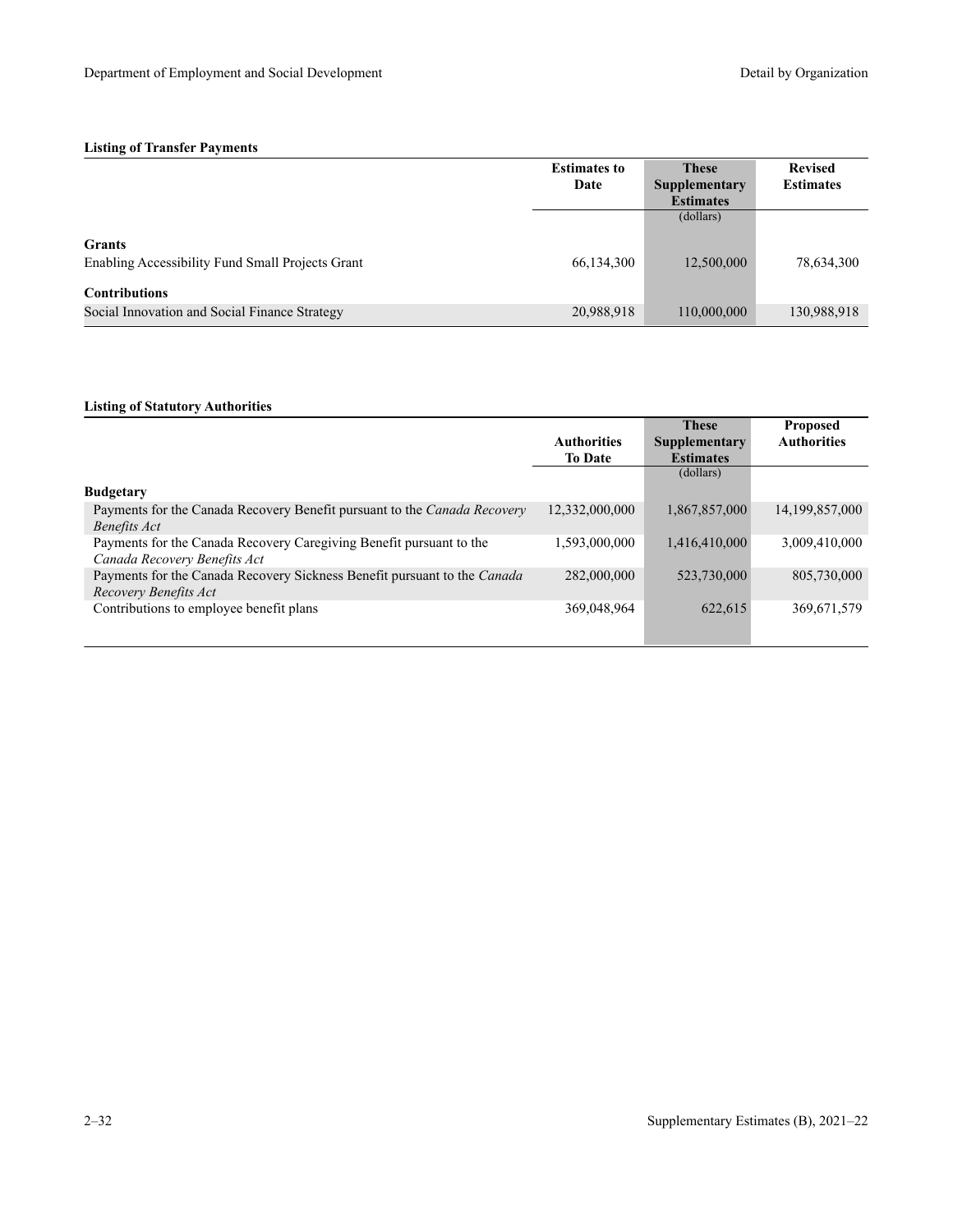# **Department of Finance**

## **Organization Summary**

|                    |                                                                                                                                                                                                 |                               | <b>These Supplementary Estimates</b> |                    |                                                         |
|--------------------|-------------------------------------------------------------------------------------------------------------------------------------------------------------------------------------------------|-------------------------------|--------------------------------------|--------------------|---------------------------------------------------------|
|                    |                                                                                                                                                                                                 | <b>Authorities To</b><br>Date | <b>Transfers</b>                     | <b>Adjustments</b> | <b>Proposed</b><br><b>Authorities</b><br><b>To Date</b> |
|                    |                                                                                                                                                                                                 |                               | (dollars)                            |                    |                                                         |
| <b>Budgetary</b>   |                                                                                                                                                                                                 |                               |                                      |                    |                                                         |
| <b>Voted</b>       |                                                                                                                                                                                                 |                               |                                      |                    |                                                         |
| 1b                 | Program expenditures                                                                                                                                                                            | 119,546,024                   |                                      | 14,710,172         | 134,256,196                                             |
| 5                  | Authority for amount by way of direct payments to the<br>International Development Association pursuant to<br>Bretton Woods and Related Agreements Act                                          |                               |                                      |                    |                                                         |
| <b>Total Voted</b> |                                                                                                                                                                                                 | 119,546,025                   | .                                    | 14,710,172         | 134,256,197                                             |
|                    | <b>Total Statutory</b>                                                                                                                                                                          | 109,000,706,153               | .                                    | 143,063,000        | 109, 143, 769, 153                                      |
|                    | <b>Total Budgetary Expenditures</b>                                                                                                                                                             | 109,120,252,178               |                                      | 157,773,172        | 109,278,025,350                                         |
|                    | <b>Non-Budgetary</b>                                                                                                                                                                            |                               |                                      |                    |                                                         |
| <b>Voted</b>       |                                                                                                                                                                                                 |                               |                                      |                    |                                                         |
| L10a               | Authority to set the maximum amount payable for the<br>purchase of shares of the International Finance<br>Corporation (Bretton Woods and Related Agreements<br>Act, Subsection 8(2))            |                               |                                      |                    | 1                                                       |
| L25 <sub>b</sub>   | Authority to set the maximum amount payable to the<br>International Development Association to provide<br>financial assistance (Bretton Woods and Related<br><i>Agreements Act</i> , Section 8) |                               |                                      |                    | 1                                                       |
| <b>Total Voted</b> |                                                                                                                                                                                                 | 1                             | .                                    | $\mathbf{1}$       | $\mathbf{2}$                                            |
|                    | <b>Total Statutory</b>                                                                                                                                                                          | 273,400,000                   |                                      | 2,711,709,000      | 2,985,109,000                                           |
|                    | <b>Total Non-Budgetary Expenditures</b>                                                                                                                                                         | 273,400,001                   |                                      | 2,711,709,001      | 2,985,109,002                                           |

Note: Additional details by organization are available on the Treasury Board Secretariat website -<http://www.canada.ca/en/treasury-board-secretariat.html>.

## **Explanation of Requirements (dollars)**

| <b>Budgetary</b><br><b>Voted Appropriations</b>                                                                      |                     |             |
|----------------------------------------------------------------------------------------------------------------------|---------------------|-------------|
| Funding for Indigenous engagement on the Trans Mountain Expansion Project and for the<br>Participant Funding Program | Vote 1 <sub>b</sub> | 9,675,436   |
| Funding for government advertising programs (horizontal item)                                                        | Vote 1b             | 4,650,000   |
| Funding to develop insurance-based strategies for addressing broader natural disaster protection<br>gaps             | Vote 1 <sub>b</sub> | 384,736     |
| <b>Total Voted Appropriations</b>                                                                                    |                     | 14,710,172  |
| <b>Total Statutory Appropriations</b>                                                                                |                     | 143,063,000 |
| <b>Total Budgetary</b>                                                                                               |                     | 157,773,172 |

# **Non-Budgetary**

| <b>Voted Appropriations</b>                                                                |           |  |
|--------------------------------------------------------------------------------------------|-----------|--|
| Funding to authorize the inclusion and adjustment of an authority embedded in vote wording | Vote L25b |  |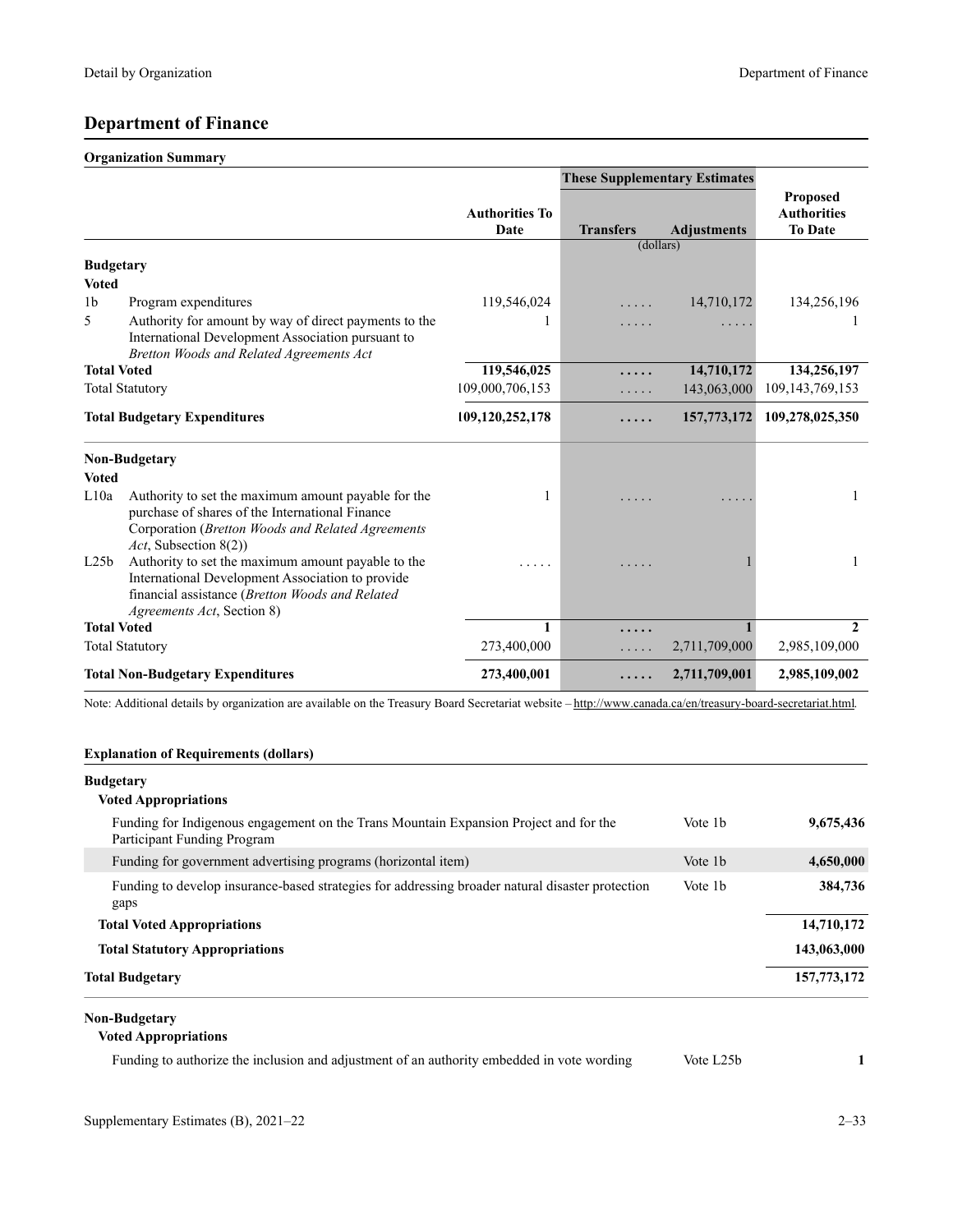| <b>Total Voted Appropriations</b>     |               |
|---------------------------------------|---------------|
| <b>Total Statutory Appropriations</b> | 2,711,709,000 |
| <b>Total Non-Budgetary</b>            | 2,711,709,001 |

|                                        | <b>Estimates to</b> | <b>These</b>     | <b>Revised</b>   |
|----------------------------------------|---------------------|------------------|------------------|
|                                        | Date                | Supplementary    | <b>Estimates</b> |
|                                        |                     | <b>Estimates</b> |                  |
|                                        |                     | (dollars)        |                  |
| <b>Contributions</b>                   |                     |                  |                  |
| Indigenous Participant Funding Program | .                   | 9,594,133        | 9,594,133        |

|                                                                             |                                                                                                                           | <b>These</b>     | <b>Proposed</b>    |
|-----------------------------------------------------------------------------|---------------------------------------------------------------------------------------------------------------------------|------------------|--------------------|
|                                                                             | <b>Authorities</b>                                                                                                        | Supplementary    | <b>Authorities</b> |
|                                                                             | <b>To Date</b>                                                                                                            | <b>Estimates</b> |                    |
|                                                                             |                                                                                                                           | (dollars)        |                    |
| <b>Budgetary</b>                                                            |                                                                                                                           |                  |                    |
| Additional Fiscal Equalization Offset Payment to Nova Scotia (Nova Scotia)  |                                                                                                                           | 130,063,000      | 130,063,000        |
| and Newfoundland and Labrador Additional Fiscal Equalization Offset         |                                                                                                                           |                  |                    |
| Payments Act)                                                               |                                                                                                                           |                  |                    |
| Payments to the Canadian Commercial Corporation                             | .                                                                                                                         | 13,000,000       | 13,000,000         |
|                                                                             |                                                                                                                           |                  |                    |
| Non-budgetary                                                               |                                                                                                                           |                  |                    |
| Payment to the Canada Enterprise Emergency Funding Corporation to           | .                                                                                                                         | 2,350,000,000    | 2,350,000,000      |
| purchase shares pursuant to paragraph $60.2(2)(a)$ of the <i>Financial</i>  |                                                                                                                           |                  |                    |
| <i>Administration Act</i> to support the Large Employer Emergency Financing |                                                                                                                           |                  |                    |
| Facility                                                                    |                                                                                                                           |                  |                    |
| Financial assistance to the International Development Association (Bretton  | $\begin{array}{cccccccccccccc} \bullet & \bullet & \bullet & \bullet & \bullet & \bullet & \bullet & \bullet \end{array}$ | 361,709,000      | 361,709,000        |
| <i>Woods and Related Agreements Act, Section 8)</i>                         |                                                                                                                           |                  |                    |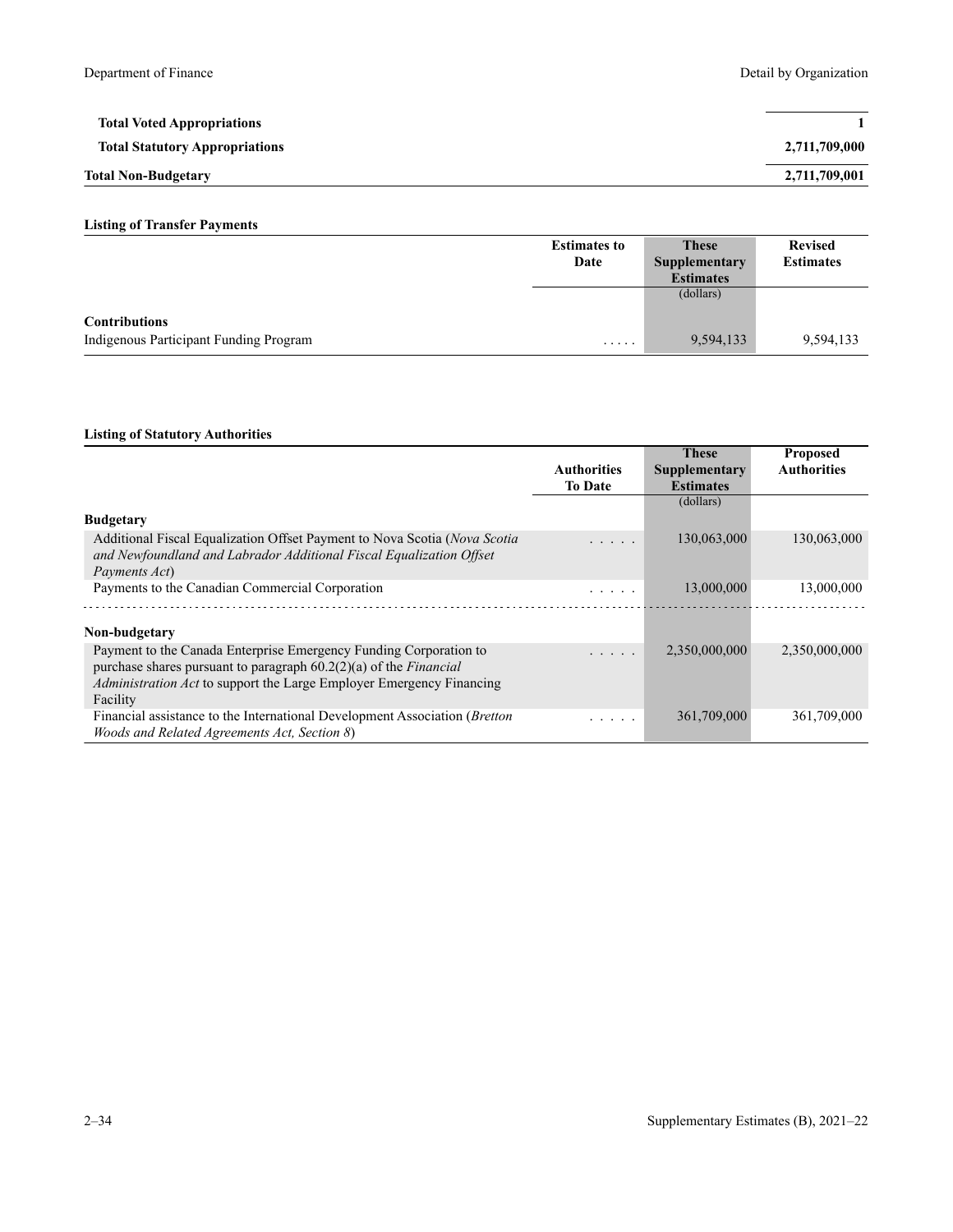# **Department of Fisheries and Oceans**

## **Organization Summary**

|                                     |                          |                               | <b>These Supplementary Estimates</b> |                    |                                                         |
|-------------------------------------|--------------------------|-------------------------------|--------------------------------------|--------------------|---------------------------------------------------------|
|                                     |                          | <b>Authorities To</b><br>Date | <b>Transfers</b>                     | <b>Adjustments</b> | <b>Proposed</b><br><b>Authorities</b><br><b>To Date</b> |
|                                     |                          |                               | (dollars)                            |                    |                                                         |
| <b>Budgetary</b>                    |                          |                               |                                      |                    |                                                         |
| <b>Voted</b>                        |                          |                               |                                      |                    |                                                         |
| 1 <sub>b</sub>                      | Operating expenditures   | 1,959,485,745                 | .                                    | 99,129,718         | 2,058,615,463                                           |
| 5 <sub>b</sub>                      | Capital expenditures     | 1,337,223,656                 | .                                    | 5,057,500          | 1,342,281,156                                           |
| 10 <sub>b</sub>                     | Grants and contributions | 1,173,395,129                 | (14,511,963)                         | 102,873,528        | 1,261,756,694                                           |
| <b>Total Voted</b>                  |                          | 4,470,104,530                 | (14,511,963)                         | 207,060,746        | 4,662,653,313                                           |
|                                     | <b>Total Statutory</b>   | 168,380,284                   | .                                    | 9,755,869          | 178, 136, 153                                           |
| <b>Total Budgetary Expenditures</b> |                          | 4,638,484,814                 | (14,511,963)                         | 216,816,615        | 4,840,789,466                                           |

Note: Additional details by organization are available on the Treasury Board Secretariat website -<http://www.canada.ca/en/treasury-board-secretariat.html>.

### **Explanation of Requirements (dollars)**

### **Budgetary**

## **Voted Appropriations**

| Funding to implement Canada's new marine conservation targets (Budget 2021) (horizontal                                                            | Vote 1b  | 71,683,789 |
|----------------------------------------------------------------------------------------------------------------------------------------------------|----------|------------|
| item)                                                                                                                                              | Vote 5b  | 2,257,500  |
|                                                                                                                                                    | Vote 10b | 22,364,500 |
| Total                                                                                                                                              |          | 96,305,789 |
| Funding to conserve Canada's land and freshwater, protect species, advance Indigenous                                                              | Vote 1b  | 20,201,437 |
| reconciliation and increase access to nature (Budget 2021) (horizontal item)                                                                       | Vote 5b  | 2,800,000  |
|                                                                                                                                                    | Vote 10b | 19,236,600 |
| Total                                                                                                                                              |          | 42,238,037 |
| Funding for the Quebec Fisheries Fund and the British Columbia Salmon Restoration and<br><b>Innovation Fund</b>                                    | Vote 10b | 19,511,912 |
| Funding for the Indigenous Habitat Participation Program                                                                                           | Vote 10b | 10,600,000 |
| Funding to prevent and mitigate the impacts of ghost gear on aquatic species at risk (Budget)                                                      | Vote 1b  | 1,725,552  |
| 2021)                                                                                                                                              | Vote 10b | 8,048,800  |
| Total                                                                                                                                              |          | 9,774,352  |
| Funding to strengthen environmental protections and address concerns raised by Indigenous<br>groups regarding the Trans Mountain Expansion Project | Vote 10b | 9,709,599  |
| Funding to advance reconciliation on Indigenous rights and fisheries issues                                                                        | Vote 1b  | 1,270,674  |
|                                                                                                                                                    | Vote 10b | 6,887,039  |
| Total                                                                                                                                              |          | 8,157,713  |
| Funding to renew and advance clean technology-enabling measures (Budget 2021)                                                                      | Vote 1b  | 708,950    |
|                                                                                                                                                    | Vote 10b | 4,015,949  |
| Total                                                                                                                                              |          | 4,724,899  |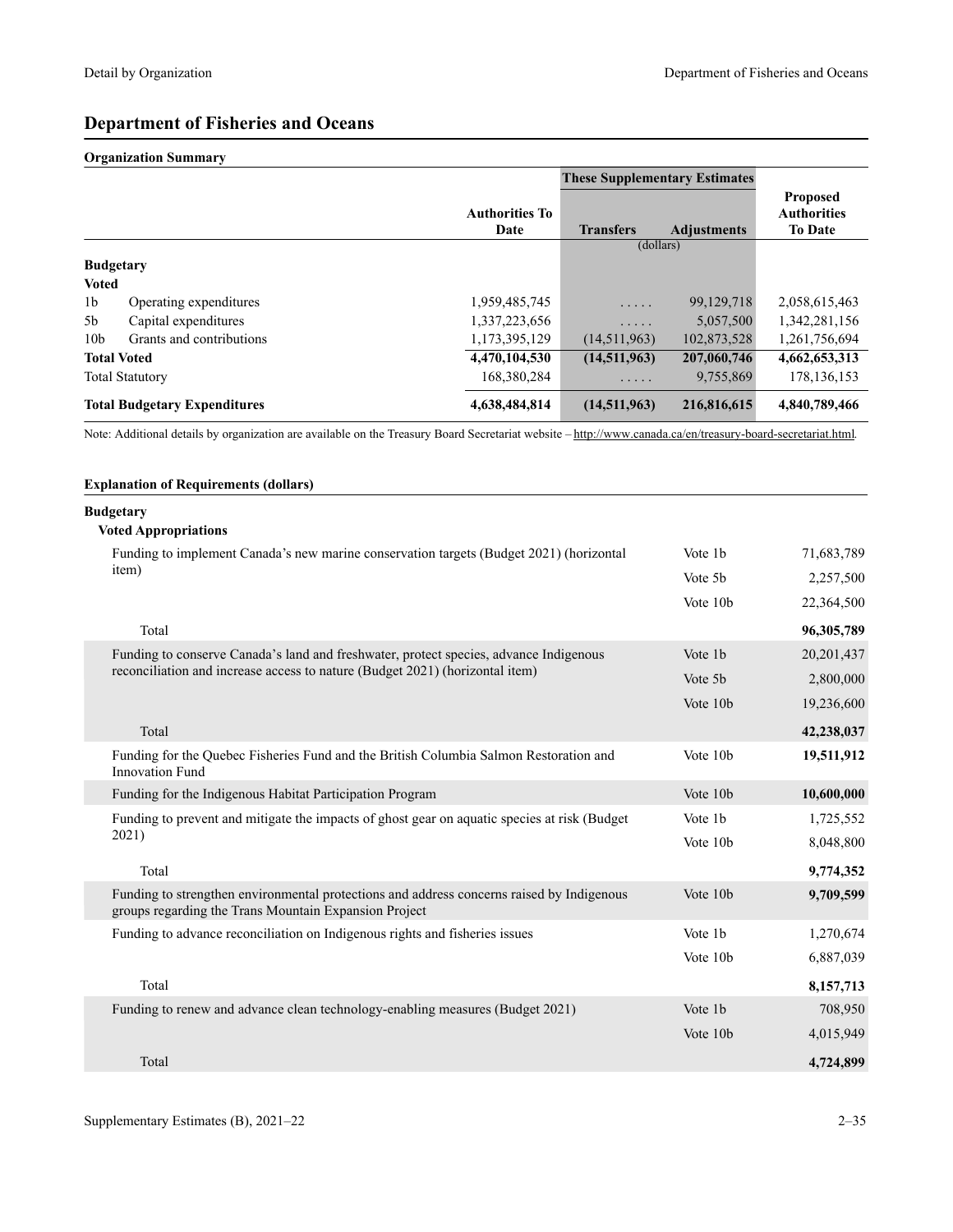| Funding for the Pacific Salmon Strategy Initiative (Budget 2021)                                                                                                                                                                                    | Vote 1 <sub>b</sub>  | 2,940,412    |
|-----------------------------------------------------------------------------------------------------------------------------------------------------------------------------------------------------------------------------------------------------|----------------------|--------------|
|                                                                                                                                                                                                                                                     | Vote 10 <sub>b</sub> | 174,200      |
| Total                                                                                                                                                                                                                                               |                      | 3,114,612    |
| Funding for the Pacific Integrated Commercial Fisheries Initiative                                                                                                                                                                                  | Vote 10b             | 2,324,929    |
| Funding for the Polar Icebreaker Project to advance definition work at Vancouver Shipyards                                                                                                                                                          | Vote 1b              | 598,904      |
| <b>Total Voted Appropriations</b>                                                                                                                                                                                                                   |                      | 207,060,746  |
| <b>Total Statutory Appropriations</b>                                                                                                                                                                                                               |                      | 9,755,869    |
| <b>Transfers</b>                                                                                                                                                                                                                                    |                      |              |
| Transfers to Other Organizations                                                                                                                                                                                                                    |                      |              |
| From the Department of Fisheries and Oceans to the Department of Crown-Indigenous<br>Relations and Northern Affairs to support the Heiltsuk First Nation to implement the fisheries<br>component of the Hailcistut Incremental House Post Agreement | Vote 10 <sub>b</sub> | (1,411,963)  |
| From the Department of Fisheries and Oceans to the Department of Crown-Indigenous<br>Relations and Northern Affairs for the Labrador Innu Reconciliation Agreement                                                                                  | Vote 10 <sub>b</sub> | (13,100,000) |
| <b>Total Transfers</b>                                                                                                                                                                                                                              |                      | (14,511,963) |
| <b>Total Budgetary</b>                                                                                                                                                                                                                              |                      | 202,304,652  |

|                                                                          | <b>Estimates to</b> | <b>These</b>     | <b>Revised</b>   |
|--------------------------------------------------------------------------|---------------------|------------------|------------------|
|                                                                          | Date                | Supplementary    | <b>Estimates</b> |
|                                                                          |                     | <b>Estimates</b> |                  |
|                                                                          |                     | (dollars)        |                  |
| <b>Grants</b>                                                            |                     |                  |                  |
| Grants in Support of Indigenous Participation in Consultation Related to | 3,330,000           | 1,600,000        | 4,930,000        |
| Fish and Fish Habitat Decisions                                          |                     |                  |                  |
| <b>Contributions</b>                                                     |                     |                  |                  |
| Contributions in Support of Aquatic Species and Aquatic Habitat          | 137,577,507         | 48,710,699       | 186,288,206      |
| Contributions in Support of the Sustainable Management of Canada's       | 4,127,354           | 22,064,749       | 26,192,103       |
| Fisheries                                                                |                     |                  |                  |
| Contributions in Support of the Integrated Fish and Seafood Sector       | 97,939,367          | 19,511,912       | 117,451,279      |
| Management Framework                                                     |                     |                  |                  |
| Contributions in Support of the Integrated Aboriginal Programs           | 103,464,037         | 4,099,129        | 107,563,166      |
| Management Framework                                                     |                     |                  |                  |

|                                         |                    | <b>These</b>     | <b>Proposed</b>    |
|-----------------------------------------|--------------------|------------------|--------------------|
|                                         | <b>Authorities</b> | Supplementary    | <b>Authorities</b> |
|                                         | <b>To Date</b>     | <b>Estimates</b> |                    |
|                                         |                    | (dollars)        |                    |
| <b>Budgetary</b>                        |                    |                  |                    |
| Contributions to employee benefit plans | 168,289,784        | 9,755,869        | 178,045,653        |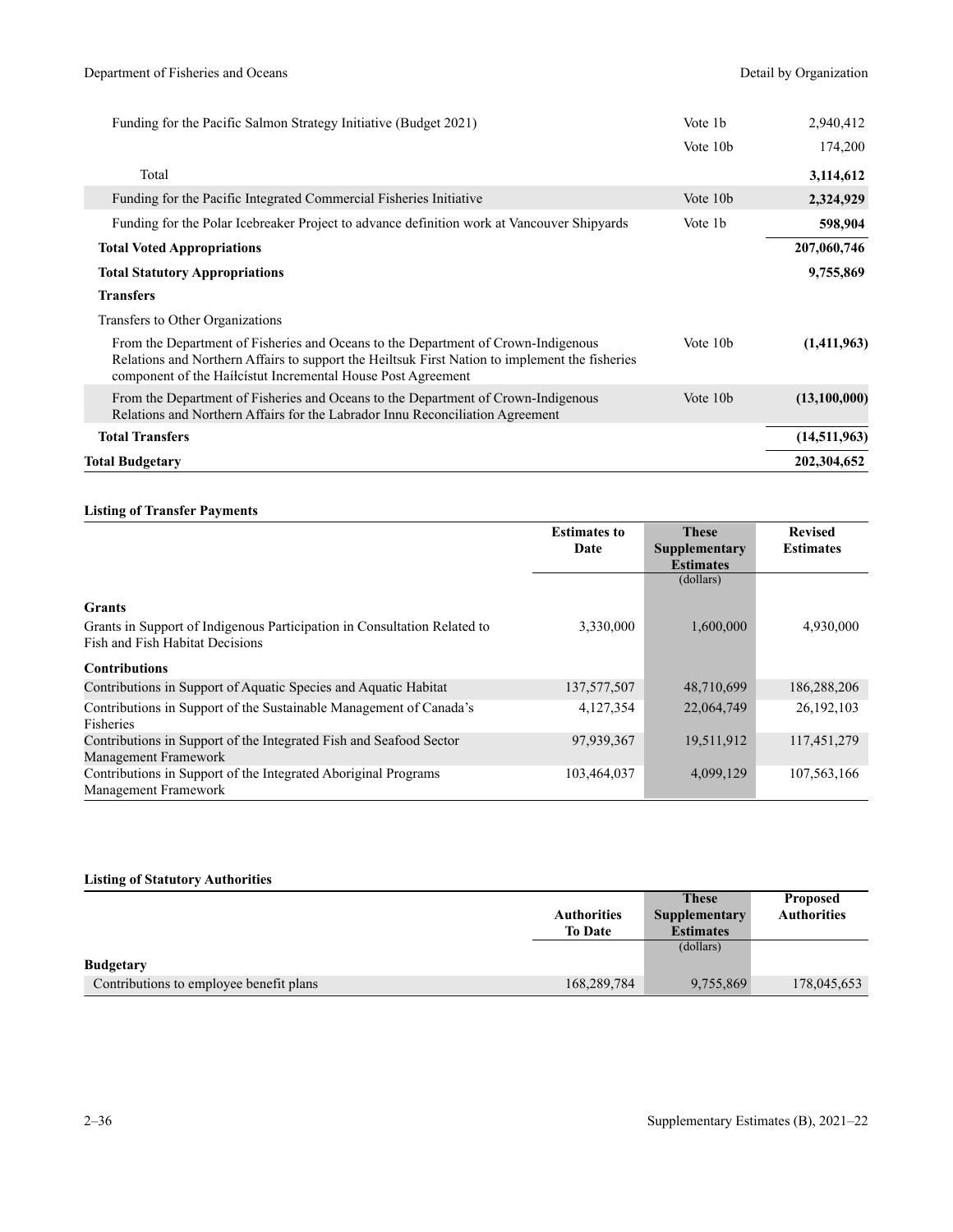# **Department of Foreign Affairs, Trade and Development**

## **Organization Summary**

|                    |                                                                                                                                                                                                                          |                               | <b>These Supplementary Estimates</b> |                    |                                      |
|--------------------|--------------------------------------------------------------------------------------------------------------------------------------------------------------------------------------------------------------------------|-------------------------------|--------------------------------------|--------------------|--------------------------------------|
|                    |                                                                                                                                                                                                                          |                               |                                      |                    | <b>Proposed</b>                      |
|                    |                                                                                                                                                                                                                          | <b>Authorities To</b><br>Date | <b>Transfers</b>                     | <b>Adjustments</b> | <b>Authorities</b><br><b>To Date</b> |
|                    |                                                                                                                                                                                                                          |                               | (dollars)                            |                    |                                      |
| <b>Budgetary</b>   |                                                                                                                                                                                                                          |                               |                                      |                    |                                      |
| <b>Voted</b>       |                                                                                                                                                                                                                          |                               |                                      |                    |                                      |
| 1 <sub>b</sub>     | Operating expenditures                                                                                                                                                                                                   | 1,962,316,817                 |                                      | 2,483,049          | 1,964,799,866                        |
| 5                  | Capital expenditures                                                                                                                                                                                                     | 143,551,127                   | .                                    | .                  | 143,551,127                          |
| 10 <sub>b</sub>    | Grants and contributions                                                                                                                                                                                                 | 4,350,879,707                 | .                                    | 681,000,000        | 5,031,879,707                        |
| 15                 | Payments, in respect of pension, insurance and social                                                                                                                                                                    | 85,473,000                    | $\cdots$                             | .                  | 85,473,000                           |
| 20                 | security programs or other arrangements for employees<br>locally engaged outside of Canada, or in respect of the<br>administration of such programs or arrangements<br>Pursuant to subsection 12(2) of the International | 1                             |                                      |                    | 1                                    |
|                    | Development (Financial Institutions) Assistance Act,<br>payments to international financial institutions - Direct<br>payments                                                                                            |                               |                                      |                    |                                      |
| <b>Total Voted</b> |                                                                                                                                                                                                                          | 6,542,220,652                 | .                                    | 683,483,049        | 7,225,703,701                        |
|                    | <b>Total Statutory</b>                                                                                                                                                                                                   | 377,282,685                   |                                      | 272,323            | 377,555,008                          |
|                    | <b>Total Budgetary Expenditures</b>                                                                                                                                                                                      | 6,919,503,337                 |                                      | 683,755,372        | 7,603,258,709                        |
|                    | <b>Non-Budgetary</b>                                                                                                                                                                                                     |                               |                                      |                    |                                      |
| <b>Voted</b>       |                                                                                                                                                                                                                          |                               |                                      |                    |                                      |
| L25 <sub>b</sub>   | Pursuant to subsection $12(2)$ of the <i>International</i><br>Development (Financial Institutions) Assistance Act,<br>payments to international financial institutions -<br>Capital subscriptions                        | 1                             |                                      |                    | 2                                    |
| L30                | Loans – International Financial Assistance Act                                                                                                                                                                           | 154,000,000                   |                                      |                    | 154,000,000                          |
| <b>Total Voted</b> |                                                                                                                                                                                                                          | 154,000,001                   | .                                    |                    | 154,000,002                          |
|                    | <b>Total Statutory</b>                                                                                                                                                                                                   | 49, 435, 453                  | .                                    | 98,166,778         | 147,602,231                          |
|                    | <b>Total Non-Budgetary Expenditures</b>                                                                                                                                                                                  | 203,435,454                   | .                                    | 98,166,779         | 301,602,233                          |

Note: Additional details by organization are available on the Treasury Board Secretariat website -<http://www.canada.ca/en/treasury-board-secretariat.html>.

### **Explanation of Requirements (dollars)**

## **Budgetary**

| <b>Voted Appropriations</b>                                                                                               |                      |             |
|---------------------------------------------------------------------------------------------------------------------------|----------------------|-------------|
| Funding to support access by developing countries to vaccines, therapeutics and diagnostics<br>$(COVID-19)$ (Budget 2021) | Vote 10 <sub>b</sub> | 375,000,000 |
| Funding to support the recovery and resilience of developing countries (Budget 2021)                                      | Vote 10 <sub>b</sub> | 165,000,000 |
| Funding for the Strategic Priorities Fund for international assistance                                                    | Vote 10 <sub>b</sub> | 75,000,000  |
| Funding for Canada's response to the Rohingya crisis in Myanmar and Bangladesh (Budget                                    | Vote 1b              | 2,483,049   |
| 2021)                                                                                                                     | Vote 10 <sub>b</sub> | 66,000,000  |
| Total                                                                                                                     |                      | 68,483,049  |
| <b>Total Voted Appropriations</b>                                                                                         |                      | 683,483,049 |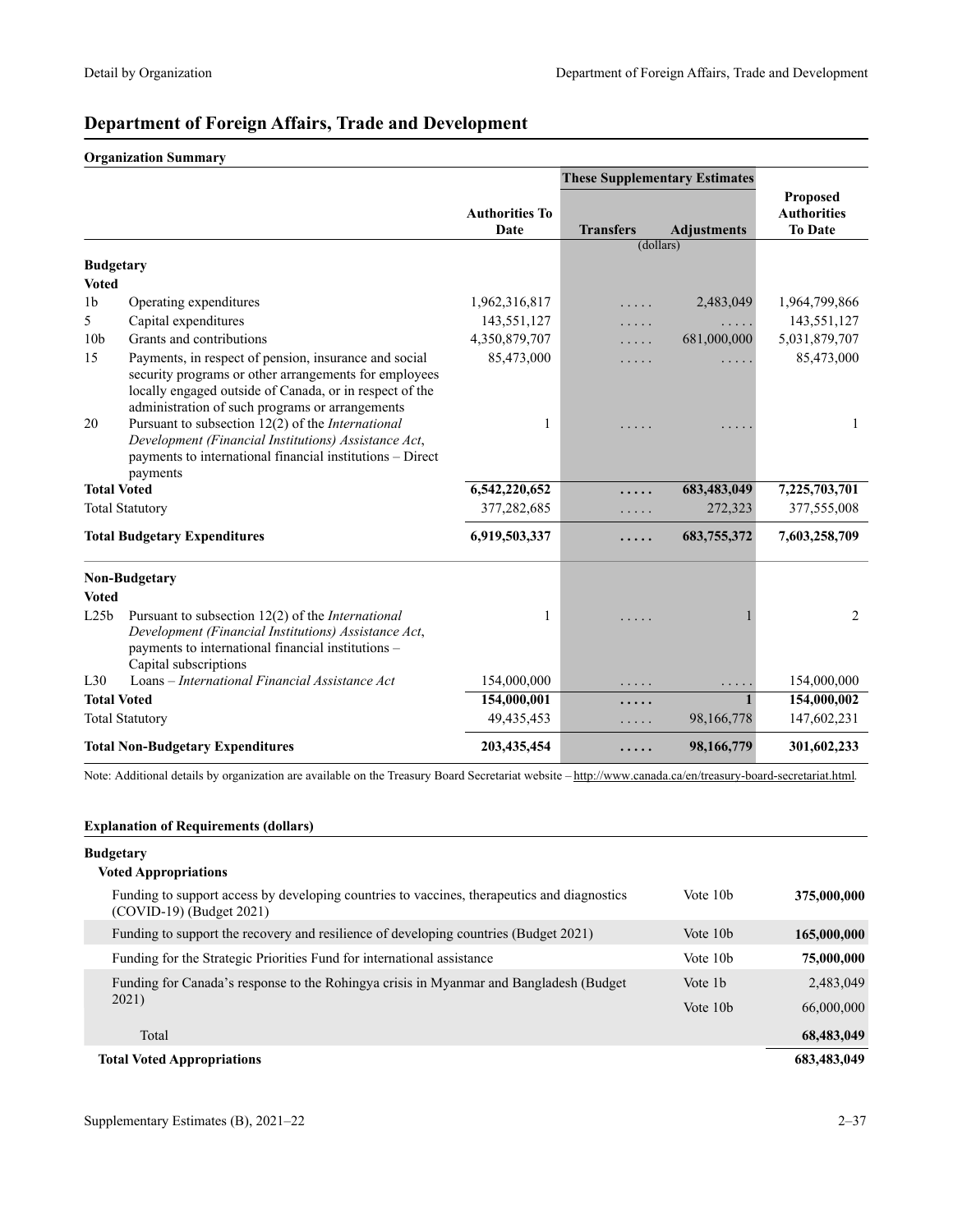| <b>Total Statutory Appropriations</b>                                                                                                                                       |                      | 272,323     |
|-----------------------------------------------------------------------------------------------------------------------------------------------------------------------------|----------------------|-------------|
| <b>Transfers</b>                                                                                                                                                            |                      |             |
| Internal Transfers                                                                                                                                                          |                      |             |
| Internal reallocation of resources from contributions (\$32,200,000) to Grants from the<br>International Development Assistance for Partnerships with Canadians Programming | Vote 10 <sub>b</sub> |             |
| <b>Total Transfers</b>                                                                                                                                                      |                      | .           |
| <b>Total Budgetary</b>                                                                                                                                                      |                      | 683,755,372 |
| Non-Budgetary                                                                                                                                                               |                      |             |
| <b>Voted Appropriations</b>                                                                                                                                                 |                      |             |
| Funding to authorize the inclusion and adjustment of an authority embedded in vote wording                                                                                  | Vote L25b            | 1           |
| <b>Total Voted Appropriations</b>                                                                                                                                           |                      |             |
| <b>Total Statutory Appropriations</b>                                                                                                                                       |                      | 98,166,778  |
| <b>Total Non-Budgetary</b>                                                                                                                                                  |                      | 98,166,779  |

|                                                                                                                           | <b>Estimates to</b> | <b>These</b>     | <b>Revised</b>   |
|---------------------------------------------------------------------------------------------------------------------------|---------------------|------------------|------------------|
|                                                                                                                           | Date                | Supplementary    | <b>Estimates</b> |
|                                                                                                                           |                     | <b>Estimates</b> |                  |
|                                                                                                                           |                     | (dollars)        |                  |
| <b>Grants</b>                                                                                                             |                     |                  |                  |
| Grants from the International Development Assistance for Multilateral<br>Programming                                      | 2,380,409,084       | 666,900,000      | 3,047,309,084    |
| Grants from the International Development Assistance for Partnerships<br>with Canadians Programming                       | 38,900,001          | 32,200,000       | 71,100,001       |
| Grants from the International Development Assistance for Bilateral<br>Programming to support regional or country specific | 7,867,760           | 3,500,000        | 11,367,760       |
| Grants in support of the Peace and Stabilization Operations Program                                                       | 96,915,503          | 2,000,000        | 98,915,503       |
| <b>Contributions</b>                                                                                                      |                     |                  |                  |
| Contributions from the International Development Assistance for                                                           | 486,189,887         | 5,600,000        | 491,789,887      |
| Bilateral Programming to support regional or country specific                                                             |                     |                  |                  |
| Contributions in support of the Peace and Stabilization Operations<br>Program                                             | 36,950,000          | 3,000,000        | 39,950,000       |

|                                                                          |                    | <b>These</b>     | <b>Proposed</b>    |
|--------------------------------------------------------------------------|--------------------|------------------|--------------------|
|                                                                          | <b>Authorities</b> | Supplementary    | <b>Authorities</b> |
|                                                                          | <b>To Date</b>     | <b>Estimates</b> |                    |
|                                                                          |                    | (dollars)        |                    |
| <b>Budgetary</b>                                                         |                    |                  |                    |
| Contributions to employee benefit plans                                  | 118,749,437        | 272,323          | 119,021,760        |
|                                                                          |                    |                  |                    |
| Non-budgetary                                                            |                    |                  |                    |
| Payments to International Financial Institutions – Capital subscriptions | 49, 435, 453       | 98,166,778       | 147,602,231        |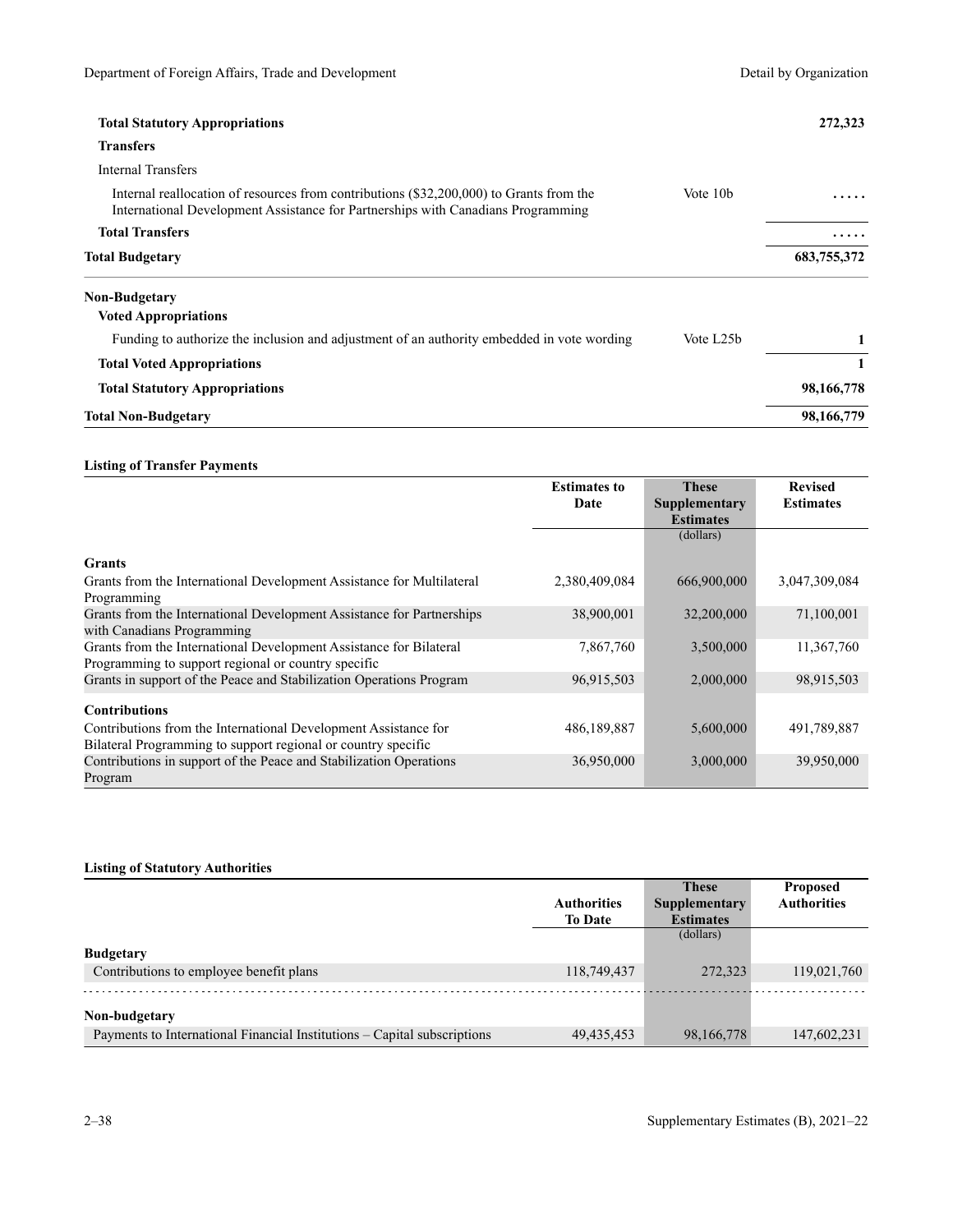# **Department of Health**

## **Organization Summary**

|                  |                                     |                               | <b>These Supplementary Estimates</b> |                    |                                                         |
|------------------|-------------------------------------|-------------------------------|--------------------------------------|--------------------|---------------------------------------------------------|
|                  |                                     | <b>Authorities To</b><br>Date | <b>Transfers</b>                     | <b>Adjustments</b> | <b>Proposed</b><br><b>Authorities</b><br><b>To Date</b> |
|                  |                                     |                               | (dollars)                            |                    |                                                         |
| <b>Budgetary</b> |                                     |                               |                                      |                    |                                                         |
| <b>Voted</b>     |                                     |                               |                                      |                    |                                                         |
| 1 <sub>b</sub>   | Operating expenditures              | 1,343,499,587                 | $\cdots$                             | 83,400,181         | 1,426,899,768                                           |
| 5a               | Capital expenditures                | 20,272,418                    | .                                    | .                  | 20,272,418                                              |
| 10 <sub>b</sub>  | Grants and contributions            | 3,374,406,742                 | .                                    | 96,517,786         | 3,470,924,528                                           |
|                  | <b>Total Voted</b>                  | 4,738,178,747                 | .                                    | 179,917,967        | 4,918,096,714                                           |
|                  | <b>Total Statutory</b>              | 185, 311, 761                 | .                                    | 1,032,157          | 186, 343, 918                                           |
|                  | <b>Total Budgetary Expenditures</b> | 4,923,490,508                 | .                                    | 180,950,124        | 5,104,440,632                                           |

Note: Additional details by organization are available on the Treasury Board Secretariat website -<http://www.canada.ca/en/treasury-board-secretariat.html>.

### **Explanation of Requirements (dollars)**

## **Budgetary**

## **Voted Appropriations**

| Funding to improve mental health supports and services (COVID-19) (Budget 2021)           | Vote 1b  | 80,233,809  |
|-------------------------------------------------------------------------------------------|----------|-------------|
| Funding to address the opioid overdose crisis and problematic substance use (Budget 2021) | Vote 1b  | 2,744,987   |
|                                                                                           | Vote 10b | 54,213,062  |
| Total                                                                                     |          | 56,958,049  |
| Funding to support innovative approaches to COVID-19 testing (COVID-19)                   | Vote 10b | 22,500,000  |
| Funding to support access to sexual and reproductive health care information and services | Vote 1b  | 321,385     |
| (Budget 2021)                                                                             | Vote 10b | 14,554,724  |
| Total                                                                                     |          | 14,876,109  |
| Funding for investments in long-term care (COVID-19)                                      | Vote 10b | 4,650,000   |
| Funding for the Innovative Solutions Canada Program                                       | Vote 1b  | 100,000     |
|                                                                                           | Vote 10b | 600,000     |
| Total                                                                                     |          | 700,000     |
| <b>Total Voted Appropriations</b>                                                         |          | 179,917,967 |
| <b>Total Statutory Appropriations</b>                                                     |          | 1,032,157   |
| Total Budgetary                                                                           |          | 180,950,124 |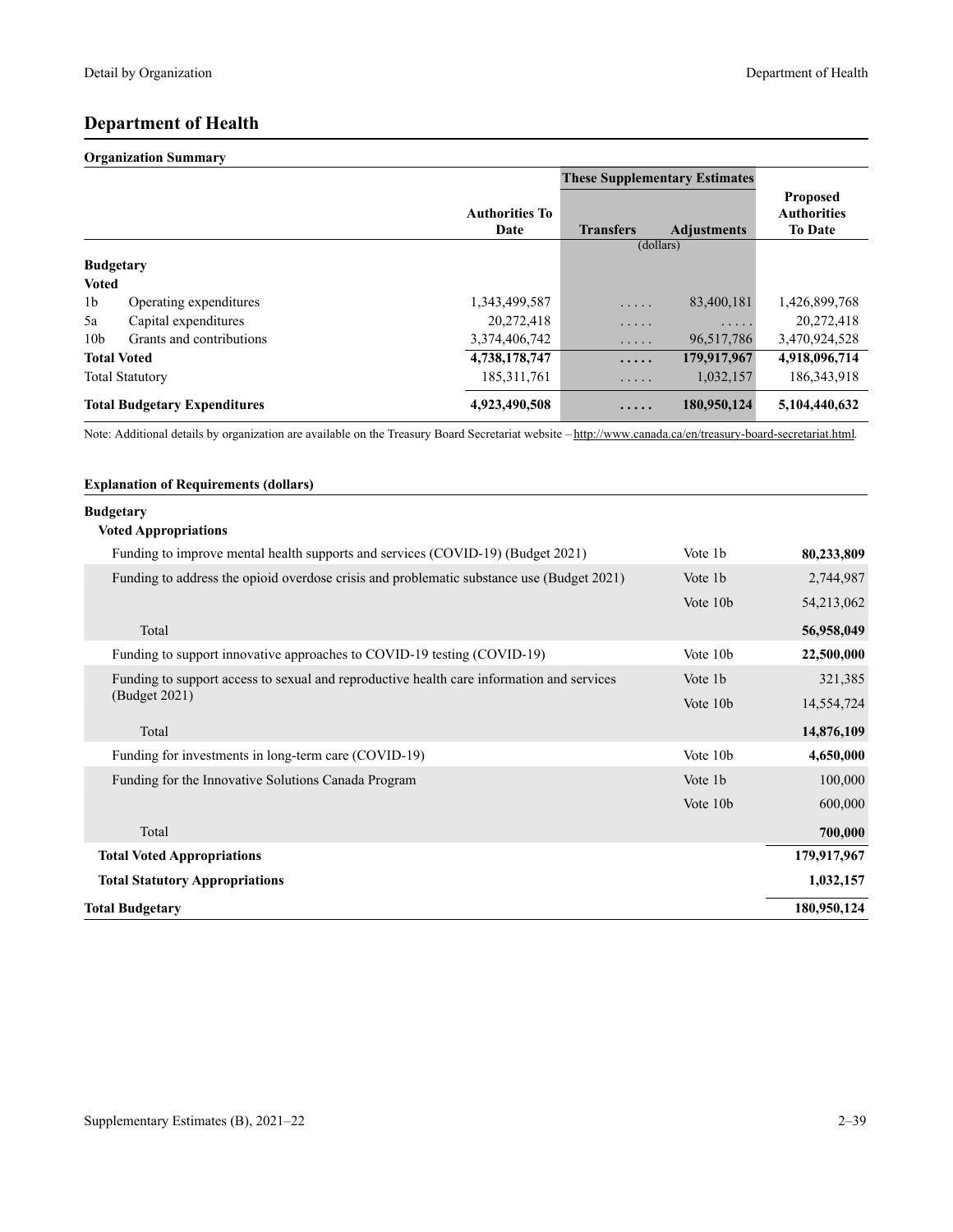|                                                                        | <b>Estimates to</b><br>Date | <b>These</b><br><b>Supplementary</b><br><b>Estimates</b> | <b>Revised</b><br><b>Estimates</b> |
|------------------------------------------------------------------------|-----------------------------|----------------------------------------------------------|------------------------------------|
|                                                                        |                             | (dollars)                                                |                                    |
| <b>Grants</b>                                                          |                             |                                                          |                                    |
| Innovative Solutions Canada                                            | 1,400,000                   | 600,000                                                  | 2,000,000                          |
| <b>Contributions</b>                                                   |                             |                                                          |                                    |
| Substance Use and Addictions Program                                   | 115,226,457                 | 54,213,062                                               | 169,439,519                        |
| COVID-19 Safe Restart Agreements transfer payment program              | 183,047,024                 | 22,500,000                                               | 205,547,024                        |
| Health Care Policy and Strategies Program                              | 47,987,703                  | 14,554,724                                               | 62,542,427                         |
| Contribution funding to improve health care quality and patient safety | 26,300,000                  | 4,650,000                                                | 30,950,000                         |

|                                         |                    | <b>These</b>     | <b>Proposed</b>    |
|-----------------------------------------|--------------------|------------------|--------------------|
|                                         | <b>Authorities</b> | Supplementary    | <b>Authorities</b> |
|                                         | <b>To Date</b>     | <b>Estimates</b> |                    |
|                                         |                    | (dollars)        |                    |
| <b>Budgetary</b>                        |                    |                  |                    |
| Contributions to employee benefit plans | 133,758,370        | 1,032,157        | 134,790,527        |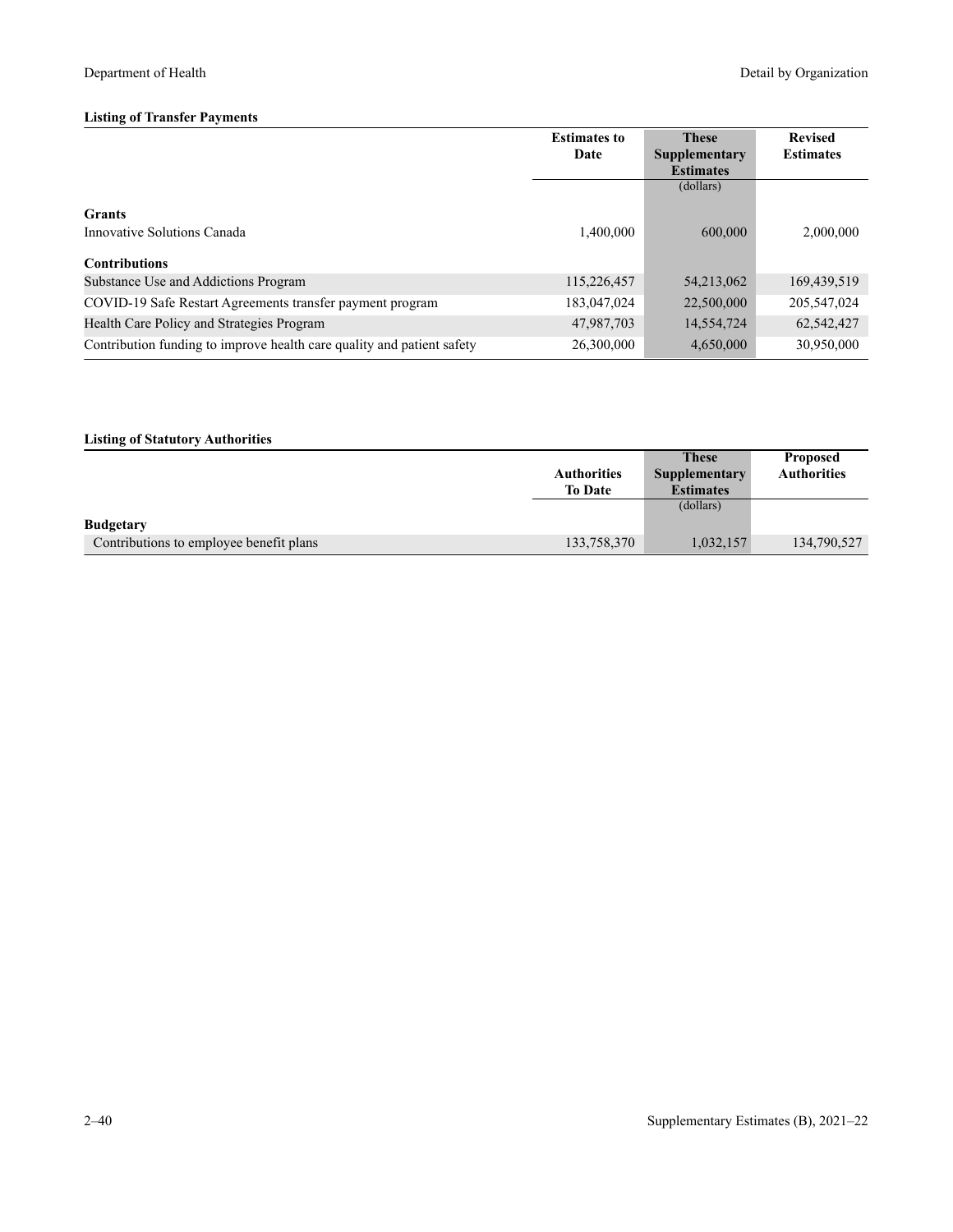# **Department of Indigenous Services**

## **Organization Summary**

|                  |                                     |                               | <b>These Supplementary Estimates</b> |                    |                                                         |
|------------------|-------------------------------------|-------------------------------|--------------------------------------|--------------------|---------------------------------------------------------|
|                  |                                     | <b>Authorities To</b><br>Date | <b>Transfers</b>                     | <b>Adjustments</b> | <b>Proposed</b><br><b>Authorities</b><br><b>To Date</b> |
|                  |                                     |                               | (dollars)                            |                    |                                                         |
| <b>Budgetary</b> |                                     |                               |                                      |                    |                                                         |
| <b>Voted</b>     |                                     |                               |                                      |                    |                                                         |
| 1 <sub>b</sub>   | Operating expenditures              | 3,500,841,776                 | .                                    | 336,848,403        | 3,837,690,179                                           |
| 5b               | Capital expenditures                | 38,693,903                    | .                                    | 40,000             | 38,733,903                                              |
| 10 <sub>b</sub>  | Grants and contributions            | 15,276,153,060                | .                                    | 1,734,582,743      | 17,010,735,803                                          |
|                  | <b>Total Voted</b>                  | 18,815,688,739                | .                                    | 2,071,471,146      | 20,887,159,885                                          |
|                  | <b>Total Statutory</b>              | 158,962,414                   | .                                    | 7.792.768          | 166,755,182                                             |
|                  | <b>Total Budgetary Expenditures</b> | 18,974,651,153                |                                      | 2,079,263,914      | 21,053,915,067                                          |

Note: Additional details by organization are available on the Treasury Board Secretariat website -<http://www.canada.ca/en/treasury-board-secretariat.html>.

### **Explanation of Requirements (dollars)**

# **Budgetary**

|  |  | <b>Voted Appropriations</b> |
|--|--|-----------------------------|
|--|--|-----------------------------|

| Funding for infrastructure in Indigenous communities (Budget 2021) (horizontal item)         | Vote 1b  | 15,393,337    |
|----------------------------------------------------------------------------------------------|----------|---------------|
|                                                                                              | Vote 10b | 479,005,614   |
| Total                                                                                        |          | 494,398,951   |
| Funding for child and family services                                                        | Vote 10b | 361, 347, 139 |
| Funding for non-insured health benefits for First Nations and Inuit (Budget 2021)            | Vote 1b  | 275,913,485   |
|                                                                                              | Vote 10b | 56,533,349    |
| Total                                                                                        |          | 332,446,834   |
| Funding for income assistance, case management, and pre-employment supports to individuals   | Vote 1b  | 1,285,330     |
| and families living on reserve (Budget 2021)                                                 | Vote 10b | 307,434,895   |
| Total                                                                                        |          | 308,720,225   |
| Funding for the continued implementation of Jordan's Principle                               | Vote 1b  | 11,200,963    |
|                                                                                              | Vote 10b | 136,984,303   |
| Total                                                                                        |          | 148, 185, 266 |
| Funding for the core funding refinements of elementary and secondary education (Budget 2021) | Vote 1b  | 912,625       |
|                                                                                              | Vote 10b | 106,844,330   |
| Total                                                                                        |          | 107,756,955   |
| Funding to improve health outcomes in Indigenous communities (Budget 2021)                   | Vote 1b  | 20,530,992    |
|                                                                                              | Vote 10b | 64,834,869    |
| Total                                                                                        |          | 85,365,861    |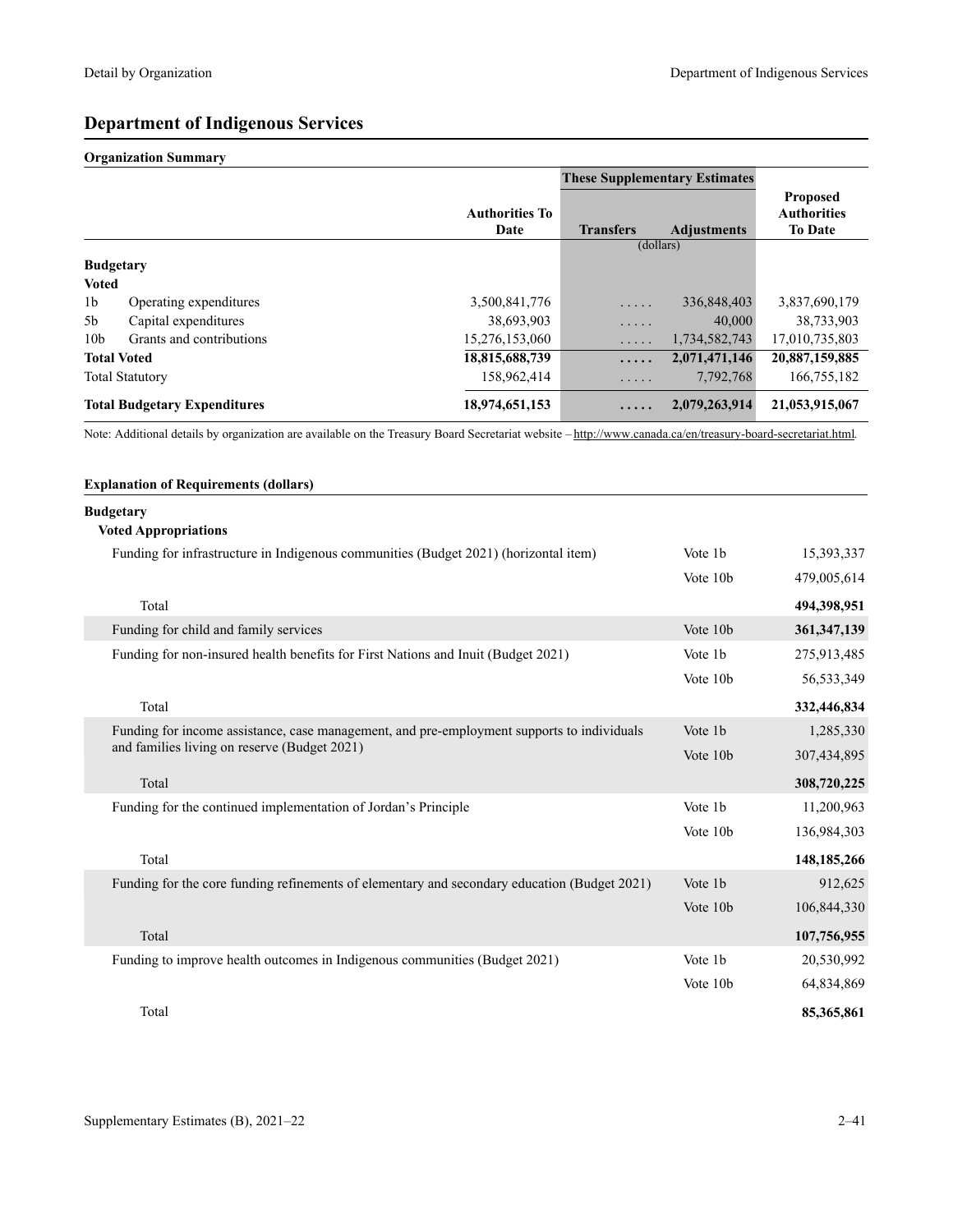| Funding for supportive care in Indigenous communities (COVID-19)                                                                  | Vote 1b  | 697,346       |
|-----------------------------------------------------------------------------------------------------------------------------------|----------|---------------|
|                                                                                                                                   | Vote 5b  | 40,000        |
|                                                                                                                                   | Vote 10b | 63,012,274    |
| Total                                                                                                                             |          | 63,749,620    |
| Funding to support the implementation of the Act respecting First Nations, Inuit and Métis                                        | Vote 1b  | 1,992,796     |
| children, youth and families and the ongoing reform of the Indigenous Child and Family<br>Services Program                        | Vote 10b | 52,514,278    |
| Total                                                                                                                             |          | 54,507,074    |
| Funding for the Indigenous Community Support Fund (COVID-19)                                                                      | Vote 10b | 37,318,537    |
| Funding for non-insured health benefits for First Nations and Inuit                                                               | Vote 1b  | 3,372,306     |
|                                                                                                                                   | Vote 10b | 28,013,874    |
| Total                                                                                                                             |          | 31,386,180    |
| Funding to reimburse First Nations and emergency management service providers for<br>on-reserve response and recovery activities  | Vote 10b | 24,656,728    |
| Funding to support Indigenous-led businesses (Budget 2021)                                                                        | Vote 1b  | 379,396       |
|                                                                                                                                   | Vote 10b | 14,897,205    |
| Total                                                                                                                             |          | 15,276,601    |
| Funding to continue Canada's legal obligations under the Indian Residential Schools Settlement<br>Agreement                       | Vote 1b  | 5,169,827     |
| Funding to support Canada's Flood Risk Plan                                                                                       | Vote 10b | 782,250       |
| Funding to support a safe restart in Indigenous communities (COVID-19)                                                            | Vote 10b | 403,098       |
| <b>Total Voted Appropriations</b>                                                                                                 |          | 2,071,471,146 |
| <b>Total Statutory Appropriations</b>                                                                                             |          | 7,792,768     |
| <b>Transfers</b>                                                                                                                  |          |               |
| <b>Internal Transfers</b>                                                                                                         |          |               |
| Internal reallocation of resources from contributions (\$6,360,000) to Grants for the Operation<br>Return Home claims settlements | Vote 10b |               |
| <b>Total Transfers</b>                                                                                                            |          |               |
| <b>Total Budgetary</b>                                                                                                            |          | 2,079,263,914 |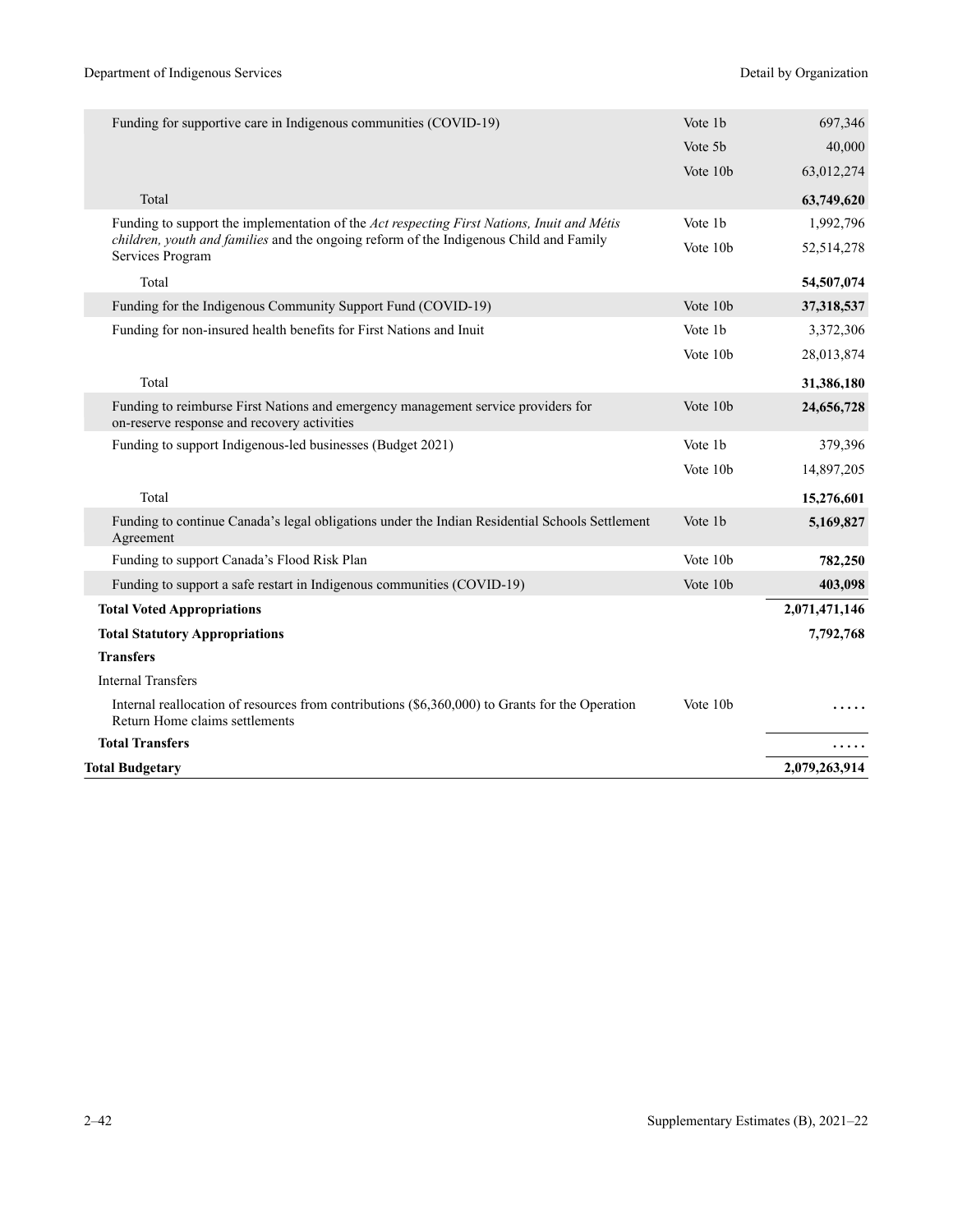|                                                                                                              | <b>Estimates to</b><br>Date | <b>These</b><br>Supplementary<br><b>Estimates</b> | <b>Revised</b><br><b>Estimates</b> |
|--------------------------------------------------------------------------------------------------------------|-----------------------------|---------------------------------------------------|------------------------------------|
|                                                                                                              |                             | (dollars)                                         |                                    |
| <b>Grants</b>                                                                                                |                             |                                                   |                                    |
| Grants for the Operation Return Home claims settlements                                                      |                             | 6,360,000                                         | 6,360,000                          |
| <b>Contributions</b>                                                                                         |                             |                                                   |                                    |
| Contributions to support the construction and maintenance of<br>community infrastructure                     | 2,347,331,138               | 452,794,194                                       | 2,800,125,332                      |
| Contributions to provide children and families with Protection and<br><b>Prevention Services</b>             | 484,800,040                 | 361, 347, 139                                     | 846, 147, 179                      |
| Contributions to provide income support to on-reserve residents and<br>Status Indians in the Yukon Territory | 931,172,871                 | 340,175,993                                       | 1,271,348,864                      |
| Contributions for First Nations and Inuit Primary Health Care                                                | 2,007,740,623               | 164,219,373                                       | 2,171,959,996                      |
| Contributions to support First Nations Elementary and Secondary<br><b>Educational Advancement</b>            | 2,160,524,908               | 106,844,330                                       | 2, 267, 369, 238                   |
| Contributions for First Nations and Inuit Supplementary Health Benefits                                      | 328,069,838                 | 84, 547, 223                                      | 412,617,061                        |
| Contributions for First Nations and Inuit Health Infrastructure Support                                      | 913,764,917                 | 82,675,493                                        | 996,440,410                        |
| Contributions for emergency management assistance for activities on<br>reserves                              | 542,994,272                 | 62,757,515                                        | 605,751,787                        |
| Contributions to support community well-being and jurisdiction<br>initiatives for children and families      | 565,649,958                 | 52, 514, 278                                      | 618, 164, 236                      |
| Contributions to support Land Management and Economic Development                                            | 421,313,642                 | 14,897,205                                        | 436,210,847                        |
| Contributions to support Urban Programming for Indigenous Peoples                                            | 384, 303, 051               | 5,450,000                                         | 389,753,051                        |

|                                         |                    | <b>These</b>     | <b>Proposed</b>    |
|-----------------------------------------|--------------------|------------------|--------------------|
|                                         | <b>Authorities</b> | Supplementary    | <b>Authorities</b> |
|                                         | <b>To Date</b>     | <b>Estimates</b> |                    |
|                                         |                    | (dollars)        |                    |
| <b>Budgetary</b>                        |                    |                  |                    |
| Contributions to employee benefit plans | 94,054,410         | 7,792,768        | 101,847,178        |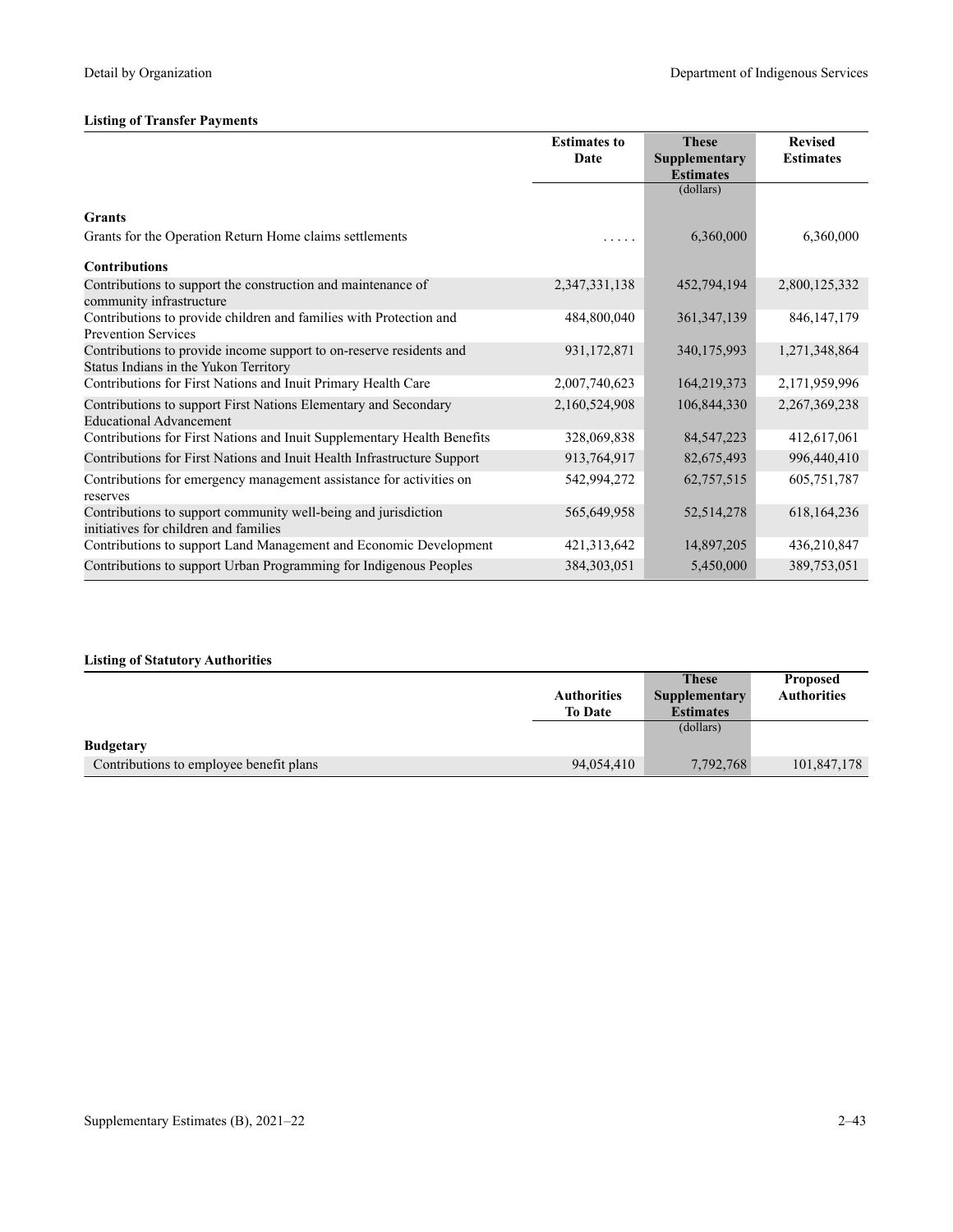# **Department of Industry**

# **Organization Summary**

|                    |                                                                              |                               | <b>These Supplementary Estimates</b> |                    |                                                         |
|--------------------|------------------------------------------------------------------------------|-------------------------------|--------------------------------------|--------------------|---------------------------------------------------------|
|                    |                                                                              | <b>Authorities To</b><br>Date | <b>Transfers</b>                     | <b>Adjustments</b> | <b>Proposed</b><br><b>Authorities</b><br><b>To Date</b> |
|                    |                                                                              |                               | (dollars)                            |                    |                                                         |
| <b>Budgetary</b>   |                                                                              |                               |                                      |                    |                                                         |
| <b>Voted</b>       |                                                                              |                               |                                      |                    |                                                         |
| 1 <sub>b</sub>     | Operating expenditures                                                       | 577,505,908                   | 1.1.1.1                              | 15,857,193         | 593, 363, 101                                           |
| 5                  | Capital expenditures                                                         | 50,195,849                    | .                                    | $\cdots$           | 50,195,849                                              |
| 10 <sub>b</sub>    | Grants and contributions                                                     | 3,805,788,189                 | (15,425,000)                         | 18,331,345         | 3,808,694,534                                           |
| <b>Total Voted</b> |                                                                              | 4,433,489,946                 | (15, 425, 000)                       | 34,188,538         | 4,452,253,484                                           |
|                    | <b>Total Statutory</b>                                                       | 299, 315, 710                 | .                                    | 1,550,351          | 300,866,061                                             |
|                    | <b>Total Budgetary Expenditures</b>                                          | 4,732,805,656                 | (15, 425, 000)                       | 35,738,889         | 4,753,119,545                                           |
|                    | <b>Non-Budgetary</b>                                                         |                               |                                      |                    |                                                         |
| <b>Voted</b>       |                                                                              |                               |                                      |                    |                                                         |
| L15                | Payments pursuant to subsection $14(2)$ of the<br>Department of Industry Act | 300,000                       | .                                    | .                  | 300,000                                                 |
| L20                | Loans pursuant to paragraph $14(1)(a)$ of the<br>Department of Industry Act  | 500,000                       | .                                    | .                  | 500,000                                                 |
|                    | <b>Total Non-Budgetary Expenditures</b>                                      | 800,000                       | .                                    | $\cdots$           | 800,000                                                 |

Note: Additional details by organization are available on the Treasury Board Secretariat website -<http://www.canada.ca/en/treasury-board-secretariat.html>.

# **Explanation of Requirements (dollars)**

| Budgetary                                                                                                                                                                                                                          |                      |                |
|------------------------------------------------------------------------------------------------------------------------------------------------------------------------------------------------------------------------------------|----------------------|----------------|
| <b>Voted Appropriations</b>                                                                                                                                                                                                        |                      |                |
| Funding for the Canada Digital Adoption Program (Budget 2021)                                                                                                                                                                      | Vote 1 <sub>b</sub>  | 15,857,193     |
|                                                                                                                                                                                                                                    | Vote 10 <sub>b</sub> | 6,042,000      |
| Total                                                                                                                                                                                                                              |                      | 21,899,193     |
| Funding for the Post-Secondary Institutions Strategic Investment Fund                                                                                                                                                              | Vote 10 <sub>b</sub> | 12,289,345     |
| <b>Total Voted Appropriations</b>                                                                                                                                                                                                  |                      | 34,188,538     |
| <b>Total Statutory Appropriations</b>                                                                                                                                                                                              |                      | 1,550,351      |
| <b>Transfers</b>                                                                                                                                                                                                                   |                      |                |
| Transfers to Other Organizations                                                                                                                                                                                                   |                      |                |
| From the Department of Industry to the Department of Western Economic Diversification for<br>the Vaccine and Infectious Disease Organization to support clinical trials and capital upgrades at<br>the infectious disease facility | Vote 10 <sub>b</sub> | (15, 425, 000) |
| <b>Total Transfers</b>                                                                                                                                                                                                             |                      | (15, 425, 000) |
| Total Budgetarv                                                                                                                                                                                                                    |                      | 20,313,889     |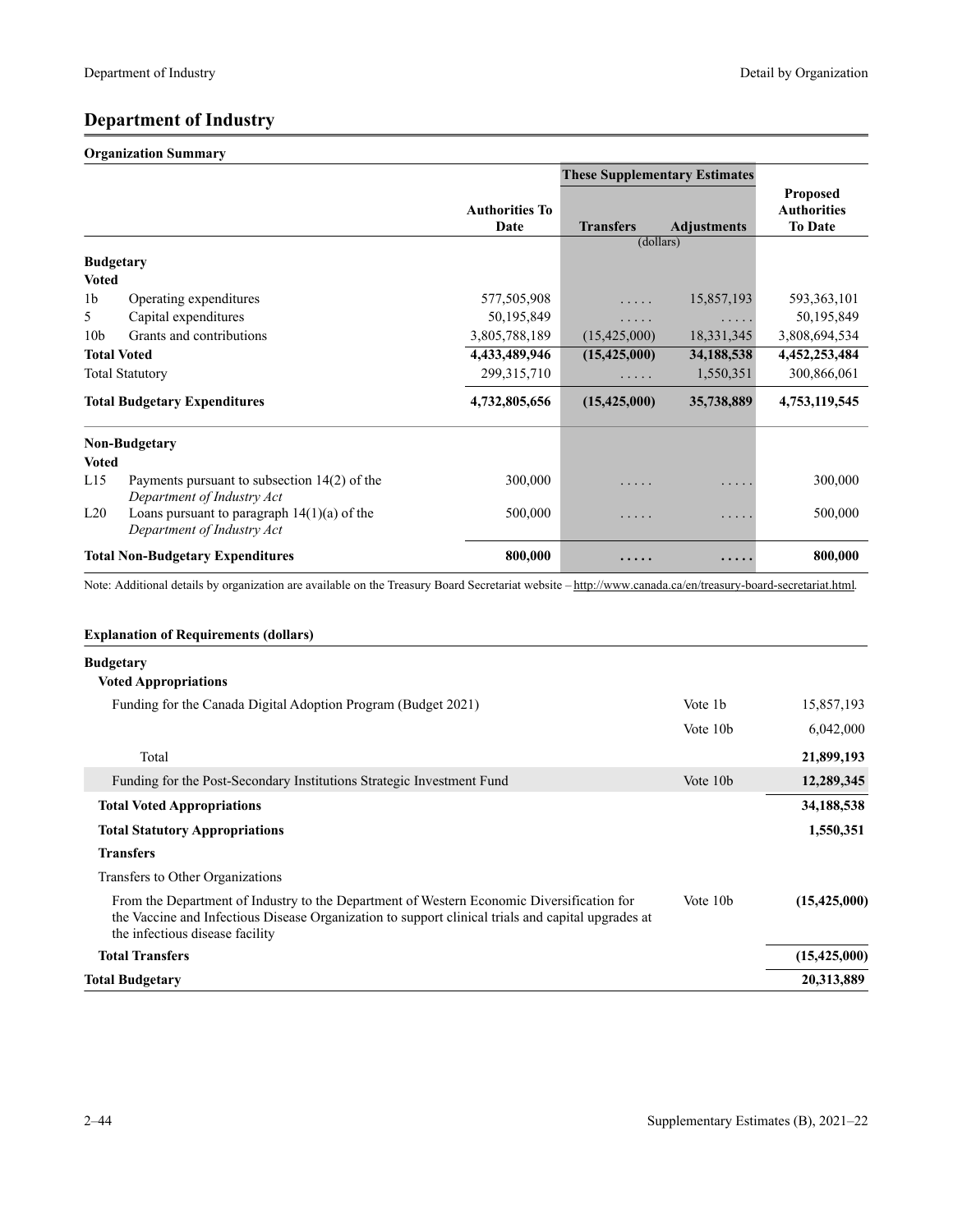|                                                                                  | <b>Estimates to</b> | <b>These</b>     | <b>Revised</b>   |
|----------------------------------------------------------------------------------|---------------------|------------------|------------------|
|                                                                                  | Date                | Supplementary    | <b>Estimates</b> |
|                                                                                  |                     | <b>Estimates</b> |                  |
|                                                                                  |                     | (dollars)        |                  |
| <b>Grants</b>                                                                    |                     |                  |                  |
| Grants under the Canada Digital Adoption Program: Stream 2                       | .                   | 5,000,000        | 5,000,000        |
| <b>Contributions</b>                                                             |                     |                  |                  |
| Contributions under the Post-Secondary Institutions Green Infrastructure<br>Fund | .                   | 12,289,345       | 12,289,345       |
| Contributions under the Canada Digital Adoption Program: Stream 2                | .                   | 1,042,000        | 1.042.000        |

|                                         |                    | <b>These</b>         | <b>Proposed</b>    |
|-----------------------------------------|--------------------|----------------------|--------------------|
|                                         | <b>Authorities</b> | <b>Supplementary</b> | <b>Authorities</b> |
|                                         | <b>To Date</b>     | <b>Estimates</b>     |                    |
|                                         |                    | (dollars)            |                    |
| <b>Budgetary</b>                        |                    |                      |                    |
| Contributions to employee benefit plans | 70,117,922         | 1,550,351            | 71,668,273         |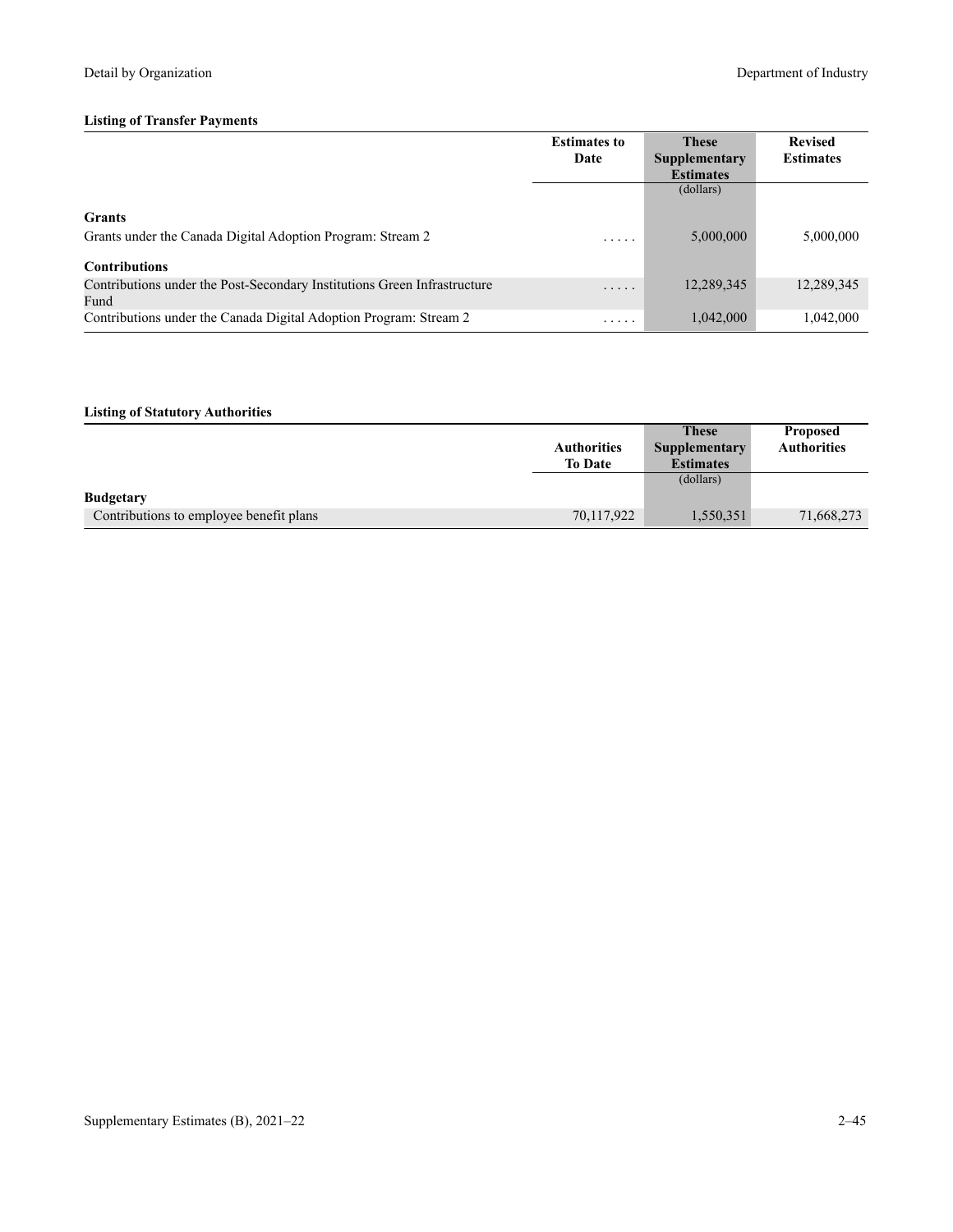# **Department of National Defence**

# **Organization Summary**

|                    |                                                                                                               |                               | <b>These Supplementary Estimates</b> |                    |                                                         |
|--------------------|---------------------------------------------------------------------------------------------------------------|-------------------------------|--------------------------------------|--------------------|---------------------------------------------------------|
|                    |                                                                                                               | <b>Authorities To</b><br>Date | <b>Transfers</b>                     | <b>Adjustments</b> | <b>Proposed</b><br><b>Authorities</b><br><b>To Date</b> |
| <b>Budgetary</b>   |                                                                                                               |                               | (dollars)                            |                    |                                                         |
| <b>Voted</b>       |                                                                                                               |                               |                                      |                    |                                                         |
| 1b                 | Operating expenditures                                                                                        | 17,271,366,701                | .                                    | 577,991,293        | 17,849,357,994                                          |
| 5b                 | Capital expenditures                                                                                          | 5,695,650,677                 | .                                    | 2,462,813          | 5,698,113,490                                           |
| 10 <sub>b</sub>    | Grants and contributions                                                                                      | 247, 181, 598                 | .                                    | 63,900,000         | 311,081,598                                             |
| 15                 | Payments in respect of the long-term disability and life<br>insurance plan for members of the Canadian Forces | 423,388,673                   | .                                    | .                  | 423,388,673                                             |
| <b>Total Voted</b> |                                                                                                               | 23, 637, 587, 649             | .                                    | 644, 354, 106      | 24, 281, 941, 755                                       |
|                    | <b>Total Statutory</b>                                                                                        | 1,479,426,075                 | .                                    | 125, 125, 610      | 1,604,551,685                                           |
|                    | <b>Total Budgetary Expenditures</b>                                                                           | 25, 117, 013, 724             | .                                    | 769,479,716        | 25,886,493,440                                          |

Note: Additional details by organization are available on the Treasury Board Secretariat website -<http://www.canada.ca/en/treasury-board-secretariat.html>.

### **Explanation of Requirements (dollars)**

### **Budgetary**

| 327,749,145<br>250, 242, 148<br>2,462,813 |
|-------------------------------------------|
|                                           |
|                                           |
|                                           |
| 252,704,961                               |
| 63,900,000                                |
| 644, 354, 106                             |
| 125, 125, 610                             |
| 769,479,716                               |
|                                           |

### **Listing of Transfer Payments**

|                                                                                                              | <b>Estimates to</b> | <b>These</b>     | <b>Revised</b>   |
|--------------------------------------------------------------------------------------------------------------|---------------------|------------------|------------------|
|                                                                                                              | Date                | Supplementary    | <b>Estimates</b> |
|                                                                                                              |                     | <b>Estimates</b> |                  |
|                                                                                                              |                     | (dollars)        |                  |
| <b>Contributions</b>                                                                                         |                     |                  |                  |
| North Atlantic Treaty Organization Contribution Program: NATO<br>Military Budget (NATO Programs)             | 130,676,000         | 32,600,000       | 163,276,000      |
| North Atlantic Treaty Organization Contribution Program: NATO<br>Security Investment Program (NATO Programs) | 26,538,408          | 31,300,000       | 57,838,408       |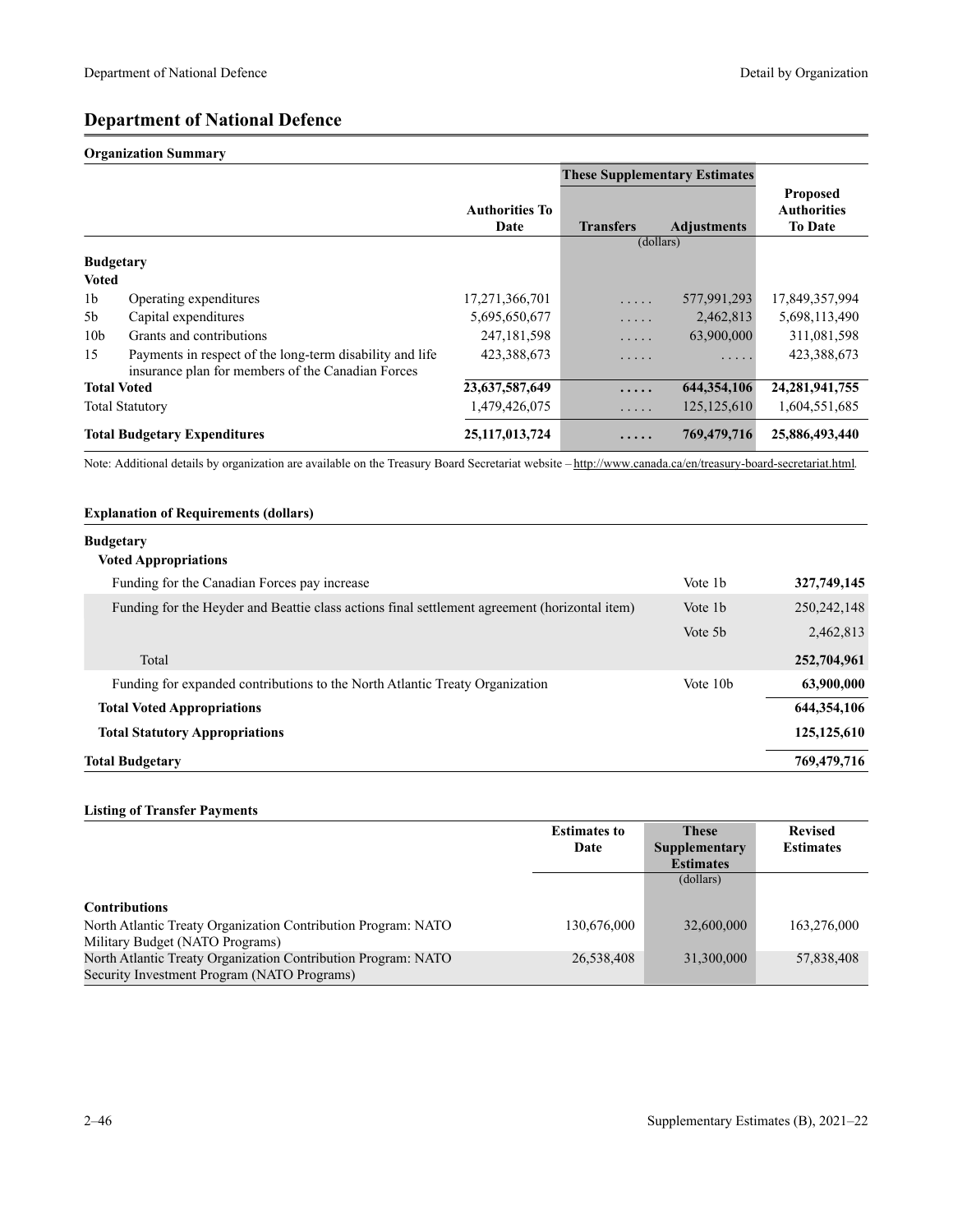|                                                                   |                    | <b>These</b>     | <b>Proposed</b>    |
|-------------------------------------------------------------------|--------------------|------------------|--------------------|
|                                                                   | <b>Authorities</b> | Supplementary    | <b>Authorities</b> |
|                                                                   | <b>To Date</b>     | <b>Estimates</b> |                    |
|                                                                   |                    | (dollars)        |                    |
| <b>Budgetary</b>                                                  |                    |                  |                    |
| Contributions to employee benefit plans – Members of the military | 1,160,201,540      | 124,544,674      | 1,284,746,214      |
| Contributions to employee benefit plans                           | 317,406,035        | 580,936          | 317,986,971        |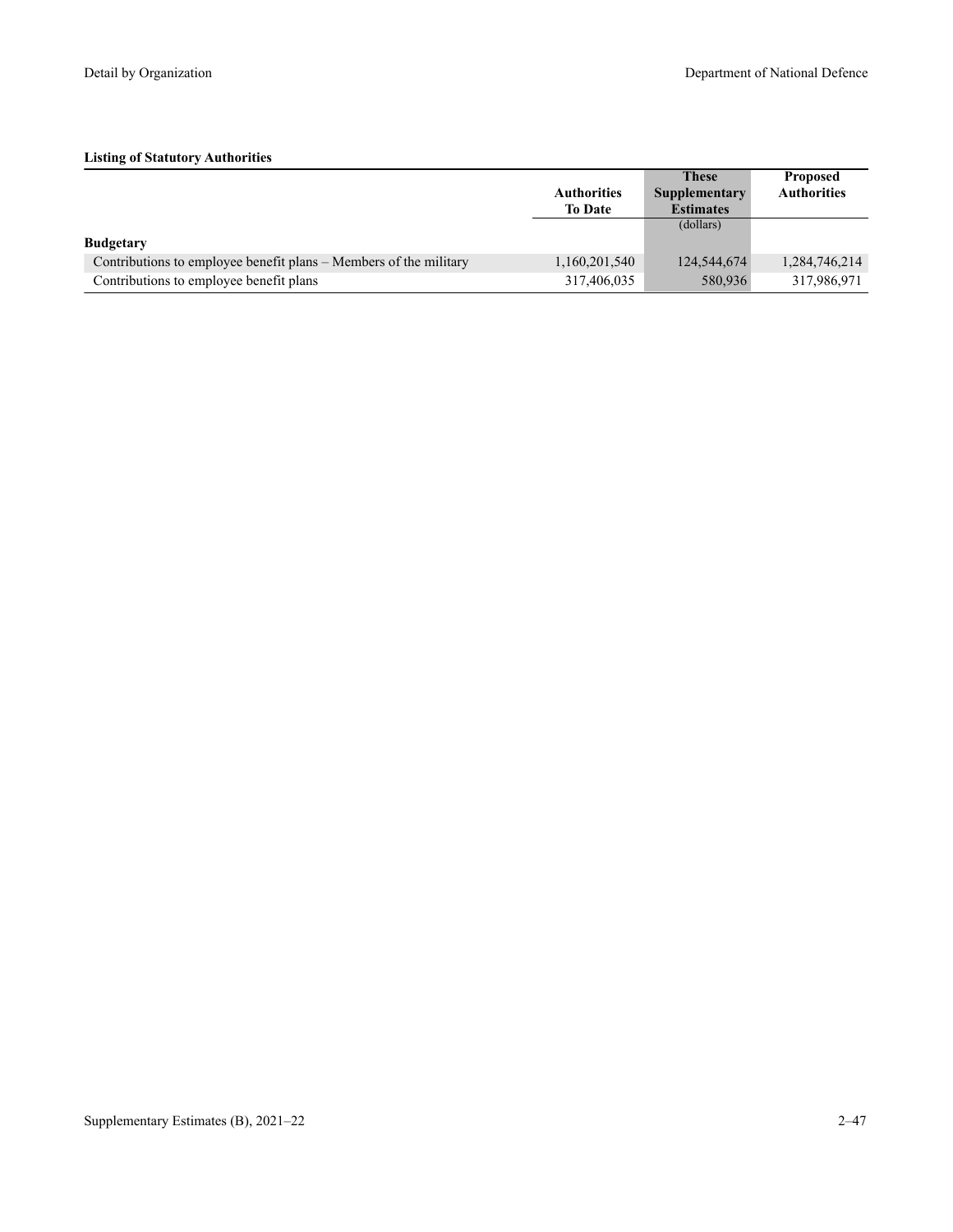# **Department of Natural Resources**

# **Organization Summary**

|                  |                                     |                               | <b>These Supplementary Estimates</b> |                    |                                                         |
|------------------|-------------------------------------|-------------------------------|--------------------------------------|--------------------|---------------------------------------------------------|
|                  |                                     | <b>Authorities To</b><br>Date | <b>Transfers</b>                     | <b>Adjustments</b> | <b>Proposed</b><br><b>Authorities</b><br><b>To Date</b> |
|                  |                                     |                               | (dollars)                            |                    |                                                         |
| <b>Budgetary</b> |                                     |                               |                                      |                    |                                                         |
| <b>Voted</b>     |                                     |                               |                                      |                    |                                                         |
| 1 <sub>b</sub>   | Operating expenditures              | 744,838,795                   | .                                    | 30,074,019         | 774,912,814                                             |
| 5b               | Capital expenditures                | 15,729,934                    | .                                    | 10,938,534         | 26,668,468                                              |
| 10 <sub>b</sub>  | Grants and contributions            | 1,581,070,350                 | $\cdots$                             | 28,493,653         | 1,609,564,003                                           |
|                  | <b>Total Voted</b>                  | 2,341,639,079                 | .                                    | 69,506,206         | 2,411,145,285                                           |
|                  | <b>Total Statutory</b>              | 277,442,870                   | .                                    | 1,878,925          | 279, 321, 795                                           |
|                  | <b>Total Budgetary Expenditures</b> | 2,619,081,949                 | $\cdots\cdots$                       | 71,385,131         | 2,690,467,080                                           |

Note: Additional details by organization are available on the Treasury Board Secretariat website -<http://www.canada.ca/en/treasury-board-secretariat.html>.

## **Explanation of Requirements (dollars)**

# **Budgetary**

# **Voted Appropriations**

| Funding to transition diesel-reliant Indigenous communities to clean energy (horizontal item) | Vote 1b  | 22,126     |
|-----------------------------------------------------------------------------------------------|----------|------------|
|                                                                                               | Vote 10b | 23,610,735 |
| Total                                                                                         |          | 23,632,861 |
| Funding for wildfire and flood preparedness and response capacity (Budget 2021)               | Vote 1b  | 12,766,406 |
|                                                                                               | Vote 5b  | 400,000    |
|                                                                                               | Vote 10b | 1,030,000  |
| Total                                                                                         |          | 14,196,406 |
| Funding to support the development of Canadian critical mineral value chains (Budget 2021)    | Vote 1b  | 8,145,175  |
|                                                                                               | Vote 5b  | 2,175,000  |
| Total                                                                                         |          | 10,320,175 |
| Funding for the Polar Continental Shelf Program (Budget 2021)                                 | Vote 1b  | 7,327,633  |
|                                                                                               | Vote 5b  | 1,919,940  |
| Total                                                                                         |          | 9,247,573  |
| Funding to address Canadian data receiving infrastructure for the Space-Based Earth           | Vote 1b  | 1,262,679  |
| <b>Observation Network (Budget 2021)</b>                                                      | Vote 5b  | 3,843,594  |
| Total                                                                                         |          | 5,106,273  |
| Funding for the Impact Canada Initiative                                                      | Vote 10b | 3,549,668  |
| Funding for the Earthquake Early Warning System                                               | Vote 5b  | 2,600,000  |
| Funding for the Innovative Solutions Canada program                                           | Vote 1b  | 550,000    |
|                                                                                               | Vote 10b | 303,250    |
| Total                                                                                         |          | 853,250    |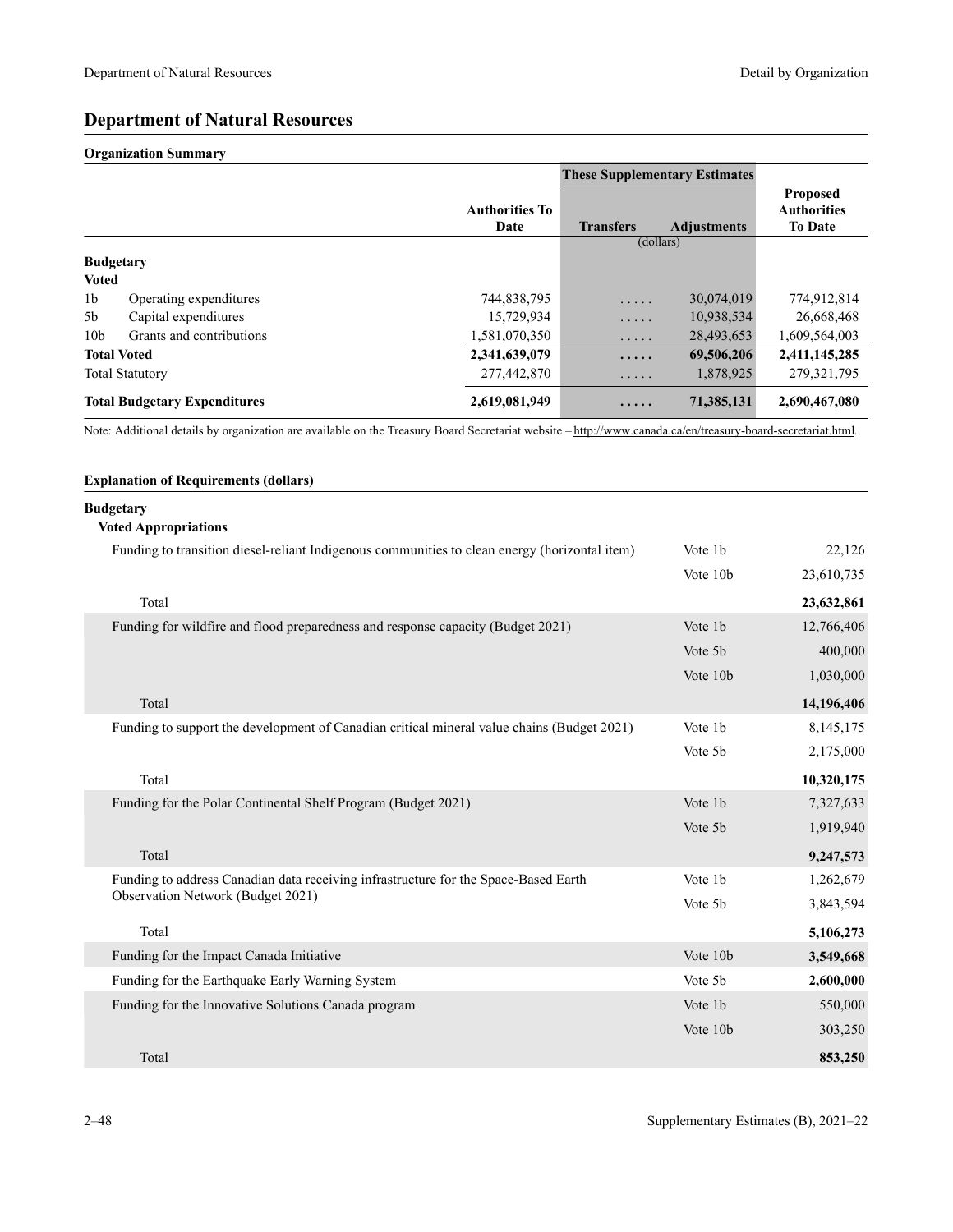| <b>Total Voted Appropriations</b>                                                                                                                                                                                                                                                        |                      | 69,506,206 |
|------------------------------------------------------------------------------------------------------------------------------------------------------------------------------------------------------------------------------------------------------------------------------------------|----------------------|------------|
| <b>Total Statutory Appropriations</b>                                                                                                                                                                                                                                                    |                      | 1,878,925  |
| <b>Transfers</b>                                                                                                                                                                                                                                                                         |                      |            |
| Internal Transfers                                                                                                                                                                                                                                                                       |                      |            |
| Internal reallocation of resources from Grants in support of Oil Spill Recovery Technology<br>under the program entitled Incentives to Develop Oil Spill Recovery Technologies (\$1,000,000)<br>to Grants in support of Outreach and Engagement, Energy Efficiency and Energy Innovation | Vote 10 <sub>b</sub> | .          |
| <b>Total Transfers</b>                                                                                                                                                                                                                                                                   |                      | .          |
| Total Budgetarv                                                                                                                                                                                                                                                                          |                      | 71,385,131 |

#### **Listing of Transfer Payments**

|                                                                                          | <b>Estimates to</b><br>Date | <b>These</b><br>Supplementary<br><b>Estimates</b> | <b>Revised</b><br><b>Estimates</b> |
|------------------------------------------------------------------------------------------|-----------------------------|---------------------------------------------------|------------------------------------|
|                                                                                          |                             | (dollars)                                         |                                    |
| <b>Grants</b>                                                                            |                             |                                                   |                                    |
| Grants in support of Clean Energy for Rural and Remote Communities                       | .                           | 12,600,000                                        | 12,600,000                         |
| Grants in support of Clean Technology Challenges                                         | 22,959,734                  | 2,806,590                                         | 25,766,324                         |
| Grants in support of Outreach and Engagement, Energy Efficiency and<br>Energy Innovation | 3,563,333                   | 1,000,000                                         | 4,563,333                          |
| Grants in support of the Canadian Interagency Forest Fire Centre                         | .                           | 1,000,000                                         | 1,000,000                          |
| Grants in support of Innovative Solutions Canada                                         | 1,980,000                   | 303,250                                           | 2,283,250                          |
| <b>Contributions</b>                                                                     |                             |                                                   |                                    |
| Contributions in support of Clean Energy for Rural and Remote<br>Communities             | 55,861,965                  | 11,010,735                                        | 66,872,700                         |
| Contributions in support of Clean Technology Challenges                                  | 908,288                     | 743,078                                           | 1,651,366                          |
| Contributions in support of Indigenous engagement on mapping<br>community wildfire risk  | .                           | 30,000                                            | 30,000                             |

|                                                                                                                                |                                                                                                                           | <b>These</b>     | <b>Proposed</b>    |
|--------------------------------------------------------------------------------------------------------------------------------|---------------------------------------------------------------------------------------------------------------------------|------------------|--------------------|
|                                                                                                                                | <b>Authorities</b>                                                                                                        | Supplementary    | <b>Authorities</b> |
|                                                                                                                                | <b>To Date</b>                                                                                                            | <b>Estimates</b> |                    |
|                                                                                                                                |                                                                                                                           | (dollars)        |                    |
| <b>Budgetary</b>                                                                                                               |                                                                                                                           |                  |                    |
| Contributions to employee benefit plans                                                                                        | 62,407,873                                                                                                                | 981,786          | 63,389,659         |
| Climate Action Support Payments (Energy Manager Program and Clean<br>Energy for Rural and Remote Communities Program) (Budget) | $\begin{array}{cccccccccccccc} \bullet & \bullet & \bullet & \bullet & \bullet & \bullet & \bullet & \bullet \end{array}$ | 897,139          | 897,139            |
| <i>Implementation Act, 2019, No.1 S.C. 2019, c.29)</i>                                                                         |                                                                                                                           |                  |                    |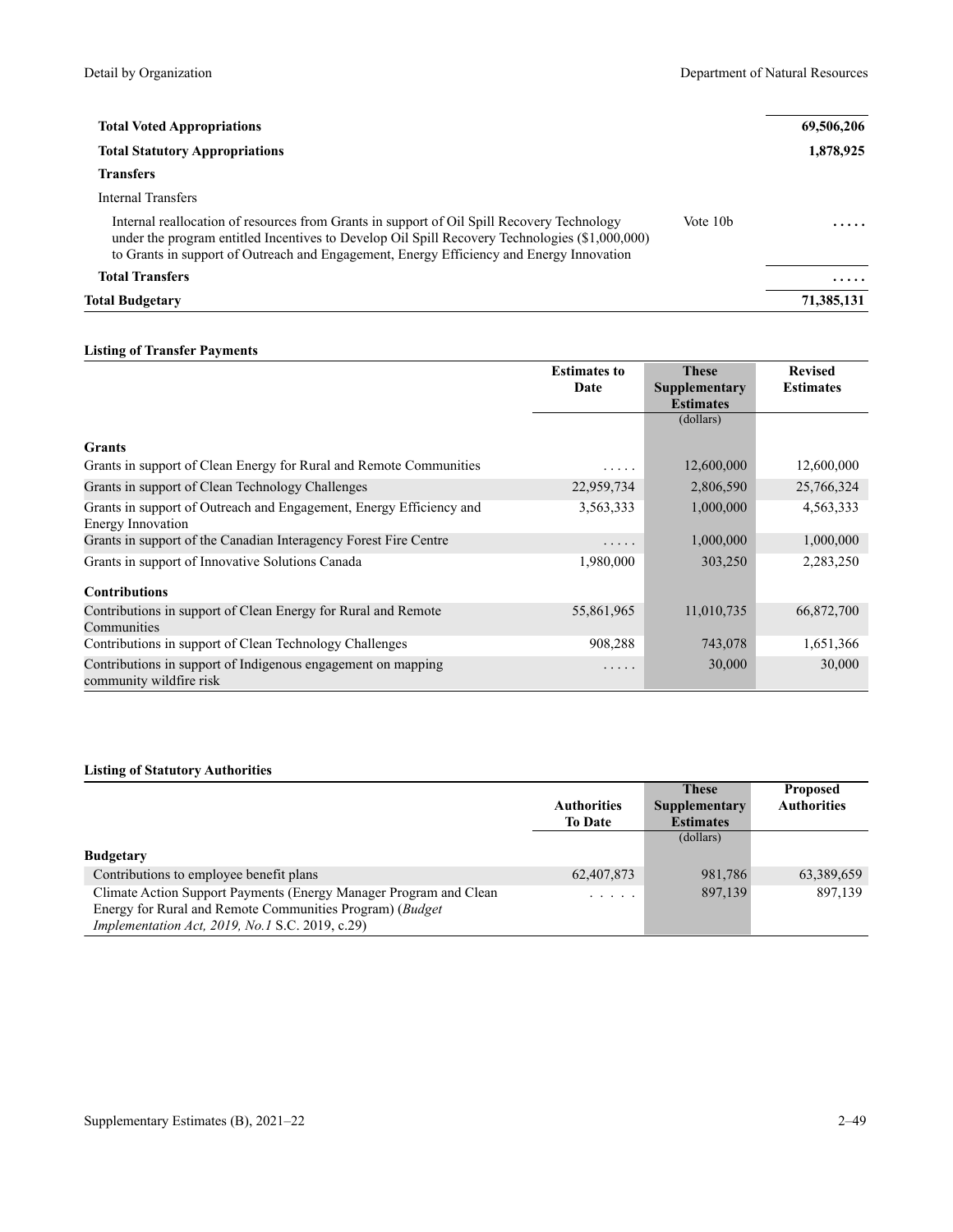### **Department of Public Safety and Emergency Preparedness**

#### **Organization Summary**

|                                            |                               | <b>These Supplementary Estimates</b> |                    |                                                         |
|--------------------------------------------|-------------------------------|--------------------------------------|--------------------|---------------------------------------------------------|
|                                            | <b>Authorities To</b><br>Date | <b>Transfers</b>                     | <b>Adjustments</b> | <b>Proposed</b><br><b>Authorities</b><br><b>To Date</b> |
|                                            |                               | (dollars)                            |                    |                                                         |
| <b>Budgetary</b>                           |                               |                                      |                    |                                                         |
| <b>Voted</b>                               |                               |                                      |                    |                                                         |
| 1 <sub>b</sub><br>Operating expenditures   | 200,426,284                   | .                                    | 5,202,450          | 205, 628, 734                                           |
| Grants and contributions<br>5 <sub>b</sub> | 928,170,860                   | .                                    | 98,200,000         | 1,026,370,860                                           |
| <b>Total Voted</b>                         | 1,128,597,144                 | .                                    | 103,402,450        | 1,231,999,594                                           |
| <b>Total Statutory</b>                     | 17,414,229                    | .                                    | 635,039            | 18,049,268                                              |
| <b>Total Budgetary Expenditures</b>        | 1,146,011,373                 | .                                    | 104,037,489        | 1,250,048,862                                           |

Note: Additional details by organization are available on the Treasury Board Secretariat website -<http://www.canada.ca/en/treasury-board-secretariat.html>.

| <b>Explanation of Requirements (dollars)</b>                                                                          |         |             |
|-----------------------------------------------------------------------------------------------------------------------|---------|-------------|
| <b>Budgetary</b><br><b>Voted Appropriations</b>                                                                       |         |             |
| Funding to create a humanitarian workforce to respond to the pandemic and other large-scale<br>emergencies (COVID-19) | Vote 1b | 651,895     |
|                                                                                                                       | Vote 5b | 83,200,000  |
| Total                                                                                                                 |         | 83,851,895  |
| Funding to establish the Building Safer Communities Fund                                                              | Vote 1b | 2,150,555   |
|                                                                                                                       | Vote 5b | 15,000,000  |
| Total                                                                                                                 |         | 17,150,555  |
| Funding for government advertising programs (horizontal item)                                                         | Vote 1b | 2,400,000   |
| <b>Total Voted Appropriations</b>                                                                                     |         | 103,402,450 |
| <b>Total Statutory Appropriations</b>                                                                                 |         | 635,039     |
| <b>Total Budgetary</b>                                                                                                |         | 104,037,489 |

#### **Listing of Transfer Payments**

|                                                                | <b>Estimates to</b> | <b>These</b>     | <b>Revised</b>   |
|----------------------------------------------------------------|---------------------|------------------|------------------|
|                                                                | Date                | Supplementary    | <b>Estimates</b> |
|                                                                |                     | <b>Estimates</b> |                  |
|                                                                |                     | (dollars)        |                  |
| <b>Contributions</b>                                           |                     |                  |                  |
| Supporting a humanitarian workforce to respond to COVID-19 and | .                   | 83,200,000       | 83,200,000       |
| other large-scale emergencies                                  |                     |                  |                  |
| <b>Building Safer Communities Fund</b>                         | .                   | 15,000,000       | 15,000,000       |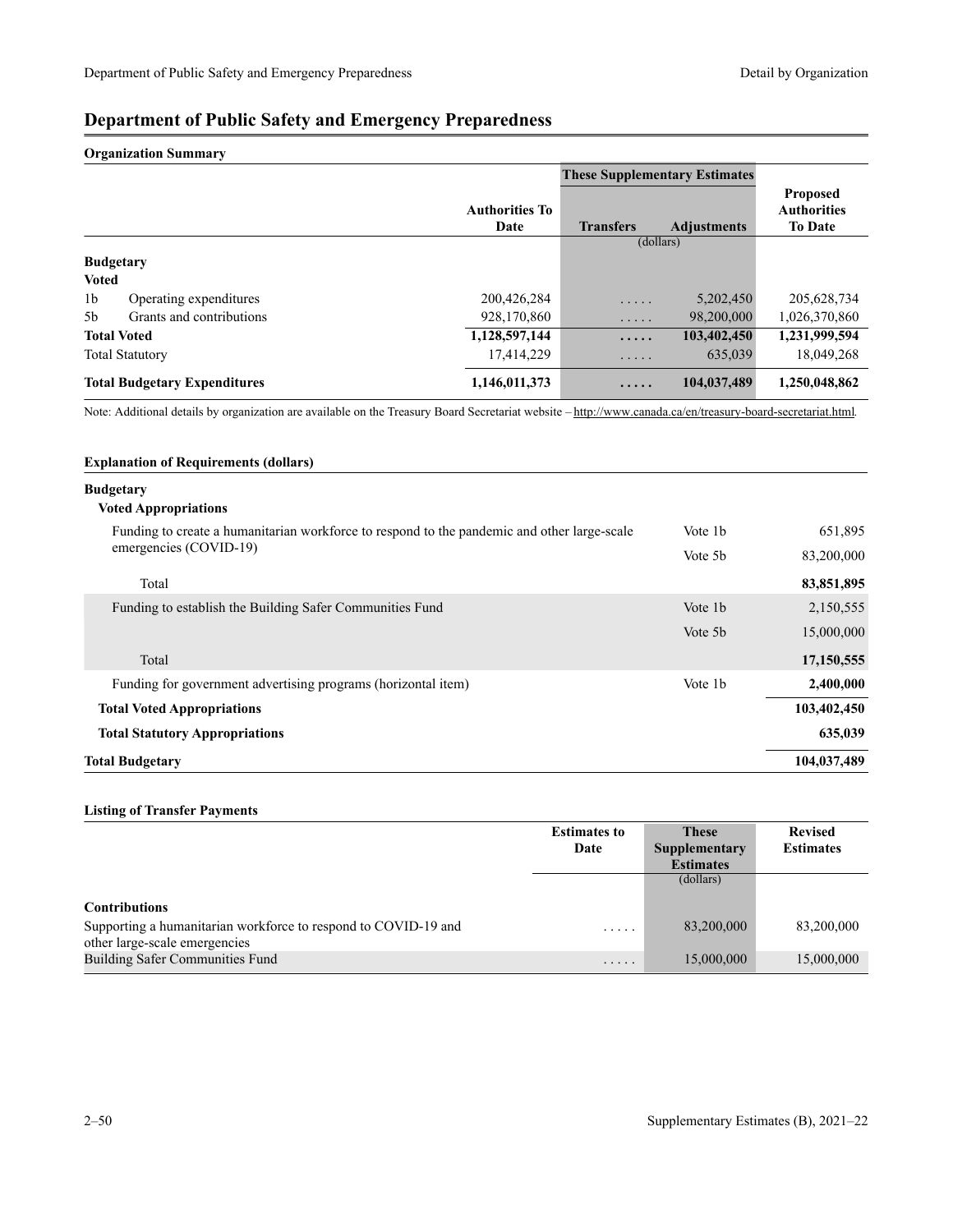|                                         |                    | <b>These</b>     | <b>Proposed</b>    |
|-----------------------------------------|--------------------|------------------|--------------------|
|                                         | <b>Authorities</b> | Supplementary    | <b>Authorities</b> |
|                                         | <b>To Date</b>     | <b>Estimates</b> |                    |
|                                         |                    | (dollars)        |                    |
| <b>Budgetary</b>                        |                    |                  |                    |
| Contributions to employee benefit plans | 17,323,729         | 635,039          | 17,958,768         |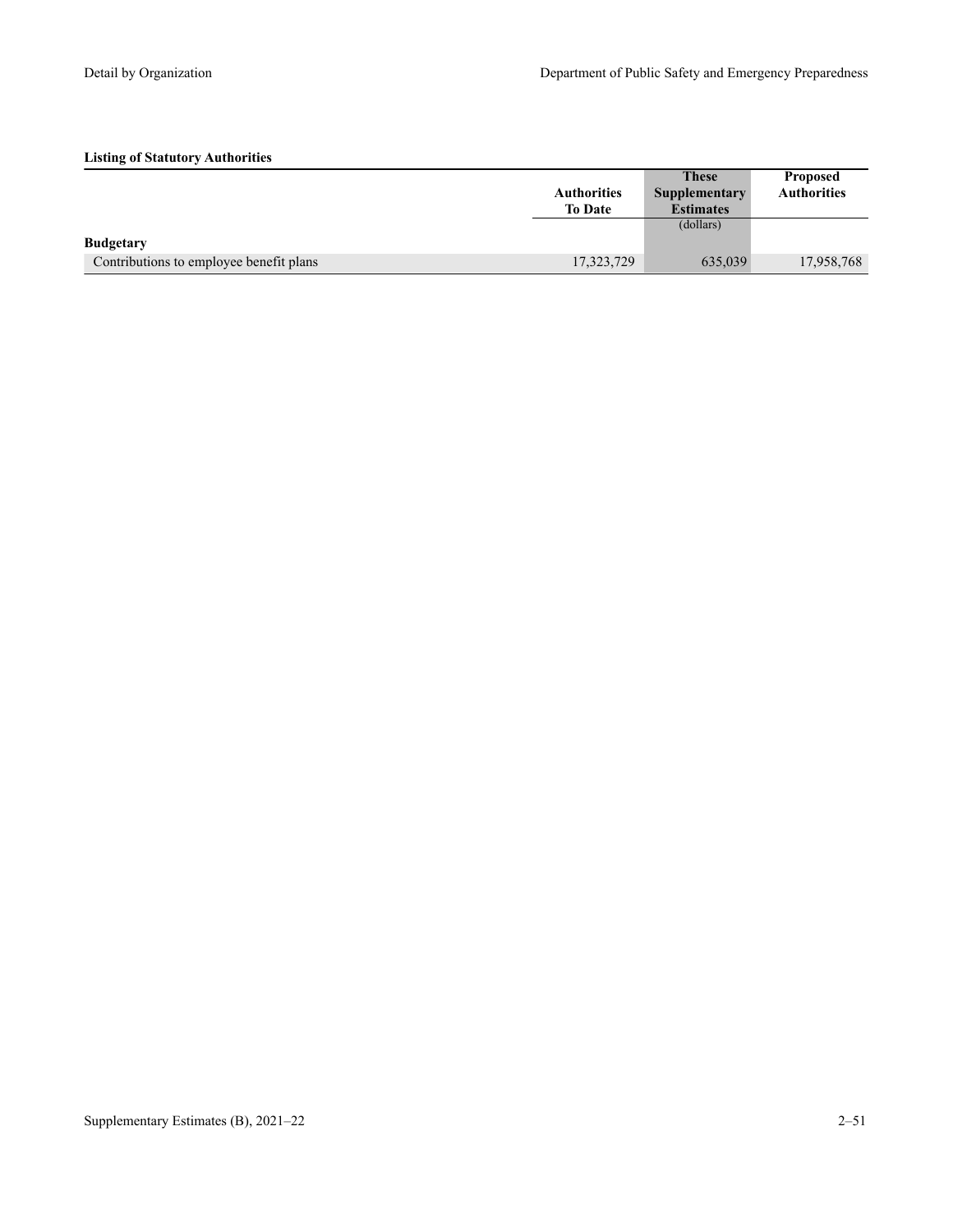### **Department of the Environment**

#### **Organization Summary**

|                  |                                     |                               | <b>These Supplementary Estimates</b> |                    |                                                         |
|------------------|-------------------------------------|-------------------------------|--------------------------------------|--------------------|---------------------------------------------------------|
|                  |                                     | <b>Authorities To</b><br>Date | <b>Transfers</b>                     | <b>Adjustments</b> | <b>Proposed</b><br><b>Authorities</b><br><b>To Date</b> |
|                  |                                     |                               | (dollars)                            |                    |                                                         |
| <b>Budgetary</b> |                                     |                               |                                      |                    |                                                         |
| <b>Voted</b>     |                                     |                               |                                      |                    |                                                         |
| 1 <sub>b</sub>   | Operating expenditures              | 932,490,225                   | .                                    | 43,299,537         | 975,789,762                                             |
| 5b               | Capital expenditures                | 124,284,836                   | .                                    | 1,773,500          | 126,058,336                                             |
| 10 <sub>b</sub>  | Grants and contributions            | 685, 762, 234                 | .                                    | 84,950,335         | 770,712,569                                             |
|                  | <b>Total Voted</b>                  | 1,742,537,295                 | .                                    | 130,023,372        | 1,872,560,667                                           |
|                  | <b>Total Statutory</b>              | 101,954,852                   | .                                    | 5,601,420          | 107,556,272                                             |
|                  | <b>Total Budgetary Expenditures</b> | 1,844,492,147                 | .                                    | 135,624,792        | 1,980,116,939                                           |

Note: Additional details by organization are available on the Treasury Board Secretariat website -<http://www.canada.ca/en/treasury-board-secretariat.html>.

#### **Explanation of Requirements (dollars)**

| <b>Budgetary</b><br><b>Voted Appropriations</b>                                                          |          |             |
|----------------------------------------------------------------------------------------------------------|----------|-------------|
| Funding to conserve Canada's land and freshwater, protect species, advance Indigenous                    | Vote 1b  | 21,208,462  |
| reconciliation and increase access to nature (Budget 2021) (horizontal item)                             | Vote 5b  | 1,710,000   |
|                                                                                                          | Vote 10b | 79,426,284  |
| Total                                                                                                    |          | 102,344,746 |
| Funding to support climate change policy capacity (Budget 2021)                                          | Vote 1b  | 7,904,470   |
|                                                                                                          | Vote 10b | 500,000     |
| Total                                                                                                    |          | 8,404,470   |
| Funding for a climate change advertising campaign                                                        | Vote 1b  | 6,417,091   |
| Funding for the Net-Zero Advisory Body and Net-Zero Challenge                                            | Vote 1b  | 2,742,197   |
|                                                                                                          | Vote 10b | 3,200,000   |
| Total                                                                                                    |          | 5,942,197   |
| Funding to address imminent threats to wood bison herds (horizontal item)                                | Vote 1b  | 1,504,745   |
|                                                                                                          | Vote 5b  | 63,500      |
|                                                                                                          | Vote 10b | 1,416,000   |
| Total                                                                                                    |          | 2,984,245   |
| Funding to implement the Wood Buffalo National Park World Heritage Site Action Plan<br>(horizontal item) | Vote 1b  | 2,100,786   |
| Funding to implement Canada's new marine conservation targets (Budget 2021) (horizontal                  | Vote 1b  | 1,421,786   |
| item)                                                                                                    | Vote 10b | 408,051     |
| Total                                                                                                    |          | 1,829,837   |
| <b>Total Voted Appropriations</b>                                                                        |          | 130,023,372 |
| <b>Total Statutory Appropriations</b>                                                                    |          | 5,601,420   |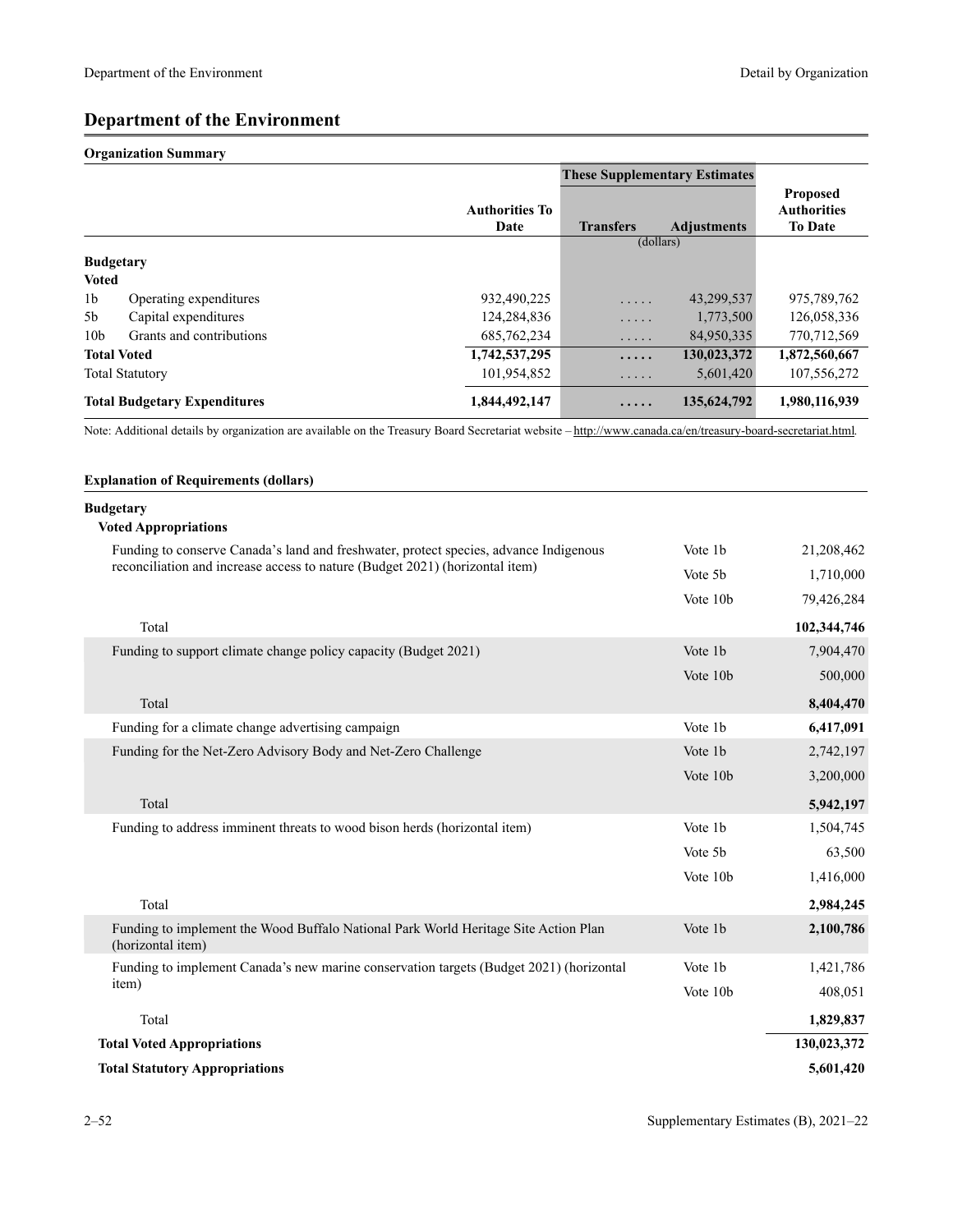| <b>Total Statutory Appropriations</b> | 5.601.420   |
|---------------------------------------|-------------|
| <b>Total Budgetary</b>                | 135,624,792 |

### **Listing of Transfer Payments**

|                                                                                 | <b>Estimates to</b> | <b>These</b>     | <b>Revised</b>   |
|---------------------------------------------------------------------------------|---------------------|------------------|------------------|
|                                                                                 | Date                | Supplementary    | <b>Estimates</b> |
|                                                                                 |                     | <b>Estimates</b> |                  |
|                                                                                 |                     | (dollars)        |                  |
| <b>Contributions</b>                                                            |                     |                  |                  |
| Contributions in support of Conserving Nature                                   | 56,641,921          | 81,250,335       | 137,892,256      |
| Contributions in support of Taking Action on Clean Growth and Climate<br>Change | 16,350,016          | 3,700,000        | 20,050,016       |

|                                         |                    | <b>These</b>     | <b>Proposed</b>    |
|-----------------------------------------|--------------------|------------------|--------------------|
|                                         | <b>Authorities</b> | Supplementary    | <b>Authorities</b> |
|                                         | <b>To Date</b>     | <b>Estimates</b> |                    |
|                                         |                    | (dollars)        |                    |
| <b>Budgetary</b>                        |                    |                  |                    |
| Contributions to employee benefit plans | 101,864,352        | 5,601,420        | 107,465,772        |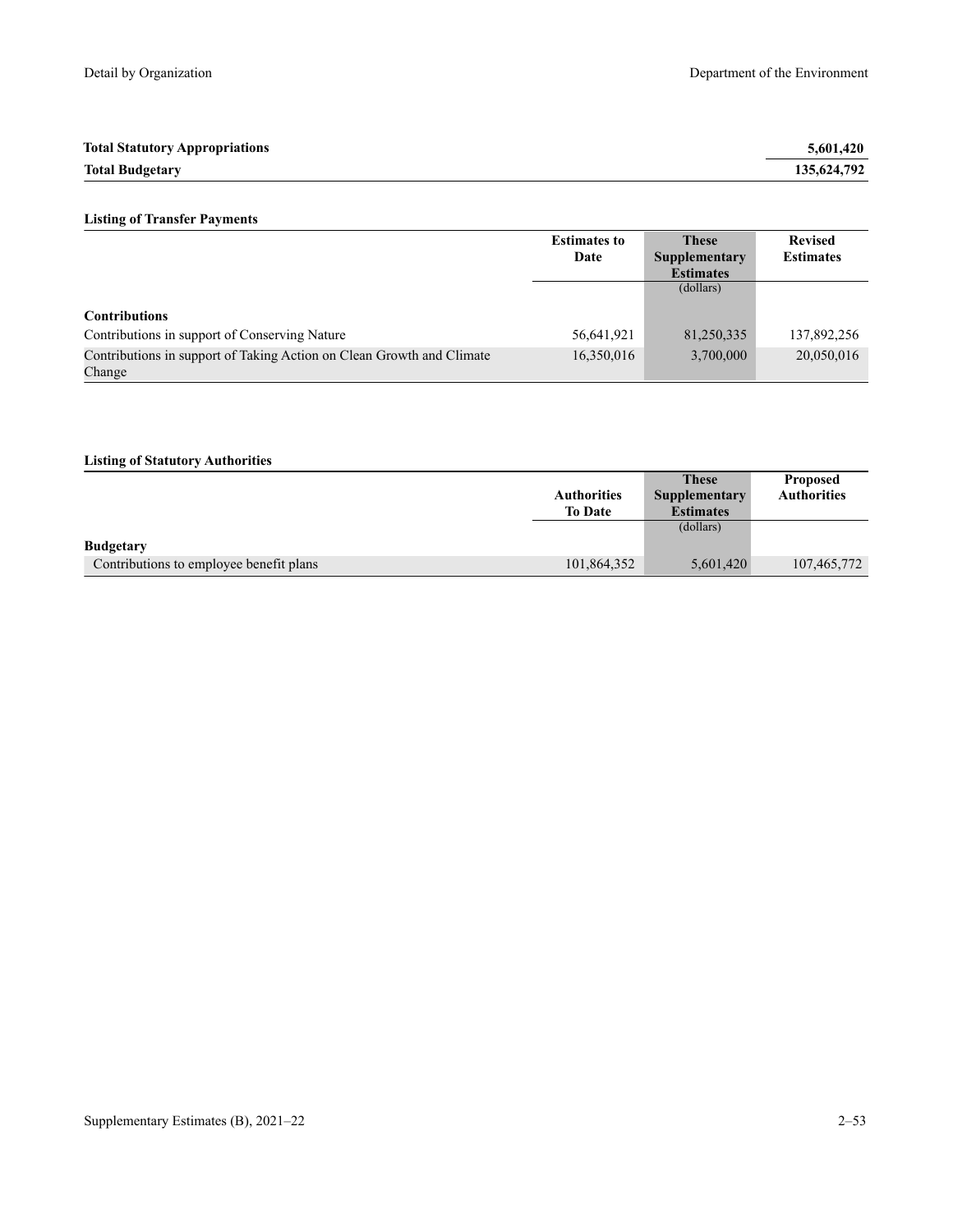### **Department of Veterans Affairs**

#### **Organization Summary**

|                |                                     |                               | <b>These Supplementary Estimates</b> |                    |                                                         |
|----------------|-------------------------------------|-------------------------------|--------------------------------------|--------------------|---------------------------------------------------------|
|                |                                     | <b>Authorities To</b><br>Date | <b>Transfers</b>                     | <b>Adjustments</b> | <b>Proposed</b><br><b>Authorities</b><br><b>To Date</b> |
|                |                                     |                               | (dollars)                            |                    |                                                         |
|                | <b>Budgetary</b>                    |                               |                                      |                    |                                                         |
| <b>Voted</b>   |                                     |                               |                                      |                    |                                                         |
| 1 <sub>b</sub> | Operating expenditures              | 1,309,160,806                 | (400,000)                            | 14,216,193         | 1,322,976,999                                           |
| 5 <sub>b</sub> | Grants and contributions            | 4,944,822,846                 | 400,000                              | 5,000,000          | 4,950,222,846                                           |
|                | <b>Total Voted</b>                  | 6,253,983,652                 | .                                    | 19,216,193         | 6,273,199,845                                           |
|                | <b>Total Statutory</b>              | 44,022,283                    | .                                    | 181,237            | 44,203,520                                              |
|                | <b>Total Budgetary Expenditures</b> | 6,298,005,935                 | .                                    | 19,397,430         | 6,317,403,365                                           |

Note: Additional details by organization are available on the Treasury Board Secretariat website -<http://www.canada.ca/en/treasury-board-secretariat.html>.

#### **Explanation of Requirements (dollars)**

#### **Budgetary**

| <b>Voted Appropriations</b>                                                                   |         |            |
|-----------------------------------------------------------------------------------------------|---------|------------|
| Funding for the Solkin final settlement agreement                                             | Vote 1b | 13,500,000 |
| Funding for the Veteran and Family Well-Being Fund (Budget 2021)                              | Vote 5b | 5,000,000  |
| Funding for the Heyder and Beattie class actions final settlement agreement (horizontal item) | Vote 1b | 716,193    |
| <b>Total Voted Appropriations</b>                                                             |         | 19,216,193 |
| <b>Total Statutory Appropriations</b>                                                         |         | 181,237    |
| <b>Transfers</b>                                                                              |         |            |
| Internal Transfers                                                                            |         |            |
| Internal reallocation of resources to the grant entitled Veterans Emergency Fund              | Vote 1b | (400,000)  |
|                                                                                               | Vote 5b | 400,000    |
| Total                                                                                         |         | .          |
| <b>Total Transfers</b>                                                                        |         | .          |
| <b>Total Budgetary</b>                                                                        |         | 19,397,430 |

#### **Listing of Transfer Payments**

|                                               | <b>Estimates to</b> | <b>These</b>         | <b>Revised</b>   |
|-----------------------------------------------|---------------------|----------------------|------------------|
|                                               | Date                | <b>Supplementary</b> | <b>Estimates</b> |
|                                               |                     | <b>Estimates</b>     |                  |
|                                               |                     | (dollars)            |                  |
| <b>Grants</b>                                 |                     |                      |                  |
| Grant for Veterans and Family Well-Being Fund | 2,000,000           | 5,000,000            | 7,000,000        |
| Veterans Emergency Fund                       | 1,000,000           | 400,000              | 1,400,000        |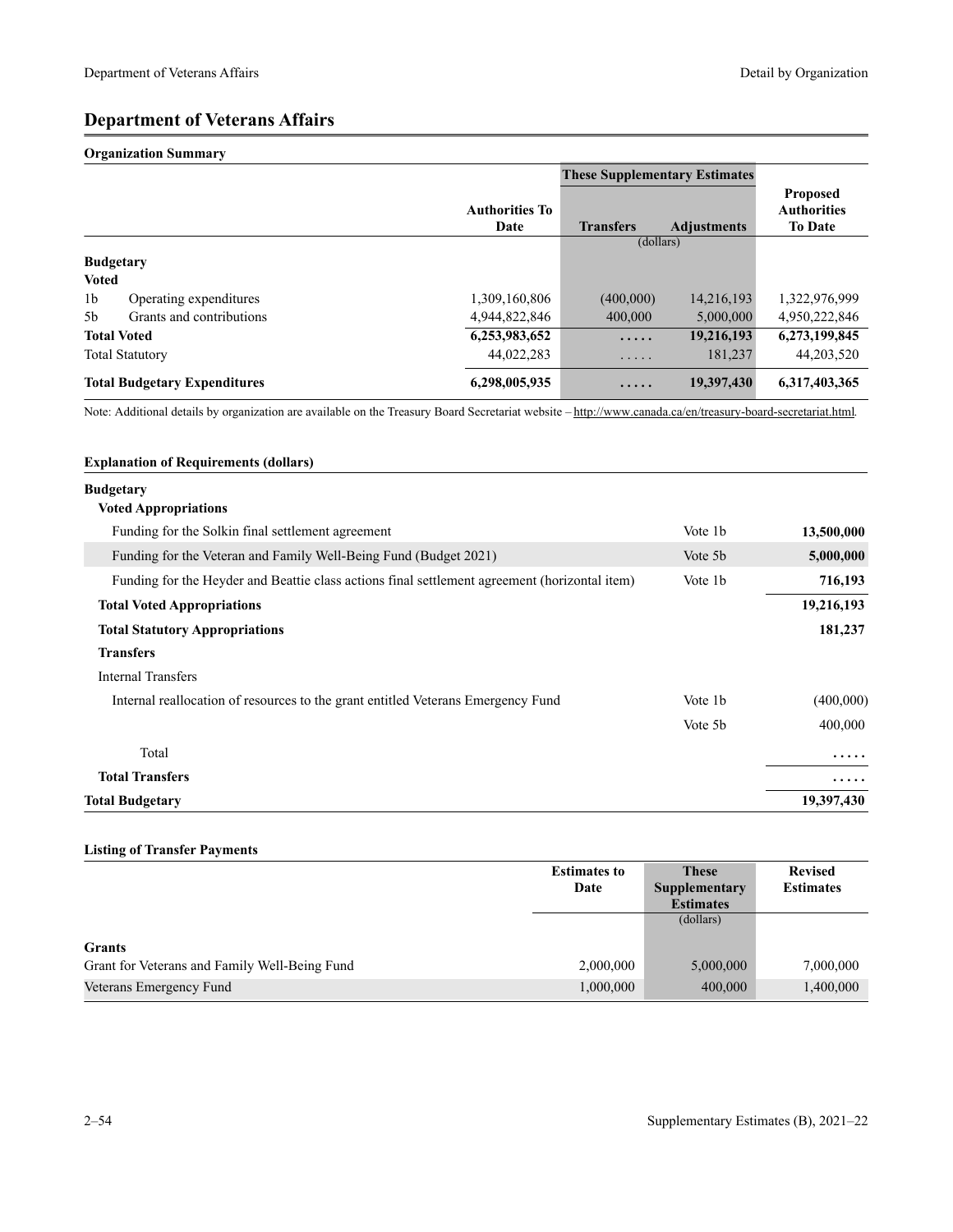|                                         |                    | <b>These</b>     | <b>Proposed</b>    |
|-----------------------------------------|--------------------|------------------|--------------------|
|                                         | <b>Authorities</b> | Supplementary    | <b>Authorities</b> |
|                                         | <b>To Date</b>     | <b>Estimates</b> |                    |
|                                         |                    | (dollars)        |                    |
| <b>Budgetary</b>                        |                    |                  |                    |
| Contributions to employee benefit plans | 43,734,783         | 181,237          | 43,916,020         |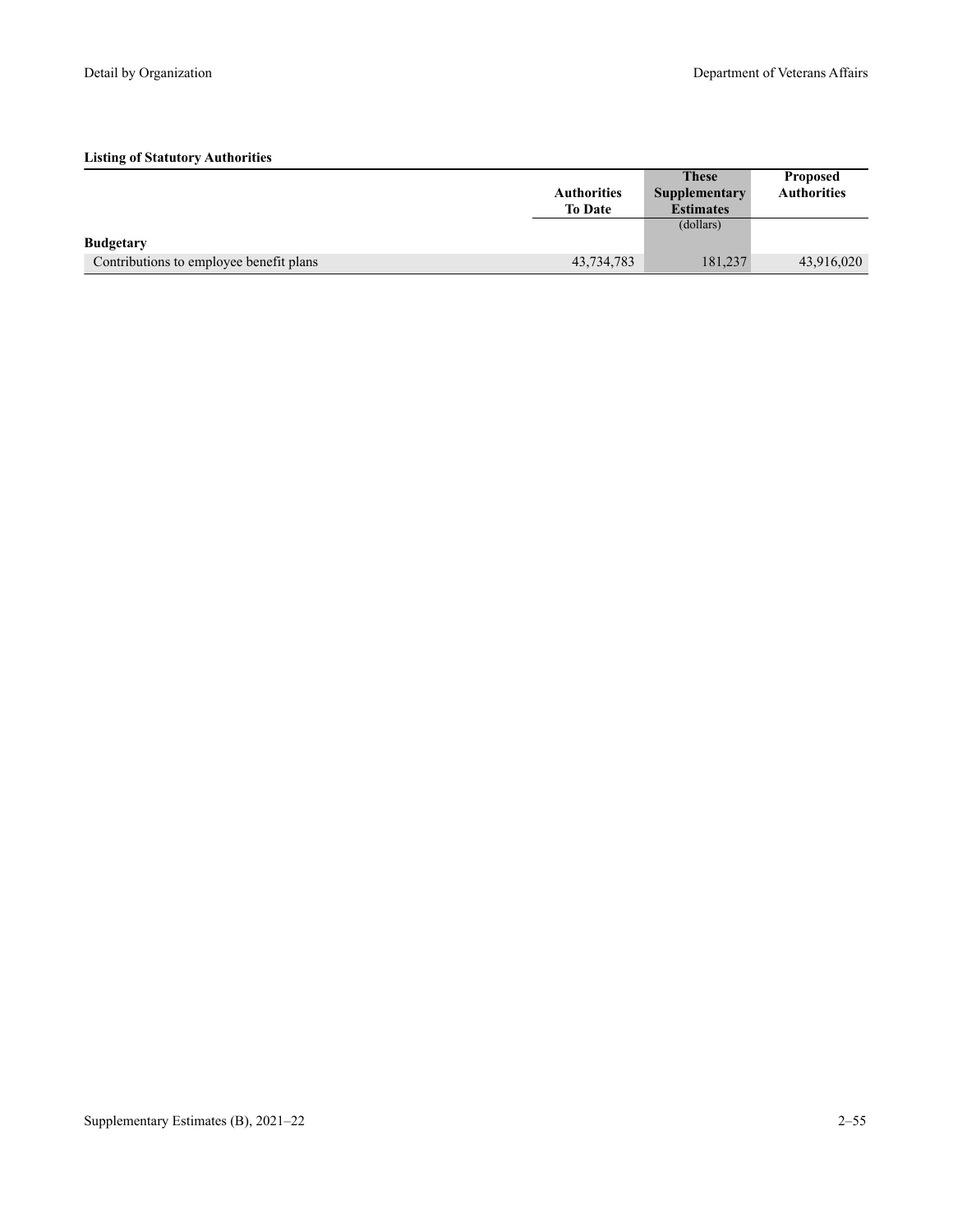### **Department of Western Economic Diversification**

#### **Organization Summary**

|                                            |                               | <b>These Supplementary Estimates</b> |                      |                                                         |
|--------------------------------------------|-------------------------------|--------------------------------------|----------------------|---------------------------------------------------------|
|                                            | <b>Authorities To</b><br>Date | <b>Transfers</b>                     | <b>Adjustments</b>   | <b>Proposed</b><br><b>Authorities</b><br><b>To Date</b> |
|                                            |                               | (dollars)                            |                      |                                                         |
| <b>Budgetary</b>                           |                               |                                      |                      |                                                         |
| <b>Voted</b>                               |                               |                                      |                      |                                                         |
| 1 <sub>b</sub><br>Operating expenditures   | 45,771,133                    | 4,114,346                            |                      | 49,885,480                                              |
| 5 <sub>b</sub><br>Grants and contributions | 415,023,673                   | 15,425,000                           | $\cdots\cdots\cdots$ | 430,448,673                                             |
| <b>Total Voted</b>                         | 460,794,806                   | 19,539,346                           |                      | 480,334,153                                             |
| <b>Total Statutory</b>                     | 5,332,680                     | .                                    | .                    | 5,332,680                                               |
| <b>Total Budgetary Expenditures</b>        | 466,127,486                   | 19,539,346                           |                      | 485,666,833                                             |

Note: Additional details by organization are available on the Treasury Board Secretariat website -<http://www.canada.ca/en/treasury-board-secretariat.html>.

#### **Explanation of Requirements (dollars) Budgetary Voted Appropriations** Funding to authorize the inclusion and adjustment of an authority embedded in vote wording Vote 1b 1 **Total Voted Appropriations 1 Transfers** Transfers from Other Organizations From the Department of Industry to the Department of Western Economic Diversification for the Vaccine and Infectious Disease Organization to support clinical trials and capital upgrades at the infectious disease facility Vote 5b **15,425,000**  Transfer from Pacific Economic Development Agency of Canada to the Department of Western Economic Diversification to support the new organizational structure as a result of machinery changes Vote 1b **4,114,346 Total Transfers 19,539,346 Total Budgetary 19,539,347**

#### **Listing of Transfer Payments**

|                                                                     | <b>Estimates to</b> | <b>These</b>     | <b>Revised</b>   |
|---------------------------------------------------------------------|---------------------|------------------|------------------|
|                                                                     | Date                | Supplementary    | <b>Estimates</b> |
|                                                                     |                     | <b>Estimates</b> |                  |
|                                                                     |                     | (dollars)        |                  |
|                                                                     |                     |                  |                  |
| <b>Contributions</b>                                                |                     |                  |                  |
| Contributions under the Regional Economic Growth through Innovation | 276, 350, 781       | 15,425,000       | 291,775,781      |
| program                                                             |                     |                  |                  |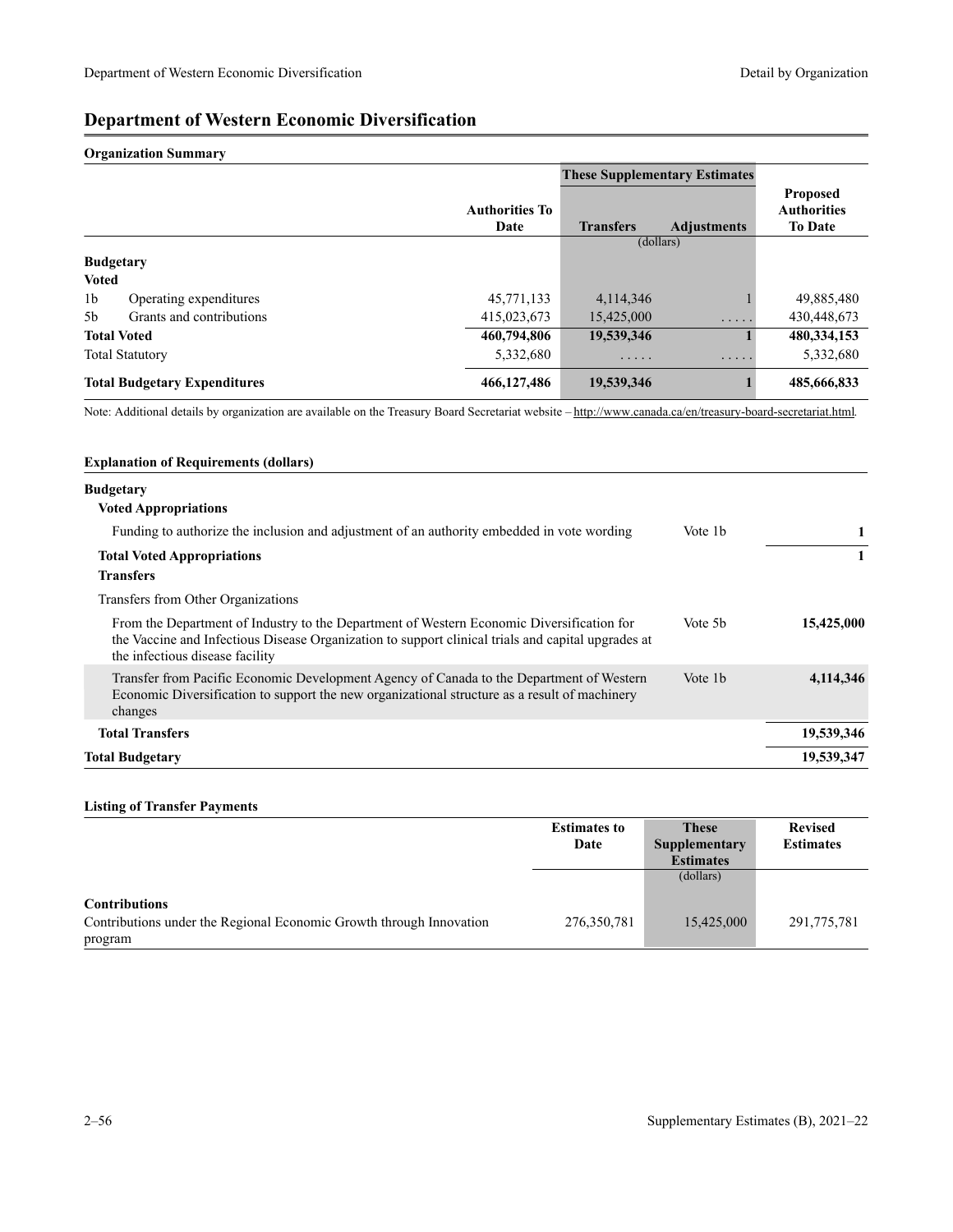## **Economic Development Agency of Canada for the Regions of Quebec**

#### **Organization Summary**

|                                     |                          |                               | <b>These Supplementary Estimates</b> |                    |                                                         |
|-------------------------------------|--------------------------|-------------------------------|--------------------------------------|--------------------|---------------------------------------------------------|
|                                     |                          | <b>Authorities To</b><br>Date | <b>Transfers</b>                     | <b>Adjustments</b> | <b>Proposed</b><br><b>Authorities</b><br><b>To Date</b> |
|                                     |                          |                               | (dollars)                            |                    |                                                         |
| <b>Budgetary</b>                    |                          |                               |                                      |                    |                                                         |
| <b>Voted</b>                        |                          |                               |                                      |                    |                                                         |
| 1 <sub>b</sub>                      | Operating expenditures   | 43,370,504                    | .                                    | 1,943,549          | 45, 314, 053                                            |
| 5 <sub>b</sub>                      | Grants and contributions | 391, 101, 782                 | .                                    | 50,934,394         | 442,036,176                                             |
| <b>Total Voted</b>                  |                          | 434,472,286                   | .                                    | 52,877,943         | 487,350,229                                             |
| <b>Total Statutory</b>              |                          | 5,217,834                     | $\cdots\cdots\cdots$                 | 452,378            | 5,670,212                                               |
| <b>Total Budgetary Expenditures</b> |                          | 439,690,120                   | .                                    | 53,330,321         | 493,020,441                                             |

Note: Additional details by organization are available on the Treasury Board Secretariat website -<http://www.canada.ca/en/treasury-board-secretariat.html>.

| <b>Explanation of Requirements (dollars)</b>                                         |                     |            |
|--------------------------------------------------------------------------------------|---------------------|------------|
| <b>Budgetary</b>                                                                     |                     |            |
| <b>Voted Appropriations</b>                                                          |                     |            |
| Funding for the Canada Community Revitalization Fund (Budget 2021) (horizontal item) | Vote 1 <sub>b</sub> | 1,943,549  |
|                                                                                      | Vote 5 <sub>b</sub> | 50,934,394 |
| Total                                                                                |                     | 52,877,943 |
| <b>Total Voted Appropriations</b>                                                    |                     | 52,877,943 |
| <b>Total Statutory Appropriations</b>                                                |                     | 452,378    |
| <b>Total Budgetary</b>                                                               |                     | 53,330,321 |

#### **Listing of Transfer Payments**

|                                                             | <b>Estimates to</b> | <b>These</b>     | <b>Revised</b>   |
|-------------------------------------------------------------|---------------------|------------------|------------------|
|                                                             | Date                | Supplementary    | <b>Estimates</b> |
|                                                             |                     | <b>Estimates</b> |                  |
|                                                             |                     | (dollars)        |                  |
| <b>Grants</b>                                               |                     |                  |                  |
| Grants under the Quebec Economic Development Program        | 2,062,500           | 2,546,720        | 4,609,220        |
| <b>Contributions</b>                                        |                     |                  |                  |
| Contributions under the Quebec Economic Development Program | 84, 193, 768        | 48, 387, 674     | 132,581,442      |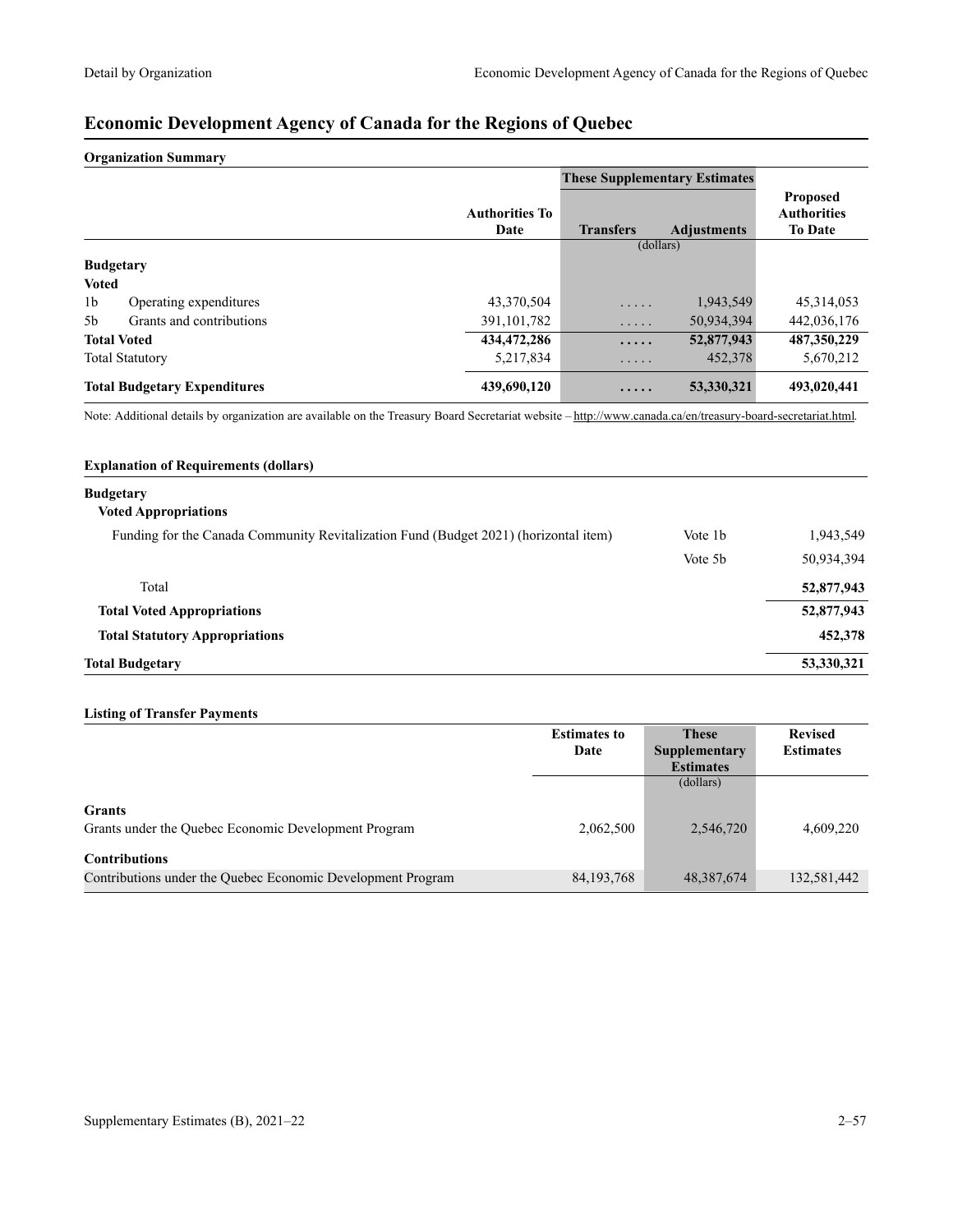|                                         |                    | <b>These</b>     | <b>Proposed</b>    |
|-----------------------------------------|--------------------|------------------|--------------------|
|                                         | <b>Authorities</b> | Supplementary    | <b>Authorities</b> |
|                                         | <b>To Date</b>     | <b>Estimates</b> |                    |
|                                         |                    | (dollars)        |                    |
| <b>Budgetary</b>                        |                    |                  |                    |
| Contributions to employee benefit plans | 5,217,834          | 452,378          | 5,670,212          |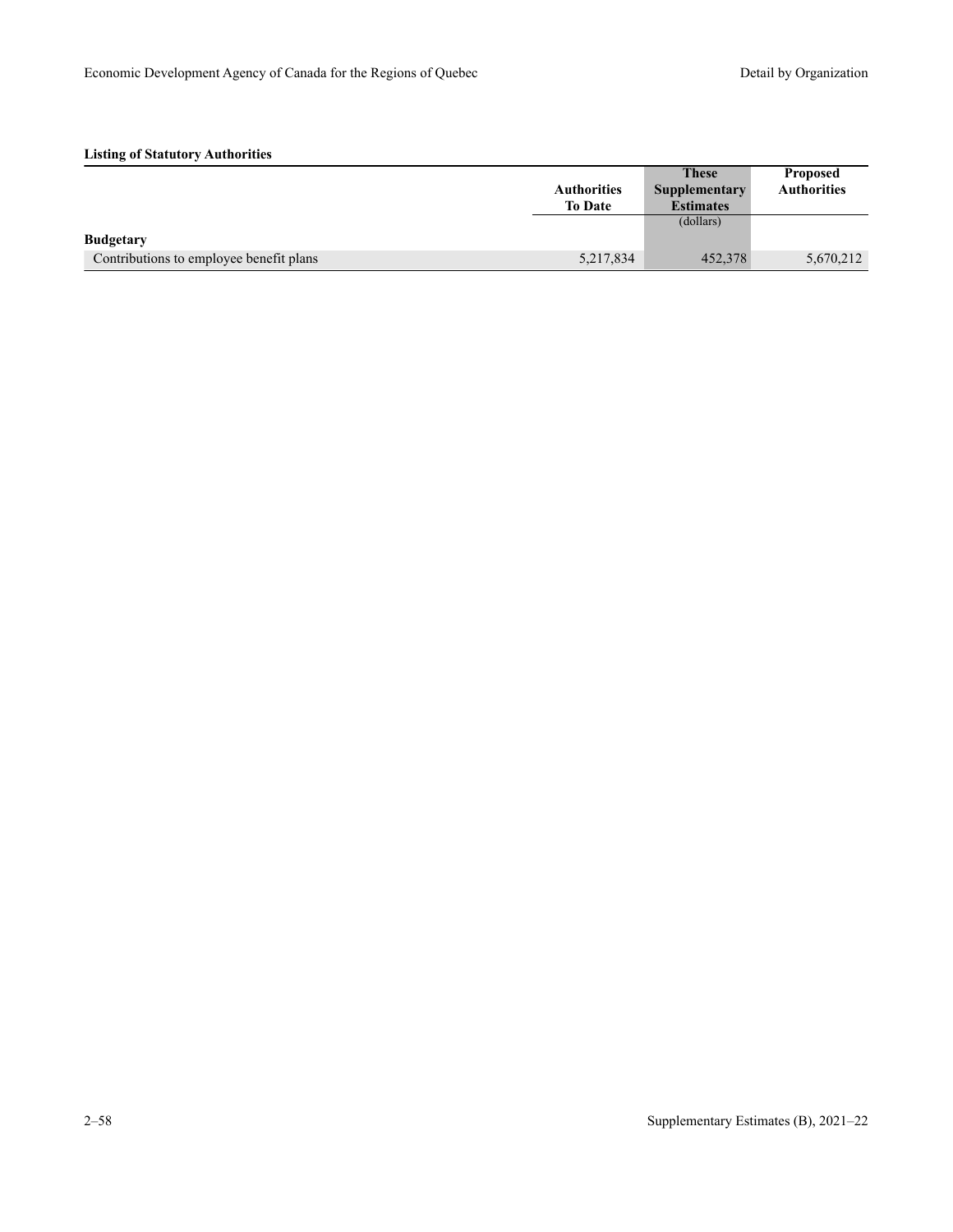## **Federal Economic Development Agency for Northern Ontario**

#### **Organization Summary**

|                                            |                               | <b>These Supplementary Estimates</b> |                    |                                                         |
|--------------------------------------------|-------------------------------|--------------------------------------|--------------------|---------------------------------------------------------|
|                                            | <b>Authorities To</b><br>Date | <b>Transfers</b>                     | <b>Adjustments</b> | <b>Proposed</b><br><b>Authorities</b><br><b>To Date</b> |
|                                            |                               | (dollars)                            |                    |                                                         |
| <b>Budgetary</b>                           |                               |                                      |                    |                                                         |
| <b>Voted</b>                               |                               |                                      |                    |                                                         |
| 1 <sub>b</sub><br>Operating expenditures   | 8,386,863                     | .                                    | 787,218            | 9,174,081                                               |
| Grants and contributions<br>5 <sub>b</sub> | 70,251,166                    | .                                    | 21,076,585         | 91,327,751                                              |
| <b>Total Voted</b>                         | 78,638,029                    | .                                    | 21,863,803         | 100,501,832                                             |
| <b>Total Statutory</b>                     | .                             | .                                    | 183,643            | 183,643                                                 |
| <b>Total Budgetary Expenditures</b>        | 78,638,029                    | .                                    | 22,047,446         | 100,685,475                                             |

Note: Additional details by organization are available on the Treasury Board Secretariat website -<http://www.canada.ca/en/treasury-board-secretariat.html>.

| <b>Explanation of Requirements (dollars)</b>                                           |         |            |
|----------------------------------------------------------------------------------------|---------|------------|
| <b>Budgetary</b>                                                                       |         |            |
| <b>Voted Appropriations</b>                                                            |         |            |
| Funding to support small and medium-sized businesses (Budget 2021) (horizontal item)   | Vote 1b | 178,166    |
|                                                                                        | Vote 5b | 7,352,981  |
| Total                                                                                  |         | 7,531,147  |
| Funding for the Tourism Relief Fund (COVID-19) (Budget 2021) (horizontal item)         | Vote 1b | 299,083    |
|                                                                                        | Vote 5b | 5,254,831  |
| Total                                                                                  |         | 5,553,914  |
| Funding for the Regional Air Transportation Initiative (COVID-19)                      | Vote 5b | 4,838,758  |
| Funding for the Canada Community Revitalization Fund (Budget 2021) (horizontal item)   | Vote 1b | 219,150    |
|                                                                                        | Vote 5b | 2,784,840  |
| Total                                                                                  |         | 3,003,990  |
| Funding for the Aerospace Regional Recovery Initiative (Budget 2021) (horizontal item) | Vote 1b | 90,819     |
|                                                                                        | Vote 5b | 675,000    |
| Total                                                                                  |         | 765,819    |
| Funding for the Black Entrepreneurship Program (Budget 2021) (horizontal item)         | Vote 5b | 170,175    |
| <b>Total Voted Appropriations</b>                                                      |         | 21,863,803 |
| <b>Total Statutory Appropriations</b>                                                  |         | 183,643    |
| <b>Total Budgetary</b>                                                                 |         | 22,047,446 |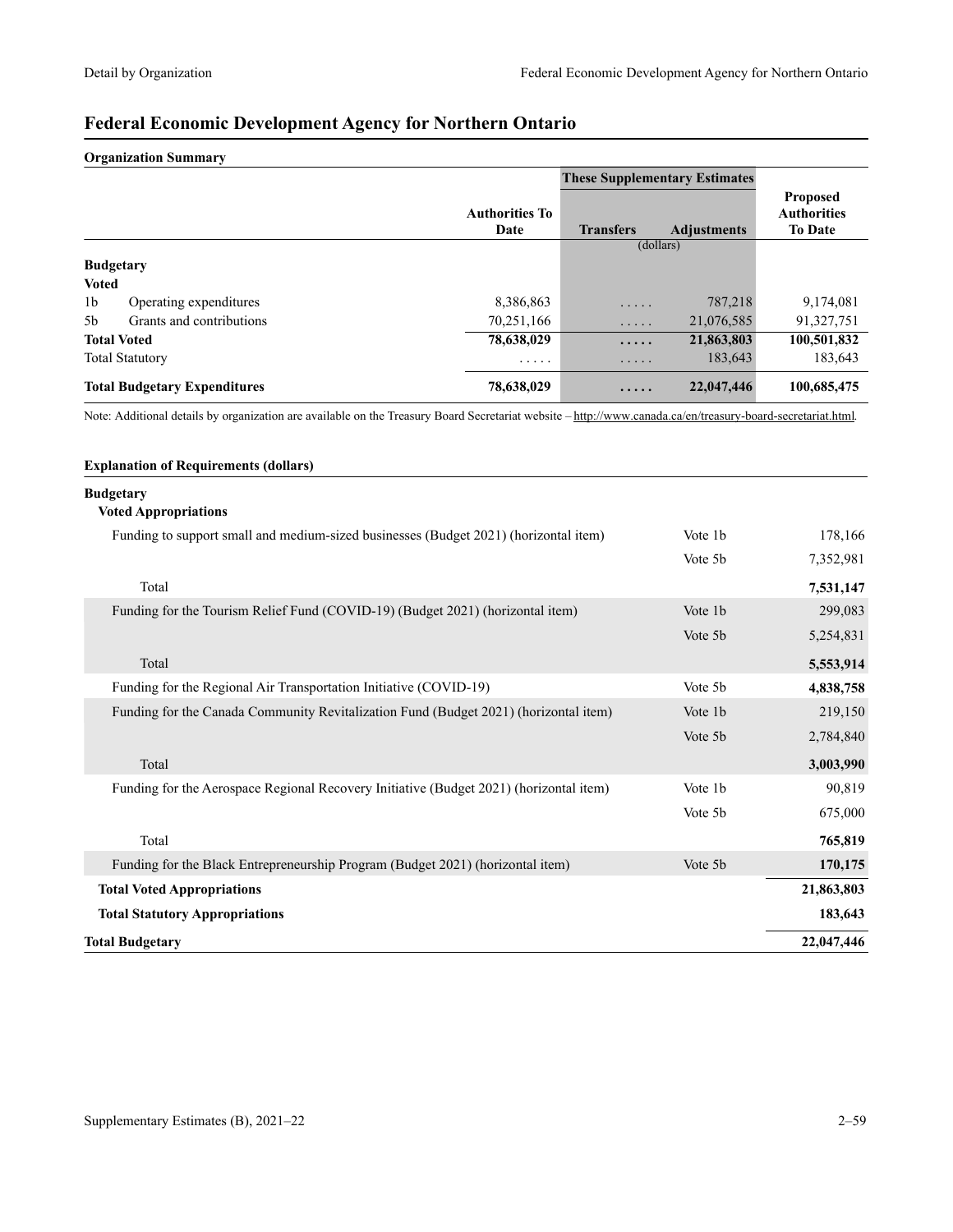### **Listing of Transfer Payments**

|                                                                                | <b>Estimates to</b> | <b>These</b>     | <b>Revised</b>   |
|--------------------------------------------------------------------------------|---------------------|------------------|------------------|
|                                                                                | Date                | Supplementary    | <b>Estimates</b> |
|                                                                                |                     | <b>Estimates</b> |                  |
|                                                                                |                     | (dollars)        |                  |
| <b>Contributions</b>                                                           |                     |                  |                  |
| Contributions under the Northern Ontario Development Program                   | .                   | 12,878,429       | 12,878,429       |
| Contributions under the Regional Economic Growth through Innovation<br>Program | .                   | 8,198,156        | 8,198,156        |

|                                         |                    | <b>These</b>     | <b>Proposed</b>    |
|-----------------------------------------|--------------------|------------------|--------------------|
|                                         | <b>Authorities</b> | Supplementary    | <b>Authorities</b> |
|                                         | <b>To Date</b>     | <b>Estimates</b> |                    |
|                                         |                    | (dollars)        |                    |
| <b>Budgetary</b>                        |                    |                  |                    |
| Contributions to employee benefit plans | .                  | 183,643          | 183,643            |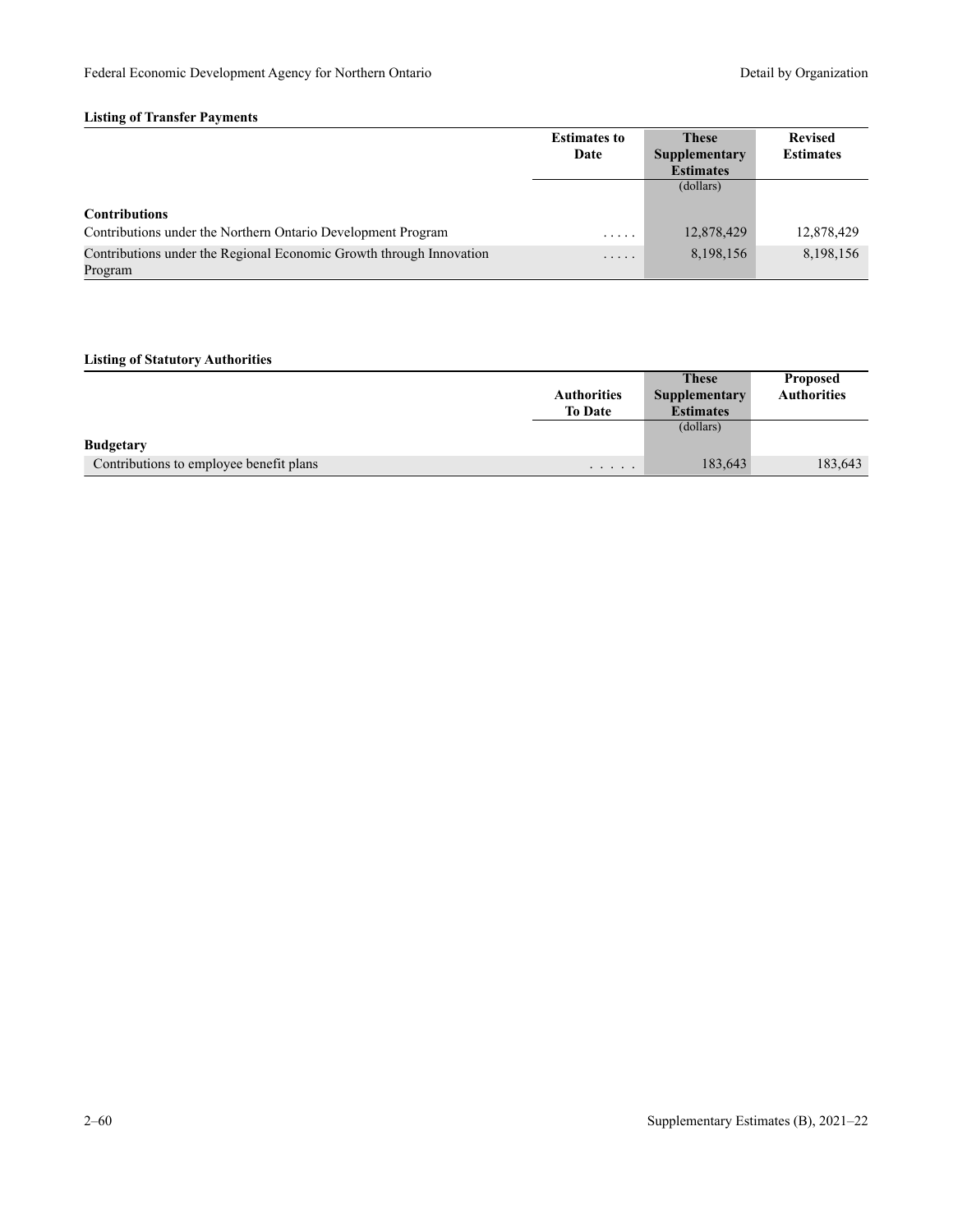## **Federal Economic Development Agency for Southern Ontario**

#### **Organization Summary**

|                  |                                     |                               | <b>These Supplementary Estimates</b> |                    |                                                         |
|------------------|-------------------------------------|-------------------------------|--------------------------------------|--------------------|---------------------------------------------------------|
|                  |                                     | <b>Authorities To</b><br>Date | <b>Transfers</b>                     | <b>Adjustments</b> | <b>Proposed</b><br><b>Authorities</b><br><b>To Date</b> |
|                  |                                     |                               | (dollars)                            |                    |                                                         |
| <b>Budgetary</b> |                                     |                               |                                      |                    |                                                         |
| <b>Voted</b>     |                                     |                               |                                      |                    |                                                         |
| 1 <sub>b</sub>   | Operating expenditures              | 35,556,193                    | .                                    | 4,814,426          | 40,370,619                                              |
| .5b              | Grants and contributions            | 324,457,852                   | .                                    | 57, 504, 127       | 381,961,979                                             |
|                  | <b>Total Voted</b>                  | 360,014,045                   | .                                    | 62,318,553         | 422,332,598                                             |
|                  | <b>Total Statutory</b>              | 4,236,383                     | $\cdots\cdots\cdots$                 | 955,806            | 5,192,189                                               |
|                  | <b>Total Budgetary Expenditures</b> | 364,250,428                   | .                                    | 63,274,359         | 427,524,787                                             |

Note: Additional details by organization are available on the Treasury Board Secretariat website -<http://www.canada.ca/en/treasury-board-secretariat.html>.

| <b>Explanation of Requirements (dollars)</b>                                             |         |            |
|------------------------------------------------------------------------------------------|---------|------------|
| <b>Budgetary</b><br><b>Voted Appropriations</b>                                          |         |            |
| Funding for the Canada Community Revitalization Fund (Budget 2021) (horizontal item)     | Vote 1b | 1,530,578  |
|                                                                                          | Vote 5b | 20,407,627 |
| Total                                                                                    |         | 21,938,205 |
| Funding to support major festivals and events (COVID-19) (Budget 2021) (horizontal item) | Vote 5b | 20,000,000 |
| Funding to support small and medium-sized businesses (Budget 2021) (horizontal item)     | Vote 1b | 1,353,956  |
|                                                                                          | Vote 5b | 7,008,000  |
| Total                                                                                    |         | 8,361,956  |
| Funding for the Tourism Relief Fund (COVID-19) (Budget 2021) (horizontal item)           | Vote 1b | 1,362,100  |
|                                                                                          | Vote 5b | 4,147,586  |
| Total                                                                                    |         | 5,509,686  |
| Funding for the Aerospace Regional Recovery Initiative (Budget 2021) (horizontal item)   | Vote 1b | 408,000    |
|                                                                                          | Vote 5b | 2,960,000  |
| Total                                                                                    |         | 3,368,000  |
| Funding for the Black Entrepreneurship Program (Budget 2021) (horizontal item)           | Vote 1b | 159,792    |
|                                                                                          | Vote 5b | 2,980,914  |
| Total                                                                                    |         | 3,140,706  |
| <b>Total Voted Appropriations</b>                                                        |         | 62,318,553 |
| <b>Total Statutory Appropriations</b>                                                    |         | 955,806    |
| <b>Total Budgetary</b>                                                                   |         | 63,274,359 |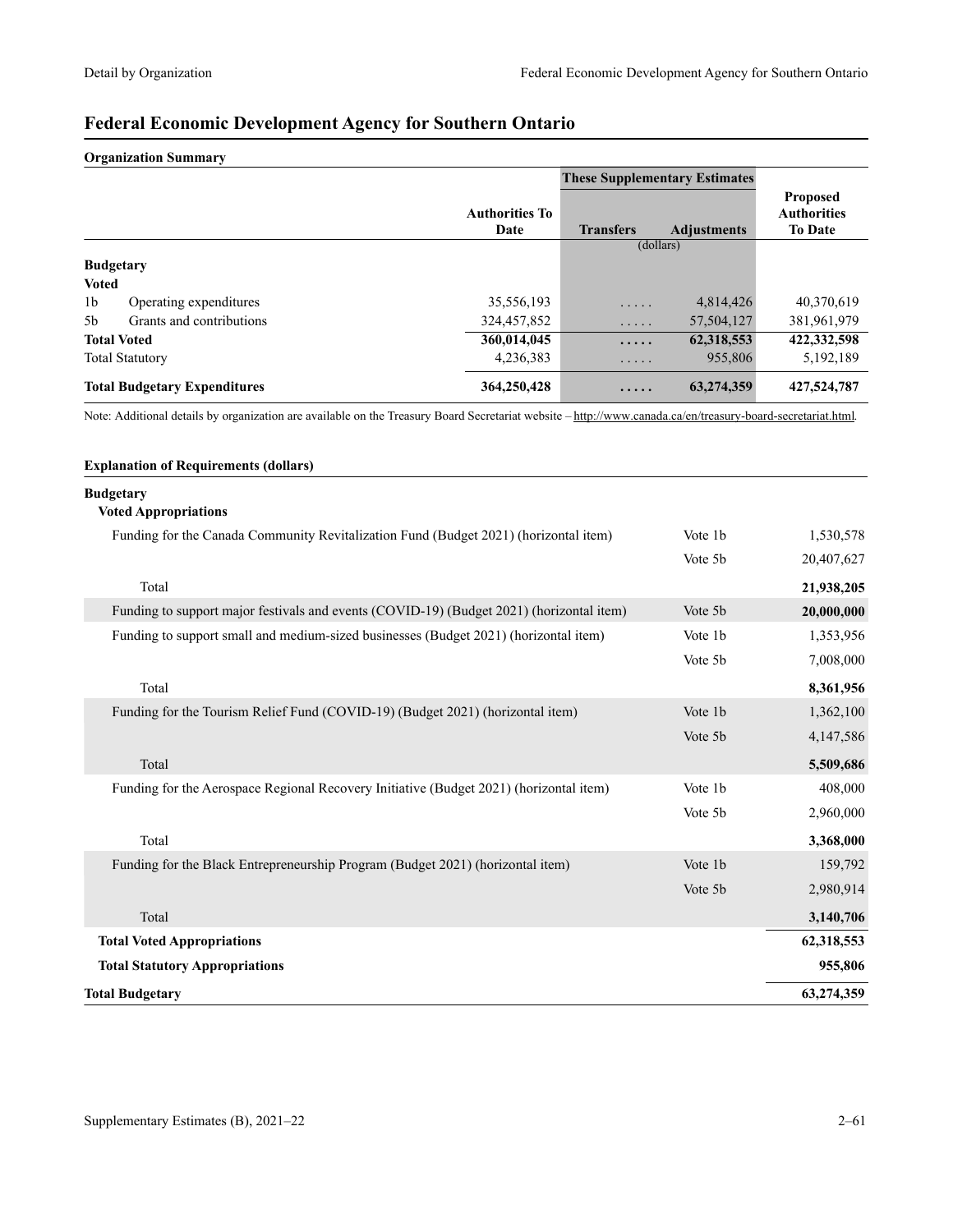### **Listing of Transfer Payments**

|                                                                                | <b>Estimates to</b><br>Date | <b>These</b><br>Supplementary<br><b>Estimates</b> | <b>Revised</b><br><b>Estimates</b> |
|--------------------------------------------------------------------------------|-----------------------------|---------------------------------------------------|------------------------------------|
|                                                                                |                             | (dollars)                                         |                                    |
| <b>Grants</b>                                                                  |                             |                                                   |                                    |
| Grants under the Southern Ontario Prosperity Program                           | .                           | 3,597,349                                         | 3,597,349                          |
| Grants under the Regional Economic Growth through Innovation<br>program        | .                           | 1,485,120                                         | 1,485,120                          |
| <b>Contributions</b>                                                           |                             |                                                   |                                    |
| Contributions for Southern Ontario Prosperity Program                          | 63,996,793                  | 40,957,864                                        | 104,954,657                        |
| Contributions under the Regional Economic Growth through Innovation<br>program | 249, 175, 067               | 11,463,794                                        | 260,638,861                        |

|                                         |                    | <b>These</b>     | <b>Proposed</b>    |
|-----------------------------------------|--------------------|------------------|--------------------|
|                                         | <b>Authorities</b> | Supplementary    | <b>Authorities</b> |
|                                         | <b>To Date</b>     | <b>Estimates</b> |                    |
|                                         |                    | (dollars)        |                    |
| <b>Budgetary</b>                        |                    |                  |                    |
| Contributions to employee benefit plans | 4,236,383          | 955,806          | 5,192,189          |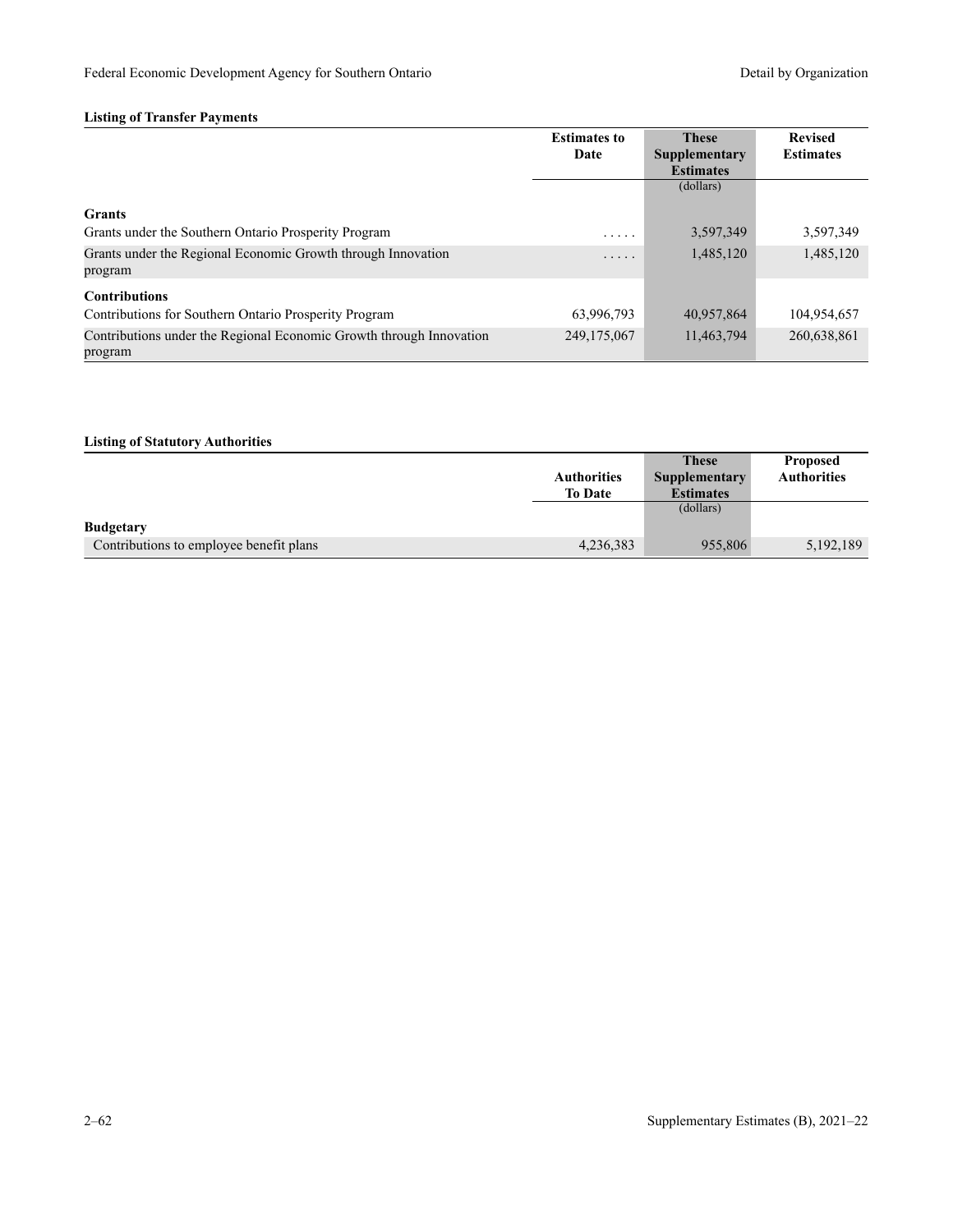### **Financial Transactions and Reports Analysis Centre of Canada**

#### **Organization Summary**

|                                        |                               | <b>These Supplementary Estimates</b> |                    |                                                         |
|----------------------------------------|-------------------------------|--------------------------------------|--------------------|---------------------------------------------------------|
|                                        | <b>Authorities To</b><br>Date | <b>Transfers</b>                     | <b>Adjustments</b> | <b>Proposed</b><br><b>Authorities</b><br><b>To Date</b> |
|                                        |                               | (dollars)                            |                    |                                                         |
| <b>Budgetary</b>                       |                               |                                      |                    |                                                         |
| <b>Voted</b>                           |                               |                                      |                    |                                                         |
| 1 <sub>b</sub><br>Program expenditures | 79,587,195                    | $\cdots\cdots\cdots$                 | 2,034,643          | 81,621,838                                              |
| <b>Total Voted</b>                     | 79,587,195                    | .                                    | 2,034,643          | 81,621,838                                              |
| <b>Total Statutory</b>                 | 6,840,476                     | .                                    | .                  | 6,840,476                                               |
| <b>Total Budgetary Expenditures</b>    | 86,427,671                    | .                                    | 2,034,643          | 88,462,314                                              |

Note: Additional details by organization are available on the Treasury Board Secretariat website -<http://www.canada.ca/en/treasury-board-secretariat.html>.

### **Explanation of Requirements (dollars) Budgetary Voted Appropriations** Funding for operational pressures **1,034,643 Vote 1b** 1,034,643 Funding for the critical information management and information technology infrastructure system Vote 1b **1,000,000 Total Voted Appropriations 2,034,643 Total Budgetary 2,034,643**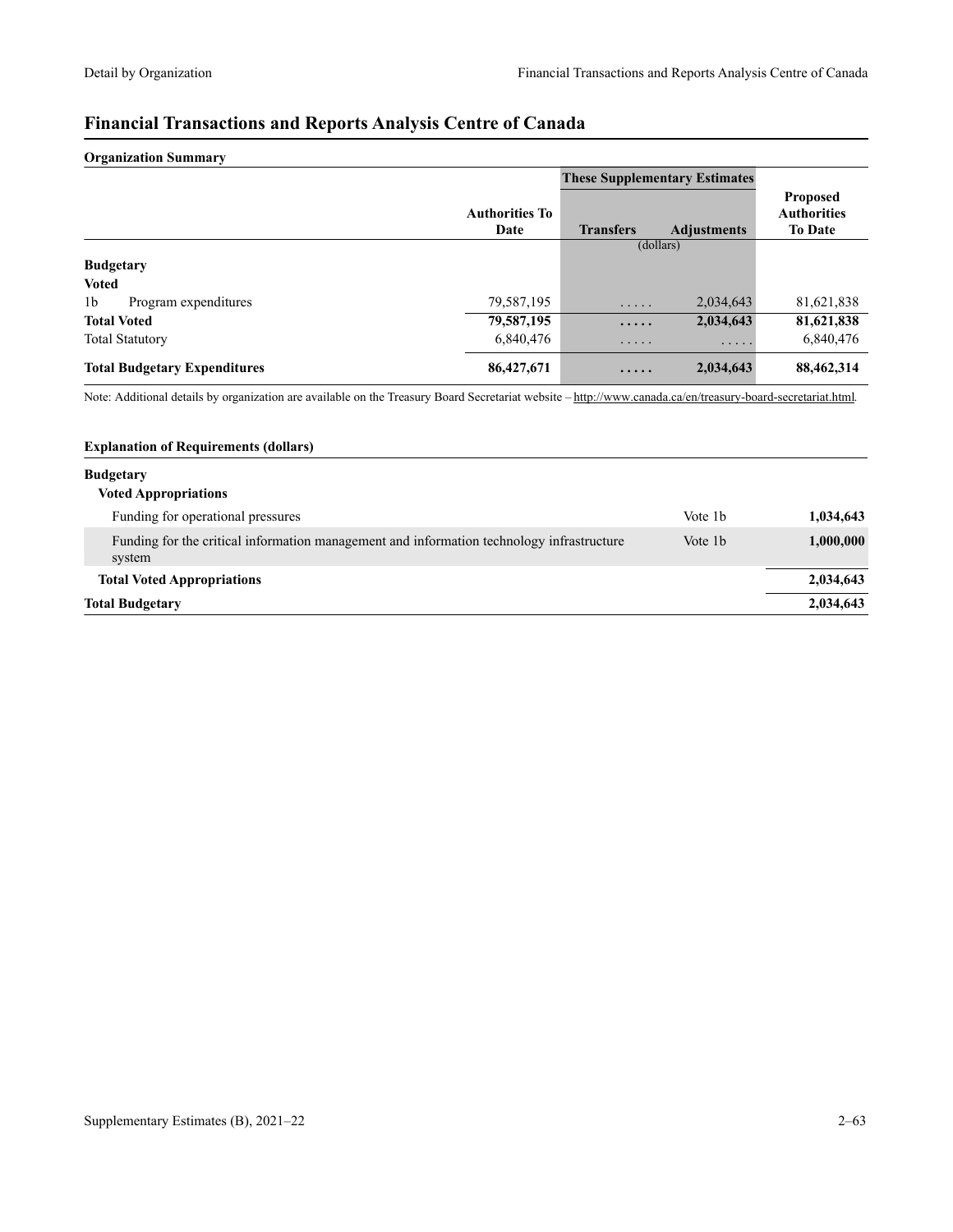### **House of Commons**

#### **Organization Summary**

|                  |                                     |                               | <b>These Supplementary Estimates</b> |                    |                                                         |
|------------------|-------------------------------------|-------------------------------|--------------------------------------|--------------------|---------------------------------------------------------|
|                  |                                     | <b>Authorities To</b><br>Date | <b>Transfers</b>                     | <b>Adjustments</b> | <b>Proposed</b><br><b>Authorities</b><br><b>To Date</b> |
|                  |                                     |                               |                                      | (dollars)          |                                                         |
| <b>Budgetary</b> |                                     |                               |                                      |                    |                                                         |
| <b>Voted</b>     |                                     |                               |                                      |                    |                                                         |
| 1 <sub>b</sub>   | Program expenditures                | 383,501,862                   | .                                    | 17,721,742         | 401,223,604                                             |
|                  | <b>Total Voted</b>                  | 383,501,862                   | .                                    | 17,721,742         | 401,223,604                                             |
|                  | <b>Total Statutory</b>              | 160, 185, 327                 | .                                    | .                  | 160, 185, 327                                           |
|                  | <b>Total Budgetary Expenditures</b> | 543,687,189                   | .                                    | 17,721,742         | 561,408,931                                             |

Note: Additional details by organization are available on the Treasury Board Secretariat website -<http://www.canada.ca/en/treasury-board-secretariat.html>.

| <b>Explanation of Requirements (dollars)</b>   |         |            |
|------------------------------------------------|---------|------------|
| <b>Budgetary</b>                               |         |            |
| <b>Voted Appropriations</b>                    |         |            |
| Funding for the operating budget carry forward | Vote 1b | 17,721,742 |
| <b>Total Voted Appropriations</b>              |         | 17,721,742 |
| <b>Total Budgetary</b>                         |         | 17,721,742 |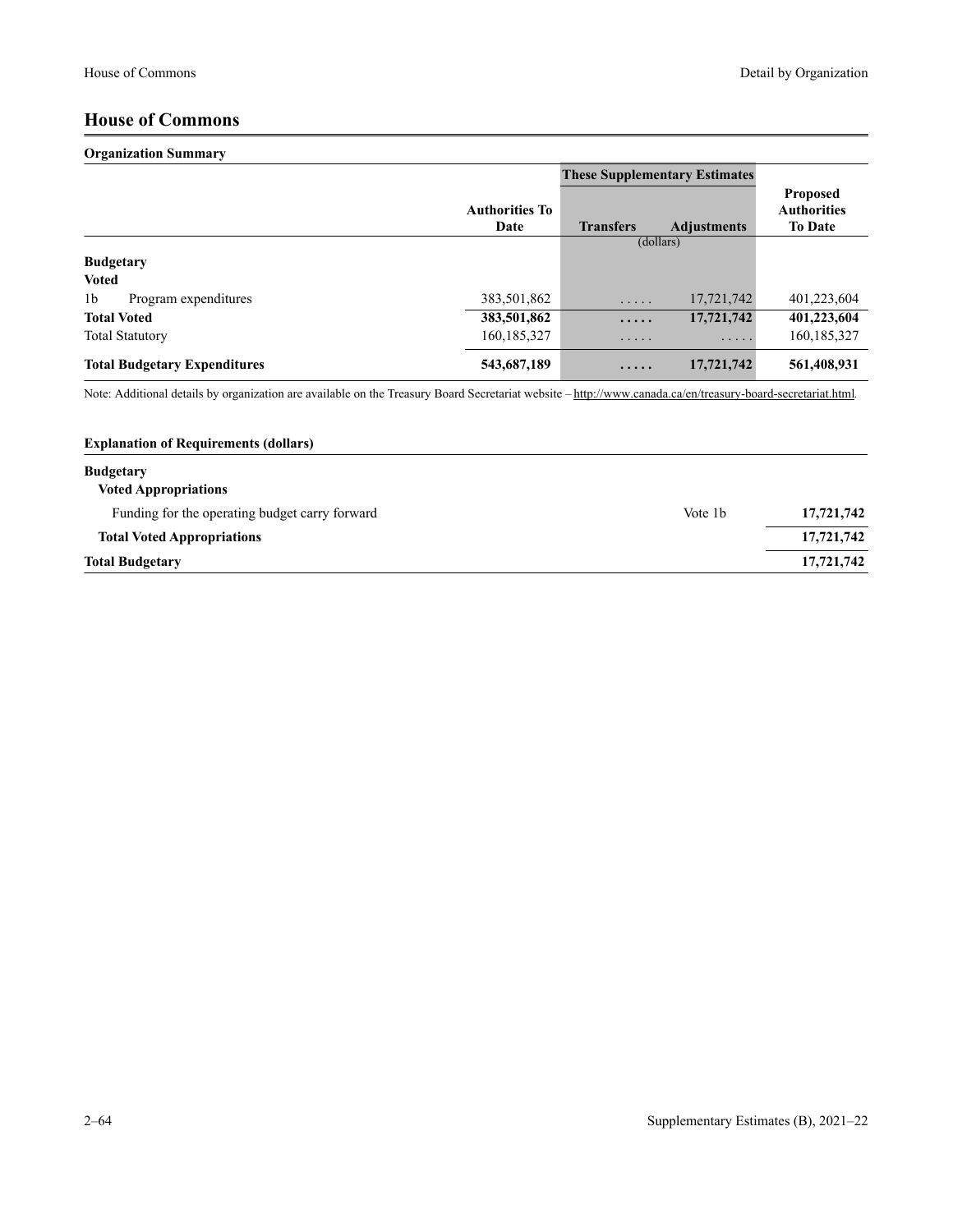### **Library and Archives of Canada**

#### **Organization Summary**

|                                          |                               | <b>These Supplementary Estimates</b> |                    |                                                         |
|------------------------------------------|-------------------------------|--------------------------------------|--------------------|---------------------------------------------------------|
|                                          | <b>Authorities To</b><br>Date | <b>Transfers</b>                     | <b>Adjustments</b> | <b>Proposed</b><br><b>Authorities</b><br><b>To Date</b> |
|                                          |                               | (dollars)                            |                    |                                                         |
| <b>Budgetary</b>                         |                               |                                      |                    |                                                         |
| <b>Voted</b>                             |                               |                                      |                    |                                                         |
| 1 <sub>b</sub><br>Operating expenditures | 104,836,720                   | .                                    | 4,634,638          | 109,471,358                                             |
| 5a<br>Capital expenditures               | 40.841.157                    | .                                    | .                  | 40,841,157                                              |
| <b>Total Voted</b>                       | 145, 677, 877                 | .                                    | 4,634,638          | 150,312,515                                             |
| <b>Total Statutory</b>                   | 11,750,446                    | .                                    | 317,936            | 12,068,382                                              |
| <b>Total Budgetary Expenditures</b>      | 157,428,323                   | .                                    | 4,952,574          | 162,380,897                                             |

Note: Additional details by organization are available on the Treasury Board Secretariat website –<http://www.canada.ca/en/treasury-board-secretariat.html>.

#### **Explanation of Requirements (dollars)**

| <b>Budgetary</b>                                                                                                                        |         |           |
|-----------------------------------------------------------------------------------------------------------------------------------------|---------|-----------|
| <b>Voted Appropriations</b>                                                                                                             |         |           |
| Funding for the real property portfolio                                                                                                 | Vote 1b | 3,034,641 |
| Funding to implement the Federal Pathway response to Missing and Murdered Indigenous<br>Women and Girls (Budget 2021) (horizontal item) | Vote 1b | 1,599,997 |
| <b>Total Voted Appropriations</b>                                                                                                       |         | 4,634,638 |
| <b>Total Statutory Appropriations</b>                                                                                                   |         | 317,936   |
| <b>Total Budgetary</b>                                                                                                                  |         | 4,952,574 |

|                                         |                    | <b>These</b>         | <b>Proposed</b>    |
|-----------------------------------------|--------------------|----------------------|--------------------|
|                                         | <b>Authorities</b> | <b>Supplementary</b> | <b>Authorities</b> |
|                                         | <b>To Date</b>     | <b>Estimates</b>     |                    |
|                                         |                    | (dollars)            |                    |
| <b>Budgetary</b>                        |                    |                      |                    |
| Contributions to employee benefit plans | 11,750,446         | 317,936              | 12,068,382         |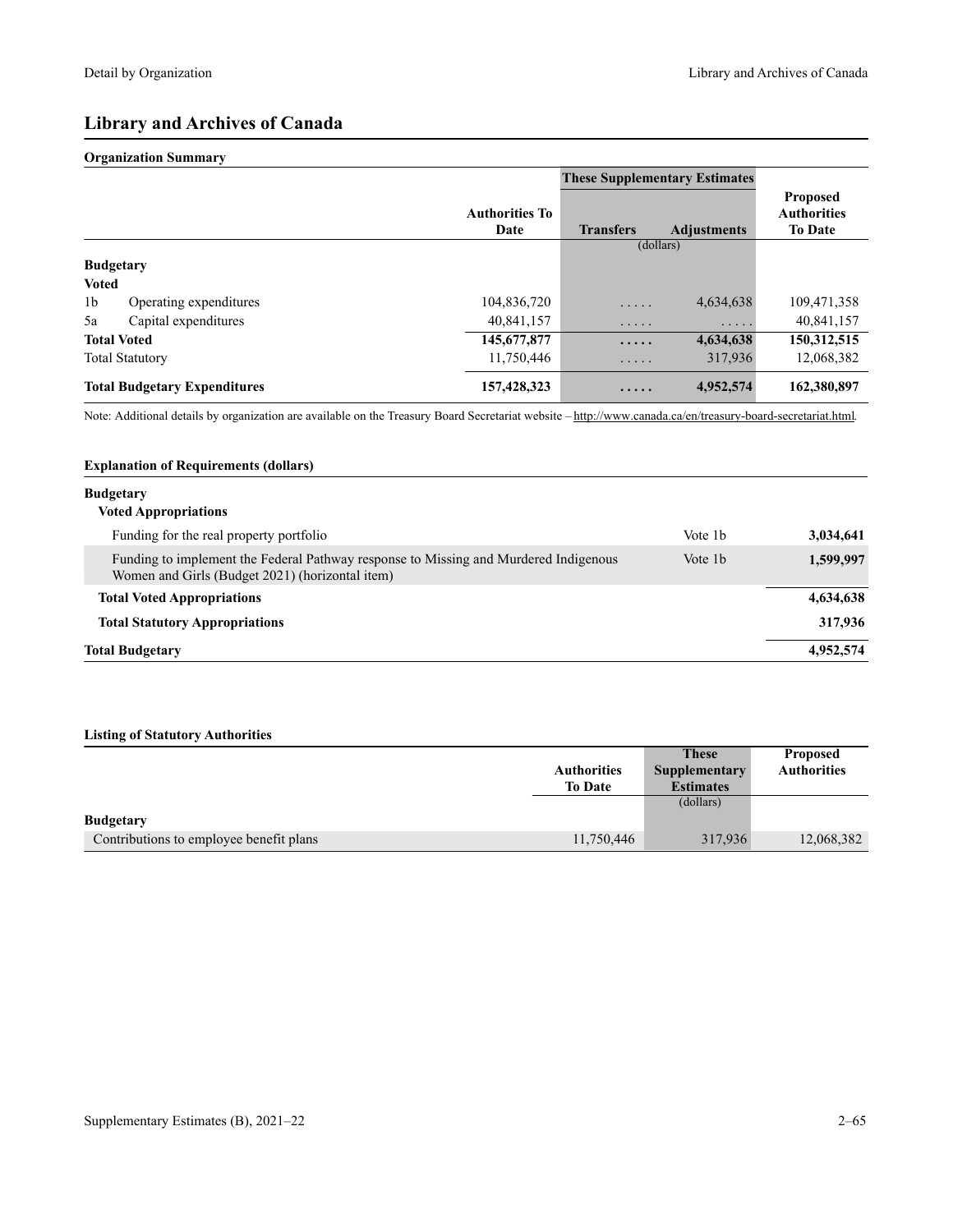### **National Arts Centre Corporation**

#### **Organization Summary**

|                  |                                                        |                        | <b>These Supplementary Estimates</b> |                    |                                                         |
|------------------|--------------------------------------------------------|------------------------|--------------------------------------|--------------------|---------------------------------------------------------|
|                  |                                                        | Authorities To<br>Date | <b>Transfers</b>                     | <b>Adjustments</b> | <b>Proposed</b><br><b>Authorities</b><br><b>To Date</b> |
|                  |                                                        |                        |                                      | (dollars)          |                                                         |
| <b>Budgetary</b> |                                                        |                        |                                      |                    |                                                         |
| <b>Voted</b>     |                                                        |                        |                                      |                    |                                                         |
| 1 <sub>b</sub>   | Payments to the Corporation for operating expenditures | 39,220,409             | .                                    | 20,700,000         | 59,920,409                                              |
|                  | <b>Total Budgetary Expenditures</b>                    | 39,220,409             | .                                    | 20,700,000         | 59,920,409                                              |

Note: Additional details by organization are available on the Treasury Board Secretariat website -<http://www.canada.ca/en/treasury-board-secretariat.html>.

#### **Explanation of Requirements (dollars)**

| <b>Budgetary</b>                                                                                                               |                     |            |
|--------------------------------------------------------------------------------------------------------------------------------|---------------------|------------|
| <b>Voted Appropriations</b>                                                                                                    |                     |            |
| Funding to address financial pressures and to support the recovery of the performing arts sector<br>$(COVID-19)$ (Budget 2021) | Vote 1b             | 19,200,000 |
| Funding for Canada's participation at the World Expo in Dubai                                                                  | Vote 1 <sub>b</sub> | 1,500,000  |
| <b>Total Voted Appropriations</b>                                                                                              |                     | 20,700,000 |
| <b>Total Budgetary</b>                                                                                                         |                     | 20,700,000 |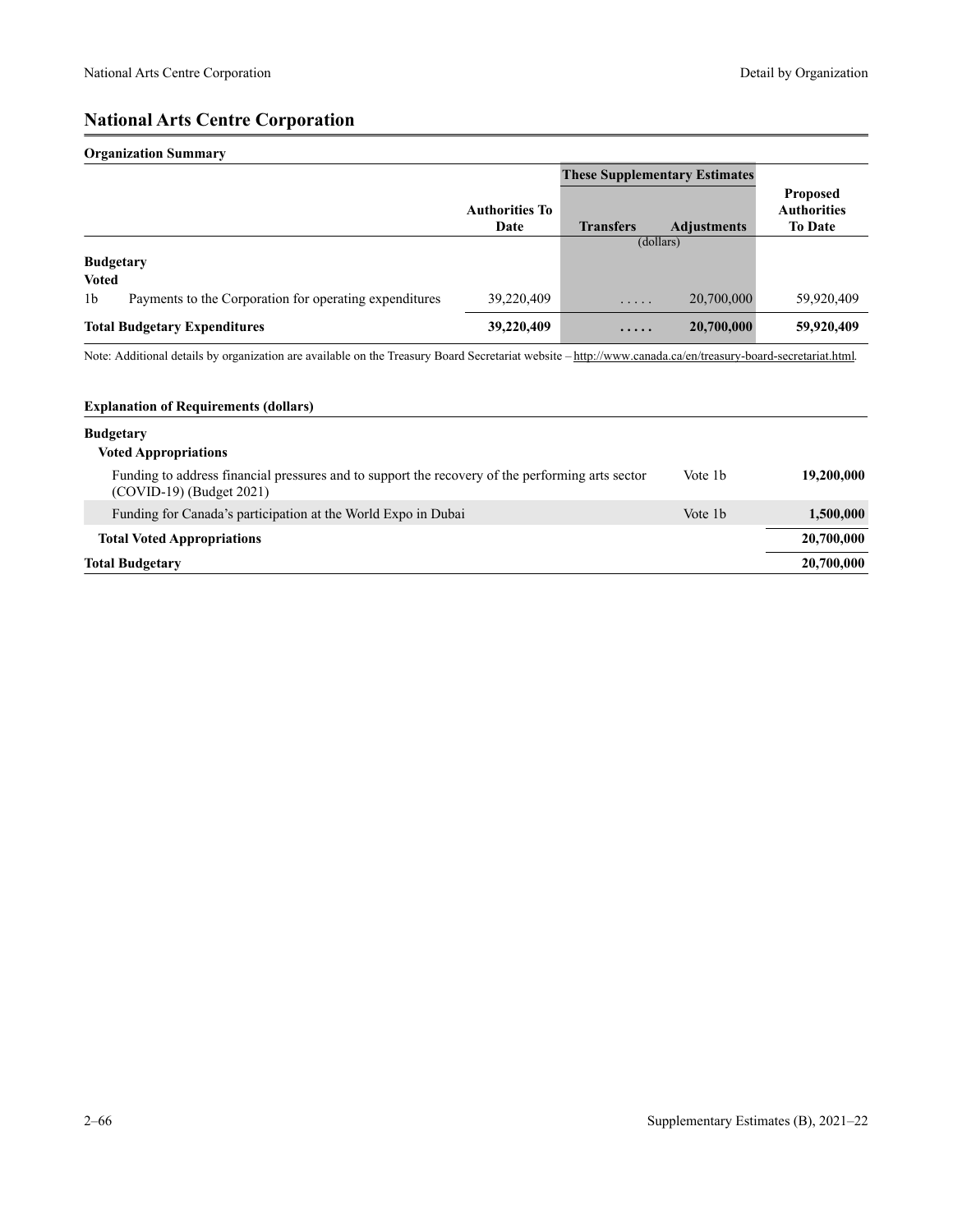### **National Film Board**

#### **Organization Summary**

|                                        |                               | <b>These Supplementary Estimates</b> |                    |                                                         |
|----------------------------------------|-------------------------------|--------------------------------------|--------------------|---------------------------------------------------------|
|                                        | <b>Authorities To</b><br>Date | <b>Transfers</b>                     | <b>Adjustments</b> | <b>Proposed</b><br><b>Authorities</b><br><b>To Date</b> |
|                                        |                               | (dollars)                            |                    |                                                         |
| <b>Budgetary</b>                       |                               |                                      |                    |                                                         |
| <b>Voted</b>                           |                               |                                      |                    |                                                         |
| 1 <sub>b</sub><br>Program expenditures | 67,370,932                    | .                                    | 5,087,000          | 72,457,932                                              |
| <b>Total Budgetary Expenditures</b>    | 67,370,932                    | .                                    | 5,087,000          | 72,457,932                                              |

Note: Additional details by organization are available on the Treasury Board Secretariat website -<http://www.canada.ca/en/treasury-board-secretariat.html>.

| Vote 1 <sub>b</sub> | 5,087,000 |
|---------------------|-----------|
|                     | 5,087,000 |
|                     | 5,087,000 |
|                     |           |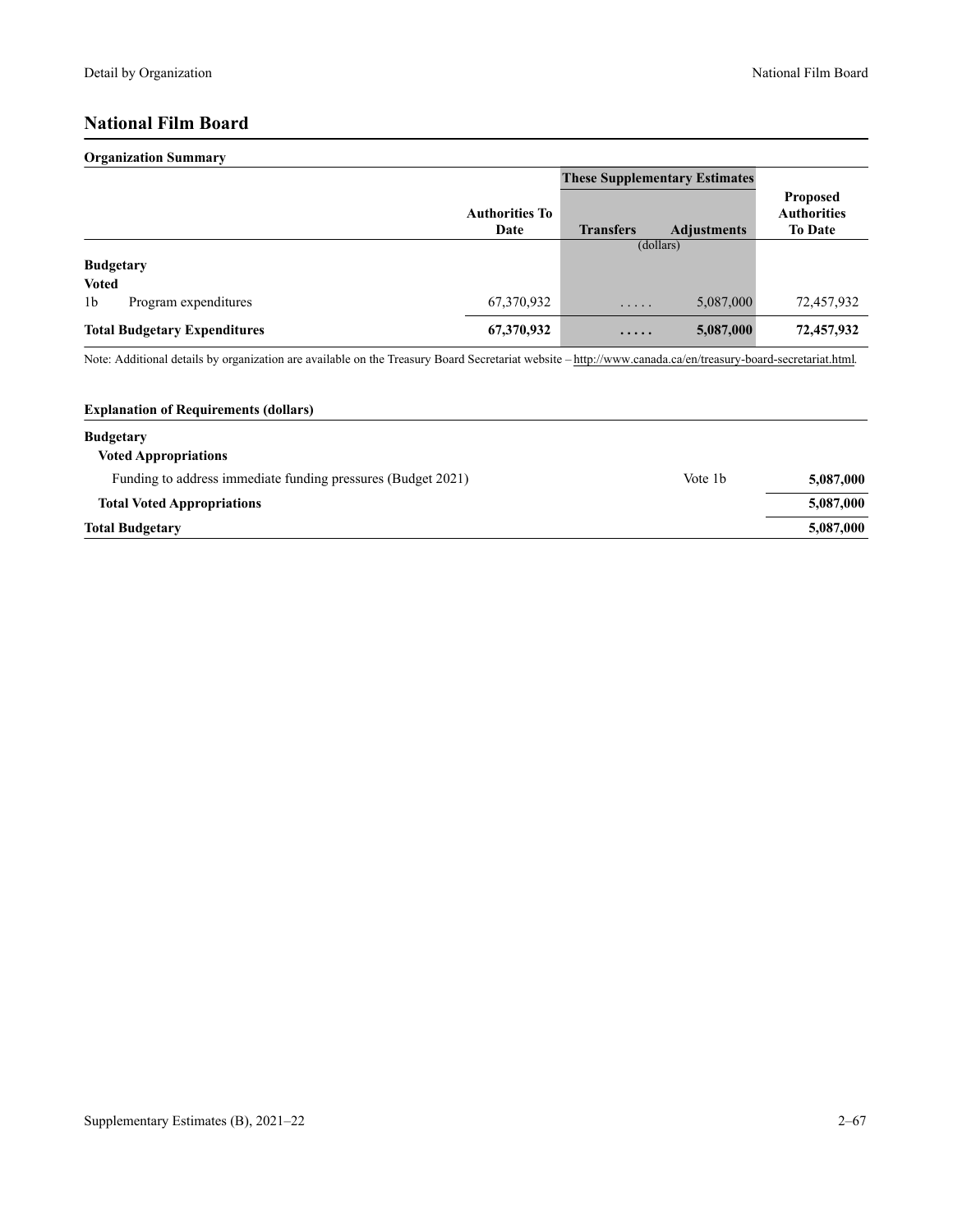### **National Gallery of Canada**

#### **Organization Summary**

|                  |                                                                                               |                               | <b>These Supplementary Estimates</b> |                    |                                                         |
|------------------|-----------------------------------------------------------------------------------------------|-------------------------------|--------------------------------------|--------------------|---------------------------------------------------------|
|                  |                                                                                               | <b>Authorities To</b><br>Date | <b>Transfers</b>                     | <b>Adjustments</b> | <b>Proposed</b><br><b>Authorities</b><br><b>To Date</b> |
|                  |                                                                                               |                               | (dollars)                            |                    |                                                         |
| <b>Budgetary</b> |                                                                                               |                               |                                      |                    |                                                         |
| <b>Voted</b>     |                                                                                               |                               |                                      |                    |                                                         |
| 1 <sub>b</sub>   | Payments to the Gallery for operating and capital<br>expenditures                             | 37,756,671                    | .                                    | 6,200,000          | 43,956,671                                              |
| 5                | Payment to the Gallery for the acquisition of objects for<br>the collection and related costs | 8,000,000                     | .                                    | .                  | 8,000,000                                               |
|                  | <b>Total Budgetary Expenditures</b>                                                           | 45,756,671                    | $\cdot$                              | 6,200,000          | 51,956,671                                              |

Note: Additional details by organization are available on the Treasury Board Secretariat website -<http://www.canada.ca/en/treasury-board-secretariat.html>.

### **Explanation of Requirements (dollars)**

| <b>Budgetary</b><br><b>Voted Appropriations</b>                                |         |           |
|--------------------------------------------------------------------------------|---------|-----------|
| Funding to support national museums (COVID-19) (Budget 2021) (horizontal item) | Vote 1b | 6,200,000 |
| <b>Total Voted Appropriations</b>                                              |         | 6,200,000 |
| <b>Total Budgetary</b>                                                         |         | 6,200,000 |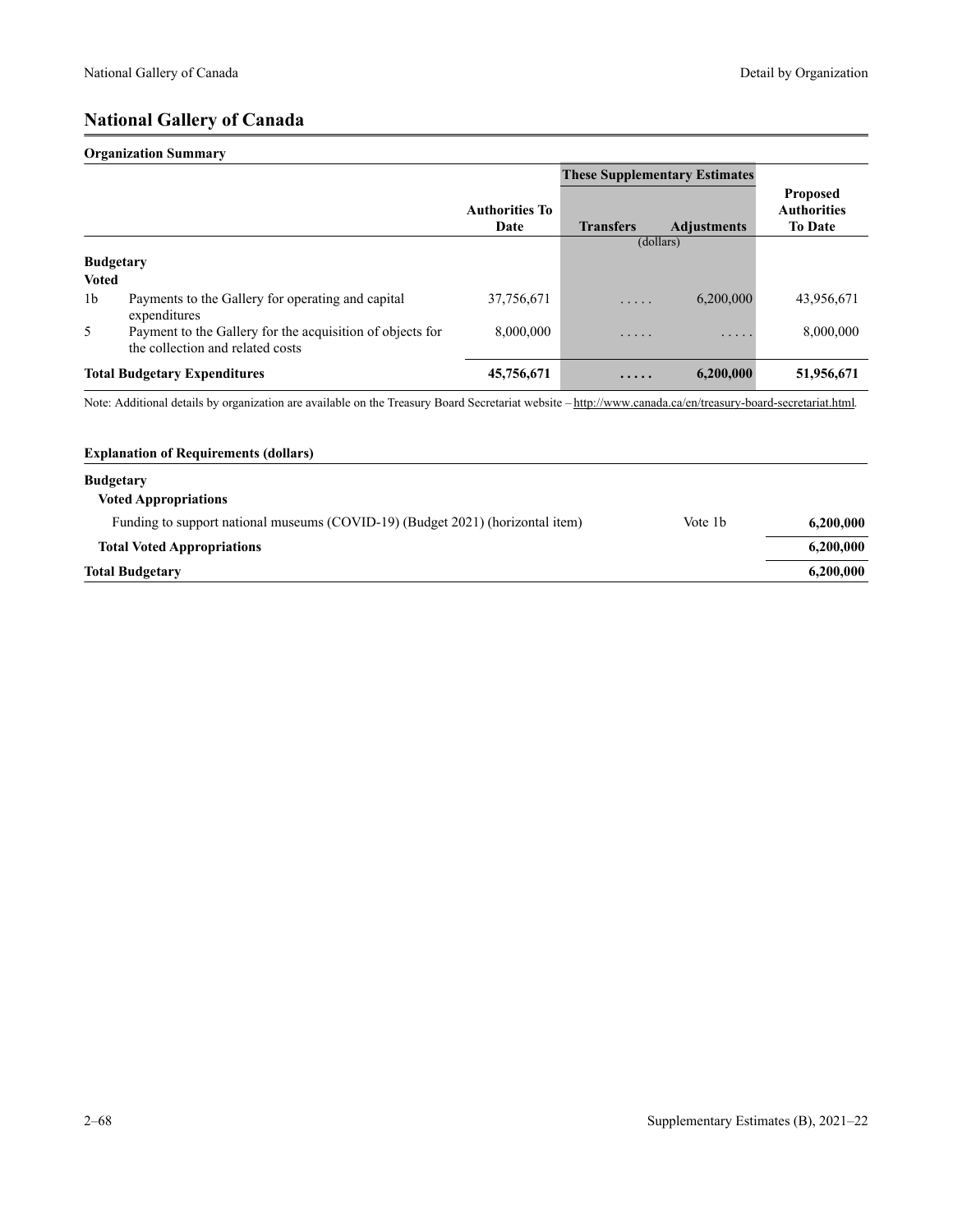### **National Museum of Science and Technology**

#### **Organization Summary**

|                                  |                                                                  |                               | <b>These Supplementary Estimates</b> |                    |                                                         |
|----------------------------------|------------------------------------------------------------------|-------------------------------|--------------------------------------|--------------------|---------------------------------------------------------|
|                                  |                                                                  | <b>Authorities To</b><br>Date | <b>Transfers</b>                     | <b>Adjustments</b> | <b>Proposed</b><br><b>Authorities</b><br><b>To Date</b> |
| <b>Budgetary</b><br><b>Voted</b> |                                                                  |                               | (dollars)                            |                    |                                                         |
| 1 <sub>b</sub>                   | Payments to the Museum for operating and capital<br>expenditures | 28,514,196                    | .                                    | 14,603,000         | 43, 117, 196                                            |
|                                  | <b>Total Budgetary Expenditures</b>                              | 28,514,196                    |                                      | 14,603,000         | 43, 117, 196                                            |

Note: Additional details by organization are available on the Treasury Board Secretariat website -<http://www.canada.ca/en/treasury-board-secretariat.html>.

| <b>Explanation of Requirements (dollars)</b>                                   |                     |            |
|--------------------------------------------------------------------------------|---------------------|------------|
| <b>Budgetary</b>                                                               |                     |            |
| <b>Voted Appropriations</b>                                                    |                     |            |
| Funding to support national museums (COVID-19) (Budget 2021) (horizontal item) | Vote 1 <sub>b</sub> | 14,603,000 |
| <b>Total Voted Appropriations</b>                                              |                     | 14,603,000 |
| <b>Total Budgetary</b>                                                         |                     | 14,603,000 |
|                                                                                |                     |            |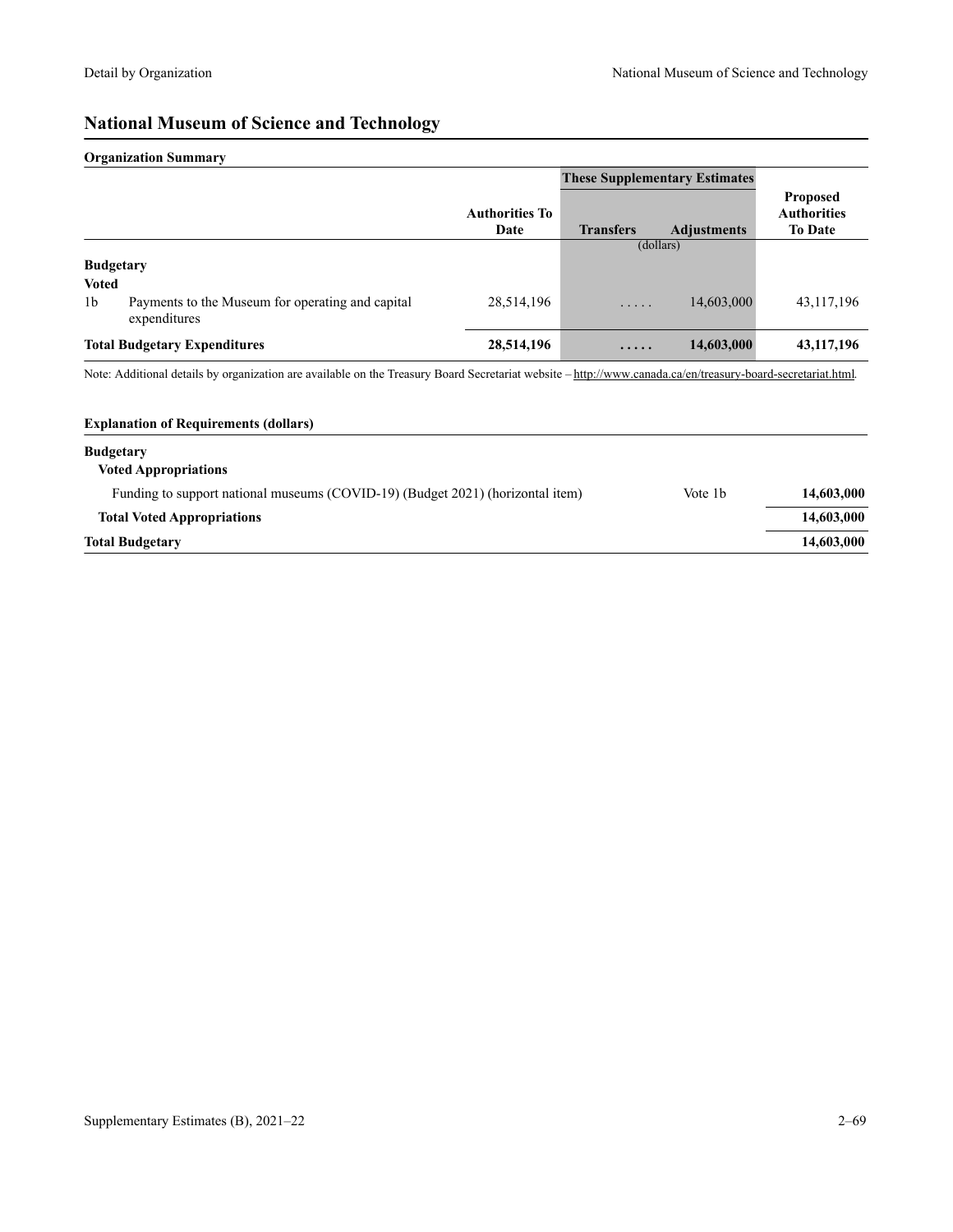### **National Research Council of Canada**

#### **Organization Summary**

|                                     |                          |                               | <b>These Supplementary Estimates</b> |                    |                                                         |
|-------------------------------------|--------------------------|-------------------------------|--------------------------------------|--------------------|---------------------------------------------------------|
|                                     |                          | <b>Authorities To</b><br>Date | <b>Transfers</b>                     | <b>Adjustments</b> | <b>Proposed</b><br><b>Authorities</b><br><b>To Date</b> |
|                                     |                          |                               | (dollars)                            |                    |                                                         |
| <b>Budgetary</b>                    |                          |                               |                                      |                    |                                                         |
| <b>Voted</b>                        |                          |                               |                                      |                    |                                                         |
| 1 <sub>b</sub>                      | Operating expenditures   | 502,511,846                   | .                                    | 9,723,550          | 512,235,396                                             |
| 5a                                  | Capital expenditures     | 111,353,564                   | .                                    | .                  | 111,353,564                                             |
| 10 <sub>b</sub>                     | Grants and contributions | 647,863,673                   | .                                    | 103,500,000        | 751,363,673                                             |
|                                     | <b>Total Voted</b>       | 1,261,729,083                 | .                                    | 113,223,550        | 1,374,952,633                                           |
|                                     | <b>Total Statutory</b>   | 247,716,977                   | .                                    | 1.547.231          | 249,264,208                                             |
| <b>Total Budgetary Expenditures</b> |                          | 1,509,446,060                 | .                                    | 114,770,781        | 1,624,216,841                                           |

Note: Additional details by organization are available on the Treasury Board Secretariat website -<http://www.canada.ca/en/treasury-board-secretariat.html>.

#### **Explanation of Requirements (dollars)**

## **Budgetary Voted Appropriations** Funding to support the Industrial Research Assistance Program (Budget 2021) Vote 1b 8,552,741 Vote 10b 90,000,000 Total **98,552,741**

| Funding for the IP Assist program to provide firms with access to intellectual property services | Vote 1b              | 1,170,809   |
|--------------------------------------------------------------------------------------------------|----------------------|-------------|
| (Budget 2021)                                                                                    | Vote 10 <sub>b</sub> | 13,500,000  |
| Total                                                                                            |                      | 14,670,809  |
| <b>Total Voted Appropriations</b>                                                                |                      | 113,223,550 |
| <b>Total Statutory Appropriations</b>                                                            |                      | 1,547,231   |
| Total Budgetarv                                                                                  |                      | 114,770,781 |

#### **Listing of Transfer Payments**

|                                                                 | <b>Estimates to</b> | <b>These</b>     | <b>Revised</b>   |
|-----------------------------------------------------------------|---------------------|------------------|------------------|
|                                                                 | Date                | Supplementary    | <b>Estimates</b> |
|                                                                 |                     | <b>Estimates</b> |                  |
|                                                                 |                     | (dollars)        |                  |
| <b>Contributions</b>                                            |                     |                  |                  |
| Industrial Research Assistance Program – Contributions to Firms | 401,714,000         | 103,500,000      | 505,214,000      |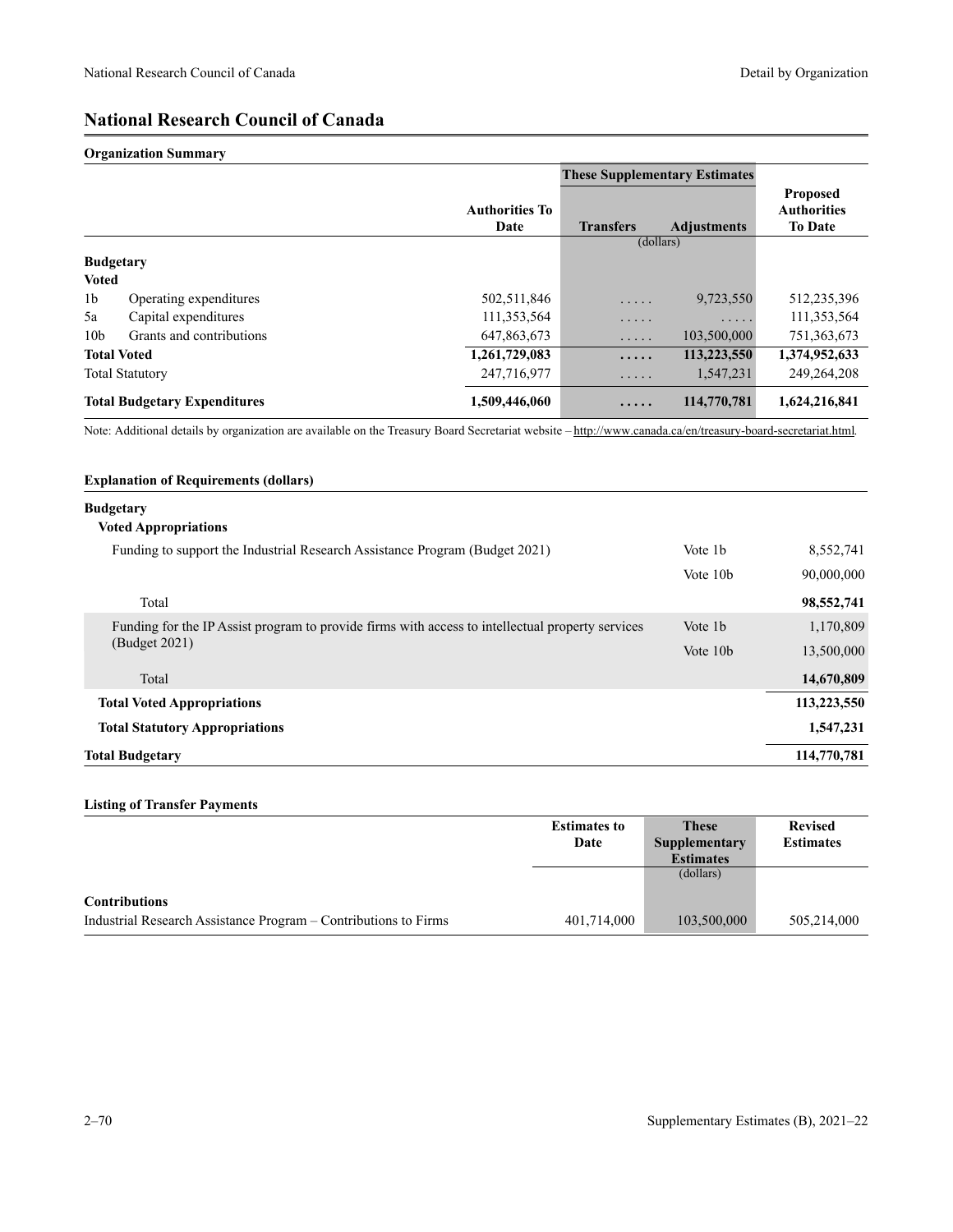|                                         |                    | <b>These</b>     | <b>Proposed</b>    |
|-----------------------------------------|--------------------|------------------|--------------------|
|                                         | <b>Authorities</b> | Supplementary    | <b>Authorities</b> |
|                                         | <b>To Date</b>     | <b>Estimates</b> |                    |
|                                         |                    | (dollars)        |                    |
| <b>Budgetary</b>                        |                    |                  |                    |
| Contributions to employee benefit plans | 65,716,977         | 1,547,231        | 67, 264, 208       |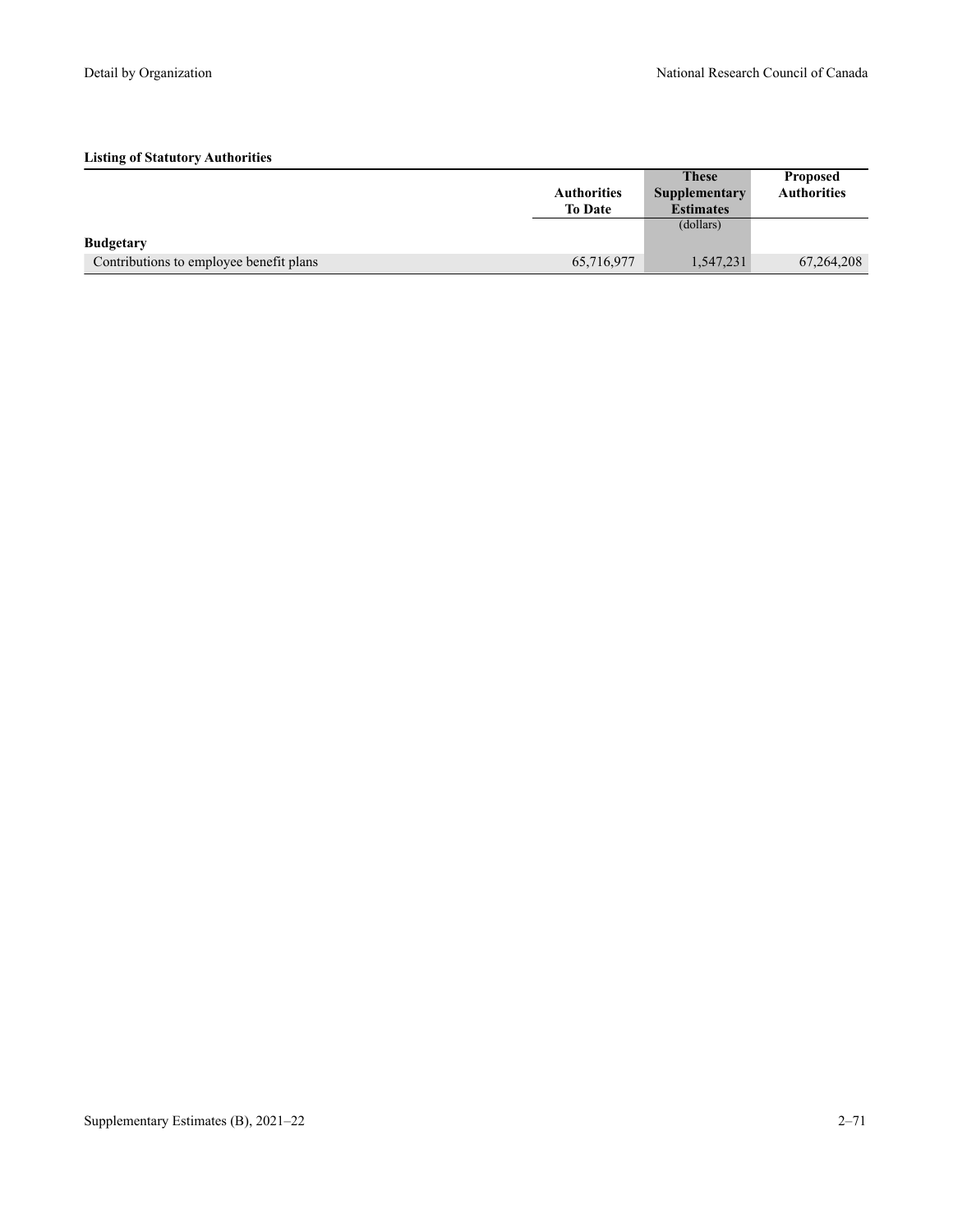### **Natural Sciences and Engineering Research Council**

#### **Organization Summary**

|                |                                     |                               | <b>These Supplementary Estimates</b> |                    |                                                         |
|----------------|-------------------------------------|-------------------------------|--------------------------------------|--------------------|---------------------------------------------------------|
|                |                                     | <b>Authorities To</b><br>Date | <b>Transfers</b>                     | <b>Adjustments</b> | <b>Proposed</b><br><b>Authorities</b><br><b>To Date</b> |
|                |                                     |                               | (dollars)                            |                    |                                                         |
|                | <b>Budgetary</b>                    |                               |                                      |                    |                                                         |
| <b>Voted</b>   |                                     |                               |                                      |                    |                                                         |
| 1 <sub>b</sub> | Operating expenditures              | 55,532,464                    | 2,096,294                            | 1,167,747          | 58,796,505                                              |
| 5 <sub>b</sub> | Grants                              | 1,321,627,413                 | (2,837,698)                          | 22,000,000         | 1,340,789,715                                           |
|                | <b>Total Voted</b>                  | 1,377,159,877                 | (741, 404)                           | 23, 167, 747       | 1,399,586,220                                           |
|                | <b>Total Statutory</b>              | 5,856,425                     | .                                    | 199,794            | 6,056,219                                               |
|                | <b>Total Budgetary Expenditures</b> | 1,383,016,302                 | (741, 404)                           | 23,367,541         | 1,405,642,439                                           |

Note: Additional details by organization are available on the Treasury Board Secretariat website -<http://www.canada.ca/en/treasury-board-secretariat.html>.

#### **Explanation of Requirements (dollars)**

### **Budgetary Voted Appropriations** Funding to support applied research partnerships (Budget 2021) Vote 1b 1,167,747 Vote 5b 22,000,000 Total **23,167,747 Total Voted Appropriations 23,167,747 Total Statutory Appropriations 199,794 Transfers** Transfers from Other Organizations From Canadian Institutes of Health Research and the Social Sciences and Humanities Research Council to the Natural Sciences and Engineering Research Council to explore the development of a common grants management solution Vote 1b **2,096,294**  Transfers to Other Organizations From the Natural Sciences and Engineering Research Council to Canadian Institutes of Health Research and the Social Sciences and Humanities Research Council to increase innovation through partnerships between Canadian colleges, universities and local companies Vote 5b **(2,837,698) Total Transfers (741,404) Total Budgetary 22,626,137**

#### **Listing of Transfer Payments**

|                                          | <b>Estimates to</b> | <b>These</b>     | <b>Revised</b>   |
|------------------------------------------|---------------------|------------------|------------------|
|                                          | Date                | Supplementary    | <b>Estimates</b> |
|                                          |                     | <b>Estimates</b> |                  |
|                                          |                     | (dollars)        |                  |
| <b>Grants</b>                            |                     |                  |                  |
| College and Community Innovation Program | 75,565,023          | 19,162,302       | 94,727,325       |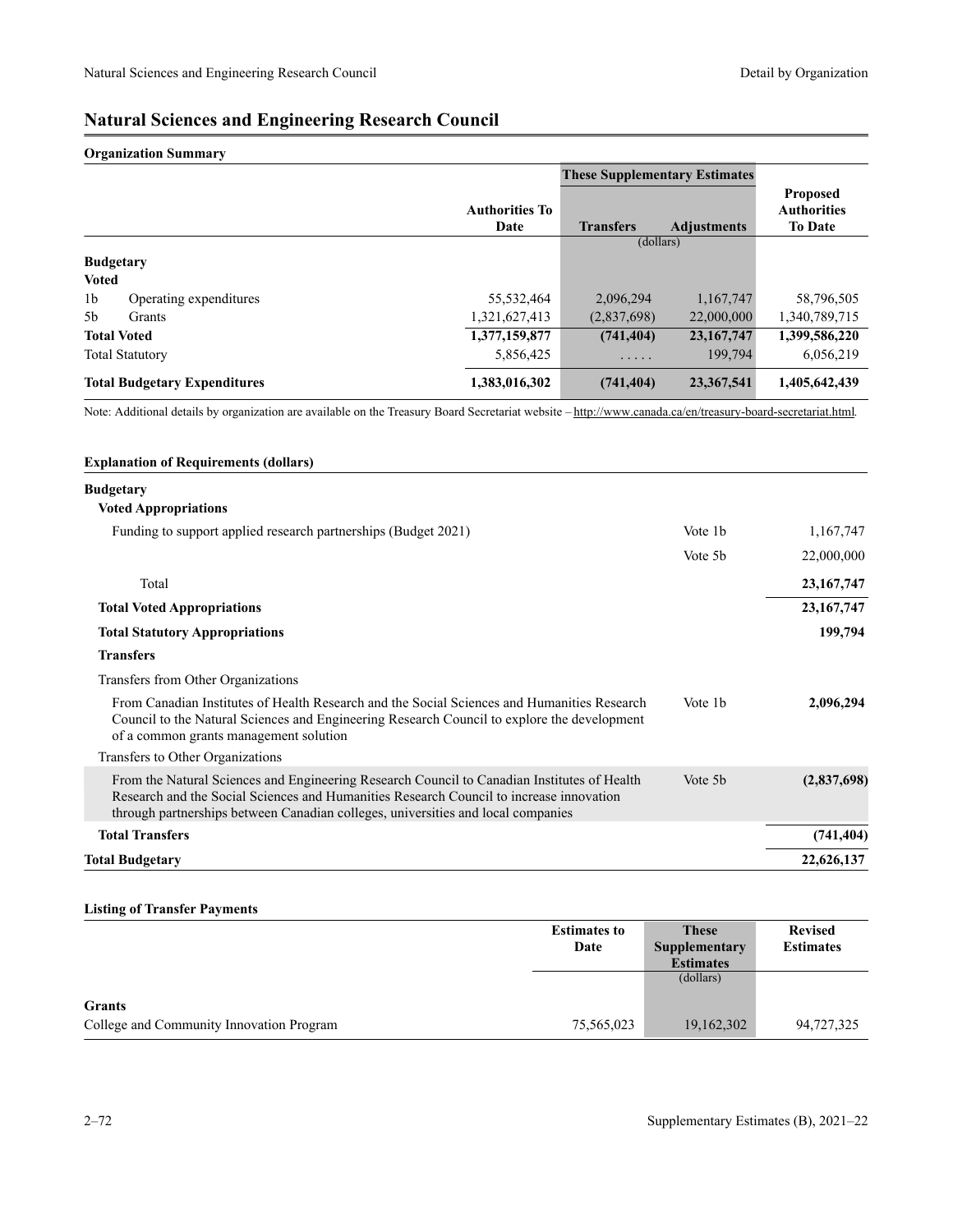|                                         |                    | <b>These</b>     | <b>Proposed</b>    |
|-----------------------------------------|--------------------|------------------|--------------------|
|                                         | <b>Authorities</b> | Supplementary    | <b>Authorities</b> |
|                                         | <b>To Date</b>     | <b>Estimates</b> |                    |
|                                         |                    | (dollars)        |                    |
| <b>Budgetary</b>                        |                    |                  |                    |
| Contributions to employee benefit plans | 5,677,646          | 199,794          | 5,877,440          |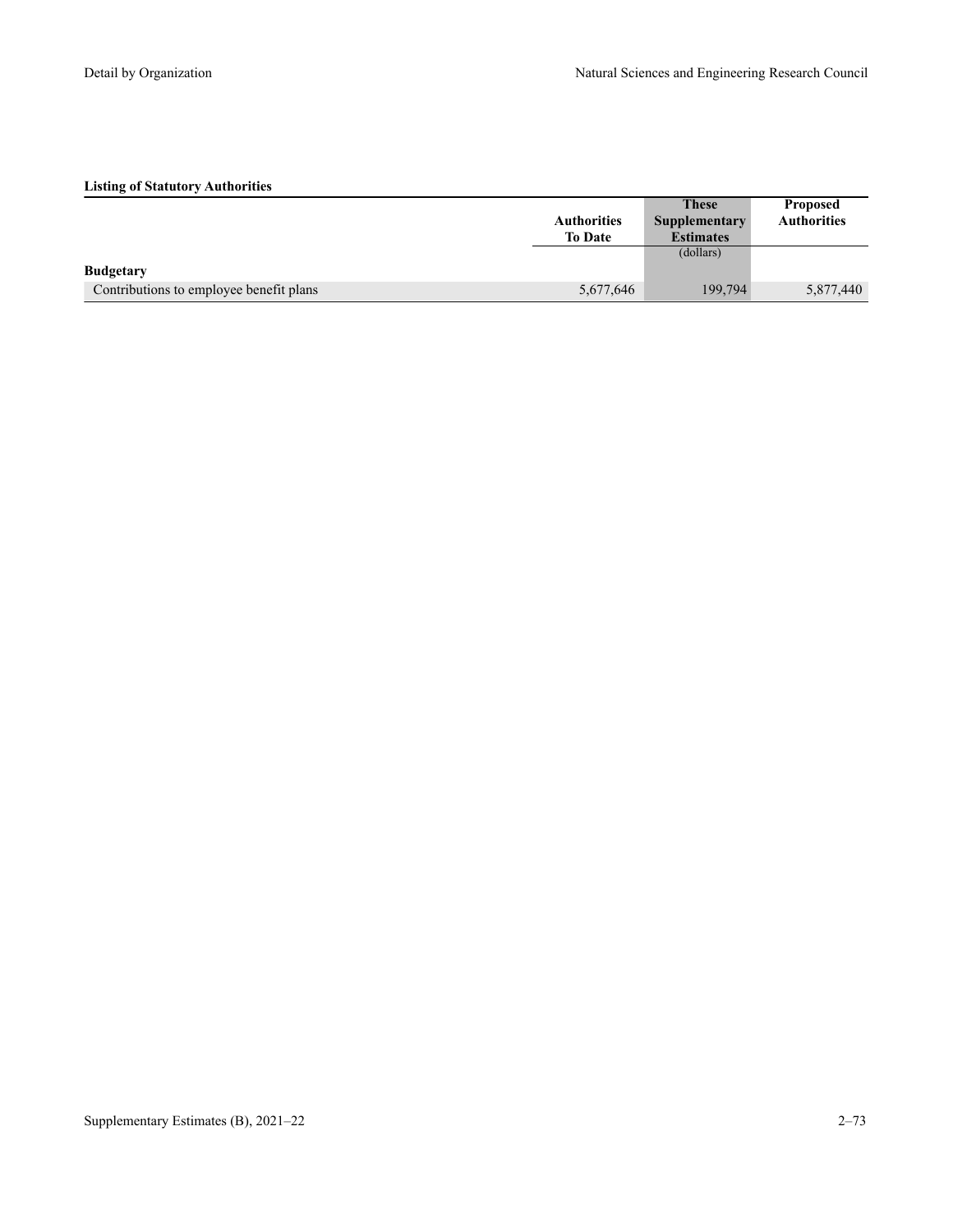### **Office of Infrastructure of Canada**

#### **Organization Summary**

|                                     |                          |                               | <b>These Supplementary Estimates</b> |                    |                                                         |
|-------------------------------------|--------------------------|-------------------------------|--------------------------------------|--------------------|---------------------------------------------------------|
|                                     |                          | <b>Authorities To</b><br>Date | <b>Transfers</b>                     | <b>Adjustments</b> | <b>Proposed</b><br><b>Authorities</b><br><b>To Date</b> |
|                                     |                          |                               | (dollars)                            |                    |                                                         |
| <b>Budgetary</b>                    |                          |                               |                                      |                    |                                                         |
| <b>Voted</b>                        |                          |                               |                                      |                    |                                                         |
| 1 <sub>b</sub>                      | Operating expenditures   | 193,795,732                   | .                                    | 13,239,556         | 207,035,288                                             |
| 5b                                  | Capital expenditures     | 95,907,825                    | .                                    | 81,018,731         | 176,926,556                                             |
| 10a                                 | Grants and contributions | 5,068,176,045                 | .                                    | .                  | 5,068,176,045                                           |
|                                     | <b>Total Voted</b>       | 5,357,879,602                 | .                                    | 94,258,287         | 5,452,137,889                                           |
|                                     | <b>Total Statutory</b>   | 4,505,227,426                 | .                                    | .                  | 4,505,227,426                                           |
| <b>Total Budgetary Expenditures</b> |                          | 9,863,107,028                 | .                                    | 94,258,287         | 9,957,365,315                                           |

Note: Additional details by organization are available on the Treasury Board Secretariat website -<http://www.canada.ca/en/treasury-board-secretariat.html>.

| <b>Budgetary</b>                                                                   |            |
|------------------------------------------------------------------------------------|------------|
|                                                                                    |            |
| <b>Voted Appropriations</b>                                                        |            |
| Funding for the Samuel De Champlain Bridge Corridor Project<br>Vote 1 <sub>b</sub> | 13,239,556 |
| Vote 5b                                                                            | 81,018,731 |
| Total                                                                              | 94,258,287 |
| <b>Total Voted Appropriations</b>                                                  | 94,258,287 |
| <b>Total Budgetary</b>                                                             | 94,258,287 |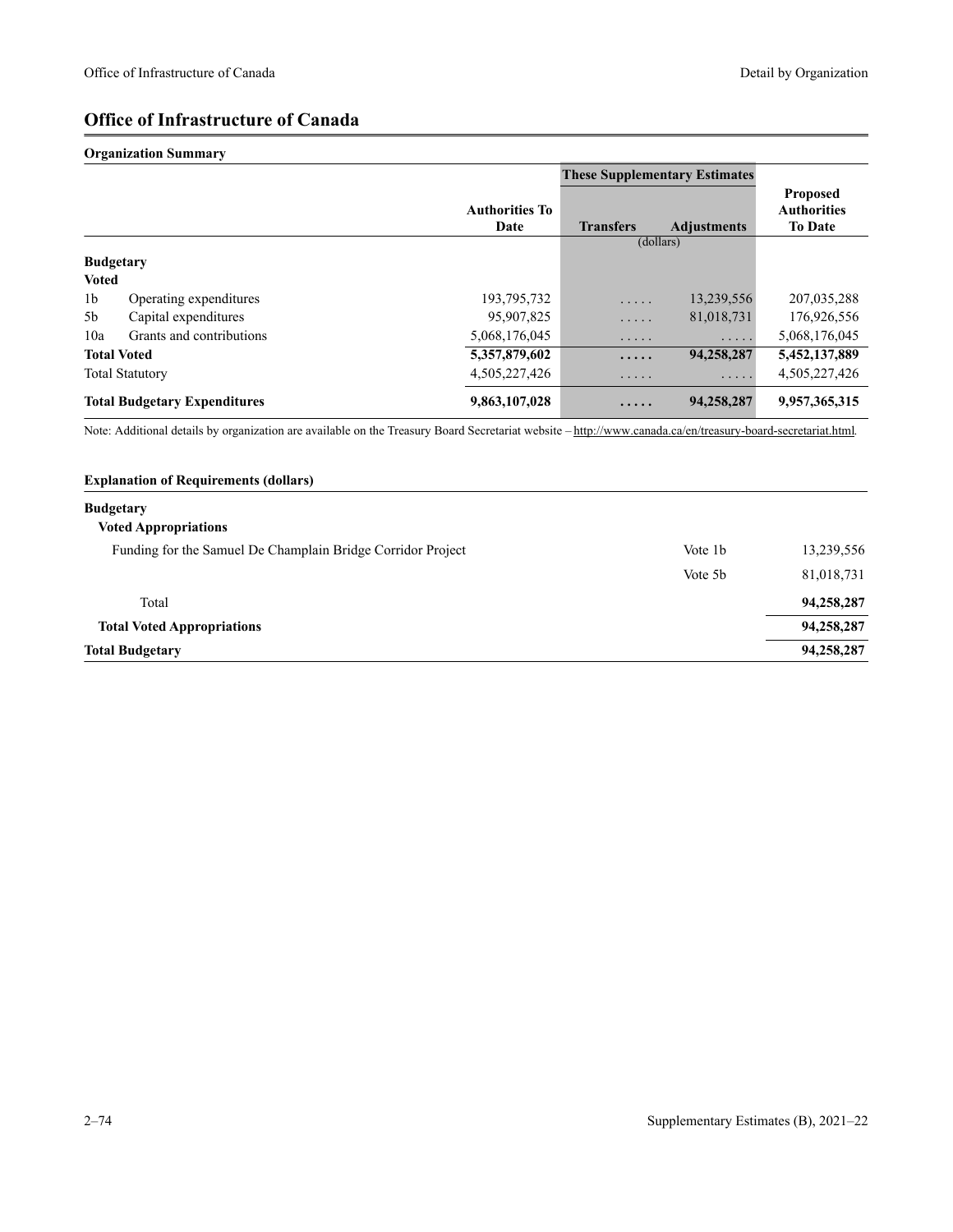# **Office of the Commissioner of Lobbying**

#### **Organization Summary**

|                                        |                               | <b>These Supplementary Estimates</b> |                    |                                                         |
|----------------------------------------|-------------------------------|--------------------------------------|--------------------|---------------------------------------------------------|
|                                        | <b>Authorities To</b><br>Date | <b>Transfers</b>                     | <b>Adjustments</b> | <b>Proposed</b><br><b>Authorities</b><br><b>To Date</b> |
|                                        |                               | (dollars)                            |                    |                                                         |
| <b>Budgetary</b>                       |                               |                                      |                    |                                                         |
| <b>Voted</b>                           |                               |                                      |                    |                                                         |
| 1 <sub>b</sub><br>Program expenditures | 4, 343, 751                   | .                                    | 556,217            | 4,899,968                                               |
| <b>Total Voted</b>                     | 4,343,751                     | $\cdots\cdots$                       | 556,217            | 4,899,968                                               |
| <b>Total Statutory</b>                 | 434,840                       | .                                    | 40,736             | 475,576                                                 |
| <b>Total Budgetary Expenditures</b>    | 4,778,591                     | .                                    | 596,953            | 5,375,544                                               |

Note: Additional details by organization are available on the Treasury Board Secretariat website -<http://www.canada.ca/en/treasury-board-secretariat.html>.

| <b>Explanation of Requirements (dollars)</b>                                                                           |         |         |  |  |
|------------------------------------------------------------------------------------------------------------------------|---------|---------|--|--|
| <b>Budgetary</b>                                                                                                       |         |         |  |  |
| <b>Voted Appropriations</b>                                                                                            |         |         |  |  |
| Funding to enhance information management and information technology systems for<br>transparent lobbying (Budget 2021) | Vote 1b | 556,217 |  |  |
| <b>Total Voted Appropriations</b>                                                                                      |         | 556,217 |  |  |
| <b>Total Statutory Appropriations</b>                                                                                  |         | 40,736  |  |  |
| <b>Total Budgetary</b>                                                                                                 |         | 596,953 |  |  |

|                                         |                    | <b>These</b>     | <b>Proposed</b>    |
|-----------------------------------------|--------------------|------------------|--------------------|
|                                         | <b>Authorities</b> | Supplementary    | <b>Authorities</b> |
|                                         | <b>To Date</b>     | <b>Estimates</b> |                    |
|                                         |                    | (dollars)        |                    |
| <b>Budgetary</b>                        |                    |                  |                    |
| Contributions to employee benefit plans | 434,840            | 40,736           | 475,576            |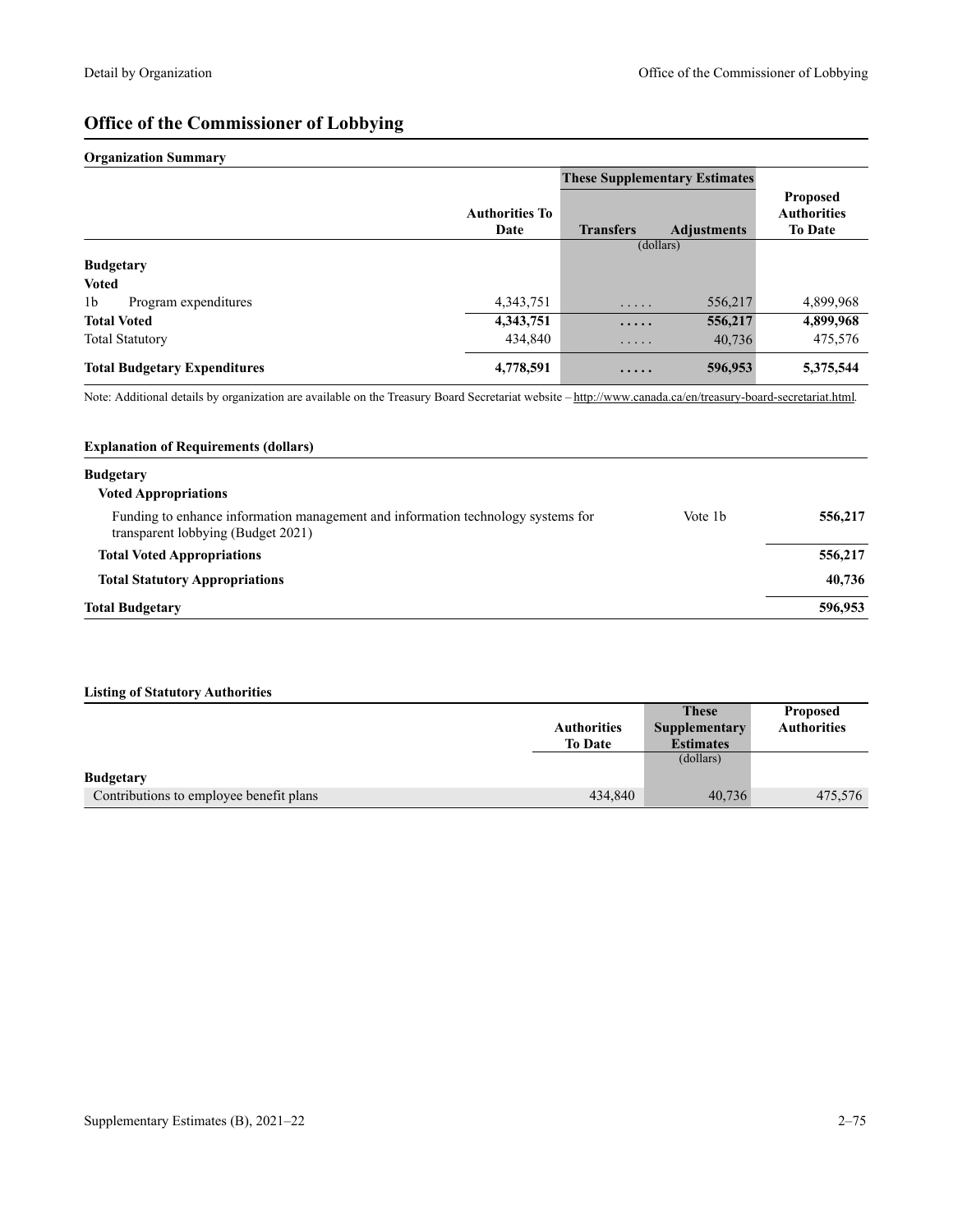## **Offices of the Information and Privacy Commissioners of Canada**

### **Organization Summary**

|                                     |                                                                            |                               | <b>These Supplementary Estimates</b> |                    |                                                         |
|-------------------------------------|----------------------------------------------------------------------------|-------------------------------|--------------------------------------|--------------------|---------------------------------------------------------|
|                                     |                                                                            | <b>Authorities To</b><br>Date | <b>Transfers</b>                     | <b>Adjustments</b> | <b>Proposed</b><br><b>Authorities</b><br><b>To Date</b> |
|                                     |                                                                            |                               |                                      | (dollars)          |                                                         |
| <b>Budgetary</b>                    |                                                                            |                               |                                      |                    |                                                         |
| <b>Voted</b>                        |                                                                            |                               |                                      |                    |                                                         |
| 1 <sub>b</sub>                      | Program expenditures – Office of the Information<br>Commissioner of Canada | 15,410,929                    | .                                    | 876,292            | 16,287,221                                              |
| 5                                   | Program expenditures – Office of the Privacy<br>Commissioner of Canada     | 28, 109, 378                  | .                                    | .                  | 28, 109, 378                                            |
| <b>Total Voted</b>                  |                                                                            | 43,520,307                    | .                                    | 876,292            | 44,396,599                                              |
|                                     | <b>Total Statutory</b>                                                     | 5,052,505                     | .                                    | .                  | 5,052,505                                               |
| <b>Total Budgetary Expenditures</b> |                                                                            | 48,572,812                    | .                                    | 876,292            | 49,449,104                                              |

Note: Additional details by organization are available on the Treasury Board Secretariat website -<http://www.canada.ca/en/treasury-board-secretariat.html>.

## **Explanation of Requirements (dollars) Budgetary Voted Appropriations** Funding for information management and technology projects in support of core mandate Vote 1b **876,292 Total Voted Appropriations 876,292 Total Budgetary 876,292**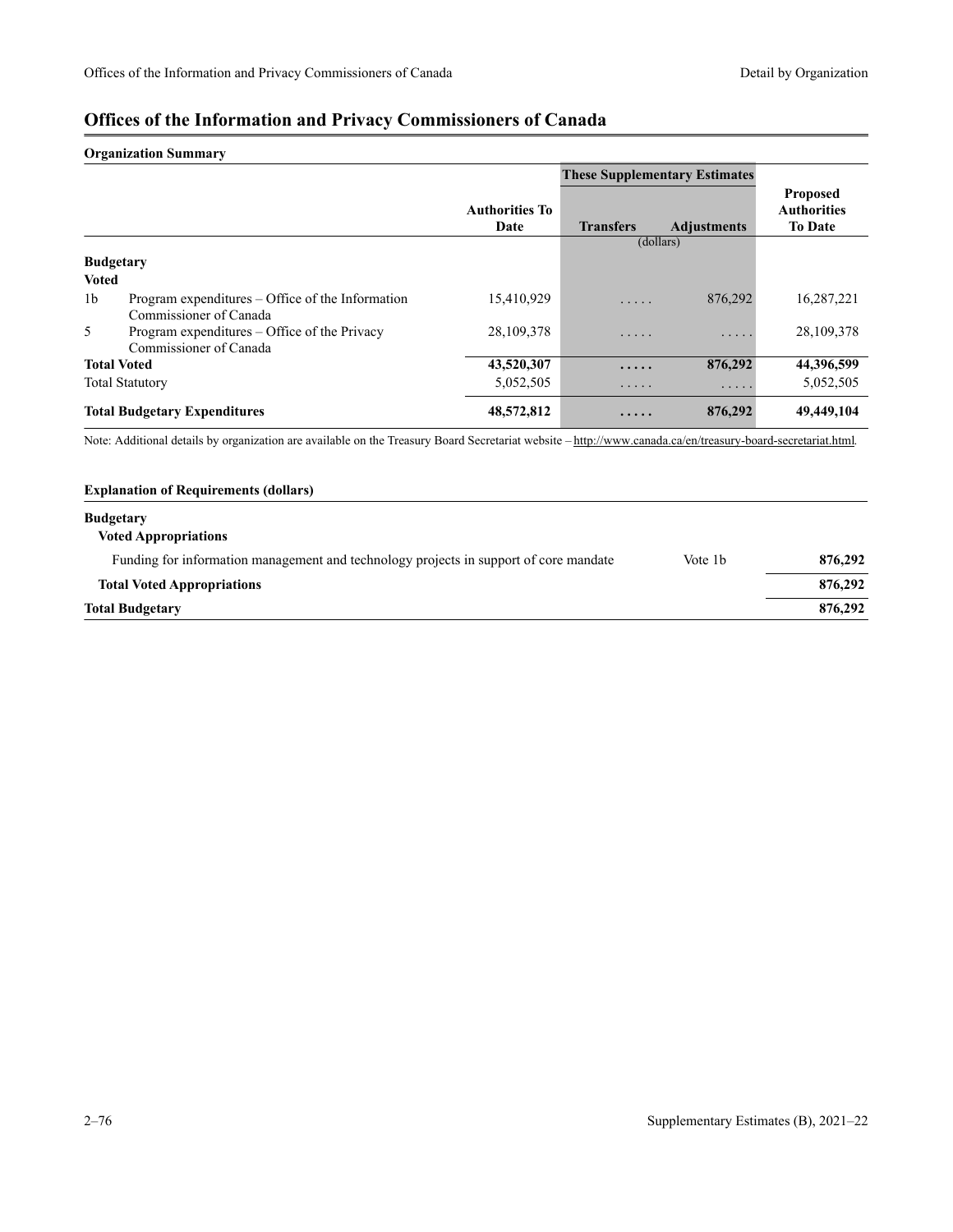## **Pacific Economic Development Agency of Canada**

#### **Organization Summary**

|                |                                     |                               | <b>These Supplementary Estimates</b> |                    |                                                         |
|----------------|-------------------------------------|-------------------------------|--------------------------------------|--------------------|---------------------------------------------------------|
|                |                                     | <b>Authorities To</b><br>Date | <b>Transfers</b>                     | <b>Adjustments</b> | <b>Proposed</b><br><b>Authorities</b><br><b>To Date</b> |
|                |                                     |                               | (dollars)                            |                    |                                                         |
|                | <b>Budgetary</b>                    |                               |                                      |                    |                                                         |
| <b>Voted</b>   |                                     |                               |                                      |                    |                                                         |
| 1 <sub>b</sub> | Operating expenditures              | 4.114.346                     | (4,114,346)                          | 23,685,762         | 23,685,762                                              |
| .5b            | Grants and contributions            | 104,700,207                   | $\cdots$                             | 131,819,368        | 236,519,575                                             |
|                | <b>Total Voted</b>                  | 108,814,553                   | (4, 114, 346)                        | 155,505,130        | 260, 205, 337                                           |
|                | <b>Total Statutory</b>              | .                             | .                                    | 3,267,000          | 3,267,000                                               |
|                | <b>Total Budgetary Expenditures</b> | 108,814,553                   | (4, 114, 346)                        | 158,772,130        | 263,472,337                                             |

Note: Additional details by organization are available on the Treasury Board Secretariat website -<http://www.canada.ca/en/treasury-board-secretariat.html>.

| <b>Explanation of Requirements (dollars)</b>                                                                                                                                                         |                     |               |
|------------------------------------------------------------------------------------------------------------------------------------------------------------------------------------------------------|---------------------|---------------|
| <b>Budgetary</b>                                                                                                                                                                                     |                     |               |
| <b>Voted Appropriations</b>                                                                                                                                                                          |                     |               |
| Funding to support the new Regional Development Agency for British Columbia (Budget 2021)                                                                                                            | Vote 1 <sub>b</sub> | 23,685,762    |
|                                                                                                                                                                                                      | Vote 5 <sub>b</sub> | 81,615,000    |
| Total                                                                                                                                                                                                |                     | 105,300,762   |
| Funding for the Canada Community Revitalization Fund (Budget 2021) (horizontal item)                                                                                                                 | Vote 5b             | 20,907,039    |
| Funding for the Tourism Relief Fund (COVID-19) (Budget 2021) (horizontal item)                                                                                                                       | Vote 5b             | 16,057,329    |
| Funding for the Aerospace Regional Recovery Initiative (Budget 2021) (horizontal item)                                                                                                               | Vote 5b             | 6,240,000     |
| Funding to support major festivals and events (COVID-19) (Budget 2021) (horizontal item)                                                                                                             | Vote 5b             | 5,000,000     |
| Funding to support small and medium-sized businesses (Budget 2021) (horizontal item)                                                                                                                 | Vote 5b             | 2,000,000     |
| <b>Total Voted Appropriations</b>                                                                                                                                                                    |                     | 155,505,130   |
| <b>Total Statutory Appropriations</b>                                                                                                                                                                |                     | 3,267,000     |
| <b>Transfers</b>                                                                                                                                                                                     |                     |               |
| Transfers to Other Organizations                                                                                                                                                                     |                     |               |
| Transfer from Pacific Economic Development Agency of Canada to the Department of Western<br>Economic Diversification to support the new organizational structure as a result of machinery<br>changes | Vote 1b             | (4, 114, 346) |
| <b>Total Transfers</b>                                                                                                                                                                               |                     | (4, 114, 346) |
| <b>Total Budgetary</b>                                                                                                                                                                               |                     | 154,657,784   |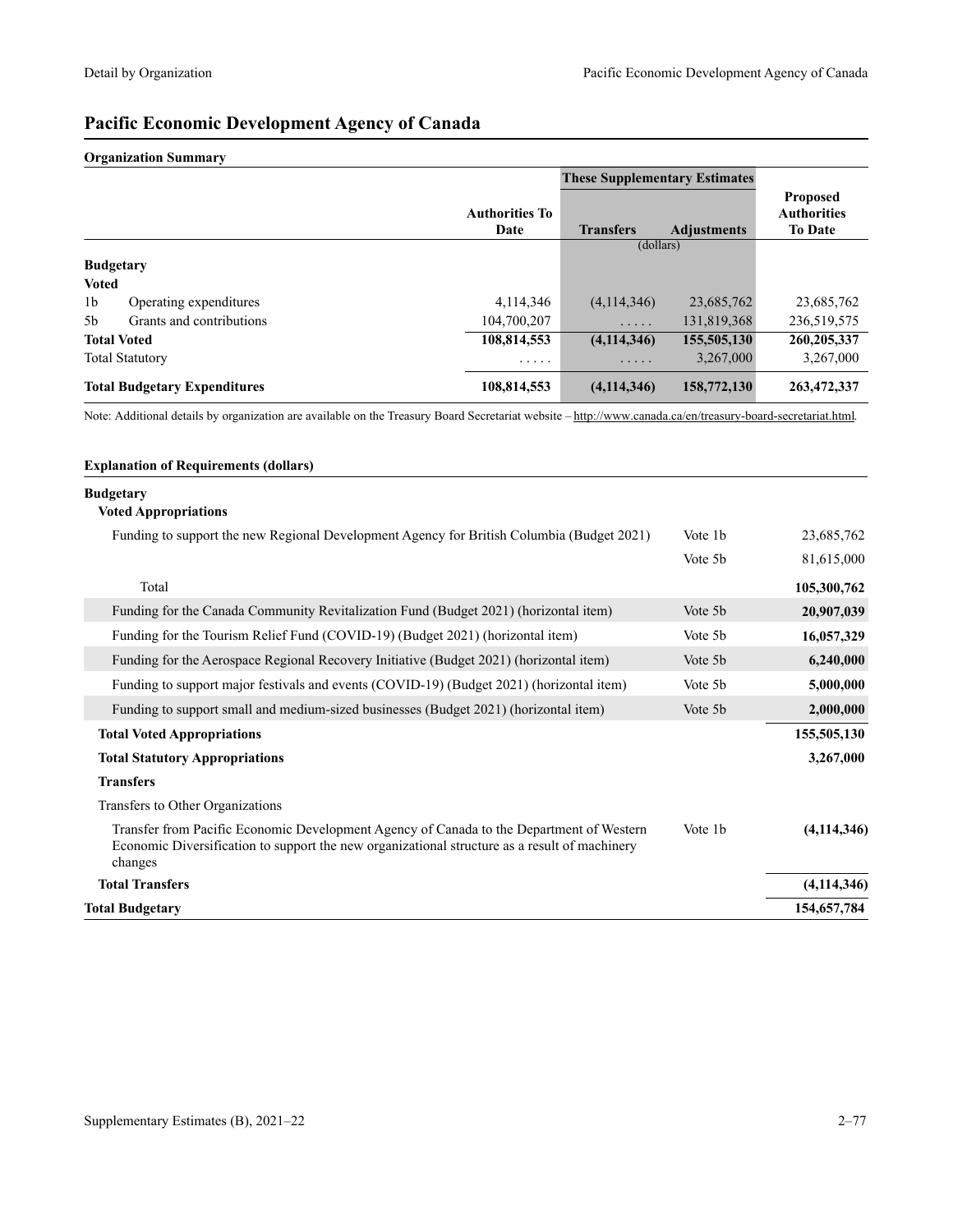### **Listing of Transfer Payments**

|                                                                                | <b>Estimates to</b><br>Date | <b>These</b>                      | <b>Revised</b><br><b>Estimates</b> |
|--------------------------------------------------------------------------------|-----------------------------|-----------------------------------|------------------------------------|
|                                                                                |                             | Supplementary<br><b>Estimates</b> |                                    |
|                                                                                |                             | (dollars)                         |                                    |
| <b>Grants</b>                                                                  |                             |                                   |                                    |
| Grants under the Regional Economic Growth through Innovation<br>program        | .                           | 3,206,984                         | 3,206,984                          |
| <b>Contributions</b>                                                           |                             |                                   |                                    |
|                                                                                |                             |                                   |                                    |
| Contributions under the Regional Economic Growth through Innovation<br>program | .                           | 95,867,993                        | 95,867,993                         |
| Contributions for the Western Diversification Program                          | .                           | 25,580,530                        | 25,580,530                         |
| Contributions for the Community Futures Program                                | .                           | 6,188,861                         | 6,188,861                          |
| Contributions for the Women's Enterprise Initiative                            | .                           | 975,000                           | 975,000                            |

|                                         |                    | <b>These</b>     | <b>Proposed</b>    |
|-----------------------------------------|--------------------|------------------|--------------------|
|                                         | <b>Authorities</b> | Supplementary    | <b>Authorities</b> |
|                                         | <b>To Date</b>     | <b>Estimates</b> |                    |
|                                         |                    | (dollars)        |                    |
| <b>Budgetary</b>                        |                    |                  |                    |
| Contributions to employee benefit plans | $\cdots$           | 3,267,000        | 3,267,000          |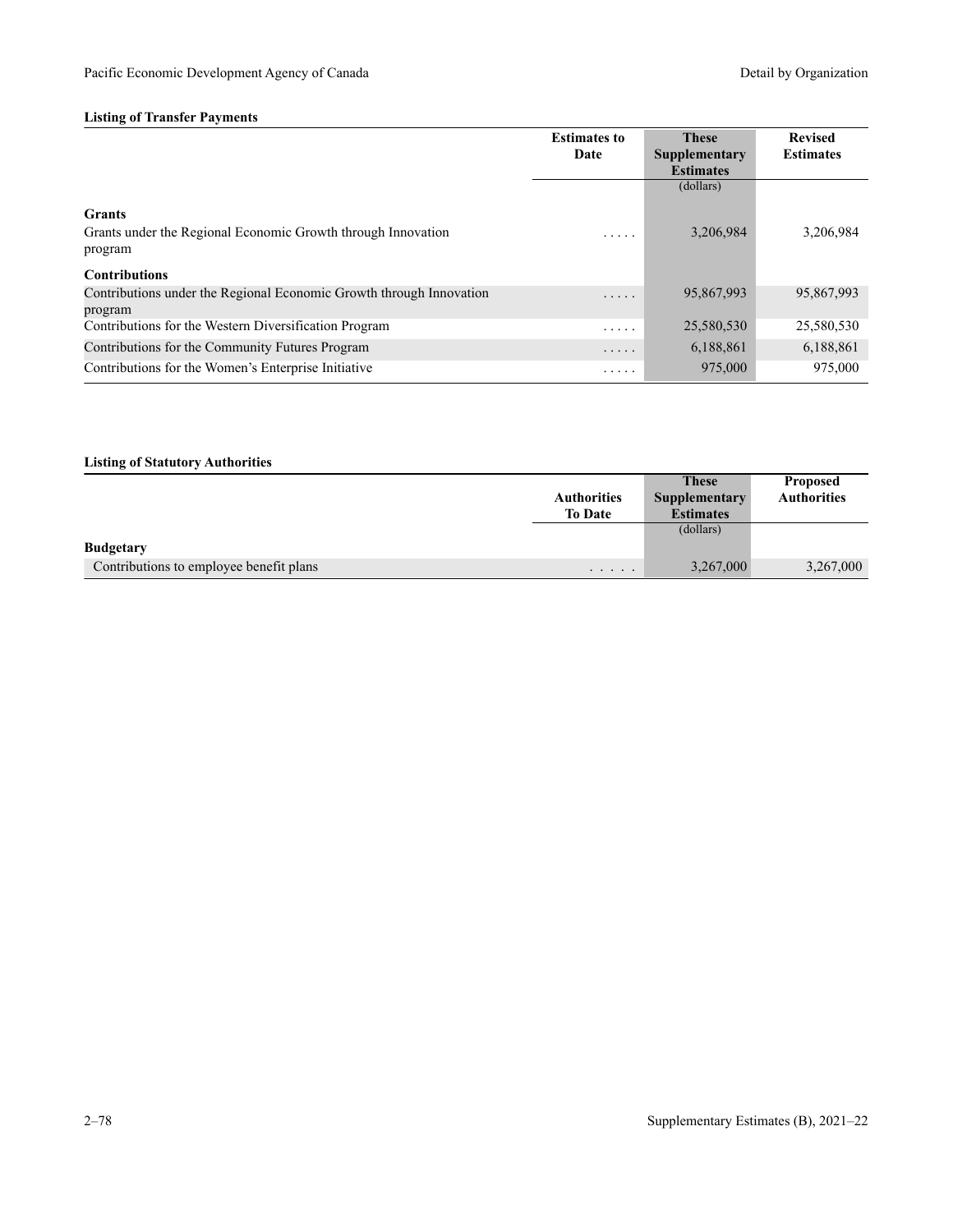## **Parks Canada Agency**

#### **Organization Summary**

|                                     |                                                      |                               | <b>These Supplementary Estimates</b> |                    |                                                         |
|-------------------------------------|------------------------------------------------------|-------------------------------|--------------------------------------|--------------------|---------------------------------------------------------|
|                                     |                                                      | <b>Authorities To</b><br>Date | <b>Transfers</b>                     | <b>Adjustments</b> | <b>Proposed</b><br><b>Authorities</b><br><b>To Date</b> |
|                                     |                                                      |                               | (dollars)                            |                    |                                                         |
| <b>Budgetary</b>                    |                                                      |                               |                                      |                    |                                                         |
| <b>Voted</b>                        |                                                      |                               |                                      |                    |                                                         |
| 1 <sub>b</sub>                      | Program expenditures                                 | 1,181,309,060                 | (42,706,842)                         | 129,409,160        | 1,268,011,378                                           |
| 5b                                  | Payments to the New Parks and Historic Sites Account | 7,371,000                     | 42,706,842                           | .                  | 50,077,842                                              |
| <b>Total Voted</b>                  |                                                      | 1,188,680,060                 | .                                    | 129,409,160        | 1,318,089,220                                           |
|                                     | <b>Total Statutory</b>                               | 207,867,455                   | .                                    | 1,962,770          | 209,830,225                                             |
| <b>Total Budgetary Expenditures</b> |                                                      | 1,396,547,515                 | .                                    | 131,371,930        | 1,527,919,445                                           |

Note: Additional details by organization are available on the Treasury Board Secretariat website –<http://www.canada.ca/en/treasury-board-secretariat.html>.

| <b>Explanation of Requirements (dollars)</b>                                                                                                                          |                     |              |
|-----------------------------------------------------------------------------------------------------------------------------------------------------------------------|---------------------|--------------|
| <b>Budgetary</b><br><b>Voted Appropriations</b>                                                                                                                       |                     |              |
| Funding to sustain operations (COVID-19) (Budget 2021)                                                                                                                | Vote 1 <sub>b</sub> | 71,700,000   |
| Funding to conserve Canada's land and freshwater, protect species, advance Indigenous<br>reconciliation and increase access to nature (Budget 2021) (horizontal item) | Vote 1b             | 46,799,242   |
| Funding to implement the Wood Buffalo National Park World Heritage Site Action Plan<br>(horizontal item)                                                              | Vote 1b             | 3,990,066    |
| Funding to address imminent threats to wood bison herds (horizontal item)                                                                                             | Vote 1b             | 3,690,817    |
| Funding to implement Canada's new marine conservation targets (Budget 2021) (horizontal<br>item)                                                                      | Vote 1b             | 3,229,035    |
| <b>Total Voted Appropriations</b>                                                                                                                                     |                     | 129,409,160  |
| <b>Total Statutory Appropriations</b>                                                                                                                                 |                     | 1,962,770    |
| <b>Transfers</b>                                                                                                                                                      |                     |              |
| <b>Internal Transfers</b>                                                                                                                                             |                     |              |
| Internal reallocation of resources to support the creation, expansion and designation of new                                                                          | Vote 1b             | (42,706,842) |
| National Historic Sites, National Parks, National Marine Conservation Areas and other<br>Protected Heritage Areas                                                     | Vote 5b             | 42,706,842   |
| Total                                                                                                                                                                 |                     |              |
| <b>Total Transfers</b>                                                                                                                                                |                     |              |
| <b>Total Budgetary</b>                                                                                                                                                |                     | 131,371,930  |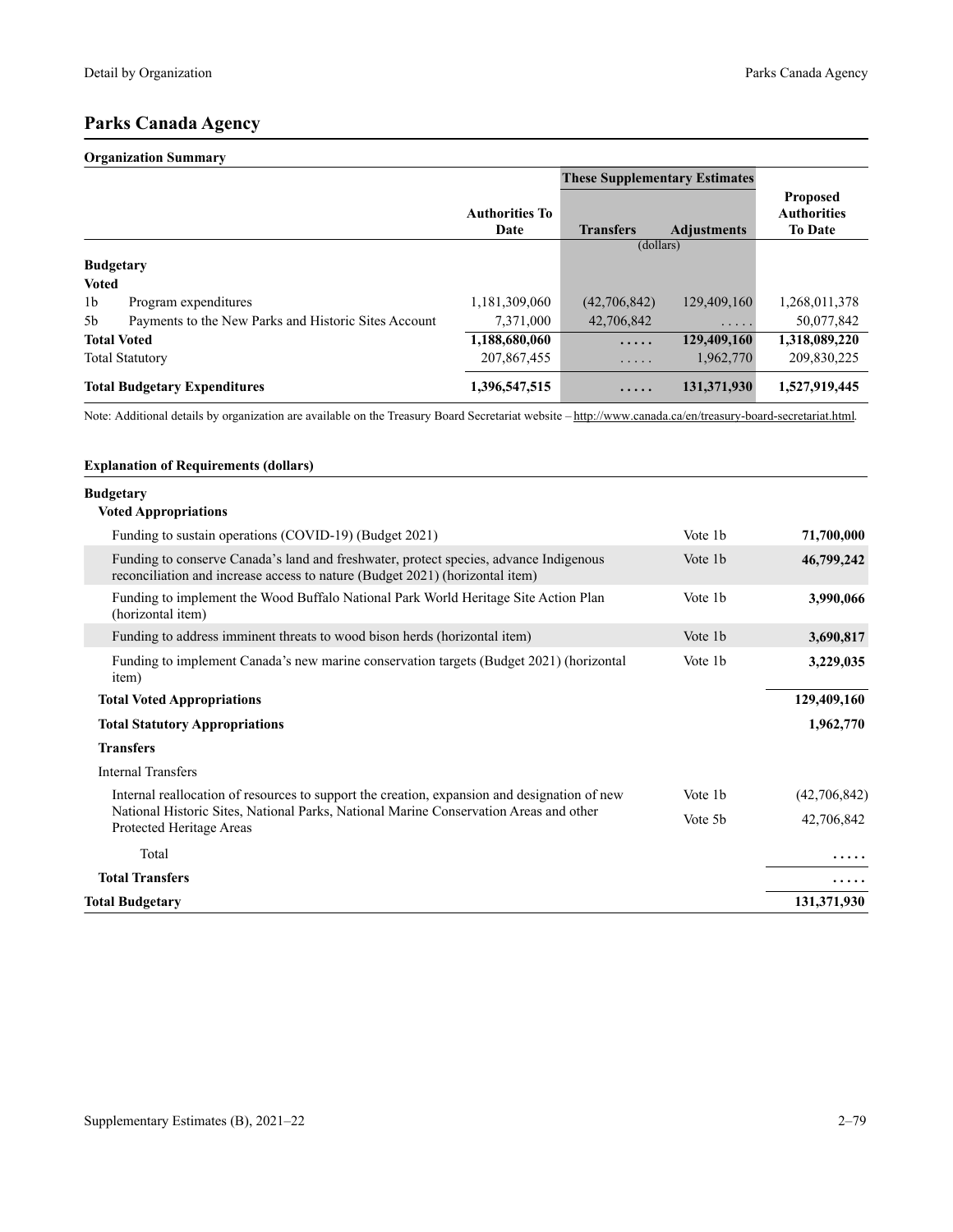|                                                                                                                                                                                             | <b>Estimates to</b><br>Date | <b>These</b><br>Supplementary<br><b>Estimates</b> | <b>Revised</b><br><b>Estimates</b> |
|---------------------------------------------------------------------------------------------------------------------------------------------------------------------------------------------|-----------------------------|---------------------------------------------------|------------------------------------|
| <b>Grants</b><br>Grants in support of activities or projects related to national parks,<br>national marine conservation areas, national historic sites and historic<br>canals               | .                           | (dollars)<br>300,000                              | 300,000                            |
| <b>Contributions</b><br>Contributions in support of activities or projects related to national<br>parks, national marine conservation areas, national historic sites and<br>historic canals | 22, 262, 388                | 5,520,000                                         | 27,782,388                         |

#### **Listing of Statutory Authorities Authorities To Date These Supplementary Estimates Proposed Authorities** (dollars) **Budgetary** Contributions to employee benefit plans 57,867,455 1,962,770 59,830,225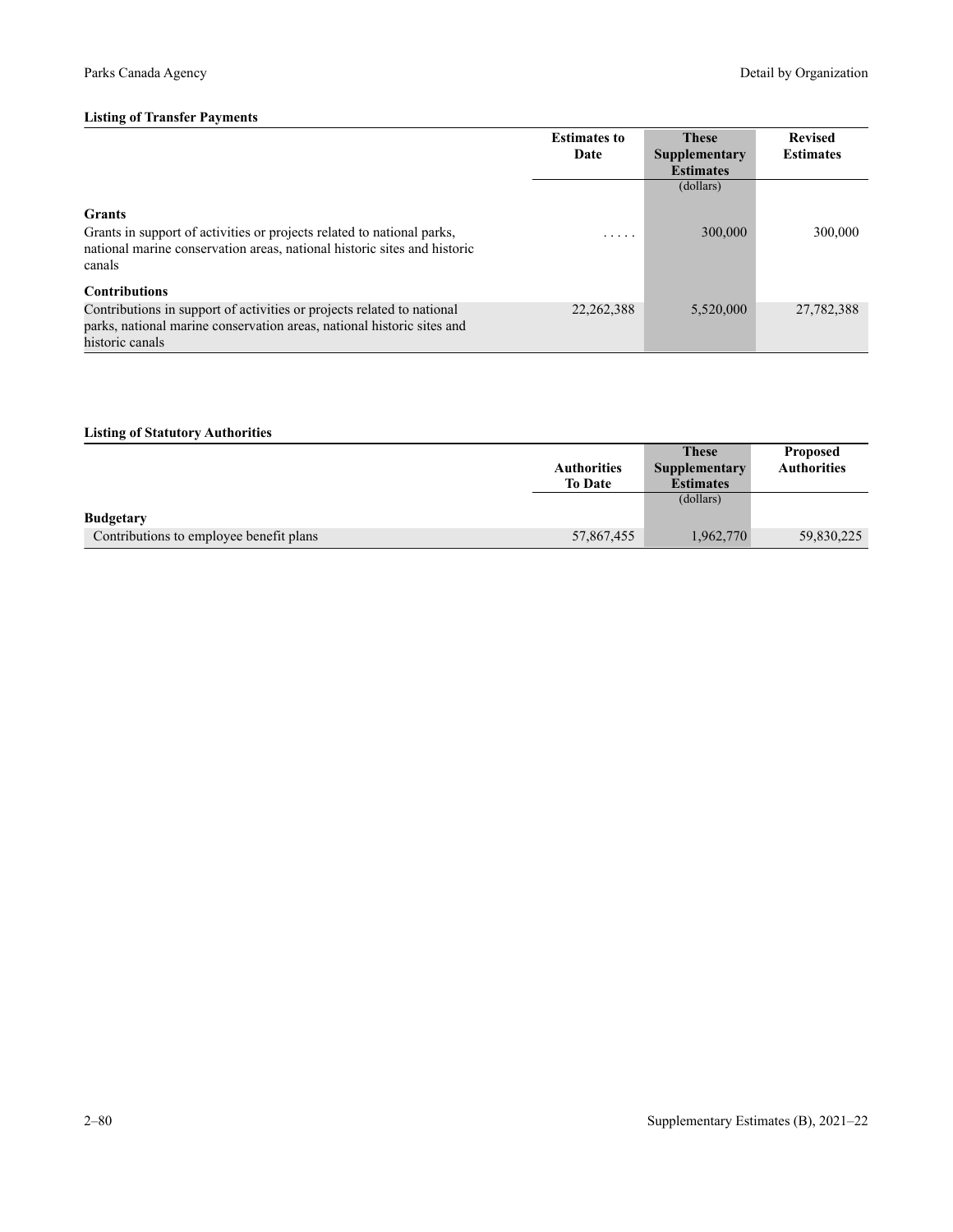## **Privy Council Office**

#### **Organization Summary**

|                                        |                               | <b>These Supplementary Estimates</b> |                    |                                                         |
|----------------------------------------|-------------------------------|--------------------------------------|--------------------|---------------------------------------------------------|
|                                        | <b>Authorities To</b><br>Date | <b>Transfers</b>                     | <b>Adjustments</b> | <b>Proposed</b><br><b>Authorities</b><br><b>To Date</b> |
|                                        |                               | (dollars)                            |                    |                                                         |
| <b>Budgetary</b>                       |                               |                                      |                    |                                                         |
| <b>Voted</b>                           |                               |                                      |                    |                                                         |
| 1 <sub>b</sub><br>Program expenditures | 183,759,452                   | .                                    | 10,787,927         | 194,547,379                                             |
| <b>Total Voted</b>                     | 183,759,452                   | .                                    | 10,787,927         | 194,547,379                                             |
| <b>Total Statutory</b>                 | 20,716,227                    | .                                    | 166,420            | 20,882,647                                              |
| <b>Total Budgetary Expenditures</b>    | 204,475,679                   | .                                    | 10,954,347         | 215,430,026                                             |

Note: Additional details by organization are available on the Treasury Board Secretariat website -<http://www.canada.ca/en/treasury-board-secretariat.html>.

| <b>Explanation of Requirements (dollars)</b>                                 |                     |            |
|------------------------------------------------------------------------------|---------------------|------------|
| <b>Budgetary</b><br><b>Voted Appropriations</b>                              |                     |            |
| Funding for the joint public inquiry into the Nova Scotia April 2020 tragedy | Vote 1 <sub>b</sub> | 10,787,927 |
| <b>Total Voted Appropriations</b>                                            |                     | 10,787,927 |
| <b>Total Statutory Appropriations</b>                                        |                     | 166,420    |
| <b>Total Budgetary</b>                                                       |                     | 10,954,347 |

### **Listing of Transfer Payments**

|                                                 | <b>Estimates to</b> | <b>These</b>     | <b>Revised</b>   |
|-------------------------------------------------|---------------------|------------------|------------------|
|                                                 | Date                | Supplementary    | <b>Estimates</b> |
|                                                 |                     | <b>Estimates</b> |                  |
|                                                 |                     | (dollars)        |                  |
| <b>Contributions</b>                            |                     |                  |                  |
| Contribution Program for Commissions of Inquiry | .                   | 3,346,466        | 3,346,466        |

|                                         |                    | <b>These</b>     | <b>Proposed</b>    |
|-----------------------------------------|--------------------|------------------|--------------------|
|                                         | <b>Authorities</b> | Supplementary    | <b>Authorities</b> |
|                                         | <b>To Date</b>     | <b>Estimates</b> |                    |
|                                         |                    | (dollars)        |                    |
| <b>Budgetary</b>                        |                    |                  |                    |
| Contributions to employee benefit plans | 20,347,727         | 166,420          | 20,514,147         |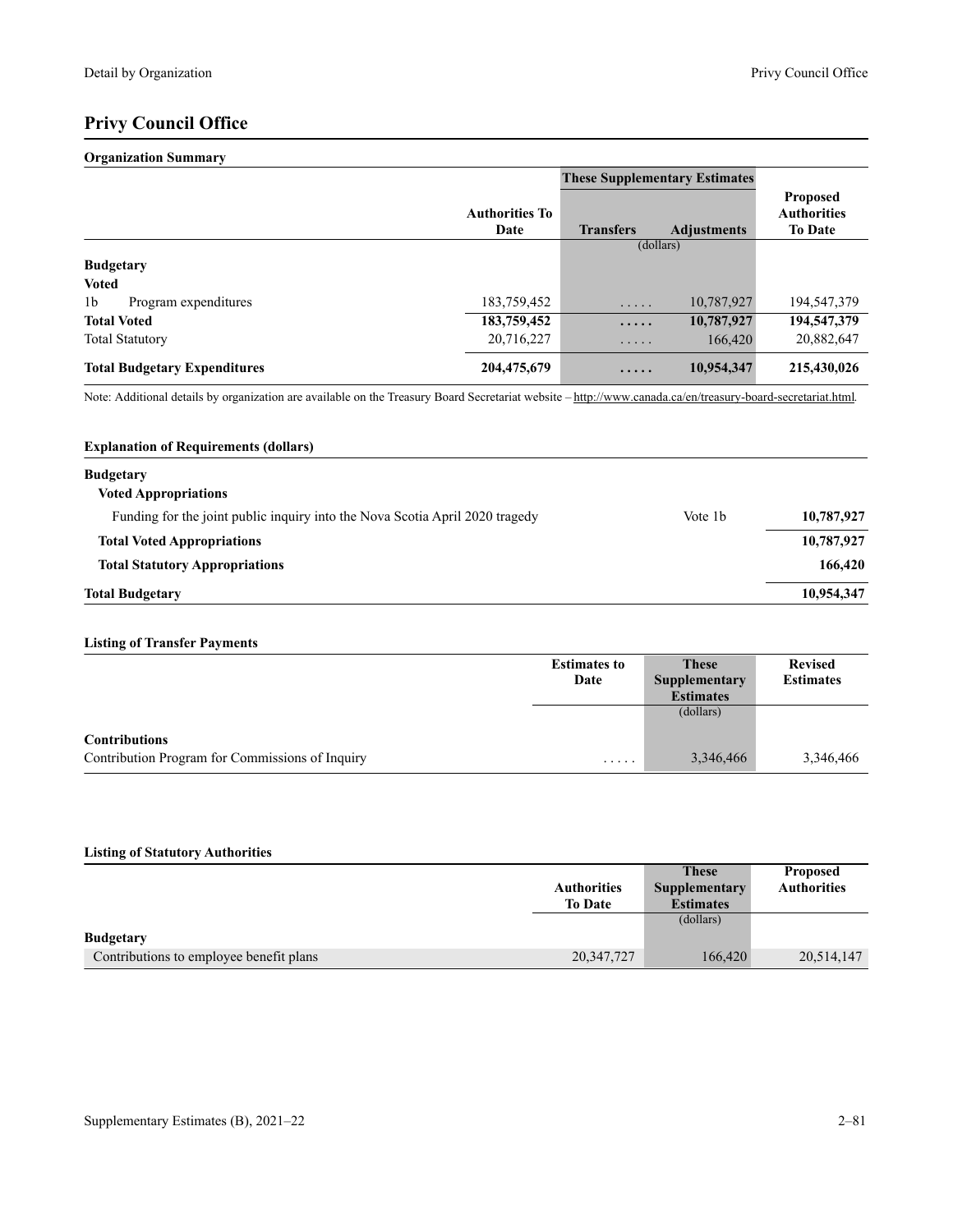### **Public Health Agency of Canada**

#### **Organization Summary**

|                  |                                     |                               | <b>These Supplementary Estimates</b> |                    |                                                         |
|------------------|-------------------------------------|-------------------------------|--------------------------------------|--------------------|---------------------------------------------------------|
|                  |                                     | <b>Authorities To</b><br>Date | <b>Transfers</b>                     | <b>Adjustments</b> | <b>Proposed</b><br><b>Authorities</b><br><b>To Date</b> |
|                  |                                     |                               | (dollars)                            |                    |                                                         |
| <b>Budgetary</b> |                                     |                               |                                      |                    |                                                         |
| <b>Voted</b>     |                                     |                               |                                      |                    |                                                         |
| 1a               | Operating expenditures              | 12, 137, 071, 248             | (12,377,000)                         | $\cdots$           | 12, 124, 694, 248                                       |
| 5a               | Capital expenditures                | 106,260,427                   | .                                    | .                  | 106,260,427                                             |
| 10a              | Grants and contributions            | 844, 333, 881                 | (6,992,657)                          | .                  | 837, 341, 224                                           |
|                  | <b>Total Voted</b>                  | 13,087,665,556                | (19,369,657)                         | .                  | 13,068,295,899                                          |
|                  | <b>Total Statutory</b>              | 82,051,464                    | .                                    | .                  | 82,051,464                                              |
|                  | <b>Total Budgetary Expenditures</b> | 13,169,717,020                | (19,369,657)                         | .                  | 13,150,347,363                                          |

Note: Additional details by organization are available on the Treasury Board Secretariat website -<http://www.canada.ca/en/treasury-board-secretariat.html>.

#### **Explanation of Requirements (dollars)**

### **Budgetary**

#### **Transfers**

Transfers to Other Organizations

| From Public Health Agency of Canada to Canadian Institutes of Health Research to support<br>projects aligned with the mandate of the COVID-19 Immunity Task Force | Vote 10a | (6,992,657)  |
|-------------------------------------------------------------------------------------------------------------------------------------------------------------------|----------|--------------|
| From Public Health Agency of Canada to the Canada Border Services Agency for ArriveCAN                                                                            | Vote 1a  | (12,377,000) |
| <b>Total Transfers</b>                                                                                                                                            |          | (19,369,657) |
| Total Budgetary                                                                                                                                                   |          | (19,369,657) |
|                                                                                                                                                                   |          |              |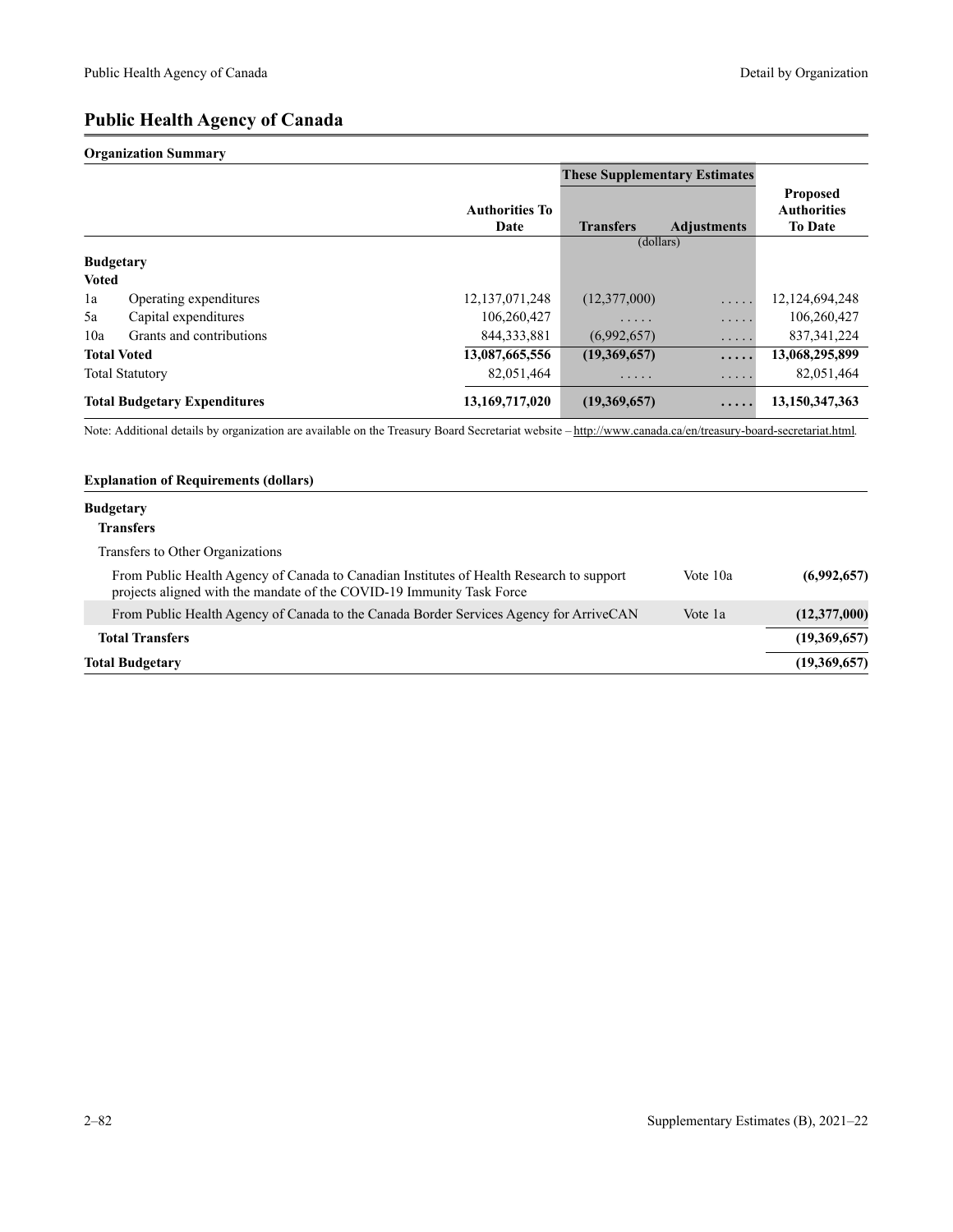### **Royal Canadian Mounted Police**

#### **Organization Summary**

|                  |                                     |                               | <b>These Supplementary Estimates</b> |                    |                                                         |
|------------------|-------------------------------------|-------------------------------|--------------------------------------|--------------------|---------------------------------------------------------|
|                  |                                     | <b>Authorities To</b><br>Date | <b>Transfers</b>                     | <b>Adjustments</b> | <b>Proposed</b><br><b>Authorities</b><br><b>To Date</b> |
|                  |                                     |                               | (dollars)                            |                    |                                                         |
| <b>Budgetary</b> |                                     |                               |                                      |                    |                                                         |
| <b>Voted</b>     |                                     |                               |                                      |                    |                                                         |
| 1 <sub>b</sub>   | Operating expenditures              | 2,726,439,871                 | .                                    | 1,414,833          | 2,727,854,704                                           |
| 5b               | Capital expenditures                | 300,400,543                   | .                                    | 235,000            | 300,635,543                                             |
| 10 <sub>b</sub>  | Grants and contributions            | 425, 273, 483                 | .                                    | 76,466,343         | 501,739,826                                             |
|                  | <b>Total Voted</b>                  | 3,452,113,897                 | .                                    | 78,116,176         | 3,530,230,073                                           |
|                  | <b>Total Statutory</b>              | 350,012,161                   | .                                    | 22,250             | 350,034,411                                             |
|                  | <b>Total Budgetary Expenditures</b> | 3,802,126,058                 | .                                    | 78,138,426         | 3,880,264,484                                           |

Note: Additional details by organization are available on the Treasury Board Secretariat website -<http://www.canada.ca/en/treasury-board-secretariat.html>.

#### **Explanation of Requirements (dollars)**

#### **Budgetary**

| <b>Voted Appropriations</b> |  |
|-----------------------------|--|
|-----------------------------|--|

| Funding to compensate members of the Royal Canadian Mounted Police for injuries received in<br>the performance of duty (Budget 2021) | Vote 10 <sub>b</sub> | 76,466,343   |
|--------------------------------------------------------------------------------------------------------------------------------------|----------------------|--------------|
| Funding to implement new requirements related to firearms licensing, transport and transfer of<br>ownership                          | Vote 1b              | 1,414,833    |
|                                                                                                                                      | Vote 5b              | 235,000      |
| Total                                                                                                                                |                      | 1,649,833    |
| <b>Total Voted Appropriations</b>                                                                                                    |                      | 78, 116, 176 |
| <b>Total Statutory Appropriations</b>                                                                                                |                      | 22,250       |
| <b>Total Budgetary</b>                                                                                                               |                      | 78,138,426   |

#### **Listing of Transfer Payments**

|                                                                                                                                        | <b>Estimates to</b> | <b>These</b>     | <b>Revised</b>   |
|----------------------------------------------------------------------------------------------------------------------------------------|---------------------|------------------|------------------|
|                                                                                                                                        | Date                | Supplementary    | <b>Estimates</b> |
|                                                                                                                                        |                     | <b>Estimates</b> |                  |
|                                                                                                                                        |                     | (dollars)        |                  |
| <b>Grants</b>                                                                                                                          |                     |                  |                  |
| To compensate members of the Royal Canadian Mounted Police for<br>injuries received in the performance of duty (R.S.C., 1985, c. R-11) | 407.200.000         | 76,466,343       | 483,666,343      |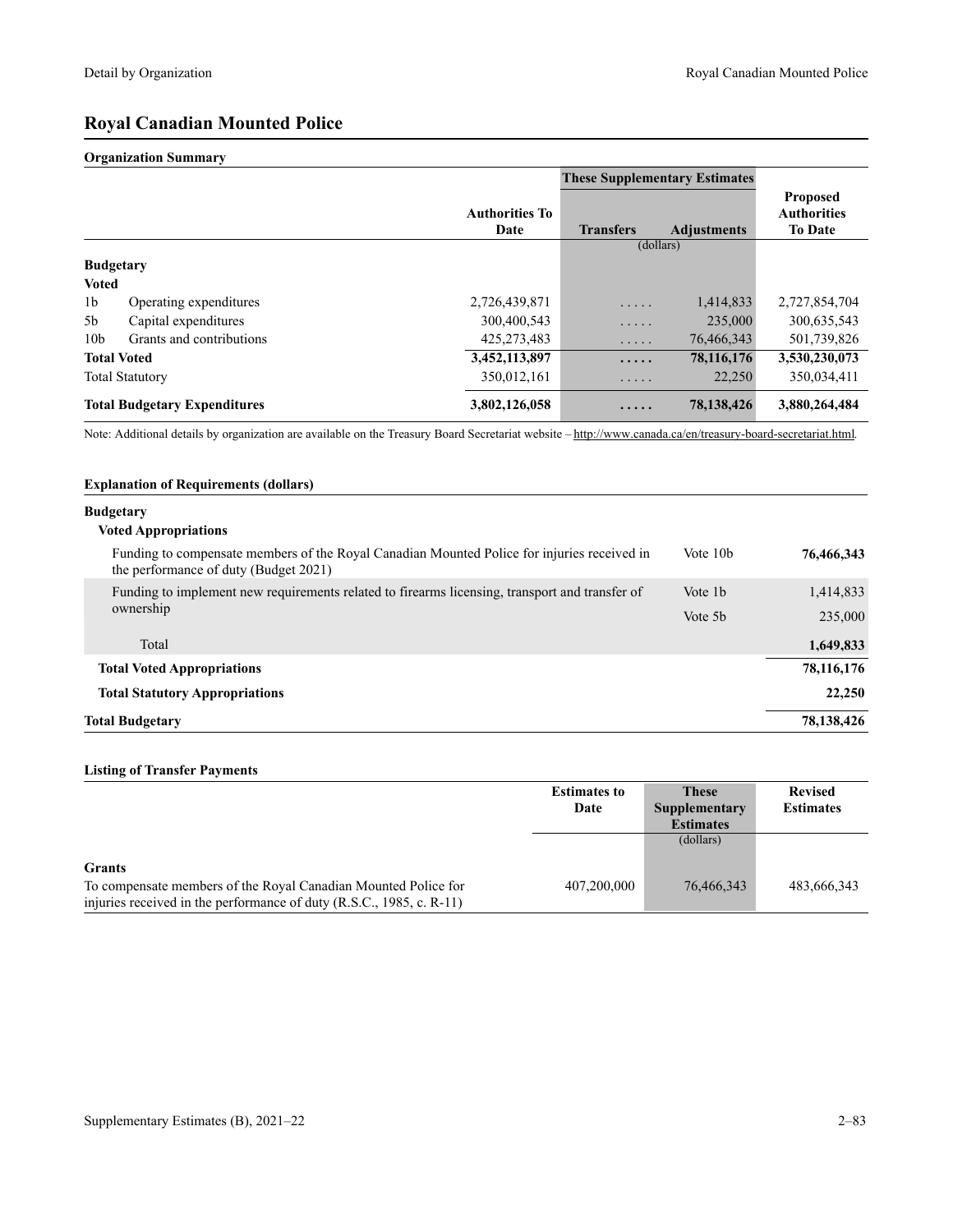|                                         |                    | <b>These</b>     | <b>Proposed</b>    |
|-----------------------------------------|--------------------|------------------|--------------------|
|                                         | <b>Authorities</b> | Supplementary    | <b>Authorities</b> |
|                                         | <b>To Date</b>     | <b>Estimates</b> |                    |
|                                         |                    | (dollars)        |                    |
| <b>Budgetary</b>                        |                    |                  |                    |
| Contributions to employee benefit plans | 96,226,102         | 22,250           | 96,248,352         |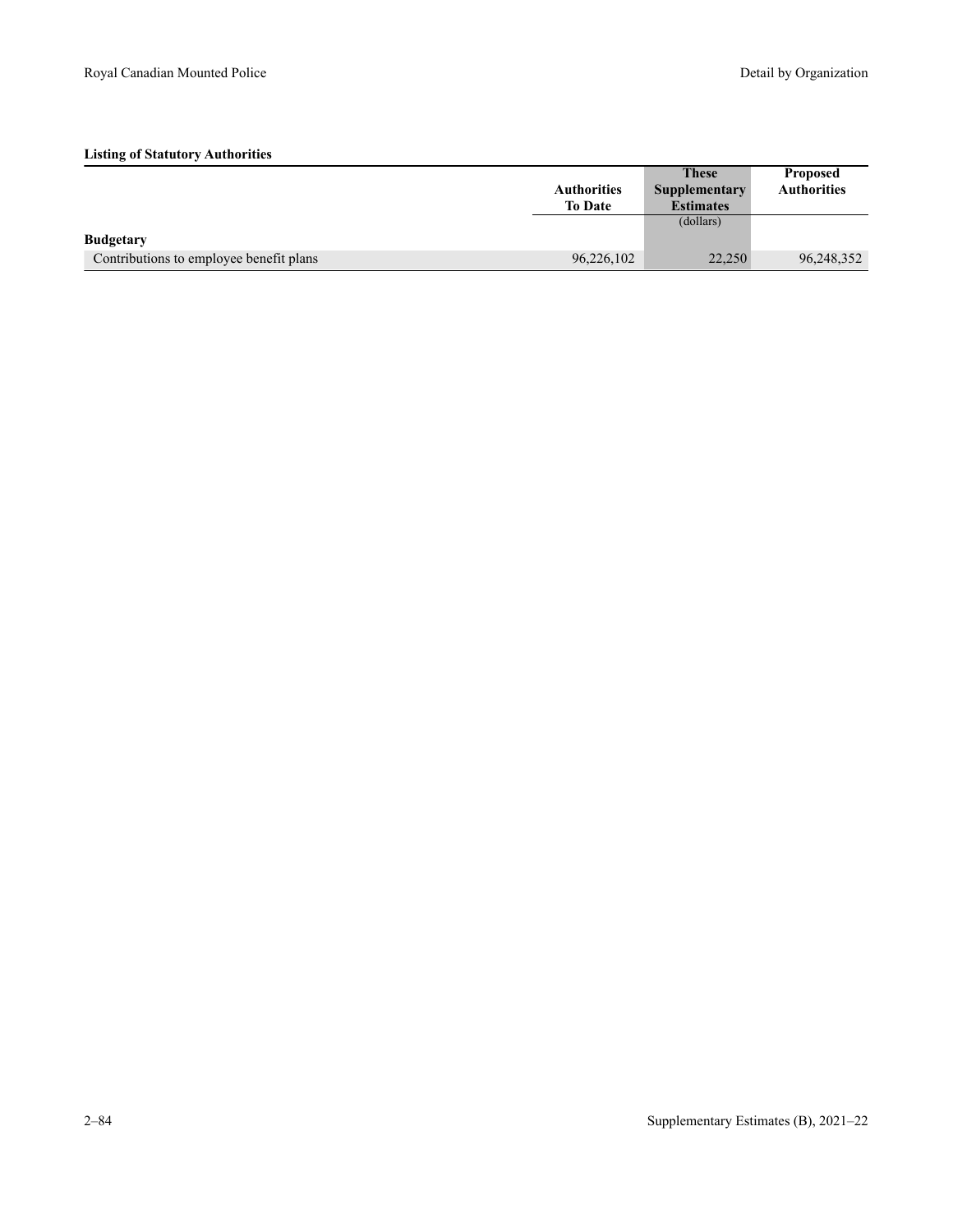# **Shared Services Canada**

#### **Organization Summary**

|                                          |                               | <b>These Supplementary Estimates</b> |                    |                                                         |
|------------------------------------------|-------------------------------|--------------------------------------|--------------------|---------------------------------------------------------|
|                                          | <b>Authorities To</b><br>Date | <b>Transfers</b>                     | <b>Adjustments</b> | <b>Proposed</b><br><b>Authorities</b><br><b>To Date</b> |
|                                          |                               | (dollars)                            |                    |                                                         |
| <b>Budgetary</b>                         |                               |                                      |                    |                                                         |
| <b>Voted</b>                             |                               |                                      |                    |                                                         |
| 1 <sub>b</sub><br>Operating expenditures | 1,799,866,819                 | 40,000,000                           | 20,330,329         | 1,860,197,148                                           |
| 5 <sub>b</sub><br>Capital expenditures   | 351,394,043                   | (40,000,000)                         | 23,224,702         | 334,618,745                                             |
| <b>Total Voted</b>                       | 2,151,260,862                 | .                                    | 43,555,031         | 2,194,815,893                                           |
| <b>Total Statutory</b>                   | 113,936,167                   | $\cdots\cdots\cdots$                 | 407,943            | 114,344,110                                             |
| <b>Total Budgetary Expenditures</b>      | 2,265,197,029                 | .                                    | 43,962,974         | 2,309,160,003                                           |

Note: Additional details by organization are available on the Treasury Board Secretariat website –<http://www.canada.ca/en/treasury-board-secretariat.html>.

| <b>Explanation of Requirements (dollars)</b>                                        |         |              |
|-------------------------------------------------------------------------------------|---------|--------------|
| <b>Budgetary</b>                                                                    |         |              |
| <b>Voted Appropriations</b>                                                         |         |              |
| Funding to enhance the reliability and security of Government of Canada information | Vote 1b | 20,330,329   |
| technology networks (Budget 2021) (horizontal item)                                 | Vote 5b | 23,224,702   |
| Total                                                                               |         | 43,555,031   |
| <b>Total Voted Appropriations</b>                                                   |         | 43,555,031   |
| <b>Total Statutory Appropriations</b>                                               |         | 407,943      |
| <b>Transfers</b>                                                                    |         |              |
| <b>Internal Transfers</b>                                                           |         |              |
| Internal reallocation of resources for mission critical projects                    | Vote 1b | 40,000,000   |
|                                                                                     | Vote 5b | (40,000,000) |
| Total                                                                               |         | .            |
| <b>Total Transfers</b>                                                              |         | .            |
| <b>Total Budgetary</b>                                                              |         | 43,962,974   |

|                                         |                    | <b>These</b>     | <b>Proposed</b>    |
|-----------------------------------------|--------------------|------------------|--------------------|
|                                         | <b>Authorities</b> | Supplementary    | <b>Authorities</b> |
|                                         | <b>To Date</b>     | <b>Estimates</b> |                    |
|                                         |                    | (dollars)        |                    |
| <b>Budgetary</b>                        |                    |                  |                    |
| Contributions to employee benefit plans | 113,936,167        | 407,943          | 114,344,110        |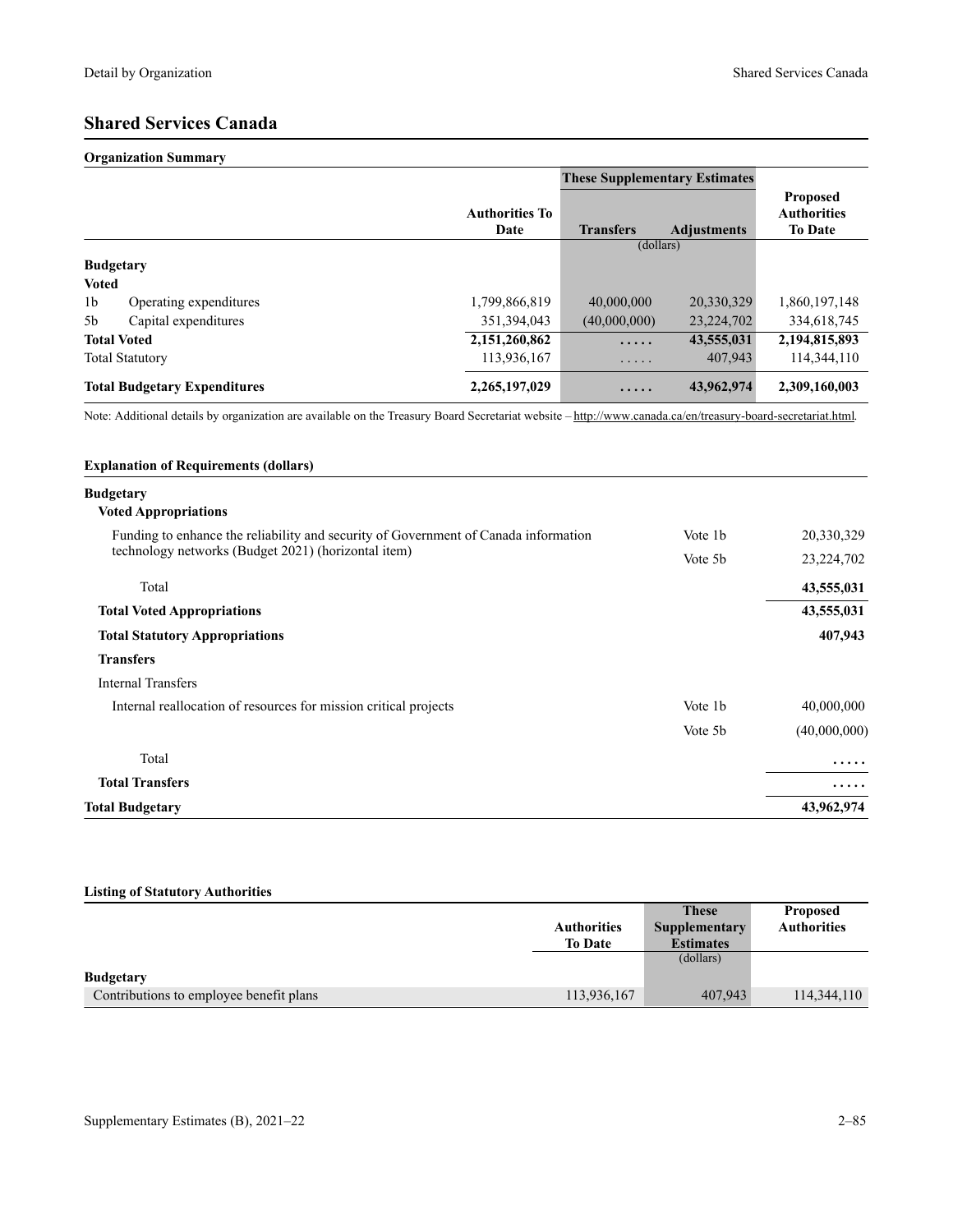## **Social Sciences and Humanities Research Council**

#### **Organization Summary**

|                |                                     |                               | <b>These Supplementary Estimates</b> |                    |                                                         |
|----------------|-------------------------------------|-------------------------------|--------------------------------------|--------------------|---------------------------------------------------------|
|                |                                     | <b>Authorities To</b><br>Date | <b>Transfers</b>                     | <b>Adjustments</b> | <b>Proposed</b><br><b>Authorities</b><br><b>To Date</b> |
|                |                                     |                               | (dollars)                            |                    |                                                         |
|                | <b>Budgetary</b>                    |                               |                                      |                    |                                                         |
| <b>Voted</b>   |                                     |                               |                                      |                    |                                                         |
| 1 <sub>b</sub> | Operating expenditures              | 35,551,005                    | (636,375)                            | 3,645,484          | 38,560,114                                              |
| 5 <sub>b</sub> | Grants                              | 967,688,573                   | 2,477,698                            | 1,920,000          | 972,086,271                                             |
|                | <b>Total Voted</b>                  | 1,003,239,578                 | 1,841,323                            | 5,565,484          | 1,010,646,385                                           |
|                | <b>Total Statutory</b>              | 3,766,997                     | .                                    | 630,798            | 4,397,795                                               |
|                | <b>Total Budgetary Expenditures</b> | 1,007,006,575                 | 1,841,323                            | 6,196,282          | 1,015,044,180                                           |

Note: Additional details by organization are available on the Treasury Board Secretariat website -<http://www.canada.ca/en/treasury-board-secretariat.html>.

| <b>Explanation of Requirements (dollars)</b>                                                                                                                                                                                                                               |         |            |
|----------------------------------------------------------------------------------------------------------------------------------------------------------------------------------------------------------------------------------------------------------------------------|---------|------------|
| <b>Budgetary</b>                                                                                                                                                                                                                                                           |         |            |
| <b>Voted Appropriations</b>                                                                                                                                                                                                                                                |         |            |
| Funding for the Canada Biomedical Research Fund to support high-risk applied research,<br>training and talent development (Budget 2021)                                                                                                                                    | Vote 1b | 3,096,231  |
| Funding for the Race, Gender and Diversity Partnership for academic research into systemic                                                                                                                                                                                 | Vote 1b | 549,253    |
| barriers faced by diverse groups across Canada (Budget 2021)                                                                                                                                                                                                               | Vote 5b | 1,920,000  |
| Total                                                                                                                                                                                                                                                                      |         | 2,469,253  |
| <b>Total Voted Appropriations</b>                                                                                                                                                                                                                                          |         | 5,565,484  |
| <b>Total Statutory Appropriations</b>                                                                                                                                                                                                                                      |         | 630,798    |
| <b>Transfers</b>                                                                                                                                                                                                                                                           |         |            |
| Transfers from Other Organizations                                                                                                                                                                                                                                         |         |            |
| From the Natural Sciences and Engineering Research Council to Canadian Institutes of Health<br>Research and the Social Sciences and Humanities Research Council to increase innovation<br>through partnerships between Canadian colleges, universities and local companies | Vote 5b | 2.477.698  |
| Transfers to Other Organizations                                                                                                                                                                                                                                           |         |            |
| From Canadian Institutes of Health Research and the Social Sciences and Humanities Research<br>Council to the Natural Sciences and Engineering Research Council to explore the development<br>of a common grants management solution                                       | Vote 1b | (636, 375) |
| <b>Total Transfers</b>                                                                                                                                                                                                                                                     |         | 1,841,323  |
| <b>Total Budgetary</b>                                                                                                                                                                                                                                                     |         | 8,037,605  |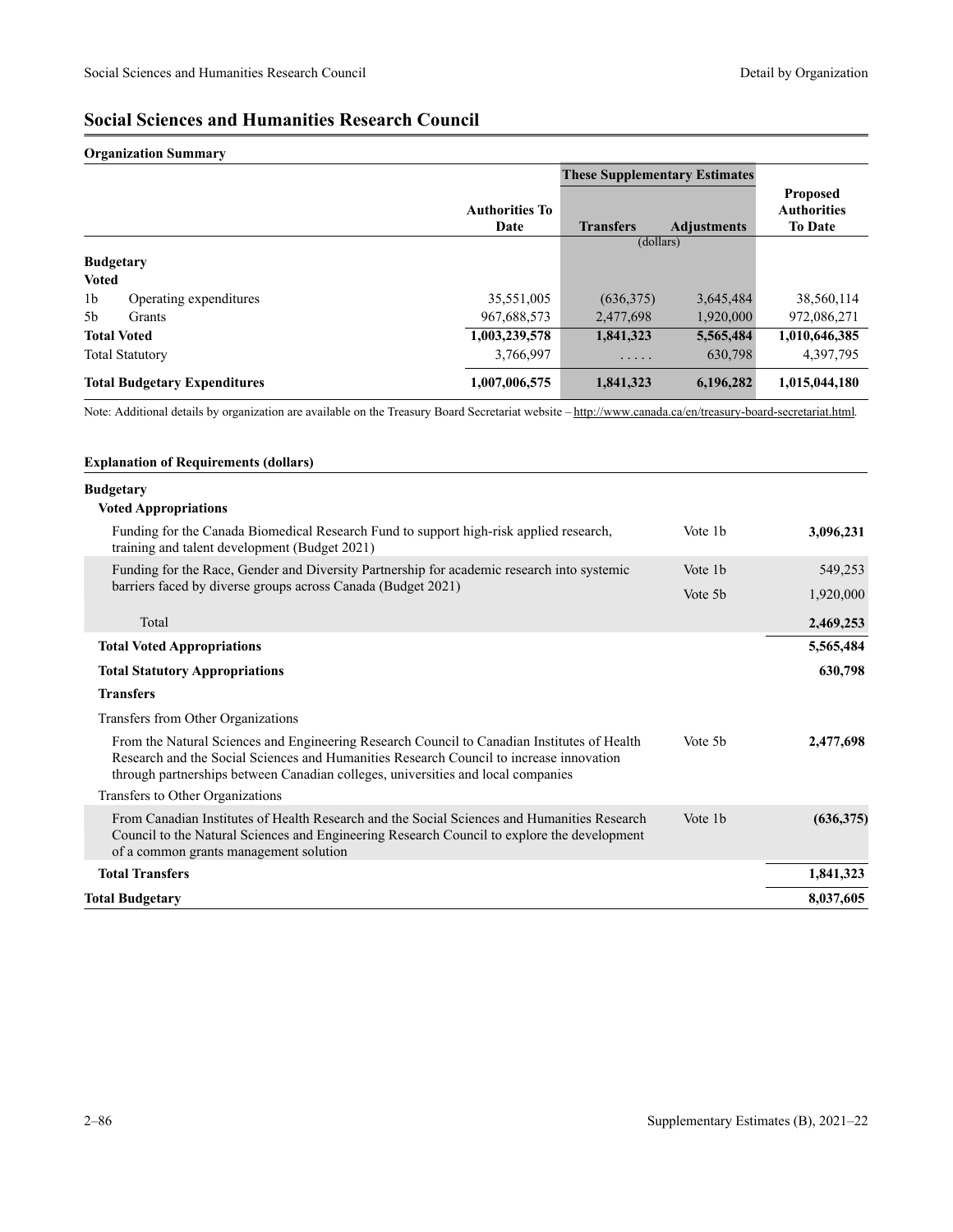#### **Listing of Transfer Payments**

|                                          | <b>Estimates to</b> | <b>These</b>     | <b>Revised</b>   |
|------------------------------------------|---------------------|------------------|------------------|
|                                          | Date                | Supplementary    | <b>Estimates</b> |
|                                          |                     | <b>Estimates</b> |                  |
|                                          |                     | (dollars)        |                  |
| <b>Grants</b>                            |                     |                  |                  |
| College and Community Innovation Program | 5,170,889           | 2,477,698        | 7,648,587        |
| Grants and Scholarships                  | 339, 125, 547       | 1,920,000        | 341,045,547      |

|                                         |                    | <b>These</b>         | <b>Proposed</b>    |
|-----------------------------------------|--------------------|----------------------|--------------------|
|                                         | <b>Authorities</b> | <b>Supplementary</b> | <b>Authorities</b> |
|                                         | <b>To Date</b>     | <b>Estimates</b>     |                    |
|                                         |                    | (dollars)            |                    |
| <b>Budgetary</b>                        |                    |                      |                    |
| Contributions to employee benefit plans | 3,672,021          | 630,798              | 4,302,819          |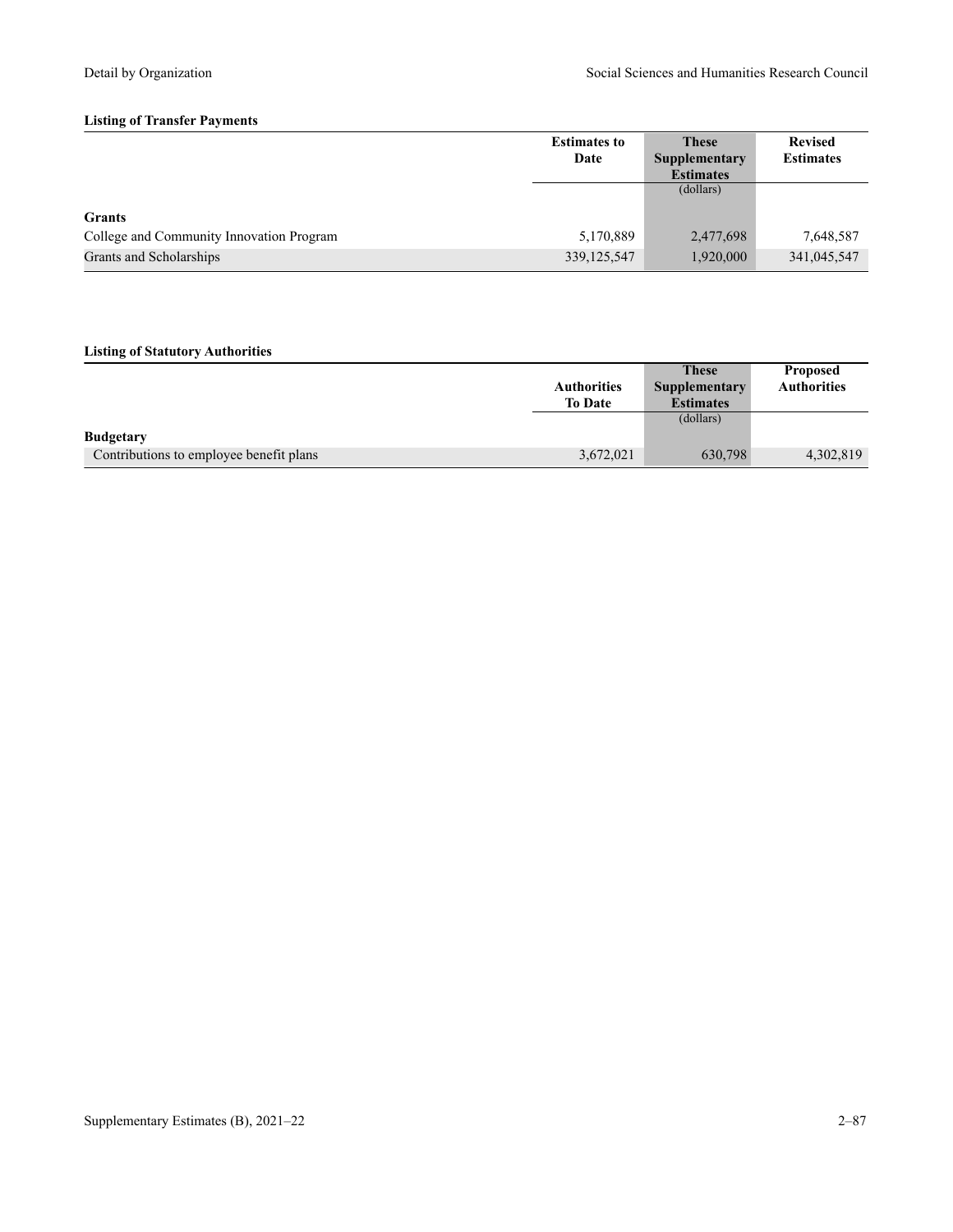**Proposed Authorities To Date**

### **Telefilm Canada**

#### **Organization Summary These Supplementary Estimates Authorities To Date Transfers Adjustments** (dollars) **Budgetary Voted** 1b Payments to the corporation to be used for the purposes set out in the *Telefilm Canada Act* 251,908,479 21,000,000 22,447,122 295,355,601

**Total Budgetary Expenditures 251,908,479 21,000,000 22,447,122 295,355,601**  Note: Additional details by organization are available on the Treasury Board Secretariat website -<http://www.canada.ca/en/treasury-board-secretariat.html>.

| <b>Explanation of Requirements (dollars)</b>                                                                                                               |                     |            |
|------------------------------------------------------------------------------------------------------------------------------------------------------------|---------------------|------------|
| <b>Budgetary</b><br><b>Voted Appropriations</b>                                                                                                            |                     |            |
| Funding for payments to the corporation to be used for the purposes set out in the Telefilm<br>Canada Act (Budget 2021)                                    | Vote 1 <sub>b</sub> | 20,000,000 |
| Funding for payments to the corporation to be used for the purposes set out in the Telefilm<br>Canada Act                                                  | Vote 1b             | 2,447,122  |
| <b>Total Voted Appropriations</b><br><b>Transfers</b>                                                                                                      |                     | 22,447,122 |
| Transfers from Other Organizations                                                                                                                         |                     |            |
| From the Department of Canadian Heritage to Telefilm Canada for the Arts, Culture, Heritage<br>and Sport Recovery Fund                                     | Vote 1 <sub>b</sub> | 16,000,000 |
| From the Department of Canadian Heritage to Canada Council for the Arts and Telefilm Canada<br>for the Reopening Fund for events and in-person experiences | Vote 1b             | 5,000,000  |
| <b>Total Transfers</b>                                                                                                                                     |                     | 21,000,000 |
| <b>Total Budgetary</b>                                                                                                                                     |                     | 43,447,122 |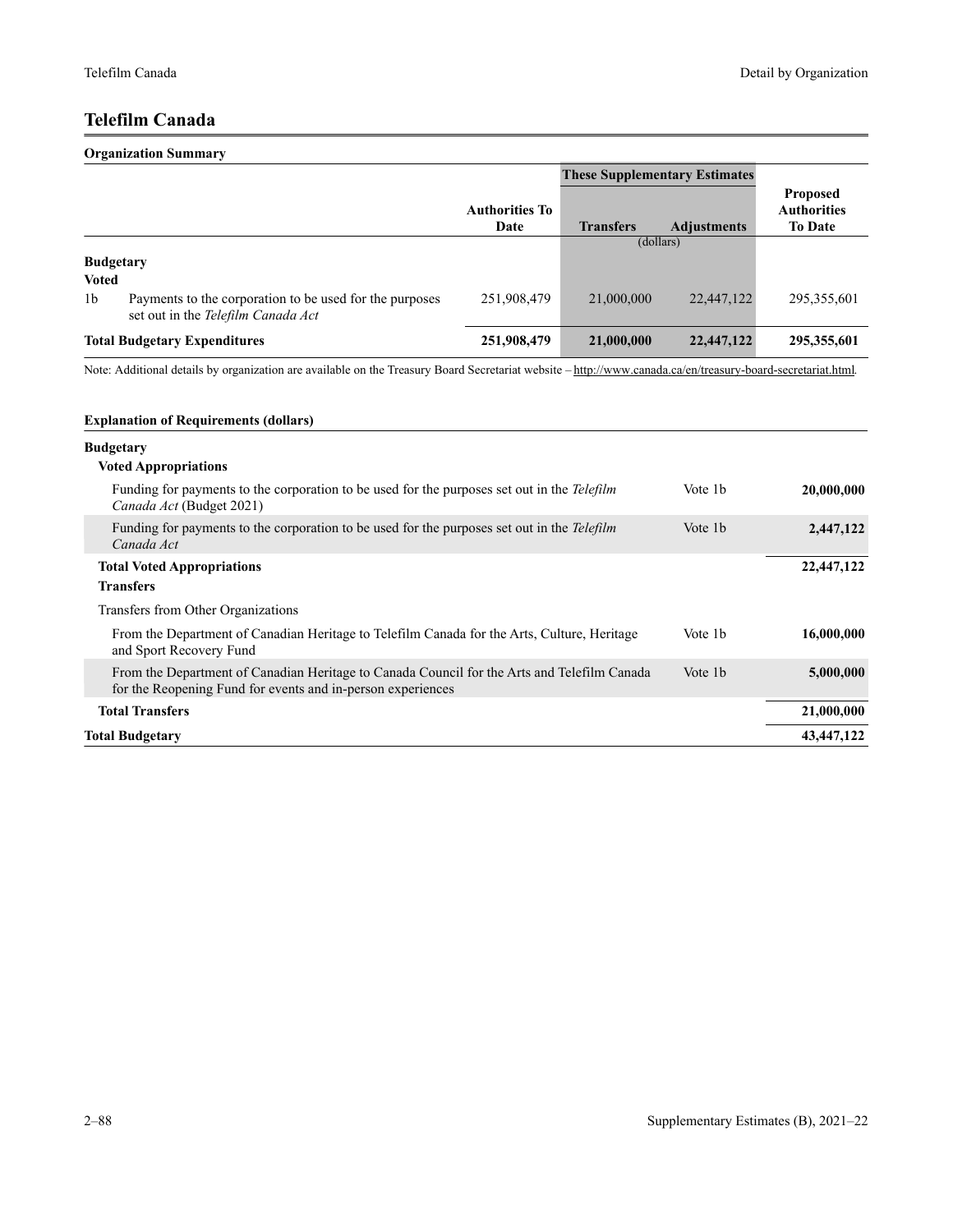# **The National Battlefields Commission**

#### **Organization Summary**

|                                        |                               | <b>These Supplementary Estimates</b> |                    |                                                         |
|----------------------------------------|-------------------------------|--------------------------------------|--------------------|---------------------------------------------------------|
|                                        | <b>Authorities To</b><br>Date | <b>Transfers</b>                     | <b>Adjustments</b> | <b>Proposed</b><br><b>Authorities</b><br><b>To Date</b> |
|                                        |                               | (dollars)                            |                    |                                                         |
| <b>Budgetary</b>                       |                               |                                      |                    |                                                         |
| <b>Voted</b>                           |                               |                                      |                    |                                                         |
| 1 <sub>b</sub><br>Program expenditures | 10,249,627                    | .                                    | 5,228,347          | 15,477,974                                              |
| <b>Total Voted</b>                     | 10,249,627                    | .                                    | 5,228,347          | 15,477,974                                              |
| <b>Total Statutory</b>                 | 2,354,054                     | .                                    | 871,653            | 3,225,707                                               |
| <b>Total Budgetary Expenditures</b>    | 12,603,681                    | .                                    | 6,100,000          | 18,703,681                                              |

Note: Additional details by organization are available on the Treasury Board Secretariat website -<http://www.canada.ca/en/treasury-board-secretariat.html>.

| <b>Explanation of Requirements (dollars)</b>                                                                                                                                                                               |                     |           |
|----------------------------------------------------------------------------------------------------------------------------------------------------------------------------------------------------------------------------|---------------------|-----------|
| <b>Budgetary</b><br><b>Voted Appropriations</b>                                                                                                                                                                            |                     |           |
| Funding to mitigate pressures related to the pandemic and to resolve salary and program<br>integrity issues (COVID-19) (Budget 2021) (This item received funding from Treasury Board<br>Vote 5 - Government Contingencies) | Vote 1 <sub>b</sub> | 5,228,347 |
| <b>Total Voted Appropriations</b>                                                                                                                                                                                          |                     | 5,228,347 |
| <b>Total Statutory Appropriations</b>                                                                                                                                                                                      |                     | 871,653   |
| <b>Total Budgetary</b>                                                                                                                                                                                                     |                     | 6,100,000 |

|                                         |                    | <b>These</b>     | <b>Proposed</b>    |
|-----------------------------------------|--------------------|------------------|--------------------|
|                                         | <b>Authorities</b> | Supplementary    | <b>Authorities</b> |
|                                         | <b>To Date</b>     | <b>Estimates</b> |                    |
|                                         |                    | (dollars)        |                    |
| <b>Budgetary</b>                        |                    |                  |                    |
| Contributions to employee benefit plans | 354,054            | 871,653          | 1,225,707          |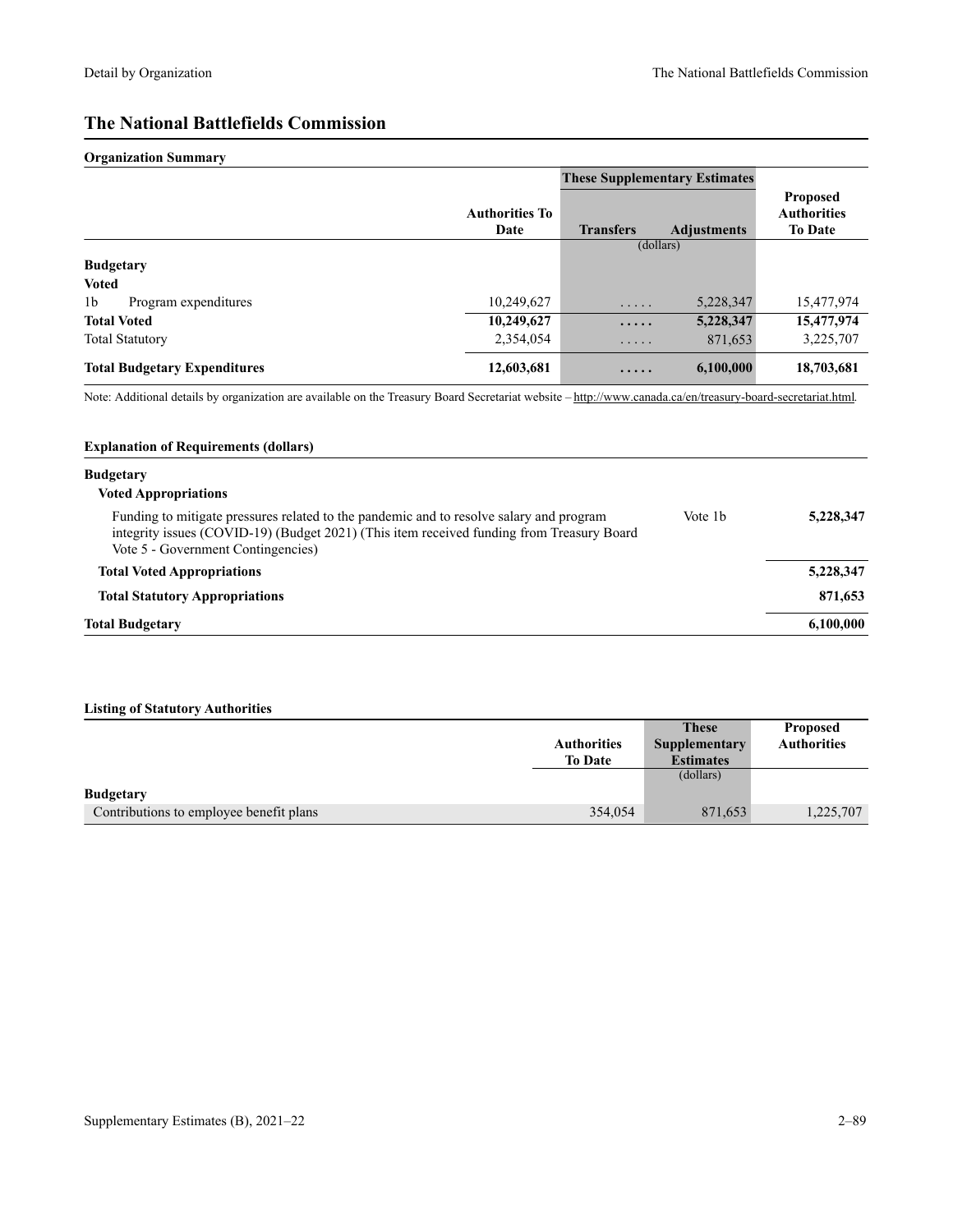## **Treasury Board Secretariat**

#### **Organization Summary**

|                    |                                       |                               | <b>These Supplementary Estimates</b> |                    |                                                         |
|--------------------|---------------------------------------|-------------------------------|--------------------------------------|--------------------|---------------------------------------------------------|
|                    |                                       | <b>Authorities To</b><br>Date | <b>Transfers</b>                     | <b>Adjustments</b> | <b>Proposed</b><br><b>Authorities</b><br><b>To Date</b> |
|                    |                                       |                               | (dollars)                            |                    |                                                         |
| <b>Budgetary</b>   |                                       |                               |                                      |                    |                                                         |
| <b>Voted</b>       |                                       |                               |                                      |                    |                                                         |
| 1b                 | Program expenditures                  | 303,477,302                   | .                                    | 12,031,710         | 315,509,012                                             |
| 5                  | Government Contingencies              | 623, 616, 117                 | .                                    | .                  | 623, 616, 117                                           |
| 10 <sub>b</sub>    | Government-wide Initiatives           | 102, 109, 181                 | .                                    | 82,437,110         | 184,546,291                                             |
| 15 <sub>b</sub>    | Compensation Adjustments              | $\cdots$                      | .                                    | 1,499,034,014      | 1,499,034,014                                           |
| 20                 | Public Service Insurance              | 3,048,119,626                 | .                                    | .                  | 3,048,119,626                                           |
| 25a                | <b>Operating Budget Carry Forward</b> | 160,292,196                   | .                                    | .                  | 160,292,196                                             |
| 30                 | Paylist Requirements                  | 600,000,000                   | .                                    | .                  | 600,000,000                                             |
| 35a                | Capital Budget Carry Forward          | 114,532,482                   | .                                    | .                  | 114,532,482                                             |
| <b>Total Voted</b> |                                       | 4,952,146,904                 |                                      | 1,593,502,834      | 6,545,649,738                                           |
|                    | <b>Total Statutory</b>                | 35, 327, 336                  | .                                    | 2,076,840          | 37,404,176                                              |
|                    | <b>Total Budgetary Expenditures</b>   | 4,987,474,240                 | $\cdots$                             | 1,595,579,674      | 6,583,053,914                                           |

Note: Additional details by organization are available on the Treasury Board Secretariat website -<http://www.canada.ca/en/treasury-board-secretariat.html>.

#### **Explanation of Requirements (dollars)**

#### **Bu**

| Budgetary                                                                                                         |                     |               |
|-------------------------------------------------------------------------------------------------------------------|---------------------|---------------|
| <b>Voted Appropriations</b>                                                                                       |                     |               |
| Funding for compensation adjustments – Transfers to departments and agencies for negotiated<br>salary adjustments | Vote 15b            | 1,499,034,014 |
| Funding to implement the Policy on COVID-19 Vaccination for the Core Public Administration                        | Vote 1b             | 3,460,000     |
| Including the Royal Canadian Mounted Police (COVID-19)                                                            | Vote 10b            | 81,862,313    |
| Total                                                                                                             |                     | 85,322,313    |
| Funding to advance public service job classification (Budget 2021)                                                | Vote 1 <sub>b</sub> | 3,779,440     |
| Funding to renew the Office of Public Service Accessibility (Budget 2021)                                         | Vote 1b             | 2,482,190     |
| Funding for regulatory reviews and the External Advisory Committee on Regulatory<br>Competitiveness (Budget 2021) | Vote 1b             | 2,310,080     |
| Funding for the Regulators' Capacity Fund                                                                         | Vote 10b            | 574,797       |
| <b>Total Voted Appropriations</b>                                                                                 |                     | 1,593,502,834 |
| <b>Total Statutory Appropriations</b>                                                                             |                     | 2,076,840     |
| Total Budgetary                                                                                                   |                     | 1,595,579,674 |
|                                                                                                                   |                     |               |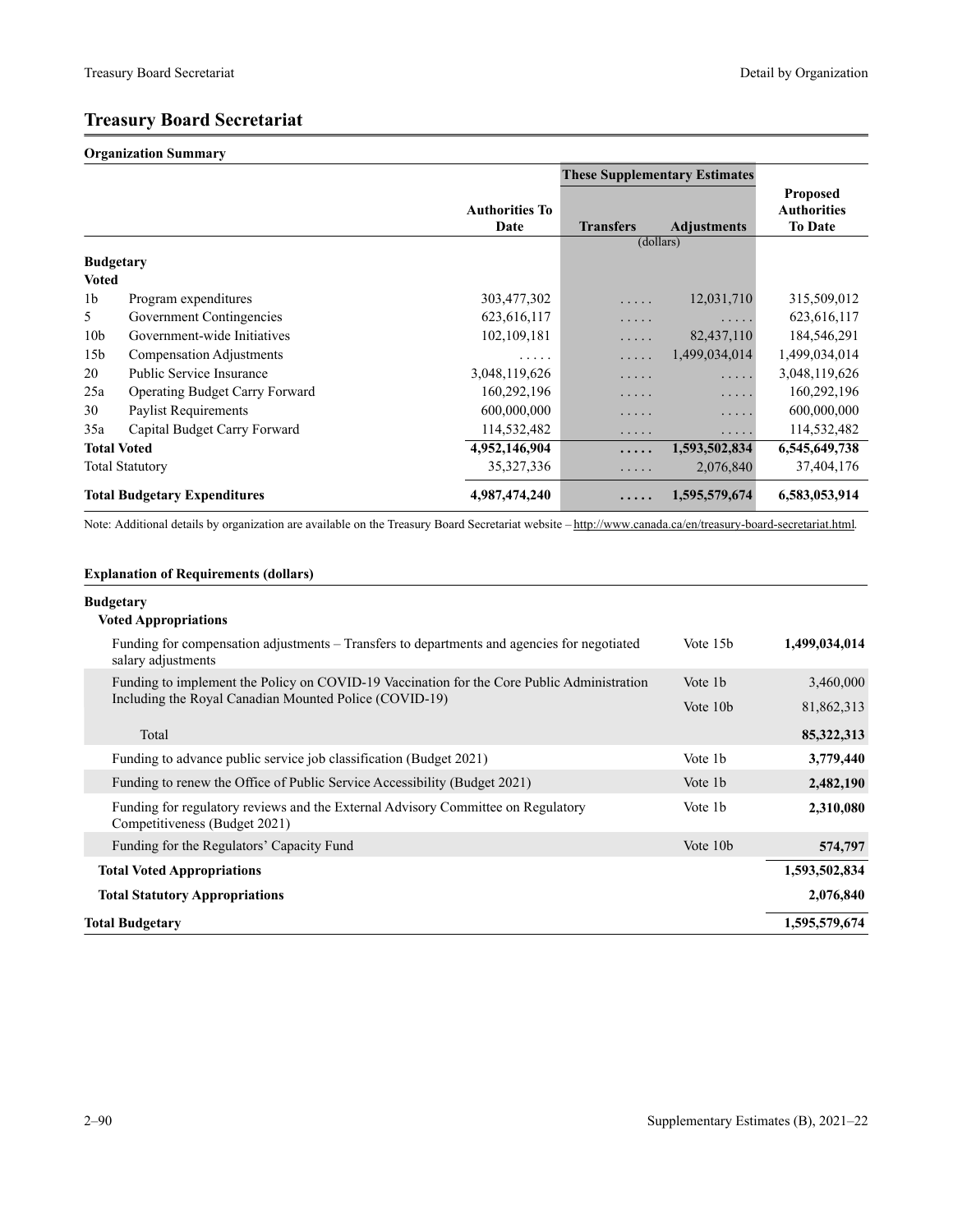|                                         |                    | <b>These</b>         | <b>Proposed</b>    |
|-----------------------------------------|--------------------|----------------------|--------------------|
|                                         | <b>Authorities</b> | <b>Supplementary</b> | <b>Authorities</b> |
|                                         | <b>To Date</b>     | <b>Estimates</b>     |                    |
|                                         |                    | (dollars)            |                    |
| <b>Budgetary</b>                        |                    |                      |                    |
| Contributions to employee benefit plans | 35,234,836         | 2,076,840            | 37, 311, 676       |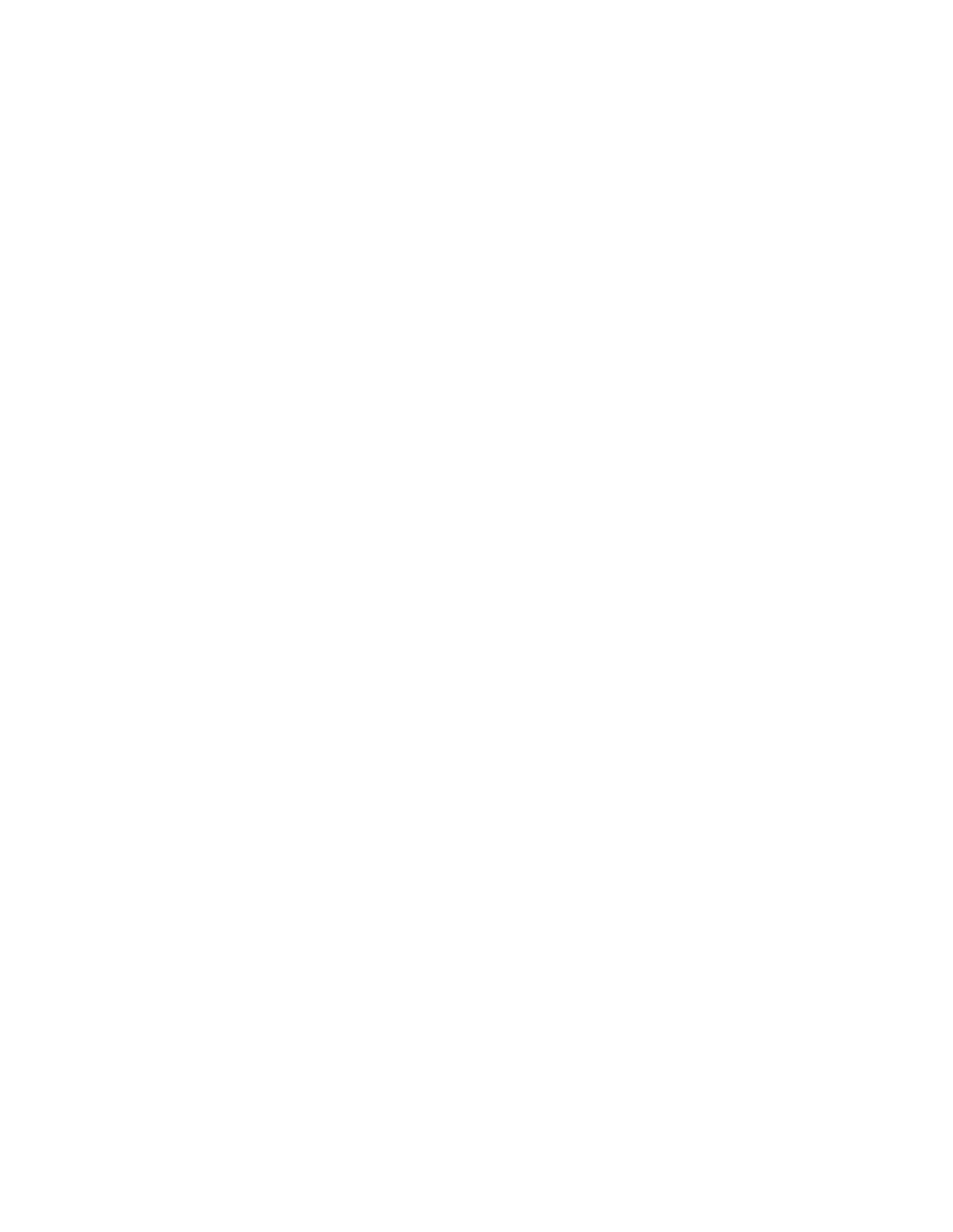# **Supplementary Estimates (B), 2021–22**

# **Annex**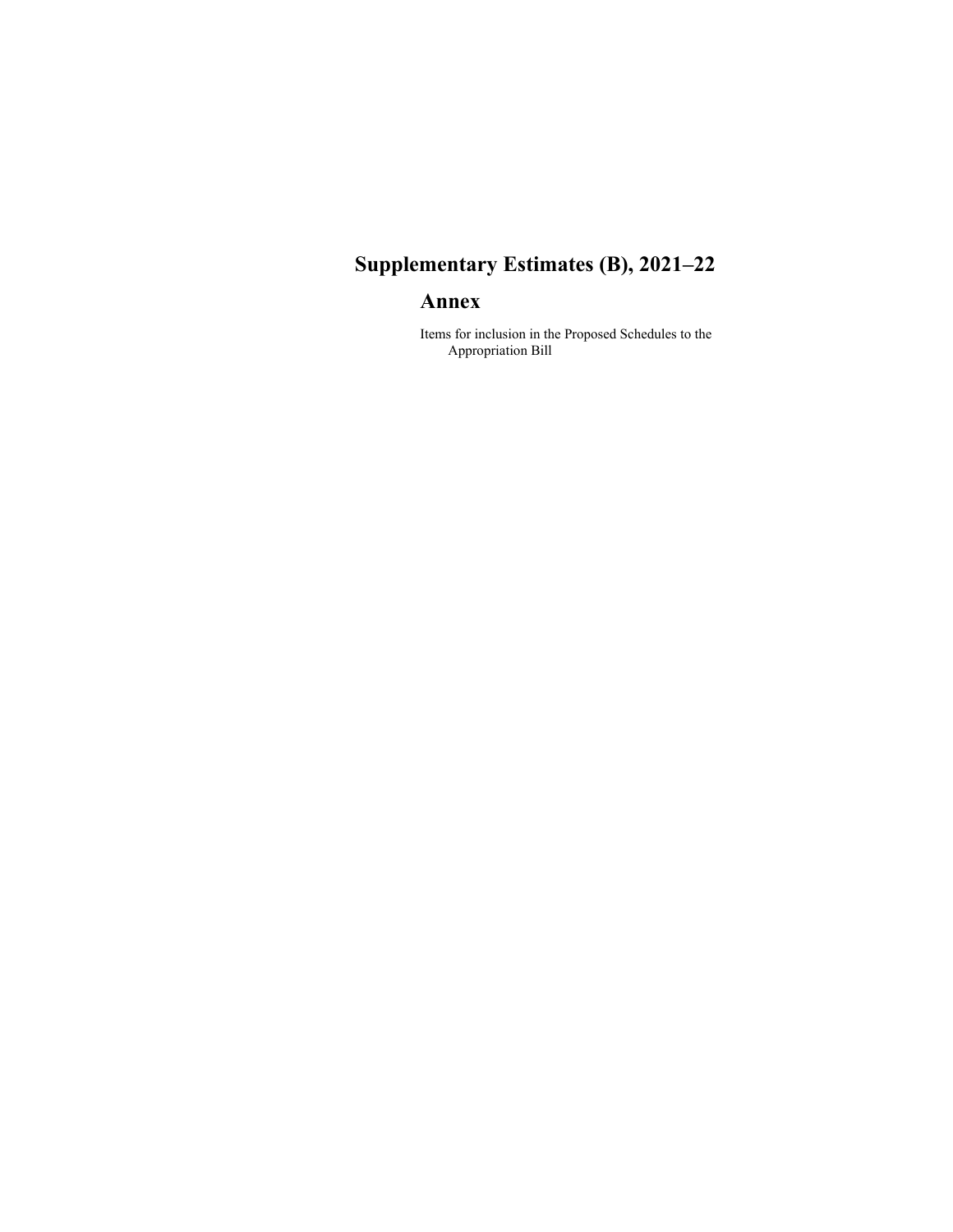(for the financial year ending March 31, 2022)

| Vote<br>No.    | Items                                                                                                                                                                                                                                                                                                                                                                                                                                                                                    | Amount (\$) | Total $(\$)$ |
|----------------|------------------------------------------------------------------------------------------------------------------------------------------------------------------------------------------------------------------------------------------------------------------------------------------------------------------------------------------------------------------------------------------------------------------------------------------------------------------------------------------|-------------|--------------|
|                | ATLANTIC CANADA OPPORTUNITIES AGENCY                                                                                                                                                                                                                                                                                                                                                                                                                                                     |             |              |
| 1 <sub>b</sub> | $-$ Operating expenditures<br>- The payment to each member of the Queen's Privy Council for Canada who is<br>a minister without portfolio, or a minister of State who does not preside over a<br>ministry of State, of a salary - paid annually or pro rata for any period less than<br>a year — that does not exceed the salary paid under the Salaries Act, rounded                                                                                                                    | 700,238     |              |
| 5b             | down to the nearest hundred dollars under section 67 of the Parliament of<br>Canada Act, to ministers of State who preside over ministries of State<br>- The grants listed in any of the Estimates for the fiscal year<br>$-$ Contributions                                                                                                                                                                                                                                              | 16,555,000  |              |
|                | CANADA MORTGAGE AND HOUSING CORPORATION                                                                                                                                                                                                                                                                                                                                                                                                                                                  |             | 17,255,238   |
| 1 <sub>b</sub> | - Payments to reimburse the Corporation for the amounts of loans forgiven,<br>grants, contributions and expenditures made, and losses, costs and expenses<br>incurred,<br>(a) under the National Housing Act; or<br>(b) in the course of the exercise of powers or the carrying out of duties or<br>functions conferred on the Corporation under any other Act of Parliament, in<br>accordance with the Corporation's authority under the Canada Mortgage and<br>Housing Corporation Act |             | 43,620,000   |
|                | CANADIAN ENERGY REGULATOR                                                                                                                                                                                                                                                                                                                                                                                                                                                                |             |              |
| 1 <sub>b</sub> | $-$ Program expenditures<br>- The grants listed in any of the Estimates for the fiscal year<br>$-$ Contributions<br>- Authority, as referred to in paragraph $29.1(2)(a)$ of the <i>Financial</i><br>Administration Act, to expend in the fiscal year - in order to offset<br>expenditures that it incurs in that fiscal year - revenues that it receives in that<br>fiscal year from the provision of internal support services under section 29.2 of<br>that Act                       |             | 1            |
|                | CANADIAN INSTITUTES OF HEALTH RESEARCH                                                                                                                                                                                                                                                                                                                                                                                                                                                   |             |              |
| 1 <sub>b</sub> | $-$ Operating expenditures                                                                                                                                                                                                                                                                                                                                                                                                                                                               | 2,766,625   |              |
| 5 <sub>b</sub> | - The grants listed in any of the Estimates for the fiscal year                                                                                                                                                                                                                                                                                                                                                                                                                          | 15,000,000  |              |
|                | CANADIAN MUSEUM FOR HUMAN RIGHTS                                                                                                                                                                                                                                                                                                                                                                                                                                                         |             | 17,766,625   |
| 1 <sub>b</sub> | - Payments to the Museum for operating and capital expenditures                                                                                                                                                                                                                                                                                                                                                                                                                          |             | 3,900,000    |
|                | CANADIAN MUSEUM OF HISTORY                                                                                                                                                                                                                                                                                                                                                                                                                                                               |             |              |
| 1 <sub>b</sub> | - Payments to the Museum for operating and capital expenditures                                                                                                                                                                                                                                                                                                                                                                                                                          |             | 11,812,000   |
|                | CANADIAN MUSEUM OF IMMIGRATION AT PIER 21                                                                                                                                                                                                                                                                                                                                                                                                                                                |             |              |
| 1 <sub>b</sub> | - Payments to the Museum for operating and capital expenditures                                                                                                                                                                                                                                                                                                                                                                                                                          |             | 1,435,000    |
|                | CANADIAN MUSEUM OF NATURE                                                                                                                                                                                                                                                                                                                                                                                                                                                                |             |              |
| 1 <sub>b</sub> | - Payments to the Museum for operating and capital expenditures                                                                                                                                                                                                                                                                                                                                                                                                                          |             | 8,000,000    |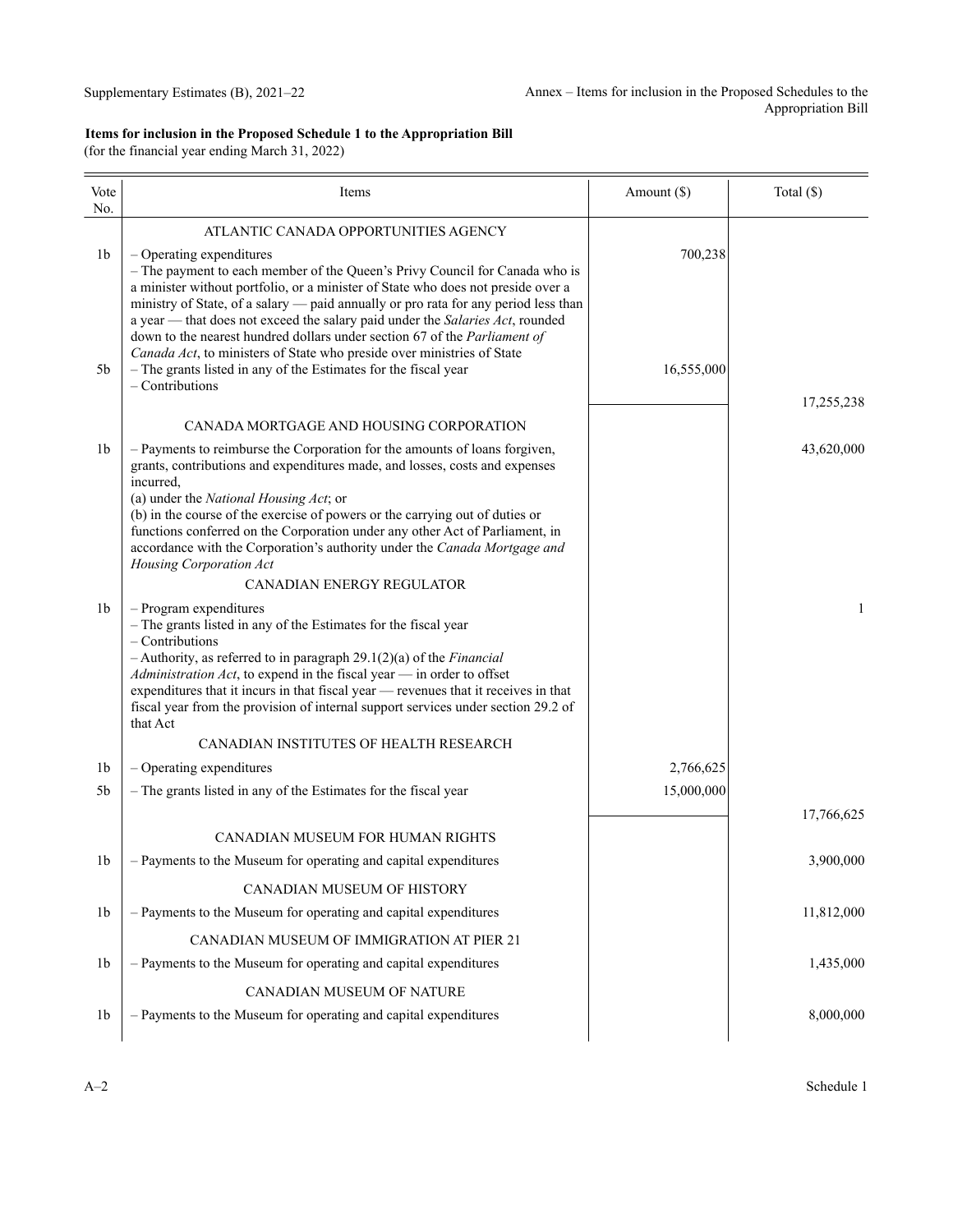| Vote<br>No.    | Items                                                                                                                                                                                                                                                                                                                                                                                                                                                                                                                                                                                                                                                                                                                                                                                                                                                                                                                                                                                                                                                                                                                                                                                                                                                                                                                                                                                                                                                                                                                                                                                                                                                                                           | Amount (\$) | Total $(\$)$ |
|----------------|-------------------------------------------------------------------------------------------------------------------------------------------------------------------------------------------------------------------------------------------------------------------------------------------------------------------------------------------------------------------------------------------------------------------------------------------------------------------------------------------------------------------------------------------------------------------------------------------------------------------------------------------------------------------------------------------------------------------------------------------------------------------------------------------------------------------------------------------------------------------------------------------------------------------------------------------------------------------------------------------------------------------------------------------------------------------------------------------------------------------------------------------------------------------------------------------------------------------------------------------------------------------------------------------------------------------------------------------------------------------------------------------------------------------------------------------------------------------------------------------------------------------------------------------------------------------------------------------------------------------------------------------------------------------------------------------------|-------------|--------------|
|                | CANADIAN NORTHERN ECONOMIC DEVELOPMENT AGENCY                                                                                                                                                                                                                                                                                                                                                                                                                                                                                                                                                                                                                                                                                                                                                                                                                                                                                                                                                                                                                                                                                                                                                                                                                                                                                                                                                                                                                                                                                                                                                                                                                                                   |             |              |
| 1b             | $-$ Operating expenditures                                                                                                                                                                                                                                                                                                                                                                                                                                                                                                                                                                                                                                                                                                                                                                                                                                                                                                                                                                                                                                                                                                                                                                                                                                                                                                                                                                                                                                                                                                                                                                                                                                                                      | 38,070      |              |
| 5b             | - The grants listed in any of the Estimates for the fiscal year<br>$-$ Contributions                                                                                                                                                                                                                                                                                                                                                                                                                                                                                                                                                                                                                                                                                                                                                                                                                                                                                                                                                                                                                                                                                                                                                                                                                                                                                                                                                                                                                                                                                                                                                                                                            | 2,393,407   |              |
|                |                                                                                                                                                                                                                                                                                                                                                                                                                                                                                                                                                                                                                                                                                                                                                                                                                                                                                                                                                                                                                                                                                                                                                                                                                                                                                                                                                                                                                                                                                                                                                                                                                                                                                                 |             | 2,431,477    |
|                | CANADIAN RACE RELATIONS FOUNDATION                                                                                                                                                                                                                                                                                                                                                                                                                                                                                                                                                                                                                                                                                                                                                                                                                                                                                                                                                                                                                                                                                                                                                                                                                                                                                                                                                                                                                                                                                                                                                                                                                                                              |             |              |
| 1b             | Payments to the Foundation for its activities, as referred to in paragraph $5(1)(c)$<br>of the Canadian Race Relations Foundation Act                                                                                                                                                                                                                                                                                                                                                                                                                                                                                                                                                                                                                                                                                                                                                                                                                                                                                                                                                                                                                                                                                                                                                                                                                                                                                                                                                                                                                                                                                                                                                           |             | 1            |
|                | CANADIAN TOURISM COMMISSION                                                                                                                                                                                                                                                                                                                                                                                                                                                                                                                                                                                                                                                                                                                                                                                                                                                                                                                                                                                                                                                                                                                                                                                                                                                                                                                                                                                                                                                                                                                                                                                                                                                                     |             |              |
| 1b             | - Payments to the Commission                                                                                                                                                                                                                                                                                                                                                                                                                                                                                                                                                                                                                                                                                                                                                                                                                                                                                                                                                                                                                                                                                                                                                                                                                                                                                                                                                                                                                                                                                                                                                                                                                                                                    |             | 25,000,000   |
|                | CANADIAN TRANSPORTATION AGENCY                                                                                                                                                                                                                                                                                                                                                                                                                                                                                                                                                                                                                                                                                                                                                                                                                                                                                                                                                                                                                                                                                                                                                                                                                                                                                                                                                                                                                                                                                                                                                                                                                                                                  |             |              |
| 1b             | - Program expenditures                                                                                                                                                                                                                                                                                                                                                                                                                                                                                                                                                                                                                                                                                                                                                                                                                                                                                                                                                                                                                                                                                                                                                                                                                                                                                                                                                                                                                                                                                                                                                                                                                                                                          |             | 3,522,137    |
|                | COMMUNICATIONS SECURITY ESTABLISHMENT                                                                                                                                                                                                                                                                                                                                                                                                                                                                                                                                                                                                                                                                                                                                                                                                                                                                                                                                                                                                                                                                                                                                                                                                                                                                                                                                                                                                                                                                                                                                                                                                                                                           |             |              |
| 1b             | $-$ Program expenditures<br>$-$ Authority, as referred to in paragraph 29.1(2)(a) of the <i>Financial</i><br>Administration Act, to expend in the fiscal year $-$ in order to offset<br>expenditures that it incurs in that fiscal year - revenues that it receives in that<br>fiscal year from its operations, including the provision of internal support<br>services under section 29.2 of that Act                                                                                                                                                                                                                                                                                                                                                                                                                                                                                                                                                                                                                                                                                                                                                                                                                                                                                                                                                                                                                                                                                                                                                                                                                                                                                          |             | 45,893,523   |
|                | CORRECTIONAL SERVICE OF CANADA                                                                                                                                                                                                                                                                                                                                                                                                                                                                                                                                                                                                                                                                                                                                                                                                                                                                                                                                                                                                                                                                                                                                                                                                                                                                                                                                                                                                                                                                                                                                                                                                                                                                  |             |              |
| 1 <sub>b</sub> | - Operating expenditures<br>- The grants listed in any of the Estimates for the fiscal year<br>- Contributions<br>- Authority to deposit into the Inmate Welfare Fund revenue derived during the<br>fiscal year from projects operated by inmates and financed by that Fund<br>- Authority to operate canteens in federal institutions and to deposit, during the<br>fiscal year, revenue from sales into the Inmate Welfare Fund<br>- Payments, in accordance with terms and conditions prescribed by the<br>Governor in Council,<br>(a) to or on behalf of discharged inmates who suffer physical disability caused<br>by participation in normal program activity in federal institutions; and<br>(b) to dependants of deceased inmates and discharged inmates whose deaths<br>resulted from participation in normal program activity in federal institutions<br>- Authority for the Minister of Public Safety and Emergency Preparedness,<br>subject to the approval of the Governor in Council, to enter into an agreement<br>with any province for<br>(a) the confinement in institutions of that province of any persons sentenced,<br>committed or transferred to a penitentiary;<br>(b) compensation for the maintenance of such persons; and<br>(c) payment in respect of the construction and related costs of such institutions<br>- Authority, as referred to in paragraph $29.1(2)(a)$ of the <i>Financial</i><br>$Administribution$ Act, to expend in the fiscal year $-$ in order to offset related<br>expenditures that it incurs in that fiscal year — revenues that it receives in that<br>fiscal year from the provision of internal support services under section 29.2 of |             | 217,000,711  |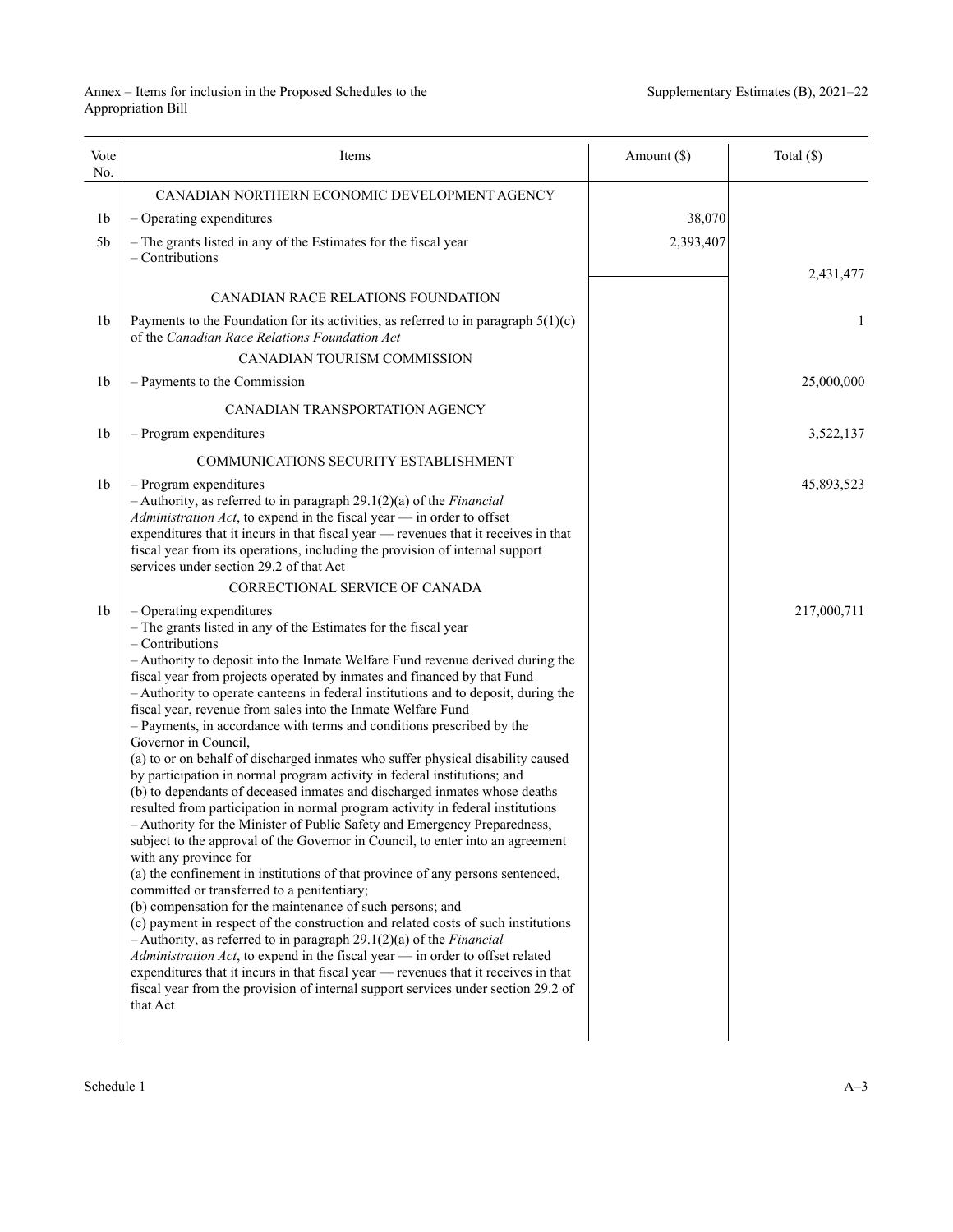| Vote<br>No.     | Items                                                                                                                                                                                                                                                                                                                                                                                                                                                                                                                                                                                                                                                                                                                                                                                                                                                                                                                                                                                                                                                                                                                                                                                                                                               | Amount $(\$)$             | Total $(\$)$ |
|-----------------|-----------------------------------------------------------------------------------------------------------------------------------------------------------------------------------------------------------------------------------------------------------------------------------------------------------------------------------------------------------------------------------------------------------------------------------------------------------------------------------------------------------------------------------------------------------------------------------------------------------------------------------------------------------------------------------------------------------------------------------------------------------------------------------------------------------------------------------------------------------------------------------------------------------------------------------------------------------------------------------------------------------------------------------------------------------------------------------------------------------------------------------------------------------------------------------------------------------------------------------------------------|---------------------------|--------------|
|                 | COURTS ADMINISTRATION SERVICE                                                                                                                                                                                                                                                                                                                                                                                                                                                                                                                                                                                                                                                                                                                                                                                                                                                                                                                                                                                                                                                                                                                                                                                                                       |                           |              |
| 1b              | $-$ Program expenditures                                                                                                                                                                                                                                                                                                                                                                                                                                                                                                                                                                                                                                                                                                                                                                                                                                                                                                                                                                                                                                                                                                                                                                                                                            |                           | 1,812,625    |
|                 | DEPARTMENT FOR WOMEN AND GENDER EQUALITY                                                                                                                                                                                                                                                                                                                                                                                                                                                                                                                                                                                                                                                                                                                                                                                                                                                                                                                                                                                                                                                                                                                                                                                                            |                           |              |
| 5b              | - The grants listed in any of the Estimates for the fiscal year<br>$-$ Contributions                                                                                                                                                                                                                                                                                                                                                                                                                                                                                                                                                                                                                                                                                                                                                                                                                                                                                                                                                                                                                                                                                                                                                                |                           | 1,592,064    |
|                 | DEPARTMENT OF AGRICULTURE AND AGRI-FOOD                                                                                                                                                                                                                                                                                                                                                                                                                                                                                                                                                                                                                                                                                                                                                                                                                                                                                                                                                                                                                                                                                                                                                                                                             |                           |              |
| 1b              | $-$ Operating expenditures<br>$-$ Authority, as referred to in paragraph 29.1(2)(a) of the <i>Financial</i><br>Administration Act, to expend in the fiscal year - in order to offset<br>expenditures that it incurs in that fiscal year — revenues that it receives in that<br>fiscal year from<br>(a) collaborative research agreements and research services;<br>(b) the grazing and breeding activities of the Community Pasture Program;<br>(c) the administration of the AgriStability program; and<br>(d) the provision of internal support services under section 29.2 of that Act<br>- The payment to each member of the Queen's Privy Council for Canada who is<br>a minister without portfolio, or a minister of State who does not preside over a<br>ministry of State, of a salary - paid annually or pro rata for any period less than<br>a year — that does not exceed the salary paid under the Salaries Act, rounded<br>down to the nearest hundred dollars under section 67 of the Parliament of                                                                                                                                                                                                                                   | 2,158,276                 |              |
| 5 <sub>b</sub>  | Canada Act, to ministers of State who preside over ministries of State<br>$-$ Capital expenditures                                                                                                                                                                                                                                                                                                                                                                                                                                                                                                                                                                                                                                                                                                                                                                                                                                                                                                                                                                                                                                                                                                                                                  | 26,000                    |              |
| 10 <sub>b</sub> | - The grants listed in any of the Estimates for the fiscal year<br>$-$ Contributions                                                                                                                                                                                                                                                                                                                                                                                                                                                                                                                                                                                                                                                                                                                                                                                                                                                                                                                                                                                                                                                                                                                                                                | 68,419,325                |              |
| 1b<br>5b        | DEPARTMENT OF CANADIAN HERITAGE<br>- Operating expenditures<br>$-$ Authority, as referred to in paragraph 29.1(2)(a) of the <i>Financial</i><br>Administration Act, to expend in the fiscal year $-$ in order to offset<br>expenditures that it incurs in that fiscal year — revenues that it receives in that<br>fiscal year from<br>(a) the activities of the Canadian Conservation Institute, the Canadian Heritage<br>Information Network and the Canadian Audio-Visual Certification Office;<br>(b) activities undertaken under the Capital Experience Program; and<br>(c) the provision of internal support services under section 29.2 of that Act<br>- The payment to each member of the Queen's Privy Council for Canada who is<br>a minister without portfolio, or a minister of State who does not preside over a<br>ministry of State, of a salary — paid annually or pro rata for any period less than<br>a year — that does not exceed the salary paid under the Salaries Act, rounded<br>down to the nearest hundred dollars under section 67 of the Parliament of<br>Canada Act, to ministers of State who preside over ministries of State<br>- The grants listed in any of the Estimates for the fiscal year<br>$-$ Contributions | 17,332,562<br>160,150,040 | 70,603,601   |
| 1 <sub>b</sub>  | DEPARTMENT OF CITIZENSHIP AND IMMIGRATION<br>$-$ Operating expenditures<br>$-$ Authority, as referred to in paragraph 29.1(2)(a) of the <i>Financial</i>                                                                                                                                                                                                                                                                                                                                                                                                                                                                                                                                                                                                                                                                                                                                                                                                                                                                                                                                                                                                                                                                                            | 161,807,300               | 177,482,602  |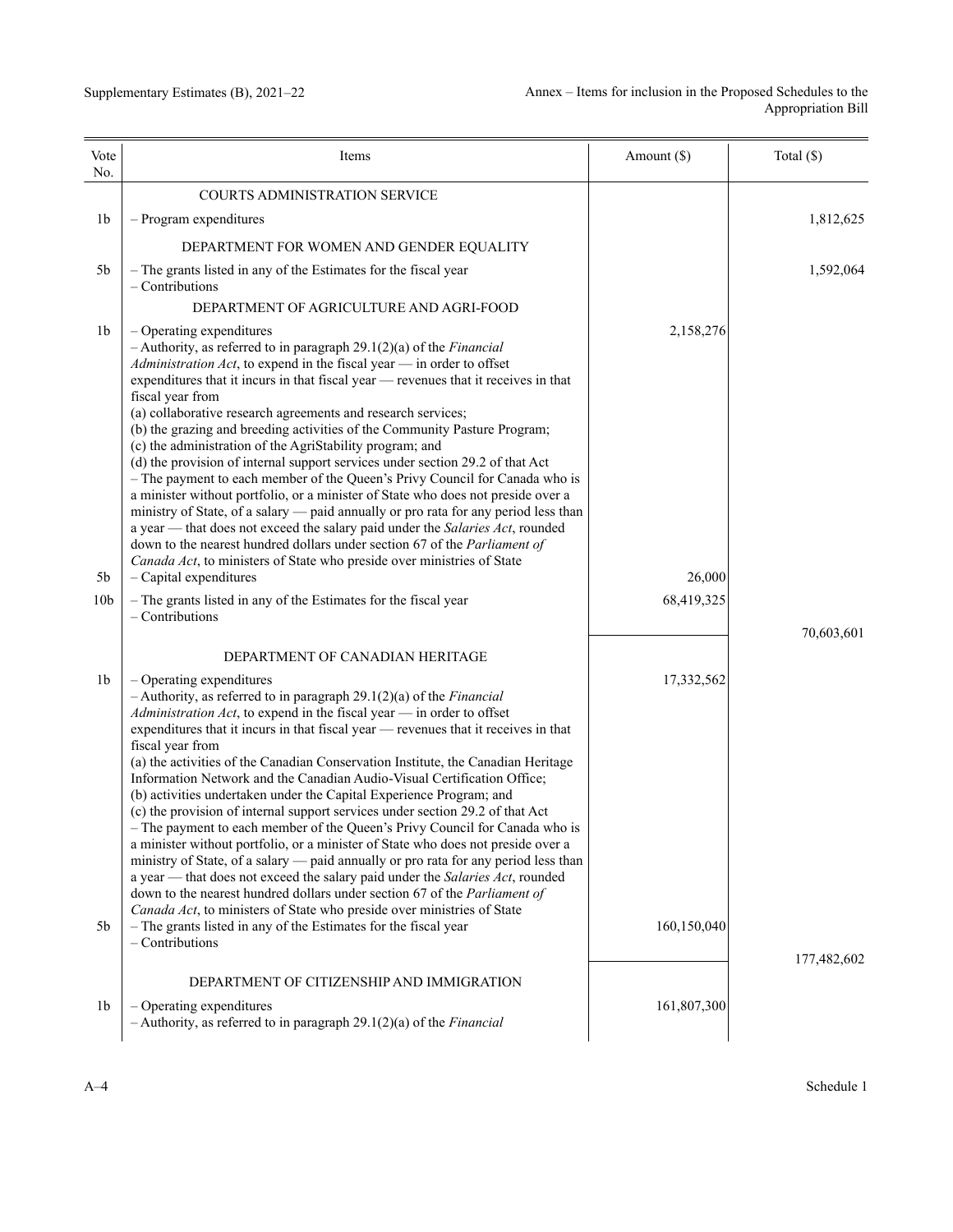| Vote<br>No.     | Items                                                                                                                                                                                                                                                                                                                                                                                                                                                                                                                                                                                                                                                                                                                                                                                                                                                                                                                                                                                                                                                                                                                                                                                                                                                                                                                                                                                                                                                                                                                                                                                                                      | Amount (\$) | Total (\$)    |
|-----------------|----------------------------------------------------------------------------------------------------------------------------------------------------------------------------------------------------------------------------------------------------------------------------------------------------------------------------------------------------------------------------------------------------------------------------------------------------------------------------------------------------------------------------------------------------------------------------------------------------------------------------------------------------------------------------------------------------------------------------------------------------------------------------------------------------------------------------------------------------------------------------------------------------------------------------------------------------------------------------------------------------------------------------------------------------------------------------------------------------------------------------------------------------------------------------------------------------------------------------------------------------------------------------------------------------------------------------------------------------------------------------------------------------------------------------------------------------------------------------------------------------------------------------------------------------------------------------------------------------------------------------|-------------|---------------|
|                 | DEPARTMENT OF CITIZENSHIP AND IMMIGRATION - Concluded                                                                                                                                                                                                                                                                                                                                                                                                                                                                                                                                                                                                                                                                                                                                                                                                                                                                                                                                                                                                                                                                                                                                                                                                                                                                                                                                                                                                                                                                                                                                                                      |             |               |
| 5b              | Administration Act, to expend in the fiscal year $-$ in order to offset<br>expenditures that it incurs in that fiscal year from the provision of services<br>related to International Experience Canada — revenues that it receives in that<br>fiscal year from the provision of those services<br>- The payment to each member of the Queen's Privy Council for Canada who is<br>a minister without portfolio, or a minister of State who does not preside over a<br>ministry of State, of a salary — paid annually or pro rata for any period less than<br>a year - that does not exceed the salary paid under the Salaries Act, rounded<br>down to the nearest hundred dollars under section 67 of the Parliament of<br>Canada Act, to ministers of State who preside over ministries of State<br>$-$ Capital expenditures                                                                                                                                                                                                                                                                                                                                                                                                                                                                                                                                                                                                                                                                                                                                                                                              | 2,103,044   |               |
| 10 <sub>b</sub> | - The grants listed in any of the Estimates for the fiscal year                                                                                                                                                                                                                                                                                                                                                                                                                                                                                                                                                                                                                                                                                                                                                                                                                                                                                                                                                                                                                                                                                                                                                                                                                                                                                                                                                                                                                                                                                                                                                            | 170,226,858 |               |
|                 | - Contributions, including the provision of goods and services                                                                                                                                                                                                                                                                                                                                                                                                                                                                                                                                                                                                                                                                                                                                                                                                                                                                                                                                                                                                                                                                                                                                                                                                                                                                                                                                                                                                                                                                                                                                                             |             | 334, 137, 202 |
|                 | DEPARTMENT OF CROWN-INDIGENOUS RELATIONS AND NORTHERN<br><b>AFFAIRS</b>                                                                                                                                                                                                                                                                                                                                                                                                                                                                                                                                                                                                                                                                                                                                                                                                                                                                                                                                                                                                                                                                                                                                                                                                                                                                                                                                                                                                                                                                                                                                                    |             |               |
| 1b              | - Operating expenditures                                                                                                                                                                                                                                                                                                                                                                                                                                                                                                                                                                                                                                                                                                                                                                                                                                                                                                                                                                                                                                                                                                                                                                                                                                                                                                                                                                                                                                                                                                                                                                                                   | 225,576,139 |               |
| 10 <sub>b</sub> | - Expenditures on works, buildings and equipment<br>- Authority to make expenditures - recoverable or otherwise - on work<br>performed on property that is not federal property and on services provided in<br>respect of that property<br>- Authority to provide, in respect of Indian and Inuit economic development<br>activities, for the capacity development for Indians and Inuit and the furnishing<br>of materials and equipment<br>- Authority to sell electric power to private consumers in remote locations when<br>alternative local sources of supply are not available, in accordance with terms<br>and conditions approved by the Governor in Council<br>$-$ Authority, as referred to in paragraph 29.1(2)(a) of the <i>Financial</i><br>Administration Act, to expend in the fiscal year - in order to offset related<br>expenditures that it incurs in that fiscal year - revenues that it receives in that<br>fiscal year from the provision of internal support services under section 29.2 of<br>that Act<br>- The payment to each member of the Queen's Privy Council for Canada who is<br>a minister without portfolio, or a minister of State who does not preside over a<br>ministry of State, of a salary — paid annually or pro rata for any period less than<br>a year - that does not exceed the salary paid under the Salaries Act, rounded<br>down to the nearest hundred dollars under section 67 of the Parliament of<br>Canada Act, to ministers of State who preside over ministries of State<br>- The grants listed in any of the Estimates for the fiscal year<br>$-$ Contributions | 785,122,985 |               |
|                 |                                                                                                                                                                                                                                                                                                                                                                                                                                                                                                                                                                                                                                                                                                                                                                                                                                                                                                                                                                                                                                                                                                                                                                                                                                                                                                                                                                                                                                                                                                                                                                                                                            |             | 1,010,699,124 |
| 1b              | DEPARTMENT OF EMPLOYMENT AND SOCIAL DEVELOPMENT<br>$-$ Operating expenditures<br>- Authority to make recoverable expenditures in relation to the application of<br>the Canada Pension Plan and the Employment Insurance Act<br>$-$ Authority, as referred to in paragraph 29.1(2)(a) of the <i>Financial</i><br>Administration Act, to expend in the fiscal year - in order to offset related<br>expenditures that it incurs in that fiscal year - revenues that it receives in that                                                                                                                                                                                                                                                                                                                                                                                                                                                                                                                                                                                                                                                                                                                                                                                                                                                                                                                                                                                                                                                                                                                                       | 4,359,801   |               |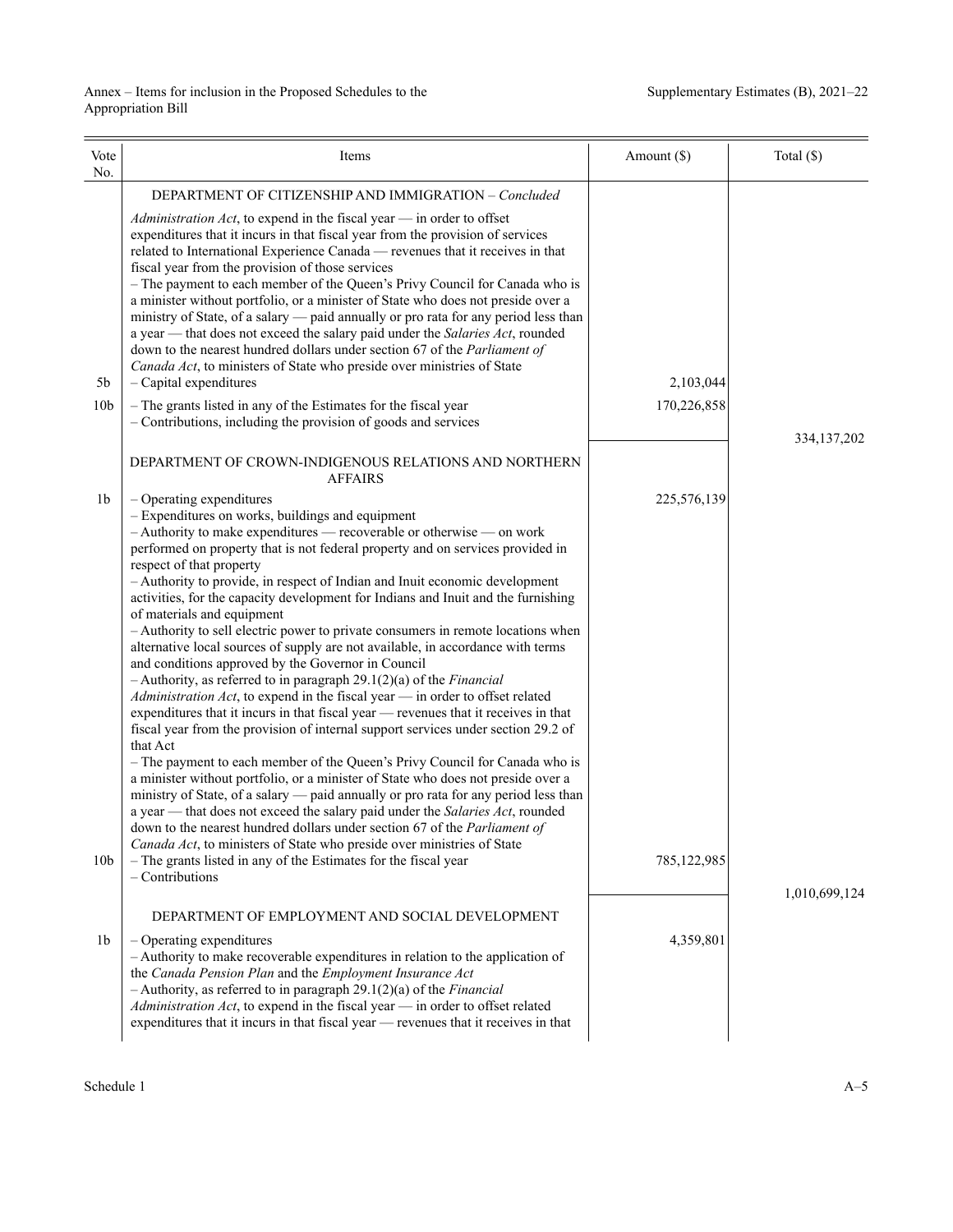| Vote<br>No.      | Items                                                                                                                                                                                                                                                                                                                                                                                                                                                                                                                                                                                                                                                                                                                                                                                                                                                                                                                                                                                                                                                                                                                                                                                                                                                                                                                                                                | Amount $(\$)$ | Total $(\$)$ |
|------------------|----------------------------------------------------------------------------------------------------------------------------------------------------------------------------------------------------------------------------------------------------------------------------------------------------------------------------------------------------------------------------------------------------------------------------------------------------------------------------------------------------------------------------------------------------------------------------------------------------------------------------------------------------------------------------------------------------------------------------------------------------------------------------------------------------------------------------------------------------------------------------------------------------------------------------------------------------------------------------------------------------------------------------------------------------------------------------------------------------------------------------------------------------------------------------------------------------------------------------------------------------------------------------------------------------------------------------------------------------------------------|---------------|--------------|
|                  | DEPARTMENT OF EMPLOYMENT AND SOCIAL DEVELOPMENT -<br>Concluded                                                                                                                                                                                                                                                                                                                                                                                                                                                                                                                                                                                                                                                                                                                                                                                                                                                                                                                                                                                                                                                                                                                                                                                                                                                                                                       |               |              |
| 5b               | fiscal year from<br>(a) the provision of services to assist provinces in the administration of<br>provincial programs funded under Labour Market Development Agreements;<br>(b) the provision of internal support services under section 29.2 of that Act;<br>(c) any amount charged to a Crown corporation under paragraph 14(b) of the<br>Government Employees Compensation Act in relation to the litigation costs for<br>subrogated claims for Crown corporations; and<br>(d) the portion of the Government Employees Compensation Act departmental or<br>agency subrogated claim settlements related to litigation costs<br>- The payment to each member of the Queen's Privy Council for Canada who is<br>a minister without portfolio, or a minister of State who does not preside over a<br>ministry of State, of a salary — paid annually or pro rata for any period less than<br>a year — that does not exceed the salary paid under the Salaries Act, rounded<br>down to the nearest hundred dollars under section 67 of the Parliament of<br>Canada Act, to ministers of State who preside over ministries of State<br>- The grants listed in any of the Estimates for the fiscal year<br>$-$ Contributions                                                                                                                                              | 110,000,000   |              |
|                  |                                                                                                                                                                                                                                                                                                                                                                                                                                                                                                                                                                                                                                                                                                                                                                                                                                                                                                                                                                                                                                                                                                                                                                                                                                                                                                                                                                      |               | 114,359,801  |
| 1b               | DEPARTMENT OF FINANCE<br>$-$ Program expenditures                                                                                                                                                                                                                                                                                                                                                                                                                                                                                                                                                                                                                                                                                                                                                                                                                                                                                                                                                                                                                                                                                                                                                                                                                                                                                                                    | 14,710,172    |              |
| L25 <sub>b</sub> | - The grants listed in any of the Estimates for the fiscal year<br>- Contributions<br>$-$ Authority, as referred to in paragraph 29.1(2)(a) of the <i>Financial</i><br>Administration Act, to expend in the fiscal year - in order to offset related<br>expenditures that it incurs in that fiscal year - revenues that it receives in that<br>fiscal year from the provision of internal support services under section 29.2 of<br>that Act<br>- The payment to each member of the Queen's Privy Council for Canada who is<br>a minister without portfolio, or a minister of State who does not preside over a<br>ministry of State, of a salary — paid annually or pro rata for any period less than<br>a year - that does not exceed the salary paid under the Salaries Act, rounded<br>down to the nearest hundred dollars under section 67 of the Parliament of<br>Canada Act, to ministers of State who preside over ministries of State<br>$-$ Pursuant to subsection 8(2) of the Bretton Woods and Related Agreements Act,<br>the amount of financial assistance provided by the Minister of Finance by way<br>of loans to the International Development Association is not to exceed<br>\$287,710,000 in United States dollars in the fiscal year 2021-22, in addition to<br>the amount of financial assistance that is not to be exceeded under Department | 1             |              |
|                  | of Finance Vote 5, Appropriation Act No. 1, 2021-22                                                                                                                                                                                                                                                                                                                                                                                                                                                                                                                                                                                                                                                                                                                                                                                                                                                                                                                                                                                                                                                                                                                                                                                                                                                                                                                  |               | 14,710,173   |
| 1b               | DEPARTMENT OF FISHERIES AND OCEANS<br>$-$ Operating expenditures<br>- Canada's share of expenses of the international fisheries commissions<br>- Authority to provide free office accommodation for the international fisheries<br>commissions                                                                                                                                                                                                                                                                                                                                                                                                                                                                                                                                                                                                                                                                                                                                                                                                                                                                                                                                                                                                                                                                                                                       | 99,129,718    |              |
|                  | - Authority to make recoverable advances in the amounts of the shares of the<br>international fisheries commissions of joint cost projects<br>- Authority to make recoverable advances for transportation, stevedoring and                                                                                                                                                                                                                                                                                                                                                                                                                                                                                                                                                                                                                                                                                                                                                                                                                                                                                                                                                                                                                                                                                                                                           |               |              |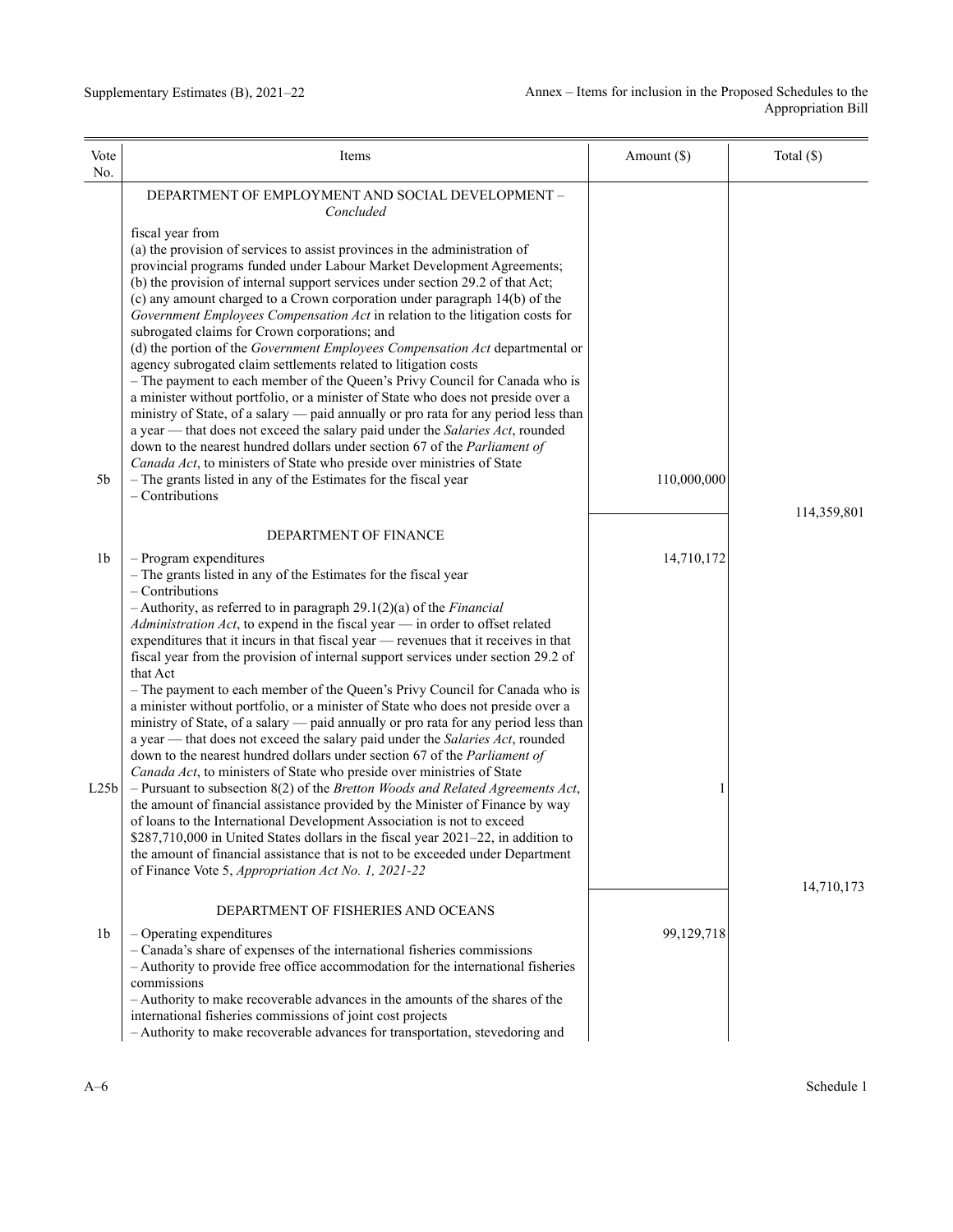| Vote<br>No.                       | Items                                                                                                                                                                                                                                                                                                                                                                                                                                                                                                                                                                                                                                                                                                                                                                                                                                                                                                                                                                                                                                                                                                                                                                                                                                                                                                                                                                                                                                                                                                                                                                                                                    | Amount $(\$)$            | Total (\$)  |
|-----------------------------------|--------------------------------------------------------------------------------------------------------------------------------------------------------------------------------------------------------------------------------------------------------------------------------------------------------------------------------------------------------------------------------------------------------------------------------------------------------------------------------------------------------------------------------------------------------------------------------------------------------------------------------------------------------------------------------------------------------------------------------------------------------------------------------------------------------------------------------------------------------------------------------------------------------------------------------------------------------------------------------------------------------------------------------------------------------------------------------------------------------------------------------------------------------------------------------------------------------------------------------------------------------------------------------------------------------------------------------------------------------------------------------------------------------------------------------------------------------------------------------------------------------------------------------------------------------------------------------------------------------------------------|--------------------------|-------------|
|                                   | DEPARTMENT OF FISHERIES AND OCEANS - Concluded                                                                                                                                                                                                                                                                                                                                                                                                                                                                                                                                                                                                                                                                                                                                                                                                                                                                                                                                                                                                                                                                                                                                                                                                                                                                                                                                                                                                                                                                                                                                                                           |                          |             |
| 5 <sub>b</sub><br>10 <sub>b</sub> | other shipping services performed for individuals, outside agencies and other<br>governments in the course of, or arising out of, the exercise of jurisdiction in<br>navigation, including aids to navigation and shipping<br>$-$ Authority, as referred to in paragraph 29.1(2)(a) of the <i>Financial</i><br>Administration Act, to expend in the fiscal year $-$ in order to offset<br>expenditures that it incurs in that fiscal year — revenues that it receives in that<br>fiscal year<br>(a) in the course of, or arising from, the activities of the Canadian Coast Guard;<br>and<br>(b) from the provision of internal support services under section 29.2 of that Act<br>- The payment to each member of the Queen's Privy Council for Canada who is<br>a minister without portfolio, or a minister of State who does not preside over a<br>ministry of State, of a salary — paid annually or pro rata for any period less than<br>a year — that does not exceed the salary paid under the Salaries Act, rounded<br>down to the nearest hundred dollars under section 67 of the Parliament of<br>Canada Act, to ministers of State who preside over ministries of State<br>$-$ Capital expenditures<br>- Authority to make payments to provinces, municipalities and local or private<br>authorities as contributions towards construction done by those bodies<br>- Authority for the purchase and disposal of commercial fishing vessels<br>- The grants listed in any of the Estimates for the fiscal year<br>$-$ Contributions                                                                             | 5,057,500<br>102,873,528 |             |
|                                   |                                                                                                                                                                                                                                                                                                                                                                                                                                                                                                                                                                                                                                                                                                                                                                                                                                                                                                                                                                                                                                                                                                                                                                                                                                                                                                                                                                                                                                                                                                                                                                                                                          |                          | 207,060,746 |
|                                   | DEPARTMENT OF FOREIGN AFFAIRS, TRADE AND DEVELOPMENT                                                                                                                                                                                                                                                                                                                                                                                                                                                                                                                                                                                                                                                                                                                                                                                                                                                                                                                                                                                                                                                                                                                                                                                                                                                                                                                                                                                                                                                                                                                                                                     |                          |             |
| 1 <sub>b</sub>                    | - Operating expenditures, including those related to the appointment of<br>Canada's representatives abroad, to the staff of those representatives, and to the<br>assignment of Canadians to the staffs of international organizations<br>- Authority to make recoverable advances to international organizations in<br>amounts not exceeding the amounts of the shares of those organizations<br>- Expenditures in respect of the provision of office accommodation for the<br>International Civil Aviation Organization<br>- Authority to make recoverable expenditures for assistance to and repatriation<br>of distressed Canadian citizens and Canadian residents who are abroad,<br>including their dependants<br>$-$ Authority, as referred to in paragraph 29.1(2)(a) of the <i>Financial</i><br>Administration Act, to expend in the fiscal year - in order to offset related<br>expenditures that it incurs in that fiscal year — revenues that it receives in that<br>fiscal year from<br>(a) trade and education fairs;<br>(b) departmental publications; and<br>(c) the following services:<br>(i) training services provided by the Canadian Foreign Service Institute,<br>(ii) trade missions and other international business development services,<br>(iii) investment development services,<br>(iv) international telecommunication services,<br>(v) other services provided abroad to other departments and to agencies, Crown<br>corporations and non-federal organizations, and<br>(vi) specialized consular services<br>- The payment to each member of the Queen's Privy Council for Canada who is | 2,483,049                |             |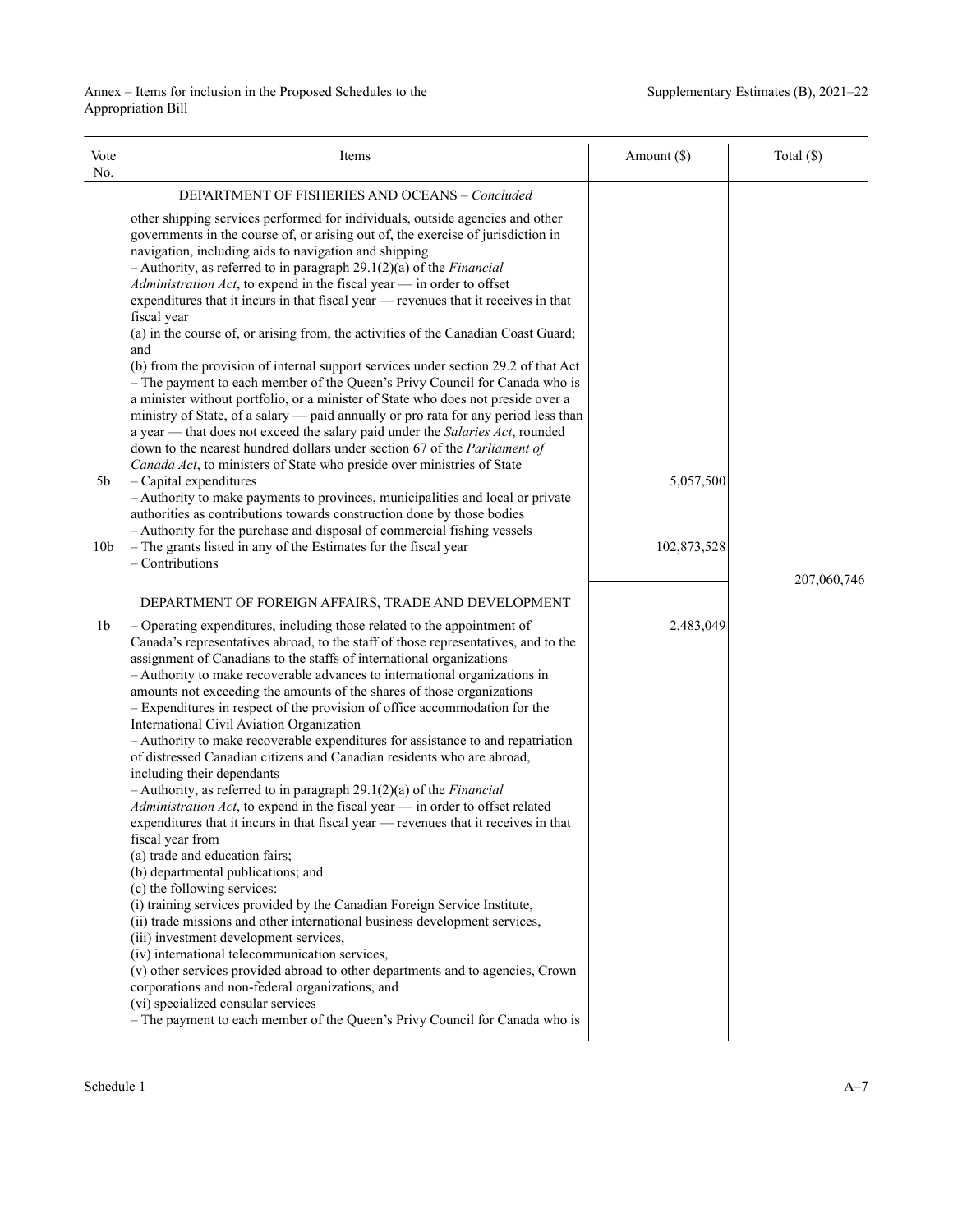| Vote<br>No.                         | Items                                                                                                                                                                                                                                                                                                                                                                                                                                                                                                                                                                                                                                                                                                                                                                                                                                                                                                                                                                                                                                                                                                                                                     | Amount $(\$)$ | Total $(\$)$ |
|-------------------------------------|-----------------------------------------------------------------------------------------------------------------------------------------------------------------------------------------------------------------------------------------------------------------------------------------------------------------------------------------------------------------------------------------------------------------------------------------------------------------------------------------------------------------------------------------------------------------------------------------------------------------------------------------------------------------------------------------------------------------------------------------------------------------------------------------------------------------------------------------------------------------------------------------------------------------------------------------------------------------------------------------------------------------------------------------------------------------------------------------------------------------------------------------------------------|---------------|--------------|
|                                     | DEPARTMENT OF FOREIGN AFFAIRS, TRADE AND DEVELOPMENT -<br>Concluded                                                                                                                                                                                                                                                                                                                                                                                                                                                                                                                                                                                                                                                                                                                                                                                                                                                                                                                                                                                                                                                                                       |               |              |
| 10 <sub>b</sub><br>L25 <sub>b</sub> | a minister without portfolio, or a minister of State who does not preside over a<br>ministry of State, of a salary — paid annually or pro rata for any period less than<br>a year — that does not exceed the salary paid under the Salaries Act, rounded<br>down to the nearest hundred dollars under section 67 of the Parliament of<br>Canada Act, to ministers of State who preside over ministries of State<br>- The grants listed in any of the Estimates for the fiscal year<br>- Contributions, including payments for other specified purposes and for the<br>provision of goods and services for<br>(a) the promotion of trade and investment; and<br>(b) international humanitarian assistance and assistance in relation to<br>international security, international development and global peace<br>$-$ Pursuant to subsection 12(2) of the International Development (Financial<br>Institutions) Assistance Act, the amount of financial assistance provided by the<br>Minister of Foreign Affairs, in consultation with the Minister of Finance, by way<br>of the purchase of shares of international financial institutions may not exceed | 681,000,000   |              |
|                                     | \$113,260,814 in United States dollars in the fiscal year 2021-22, which amount<br>is estimated in Canadian dollars at \$147,602,231                                                                                                                                                                                                                                                                                                                                                                                                                                                                                                                                                                                                                                                                                                                                                                                                                                                                                                                                                                                                                      |               |              |
|                                     | DEPARTMENT OF HEALTH                                                                                                                                                                                                                                                                                                                                                                                                                                                                                                                                                                                                                                                                                                                                                                                                                                                                                                                                                                                                                                                                                                                                      |               | 683,483,050  |
| 1 <sub>b</sub>                      | - Operating expenditures<br>$-$ Authority, as referred to in paragraph 29.1(2)(a) of the <i>Financial</i><br>Administration Act, to expend in the fiscal year $-$ in order to offset<br>expenditures that it incurs in that fiscal year — revenues that it receives in that<br>fiscal year from                                                                                                                                                                                                                                                                                                                                                                                                                                                                                                                                                                                                                                                                                                                                                                                                                                                           | 83,400,181    |              |
|                                     | (a) the provision of services or the sale of products related to health, to<br>well-being and to regulatory activities; and<br>(b) the provision of internal support services under section 29.2 of that Act<br>- The payment to each member of the Queen's Privy Council for Canada who is<br>a minister without portfolio, or a minister of State who does not preside over a<br>ministry of State, of a salary - paid annually or pro rata for any period less than<br>a year - that does not exceed the salary paid under the Salaries Act, rounded<br>down to the nearest hundred dollars under section 67 of the Parliament of<br>Canada Act, to ministers of State who preside over ministries of State                                                                                                                                                                                                                                                                                                                                                                                                                                            |               |              |
| 10 <sub>b</sub>                     | - The grants listed in any of the Estimates for the fiscal year<br>- Contributions, in the form of monetary payments or the provision of goods or<br>services                                                                                                                                                                                                                                                                                                                                                                                                                                                                                                                                                                                                                                                                                                                                                                                                                                                                                                                                                                                             | 96,517,786    |              |
|                                     | DEPARTMENT OF INDIGENOUS SERVICES                                                                                                                                                                                                                                                                                                                                                                                                                                                                                                                                                                                                                                                                                                                                                                                                                                                                                                                                                                                                                                                                                                                         |               | 179,917,967  |
| 1 <sub>b</sub>                      | $-$ Operating expenditures<br>- Expenditures on works, buildings and equipment<br>- Authority to make expenditures — recoverable or otherwise — on work<br>performed on property that is not federal property and on services provided in<br>respect of that property<br>- Authority to provide, in respect of Indian and Inuit economic development<br>activities, for the capacity development for Indians and Inuit and the furnishing<br>of materials and equipment<br>- Authority to sell electric power to private consumers in remote locations when<br>alternative local sources of supply are not available, in accordance with terms                                                                                                                                                                                                                                                                                                                                                                                                                                                                                                            | 336,848,403   |              |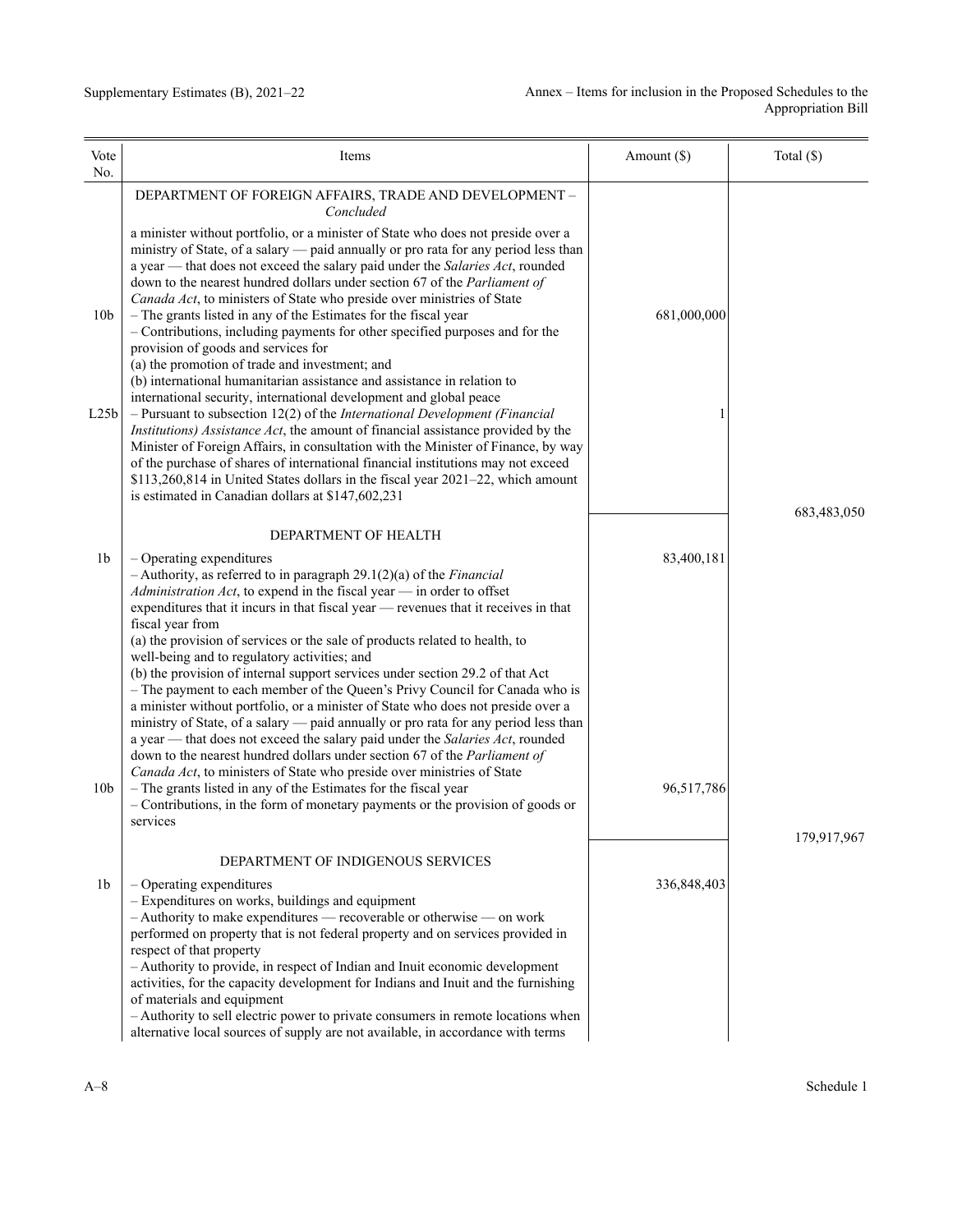| Vote<br>No.     | Items                                                                                                                                                                                                                                                                                                                                                                                                                                                                                                                                                                                                                                                                                                                                                                                                                                                                                                                                                                                                                                                                                                                                                                                                                                                                                  | Amount $(\$)$ | Total (\$)    |
|-----------------|----------------------------------------------------------------------------------------------------------------------------------------------------------------------------------------------------------------------------------------------------------------------------------------------------------------------------------------------------------------------------------------------------------------------------------------------------------------------------------------------------------------------------------------------------------------------------------------------------------------------------------------------------------------------------------------------------------------------------------------------------------------------------------------------------------------------------------------------------------------------------------------------------------------------------------------------------------------------------------------------------------------------------------------------------------------------------------------------------------------------------------------------------------------------------------------------------------------------------------------------------------------------------------------|---------------|---------------|
|                 | DEPARTMENT OF INDIGENOUS SERVICES - Concluded                                                                                                                                                                                                                                                                                                                                                                                                                                                                                                                                                                                                                                                                                                                                                                                                                                                                                                                                                                                                                                                                                                                                                                                                                                          |               |               |
|                 | and conditions approved by the Governor in Council<br>$-$ Authority, as referred to in paragraph 29.1(2)(a) of the <i>Financial</i><br>Administration Act, to expend in the fiscal year - in order to offset related<br>expenditures that it incurs in that fiscal year - revenues that it receives in that<br>fiscal year from<br>(a) the provision of services or the sale of products related to health protection                                                                                                                                                                                                                                                                                                                                                                                                                                                                                                                                                                                                                                                                                                                                                                                                                                                                  |               |               |
|                 | and medical services; and<br>(b) the provision of internal support services under section 29.2 of that Act<br>- The payment to each member of the Queen's Privy Council for Canada who is<br>a minister without portfolio, or a minister of State who does not preside over a<br>ministry of State, of a salary — paid annually or pro rata for any period less than<br>a year — that does not exceed the salary paid under the Salaries Act, rounded<br>down to the nearest hundred dollars under section 67 of the Parliament of                                                                                                                                                                                                                                                                                                                                                                                                                                                                                                                                                                                                                                                                                                                                                     |               |               |
| 5b              | Canada Act, to ministers of State who preside over ministries of State<br>$-$ Capital expenditures<br>- Expenditures on buildings, works, land and equipment the operation, control<br>and ownership of which<br>(a) may be transferred to provincial governments on terms and conditions<br>approved by the Governor in Council; or<br>(b) may be transferred to Indian bands, groups of Indians or individual Indians<br>at the discretion of the Minister of Indigenous Services                                                                                                                                                                                                                                                                                                                                                                                                                                                                                                                                                                                                                                                                                                                                                                                                    | 40,000        |               |
| 10 <sub>b</sub> | - Expenditures on buildings, works, land and equipment that are on other than<br>federal property<br>- Authority to make recoverable expenditures on roads and related works in<br>amounts not exceeding the shares of provincial governments of expenditures<br>- The grants listed in any of the Estimates for the fiscal year<br>- Contributions, in the form of monetary payments or the provision of goods or<br>services                                                                                                                                                                                                                                                                                                                                                                                                                                                                                                                                                                                                                                                                                                                                                                                                                                                         | 1,734,582,743 | 2,071,471,146 |
|                 | DEPARTMENT OF INDUSTRY                                                                                                                                                                                                                                                                                                                                                                                                                                                                                                                                                                                                                                                                                                                                                                                                                                                                                                                                                                                                                                                                                                                                                                                                                                                                 |               |               |
| 1b              | - Operating expenditures<br>$-$ Authority, as referred to in paragraph 29.1(2)(a) of the <i>Financial</i><br>Administration Act, to expend in the fiscal year - in order to offset<br>expenditures that it incurs in that fiscal year — revenues that it receives in that<br>fiscal year from<br>(a) the provision of internal support services under section 29.2 of that Act, and<br>the provision of internal support services to the Canadian Intellectual Property<br>Office;<br>(b) activities and operations related to communications research at the<br>Communications Research Centre;<br>(c) services and insolvency processes under the Bankruptcy and Insolvency Act<br>at the Office of the Superintendent of Bankruptcy;<br>(d) activities and operations carried out by Corporations Canada under the<br>Canada Business Corporations Act, the Boards of Trade Act, the Canada<br>Cooperatives Act and the Canada Not-for-profit Corporations Act; and<br>(e) services and regulatory processes for mergers and merger-related matters,<br>including pre-merger notifications, advance ruling certificates and written<br>opinions, under the Competition Act at the Competition Bureau<br>- The payment to each member of the Queen's Privy Council for Canada who is | 15,857,193    |               |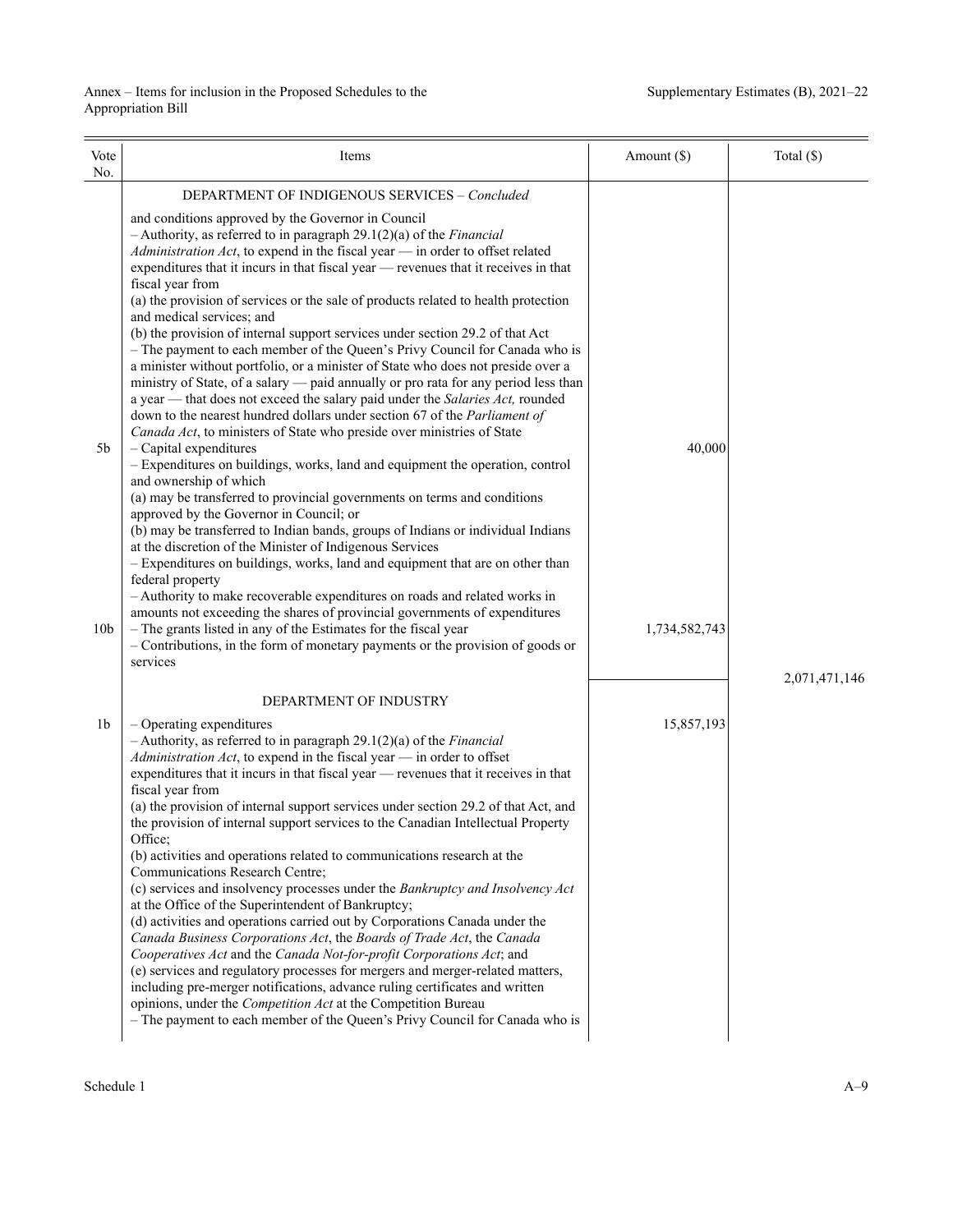| Vote<br>No.                             | Items                                                                                                                                                                                                                                                                                                                                                                                                                                                                                                                                                                                                                                                                                                                                                                                                                                                                                                                                                                                                                                                                                                                                                                                                                                                                                                                                                                                                                                                                                                                                                                                                                                                                                                                                                                                                                                                                                                                                                                                                                                                                                                                                                                                                                                                                                                                                                                                                                                                                                 | Amount $(\$)$                          | Total (\$)  |
|-----------------------------------------|---------------------------------------------------------------------------------------------------------------------------------------------------------------------------------------------------------------------------------------------------------------------------------------------------------------------------------------------------------------------------------------------------------------------------------------------------------------------------------------------------------------------------------------------------------------------------------------------------------------------------------------------------------------------------------------------------------------------------------------------------------------------------------------------------------------------------------------------------------------------------------------------------------------------------------------------------------------------------------------------------------------------------------------------------------------------------------------------------------------------------------------------------------------------------------------------------------------------------------------------------------------------------------------------------------------------------------------------------------------------------------------------------------------------------------------------------------------------------------------------------------------------------------------------------------------------------------------------------------------------------------------------------------------------------------------------------------------------------------------------------------------------------------------------------------------------------------------------------------------------------------------------------------------------------------------------------------------------------------------------------------------------------------------------------------------------------------------------------------------------------------------------------------------------------------------------------------------------------------------------------------------------------------------------------------------------------------------------------------------------------------------------------------------------------------------------------------------------------------------|----------------------------------------|-------------|
|                                         | DEPARTMENT OF INDUSTRY - Concluded                                                                                                                                                                                                                                                                                                                                                                                                                                                                                                                                                                                                                                                                                                                                                                                                                                                                                                                                                                                                                                                                                                                                                                                                                                                                                                                                                                                                                                                                                                                                                                                                                                                                                                                                                                                                                                                                                                                                                                                                                                                                                                                                                                                                                                                                                                                                                                                                                                                    |                                        |             |
| 10 <sub>b</sub>                         | a minister without portfolio, or a minister of State who does not preside over a<br>ministry of State, of a salary — paid annually or pro rata for any period less than<br>a year — that does not exceed the salary paid under the Salaries Act, rounded<br>down to the nearest hundred dollars under section 67 of the Parliament of<br>Canada Act, to ministers of State who preside over ministries of State<br>- The grants listed in any of the Estimates for the fiscal year<br>$-$ Contributions                                                                                                                                                                                                                                                                                                                                                                                                                                                                                                                                                                                                                                                                                                                                                                                                                                                                                                                                                                                                                                                                                                                                                                                                                                                                                                                                                                                                                                                                                                                                                                                                                                                                                                                                                                                                                                                                                                                                                                               | 18,331,345                             | 34,188,538  |
|                                         | DEPARTMENT OF NATIONAL DEFENCE                                                                                                                                                                                                                                                                                                                                                                                                                                                                                                                                                                                                                                                                                                                                                                                                                                                                                                                                                                                                                                                                                                                                                                                                                                                                                                                                                                                                                                                                                                                                                                                                                                                                                                                                                                                                                                                                                                                                                                                                                                                                                                                                                                                                                                                                                                                                                                                                                                                        |                                        |             |
| 1b<br>5 <sub>b</sub><br>10 <sub>b</sub> | - Operating expenditures<br>- Authority for total commitments, subject to allotment by the Treasury Board,<br>of \$46,061,550,858 for the purposes of Votes 1, 5 and 10 of the Department<br>regardless of the year in which the payment of those commitments comes due<br>(of which it is estimated that \$23,337,696,148 will come due for payment in<br>future years)<br>- Authority, subject to the direction of the Treasury Board, to make recoverable<br>expenditures or advances in respect of materials supplied to, or services<br>performed on behalf of, individuals, corporations, outside agencies, other<br>federal departments and agencies and other governments<br>- Payments<br>(a) in respect of pension, insurance and social security programs or other<br>arrangements for employees locally engaged outside of Canada; and<br>(b) in respect of the administration of such programs or arrangements, including<br>premiums, contributions, benefit payments, fees and other expenditures made in<br>respect of such employees and for any other persons that the Treasury Board<br>determines<br>$-$ Authority, as referred to in paragraph 29.1(2)(a) of the <i>Financial</i><br>Administration Act, to expend in the fiscal year $-$ in order to offset related<br>expenditures that it incurs in that fiscal year — revenues that it receives in that<br>fiscal year, including from the provision of internal support services under<br>section 29.2 of that Act<br>- The payment to each member of the Queen's Privy Council for Canada who is<br>a minister without portfolio, or a minister of State who does not preside over a<br>ministry of State, of a salary - paid annually or pro rata for any period less than<br>a year — that does not exceed the salary paid under the Salaries Act, rounded<br>down to the nearest hundred dollars under section 67 of the Parliament of<br>Canada Act, to ministers of State who preside over ministries of State<br>$-$ Capital expenditures<br>- The grants listed in any of the Estimates for the fiscal year and contributions,<br>which grants and contributions may include<br>(a) monetary payments or, in lieu of payment made to a recipient,<br>(i) the provision of goods or services, or<br>(ii) the provision of the use of facilities; and<br>(b) the contributions that may be approved by the Governor in Council in<br>accordance with section 3 of The Defence Appropriation Act, 1950 | 577,991,293<br>2,462,813<br>63,900,000 |             |
|                                         | (i) for the provision or transfer of defence equipment,<br>(ii) for the provision of services for defence purposes, or<br>(iii) for the provision or transfer of supplies or facilities for defence purposes                                                                                                                                                                                                                                                                                                                                                                                                                                                                                                                                                                                                                                                                                                                                                                                                                                                                                                                                                                                                                                                                                                                                                                                                                                                                                                                                                                                                                                                                                                                                                                                                                                                                                                                                                                                                                                                                                                                                                                                                                                                                                                                                                                                                                                                                          |                                        |             |
|                                         |                                                                                                                                                                                                                                                                                                                                                                                                                                                                                                                                                                                                                                                                                                                                                                                                                                                                                                                                                                                                                                                                                                                                                                                                                                                                                                                                                                                                                                                                                                                                                                                                                                                                                                                                                                                                                                                                                                                                                                                                                                                                                                                                                                                                                                                                                                                                                                                                                                                                                       |                                        | 644,354,106 |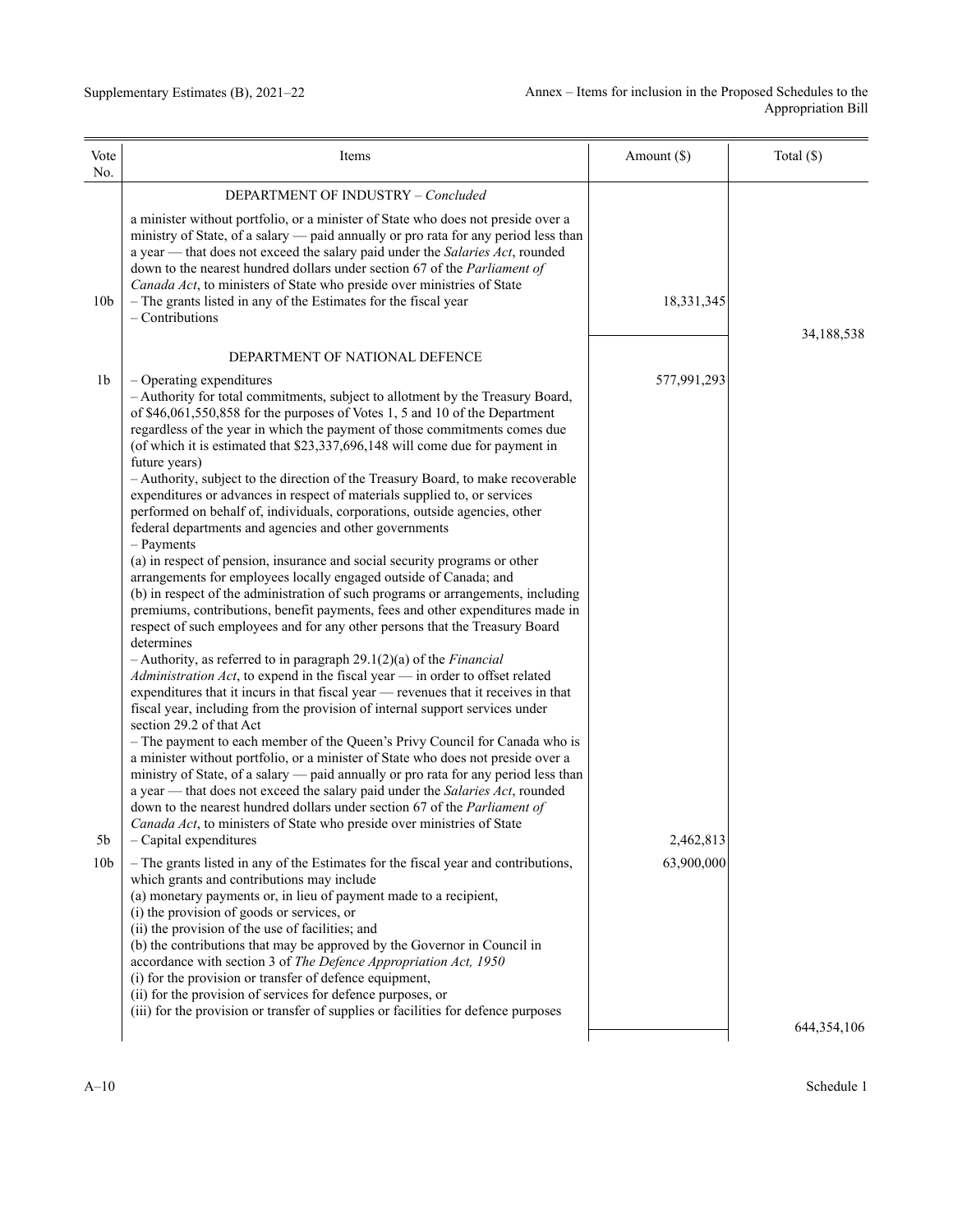| Vote<br>No.          | Items                                                                                                                                                                                                                                                                                                                                                                                                                                                                                                                                                                                                                                                                                                                                                                                                                                                                                                                                                                                                                                                                                                                                                                                                                                                                                                                                                           | Amount (\$)             | Total $(\$)$ |
|----------------------|-----------------------------------------------------------------------------------------------------------------------------------------------------------------------------------------------------------------------------------------------------------------------------------------------------------------------------------------------------------------------------------------------------------------------------------------------------------------------------------------------------------------------------------------------------------------------------------------------------------------------------------------------------------------------------------------------------------------------------------------------------------------------------------------------------------------------------------------------------------------------------------------------------------------------------------------------------------------------------------------------------------------------------------------------------------------------------------------------------------------------------------------------------------------------------------------------------------------------------------------------------------------------------------------------------------------------------------------------------------------|-------------------------|--------------|
|                      | DEPARTMENT OF NATURAL RESOURCES                                                                                                                                                                                                                                                                                                                                                                                                                                                                                                                                                                                                                                                                                                                                                                                                                                                                                                                                                                                                                                                                                                                                                                                                                                                                                                                                 |                         |              |
| 1 <sub>b</sub>       | $-$ Operating expenditures<br>$-$ Authority, as referred to in paragraph 29.1(2)(a) of the Financial<br>Administration Act, to expend in the fiscal year - in order to offset<br>expenditures that it incurs in that fiscal year — revenues that it receives in that<br>fiscal year from<br>(a) the sale of forestry and information products;<br>(b) the issue of licences, permits and certificates under the Explosives Act and<br>the Explosives Regulations, 2013;<br>(c) training and certification activities related to the Act and Regulations referred<br>to in paragraph (b);<br>(d) research, consultation, testing, analysis and administration services and<br>research products as part of the departmental operations; and<br>(e) the provision of internal support services under section 29.2 of the Financial<br><b>Administration Act</b><br>- The payment to each member of the Queen's Privy Council for Canada who is<br>a minister without portfolio, or a minister of State who does not preside over a<br>ministry of State, of a salary — paid annually or pro rata for any period less than<br>a year — that does not exceed the salary paid under the Salaries Act, rounded<br>down to the nearest hundred dollars under section 67 of the Parliament of<br>Canada Act, to ministers of State who preside over ministries of State | 30,074,019              |              |
| 5b                   | $-$ Capital expenditures                                                                                                                                                                                                                                                                                                                                                                                                                                                                                                                                                                                                                                                                                                                                                                                                                                                                                                                                                                                                                                                                                                                                                                                                                                                                                                                                        | 10,938,534              |              |
| 10 <sub>b</sub>      | - The grants listed in any of the Estimates for the fiscal year<br>$-$ Contributions                                                                                                                                                                                                                                                                                                                                                                                                                                                                                                                                                                                                                                                                                                                                                                                                                                                                                                                                                                                                                                                                                                                                                                                                                                                                            | 28,493,653              |              |
|                      | DEPARTMENT OF PUBLIC SAFETY AND EMERGENCY PREPAREDNESS                                                                                                                                                                                                                                                                                                                                                                                                                                                                                                                                                                                                                                                                                                                                                                                                                                                                                                                                                                                                                                                                                                                                                                                                                                                                                                          |                         | 69,506,206   |
| 1b<br>5 <sub>b</sub> | - Operating expenditures<br>$-$ Capital expenditures<br>$-$ Authority, as referred to in paragraph 29.1(2)(a) of the <i>Financial</i><br>Administration Act, to expend in the fiscal year - in order to offset related<br>expenditures that it incurs in that fiscal year - revenues that it receives in that<br>fiscal year including from the provision of internal support services under<br>section 29.2 of that Act<br>- The payment to each member of the Queen's Privy Council for Canada who is<br>a minister without portfolio, or a minister of State who does not preside over a<br>ministry of State, of a salary — paid annually or pro rata for any period less than<br>a year — that does not exceed the salary paid under the Salaries Act, rounded<br>down to the nearest hundred dollars under section 67 of the Parliament of<br>Canada Act, to ministers of State who preside over ministries of State<br>- The grants listed in any of the Estimates for the fiscal year<br>$-$ Contributions                                                                                                                                                                                                                                                                                                                                              | 5,202,450<br>98,200,000 | 103,402,450  |
|                      | DEPARTMENT OF THE ENVIRONMENT                                                                                                                                                                                                                                                                                                                                                                                                                                                                                                                                                                                                                                                                                                                                                                                                                                                                                                                                                                                                                                                                                                                                                                                                                                                                                                                                   |                         |              |
| 1 <sub>b</sub>       | $-$ Operating expenditures<br>- Authority for the Minister of the Environment to engage consultants as<br>required by different Boards at the remuneration that those Boards determine<br>$-$ Authority, as referred to in paragraph 29.1(2)(a) of the <i>Financial</i><br>Administration Act, to expend in the fiscal year - in order to offset related<br>expenditures that it incurs in that fiscal year — revenues that it receives in that                                                                                                                                                                                                                                                                                                                                                                                                                                                                                                                                                                                                                                                                                                                                                                                                                                                                                                                 | 43,299,537              |              |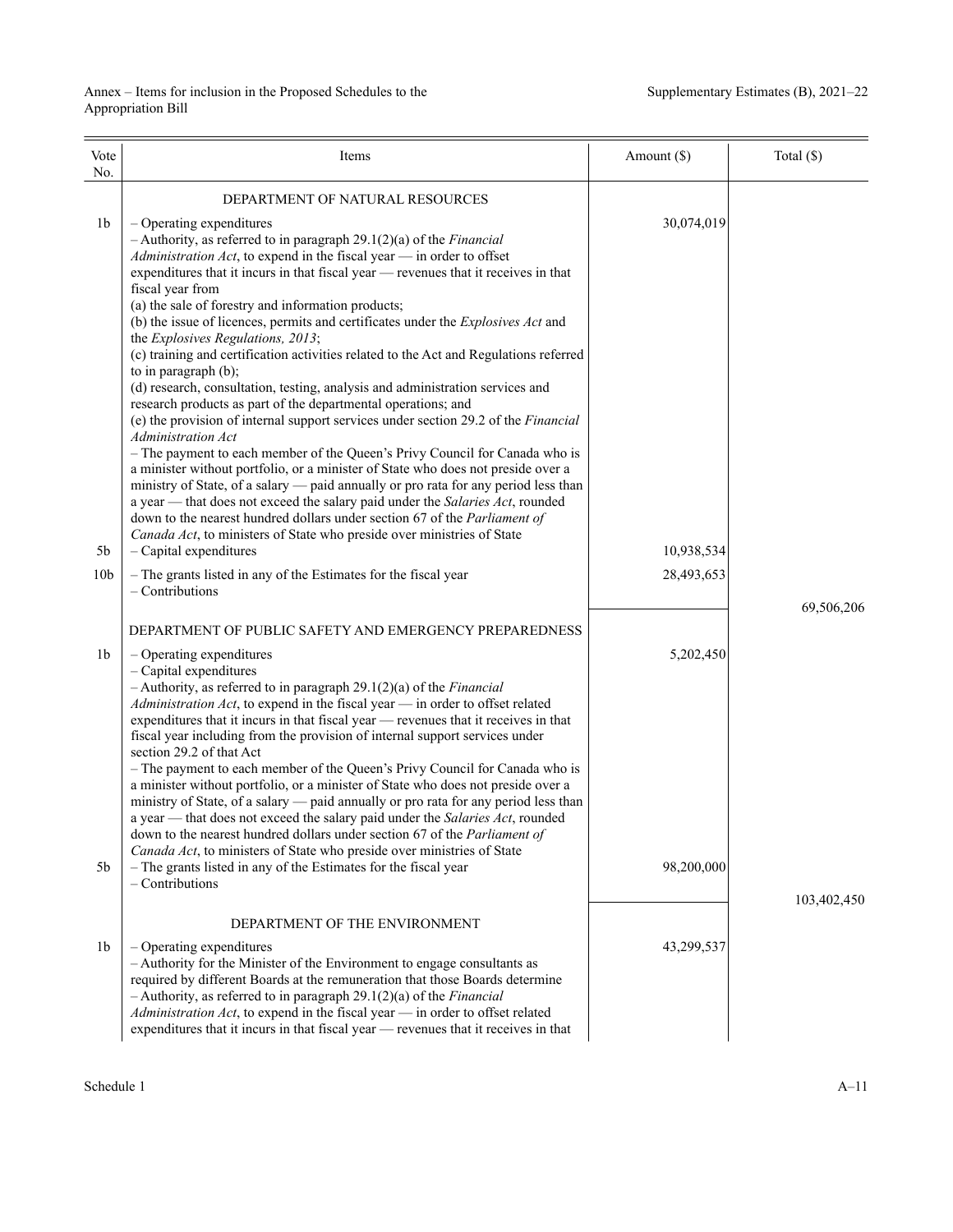| Vote<br>No.     | Items                                                                                                                                                                                                                                                                                                                                                                                                                                                                                                                                                                                                                                                                                                                                                                                                                                                                                                                                                                                                                                                                                                                                                                                                                                                                           | Amount $(\$)$ | Total (\$)  |
|-----------------|---------------------------------------------------------------------------------------------------------------------------------------------------------------------------------------------------------------------------------------------------------------------------------------------------------------------------------------------------------------------------------------------------------------------------------------------------------------------------------------------------------------------------------------------------------------------------------------------------------------------------------------------------------------------------------------------------------------------------------------------------------------------------------------------------------------------------------------------------------------------------------------------------------------------------------------------------------------------------------------------------------------------------------------------------------------------------------------------------------------------------------------------------------------------------------------------------------------------------------------------------------------------------------|---------------|-------------|
|                 | DEPARTMENT OF THE ENVIRONMENT - Concluded                                                                                                                                                                                                                                                                                                                                                                                                                                                                                                                                                                                                                                                                                                                                                                                                                                                                                                                                                                                                                                                                                                                                                                                                                                       |               |             |
|                 | fiscal year from the provision of internal support services under section 29.2 of<br>that Act and from the provision of services, the sale of information products, the<br>collection of entrance fees, the granting of leases or the issuance of licenses or<br>other authorizations, including<br>(a) research, analysis and scientific services;<br>(b) hydrometric surveys;<br>(c) regulatory services;<br>(d) monitoring services, including monitoring services with respect to the oil<br>sands;<br>(e) fees for entry to federal real property or federal immovables;<br>(f) permits; and<br>(g) services in respect of federal real property or federal immovables, including<br>the granting of surface leases to oil and gas companies and the issuance of<br>licences for grazing                                                                                                                                                                                                                                                                                                                                                                                                                                                                                   |               |             |
|                 | - The payment to each member of the Queen's Privy Council for Canada who is<br>a minister without portfolio, or a minister of State who does not preside over a<br>ministry of State, of a salary — paid annually or pro rata for any period less than<br>a year — that does not exceed the salary paid under the Salaries Act, rounded<br>down to the nearest hundred dollars under section 67 of the Parliament of                                                                                                                                                                                                                                                                                                                                                                                                                                                                                                                                                                                                                                                                                                                                                                                                                                                            |               |             |
| 5 <sub>b</sub>  | Canada Act, to ministers of State who preside over ministries of State<br>$-$ Capital expenditures<br>- Authority to make payments to provinces and municipalities as contributions<br>towards construction done by those bodies<br>- Authority to make recoverable advances not exceeding the amount of the<br>shares of provincial and outside agencies of the cost of joint projects including                                                                                                                                                                                                                                                                                                                                                                                                                                                                                                                                                                                                                                                                                                                                                                                                                                                                               | 1,773,500     |             |
| 10 <sub>b</sub> | expenditures on other than federal property<br>- The grants listed in any of the Estimates for the fiscal year<br>- Contributions, including ones to developing countries by way of the<br>Multilateral Fund for the Implementation of the Montreal Protocol taking the<br>form of monetary payments or the provision of goods, equipment or services                                                                                                                                                                                                                                                                                                                                                                                                                                                                                                                                                                                                                                                                                                                                                                                                                                                                                                                           | 84,950,335    | 130,023,372 |
|                 | DEPARTMENT OF VETERANS AFFAIRS                                                                                                                                                                                                                                                                                                                                                                                                                                                                                                                                                                                                                                                                                                                                                                                                                                                                                                                                                                                                                                                                                                                                                                                                                                                  |               |             |
| 1b              | - Operating expenditures<br>- Expenditures related to the upkeep of real property or immovable property,<br>including engineering and other investigatory planning expenses that do not add<br>tangible value to the property, payment of taxes, insurance and public utilities<br>- Expenditures related to, subject to the approval of the Governor in Council,<br>(a) necessary remedial work on properties constructed under individual firm<br>price contracts and sold under the Veterans' Land Act (R.S.C. 1970, c. V-4), to<br>correct defects for which neither the veteran nor the contractor may be held<br>financially responsible; and<br>(b) other work on other properties that is required to protect the Director's<br>interest or right in those properties<br>- The payment to each member of the Queen's Privy Council for Canada who is<br>a minister without portfolio, or a minister of State who does not preside over a<br>ministry of State, of a salary — paid annually or pro rata for any period less than<br>a year — that does not exceed the salary paid under the Salaries Act, rounded<br>down to the nearest hundred dollars under section 67 of the Parliament of<br>Canada Act, to ministers of State who preside over ministries of State | 14,216,193    |             |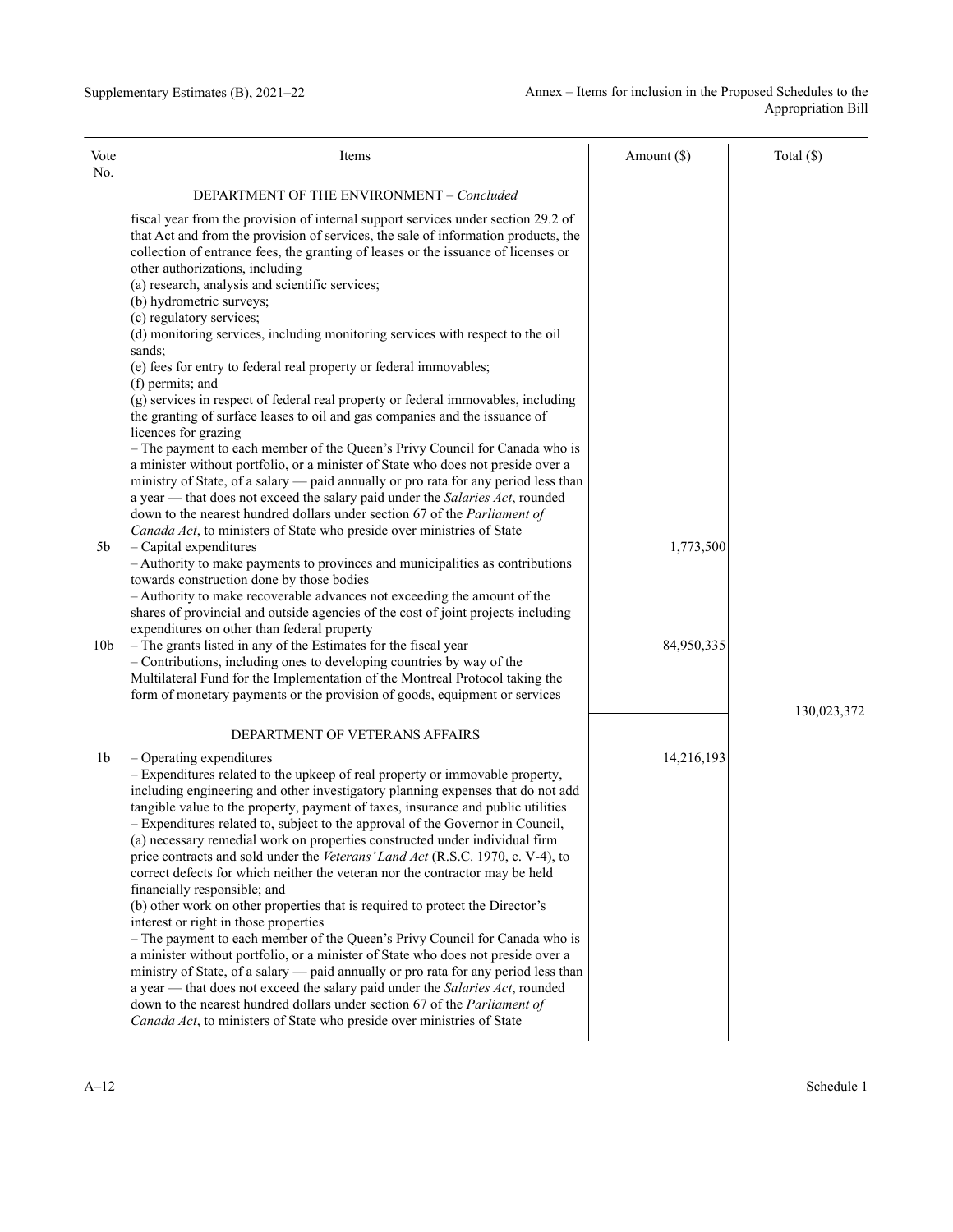| Vote<br>No.    | Items                                                                                                                                                                                                                                                                                                                                                                                                                                                                                                                                                                                           | Amount $(\$)$ | Total $(\$)$ |
|----------------|-------------------------------------------------------------------------------------------------------------------------------------------------------------------------------------------------------------------------------------------------------------------------------------------------------------------------------------------------------------------------------------------------------------------------------------------------------------------------------------------------------------------------------------------------------------------------------------------------|---------------|--------------|
|                | DEPARTMENT OF VETERANS AFFAIRS - Concluded                                                                                                                                                                                                                                                                                                                                                                                                                                                                                                                                                      |               |              |
| 5 <sub>b</sub> | - The grants listed in any of the Estimates for the fiscal year; however, the<br>amount listed for any grant may be increased or decreased, subject to the<br>approval of the Treasury Board<br>$-$ Contributions                                                                                                                                                                                                                                                                                                                                                                               | 5,000,000     |              |
|                |                                                                                                                                                                                                                                                                                                                                                                                                                                                                                                                                                                                                 |               | 19,216,193   |
| 1 <sub>b</sub> | DEPARTMENT OF WESTERN ECONOMIC DIVERSIFICATION<br>$-$ Operating expenditures<br>$-$ Authority, as referred to in paragraph 29.1(2)(a) of the <i>Financial</i><br>Administration Act, to expend in the fiscal year - in order to offset related<br>expenditures that it incurs in that fiscal year - revenues that it receives in that                                                                                                                                                                                                                                                           |               | 1            |
|                | fiscal year from the provision of internal support services under section 29.2 of<br>that Act<br>- The payment to each member of the Queen's Privy Council for Canada who is<br>a Minister without portfolio, or a minister of State who does not preside over a<br>ministry of State, of a salary - paid annually or pro rata for any period less than<br>a year - that does not exceed the salary paid under the Salaries Act, rounded<br>down to the nearest hundred dollars under section 67 of the Parliament of<br>Canada Act, to ministers of State who preside over ministries of State |               |              |
|                | ECONOMIC DEVELOPMENT AGENCY OF CANADA FOR THE REGIONS<br>OF QUEBEC                                                                                                                                                                                                                                                                                                                                                                                                                                                                                                                              |               |              |
| 1 <sub>b</sub> | $-$ Operating expenditures<br>- The payment to each member of the Queen's Privy Council for Canada who is<br>a minister without portfolio, or a minister of State who does not preside over a<br>ministry of State, of a salary — paid annually or pro rata for any period less than<br>a year — that does not exceed the salary paid under the Salaries Act, rounded<br>down to the nearest hundred dollars under section 67 of the Parliament of<br>Canada Act, to ministers of State who preside over ministries of State                                                                    | 1,943,549     |              |
| 5 <sub>b</sub> | - The grants listed in any of the Estimates for the fiscal year<br>$-$ Contributions                                                                                                                                                                                                                                                                                                                                                                                                                                                                                                            | 50,934,394    |              |
|                | FEDERAL ECONOMIC DEVELOPMENT AGENCY FOR NORTHERN<br><b>ONTARIO</b>                                                                                                                                                                                                                                                                                                                                                                                                                                                                                                                              |               | 52,877,943   |
| 1 <sub>b</sub> | $-$ Operating expenditures<br>- The payment to each member of the Queen's Privy Council for Canada who is<br>a Minister without portfolio, or a minister of State who does not preside over a<br>ministry of State, of a salary — paid annually or pro rata for any period less than<br>a year - that does not exceed the salary paid under the Salaries Act, rounded<br>down to the nearest hundred dollars under section 67 of the Parliament of                                                                                                                                              | 787,218       |              |
| 5b             | Canada Act, to ministers of State who preside over ministries of State<br>- The grants listed in any of the Estimates for the fiscal year<br>$-$ Contributions                                                                                                                                                                                                                                                                                                                                                                                                                                  | 21,076,585    | 21,863,803   |
|                | FEDERAL ECONOMIC DEVELOPMENT AGENCY FOR SOUTHERN<br>ONTARIO                                                                                                                                                                                                                                                                                                                                                                                                                                                                                                                                     |               |              |
| 1b             | $-$ Operating expenditures                                                                                                                                                                                                                                                                                                                                                                                                                                                                                                                                                                      | 4,814,426     |              |
| 5 <sub>b</sub> | - The grants listed in any of the Estimates for the fiscal year<br>- Contributions                                                                                                                                                                                                                                                                                                                                                                                                                                                                                                              | 57,504,127    |              |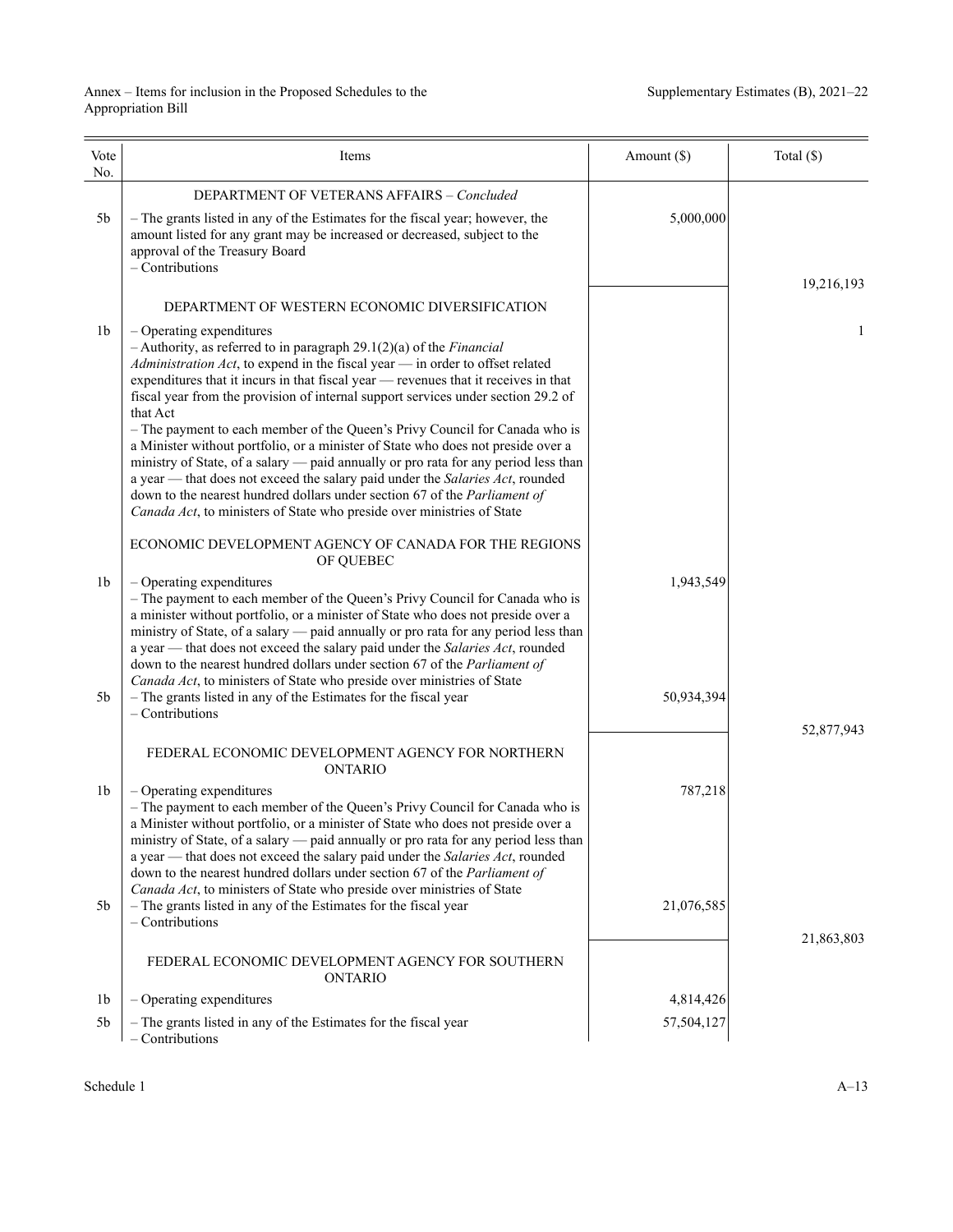| Vote<br>No.     | Items                                                                                                                                                                                                                                                                                                                                                                                         | Amount $(\$)$ | Total $(\$)$ |
|-----------------|-----------------------------------------------------------------------------------------------------------------------------------------------------------------------------------------------------------------------------------------------------------------------------------------------------------------------------------------------------------------------------------------------|---------------|--------------|
|                 |                                                                                                                                                                                                                                                                                                                                                                                               |               | 62,318,553   |
|                 | FINANCIAL TRANSACTIONS AND REPORTS ANALYSIS CENTRE OF<br><b>CANADA</b>                                                                                                                                                                                                                                                                                                                        |               |              |
| 1 <sub>b</sub>  | $-$ Program expenditures                                                                                                                                                                                                                                                                                                                                                                      |               | 2,034,643    |
|                 | <b>HOUSE OF COMMONS</b>                                                                                                                                                                                                                                                                                                                                                                       |               |              |
| 1 <sub>b</sub>  | - Program expenditures, including payments in respect of the cost of operating<br>Members' constituency offices<br>$-$ Contributions                                                                                                                                                                                                                                                          |               | 17,721,742   |
|                 | - Authority to expend revenues that it receives during the fiscal year arising<br>from its activities                                                                                                                                                                                                                                                                                         |               |              |
|                 | LIBRARY AND ARCHIVES OF CANADA                                                                                                                                                                                                                                                                                                                                                                |               |              |
| 1 <sub>b</sub>  | $-$ Operating expenditures<br>- Contributions                                                                                                                                                                                                                                                                                                                                                 |               | 4,634,638    |
|                 | $-$ Authority, as referred to in paragraph 29.1(2)(a) of the <i>Financial</i><br>Administration Act, to expend in the fiscal year - in order to offset related<br>expenditures that it incurs in that fiscal year - revenues that it receives in that<br>fiscal year from<br>(a) the provision of access to the collection and from the reproduction of<br>materials from the collection; and |               |              |
|                 | (b) the provision of internal support services under section 29.2 of that Act<br>NATIONAL ARTS CENTRE CORPORATION                                                                                                                                                                                                                                                                             |               |              |
| 1 <sub>b</sub>  | - Payments to the Corporation for operating expenditures                                                                                                                                                                                                                                                                                                                                      |               | 20,700,000   |
|                 |                                                                                                                                                                                                                                                                                                                                                                                               |               |              |
| 1 <sub>b</sub>  | NATIONAL FILM BOARD<br>$-$ Program expenditures                                                                                                                                                                                                                                                                                                                                               |               | 5,087,000    |
|                 |                                                                                                                                                                                                                                                                                                                                                                                               |               |              |
|                 | NATIONAL GALLERY OF CANADA                                                                                                                                                                                                                                                                                                                                                                    |               |              |
| 1 <sub>b</sub>  | - Payments to the Gallery for operating and capital expenditures                                                                                                                                                                                                                                                                                                                              |               | 6,200,000    |
|                 | NATIONAL MUSEUM OF SCIENCE AND TECHNOLOGY                                                                                                                                                                                                                                                                                                                                                     |               |              |
| 1 <sub>b</sub>  | - Payments to the Museum for operating and capital expenditures                                                                                                                                                                                                                                                                                                                               |               | 14,603,000   |
|                 | NATIONAL RESEARCH COUNCIL OF CANADA                                                                                                                                                                                                                                                                                                                                                           |               |              |
| 1b              | $-$ Operating expenditures                                                                                                                                                                                                                                                                                                                                                                    | 9,723,550     |              |
| 10 <sub>b</sub> | - The grants listed in any of the Estimates for the fiscal year<br>- Contributions, including the provision of goods and services for the<br>international Thirty Meter Telescope Observatory                                                                                                                                                                                                 | 103,500,000   |              |
|                 | NATURAL SCIENCES AND ENGINEERING RESEARCH COUNCIL                                                                                                                                                                                                                                                                                                                                             |               | 113,223,550  |
| 1b              | $-$ Operating expenditures                                                                                                                                                                                                                                                                                                                                                                    | 1,167,747     |              |
| 5 <sub>b</sub>  | - The grants listed in any of the Estimates for the fiscal year                                                                                                                                                                                                                                                                                                                               | 22,000,000    |              |
|                 |                                                                                                                                                                                                                                                                                                                                                                                               |               | 23, 167, 747 |
|                 | OFFICE OF INFRASTRUCTURE OF CANADA                                                                                                                                                                                                                                                                                                                                                            |               |              |
| 1b              | - Operating expenditures<br>- The payment to each member of the Queen's Privy Council for Canada who is                                                                                                                                                                                                                                                                                       | 13,239,556    |              |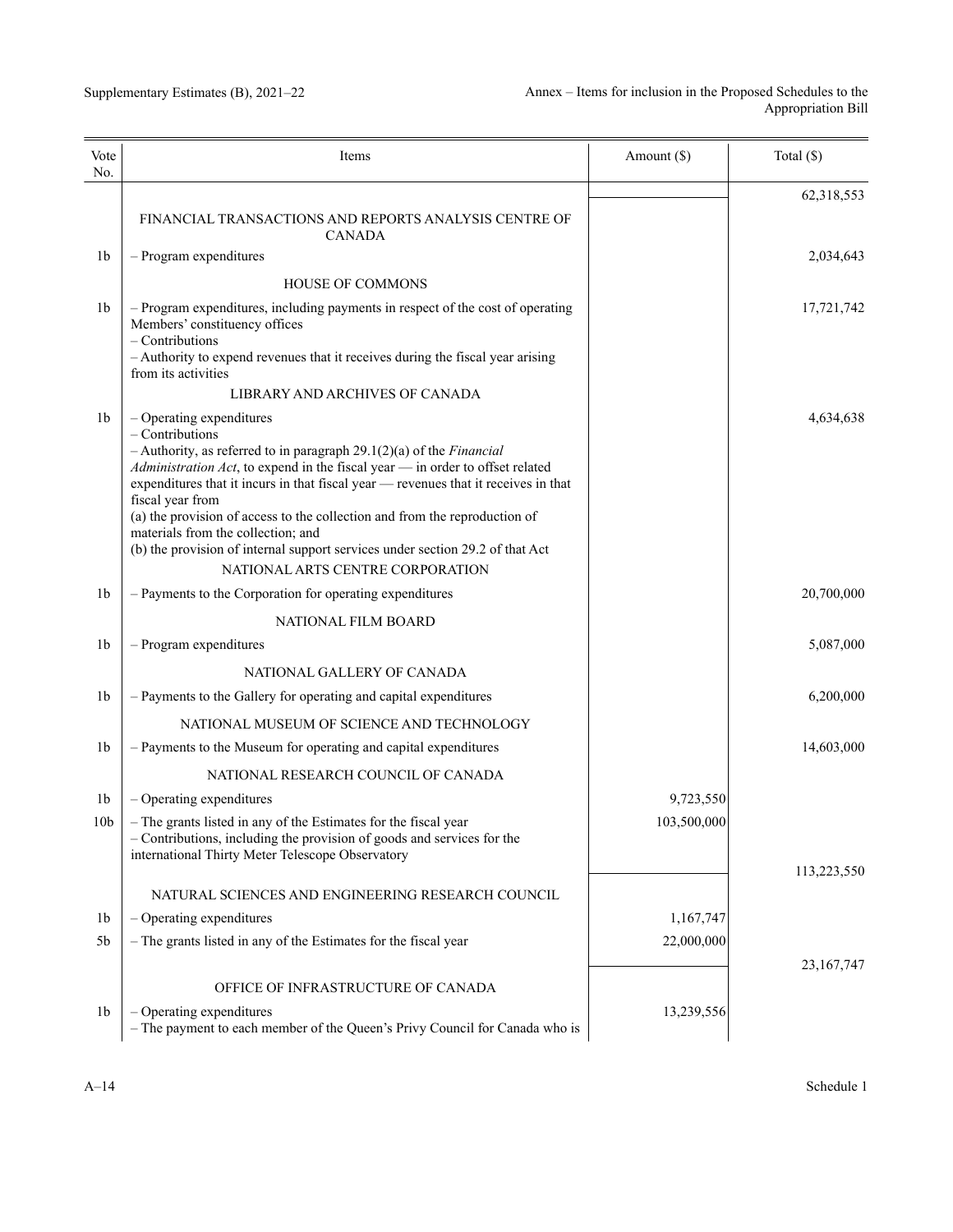| Vote<br>No.    | Items                                                                                                                                                                                                                                                                                                                                                                                                                                                                                                                                                                                                                                                                                                                                                                                                   | Amount (\$) | Total (\$)  |
|----------------|---------------------------------------------------------------------------------------------------------------------------------------------------------------------------------------------------------------------------------------------------------------------------------------------------------------------------------------------------------------------------------------------------------------------------------------------------------------------------------------------------------------------------------------------------------------------------------------------------------------------------------------------------------------------------------------------------------------------------------------------------------------------------------------------------------|-------------|-------------|
|                | OFFICE OF INFRASTRUCTURE OF CANADA - Concluded                                                                                                                                                                                                                                                                                                                                                                                                                                                                                                                                                                                                                                                                                                                                                          |             |             |
| 5 <sub>b</sub> | a minister without portfolio, or a minister of State who does not preside over a<br>ministry of State, of a salary — paid annually or pro rata for any period less than<br>a year - that does not exceed the salary paid under the Salaries Act, rounded<br>down to the nearest hundred dollars under section 67 of the Parliament of<br>Canada Act, to ministers of State who preside over ministries of State<br>$-$ Capital expenditures                                                                                                                                                                                                                                                                                                                                                             | 81,018,731  |             |
|                |                                                                                                                                                                                                                                                                                                                                                                                                                                                                                                                                                                                                                                                                                                                                                                                                         |             | 94,258,287  |
|                | OFFICE OF THE COMMISSIONER OF LOBBYING                                                                                                                                                                                                                                                                                                                                                                                                                                                                                                                                                                                                                                                                                                                                                                  |             |             |
| 1b             | $-$ Program expenditures                                                                                                                                                                                                                                                                                                                                                                                                                                                                                                                                                                                                                                                                                                                                                                                |             | 556,217     |
|                | OFFICES OF THE INFORMATION AND PRIVACY COMMISSIONERS OF<br><b>CANADA</b>                                                                                                                                                                                                                                                                                                                                                                                                                                                                                                                                                                                                                                                                                                                                |             |             |
| 1b             | $-$ Program expenditures $-$ Office of the Information Commissioner                                                                                                                                                                                                                                                                                                                                                                                                                                                                                                                                                                                                                                                                                                                                     |             | 876,292     |
|                | PACIFIC ECONOMIC DEVELOPMENT AGENCY OF CANADA                                                                                                                                                                                                                                                                                                                                                                                                                                                                                                                                                                                                                                                                                                                                                           |             |             |
| 1 <sub>b</sub> | - Operating expenditures<br>- The payment to each member of the Queen's Privy Council for Canada who is<br>a minister without portfolio, or a minister of State who does not preside over a<br>ministry of State, of a salary - paid annually or pro rata for any period less than<br>a year - that does not exceed the salary paid under the Salaries Act, rounded<br>down to the nearest hundred dollars under section 67 of the Parliament of<br>Canada Act, to ministers of State who preside over ministries of State                                                                                                                                                                                                                                                                              | 23,685,762  |             |
| 5b             | - The grants listed in any of the Estimates for the fiscal year<br>$-$ Contributions                                                                                                                                                                                                                                                                                                                                                                                                                                                                                                                                                                                                                                                                                                                    | 131,819,368 |             |
|                |                                                                                                                                                                                                                                                                                                                                                                                                                                                                                                                                                                                                                                                                                                                                                                                                         |             | 155,505,130 |
|                | PARKS CANADA AGENCY                                                                                                                                                                                                                                                                                                                                                                                                                                                                                                                                                                                                                                                                                                                                                                                     |             |             |
| 1 <sub>b</sub> | $-$ Program expenditures<br>- Capital expenditures<br>- The grants listed in any of the Estimates for the fiscal year<br>- Contributions, including<br>(a) expenditures on other than federal property; and<br>(b) payments to provinces and municipalities as contributions towards the cost<br>of undertakings carried out by those bodies                                                                                                                                                                                                                                                                                                                                                                                                                                                            |             | 129,409,160 |
|                | PRIVY COUNCIL OFFICE                                                                                                                                                                                                                                                                                                                                                                                                                                                                                                                                                                                                                                                                                                                                                                                    |             |             |
| 1b             | $-$ Program expenditures, including<br>(a) operating expenditures of Commissions of Inquiry not otherwise provided<br>for;<br>(b) contributions in respect of costs incurred by persons appearing before<br>Commissions of Inquiry; and<br>(c) the operation of the Prime Minister's residence<br>$-$ Authority, as referred to in paragraph 29.1(2)(a) of the <i>Financial</i><br>Administration Act, to expend in the fiscal year - in order to offset related<br>expenditures that it incurs in that fiscal year — revenues that it receives in that<br>fiscal year from<br>(a) the provision of intelligence analysis training; and<br>(b) the provision of internal support services under section 29.2 of that Act<br>- The payment to each member of the Queen's Privy Council for Canada who is |             | 10,787,927  |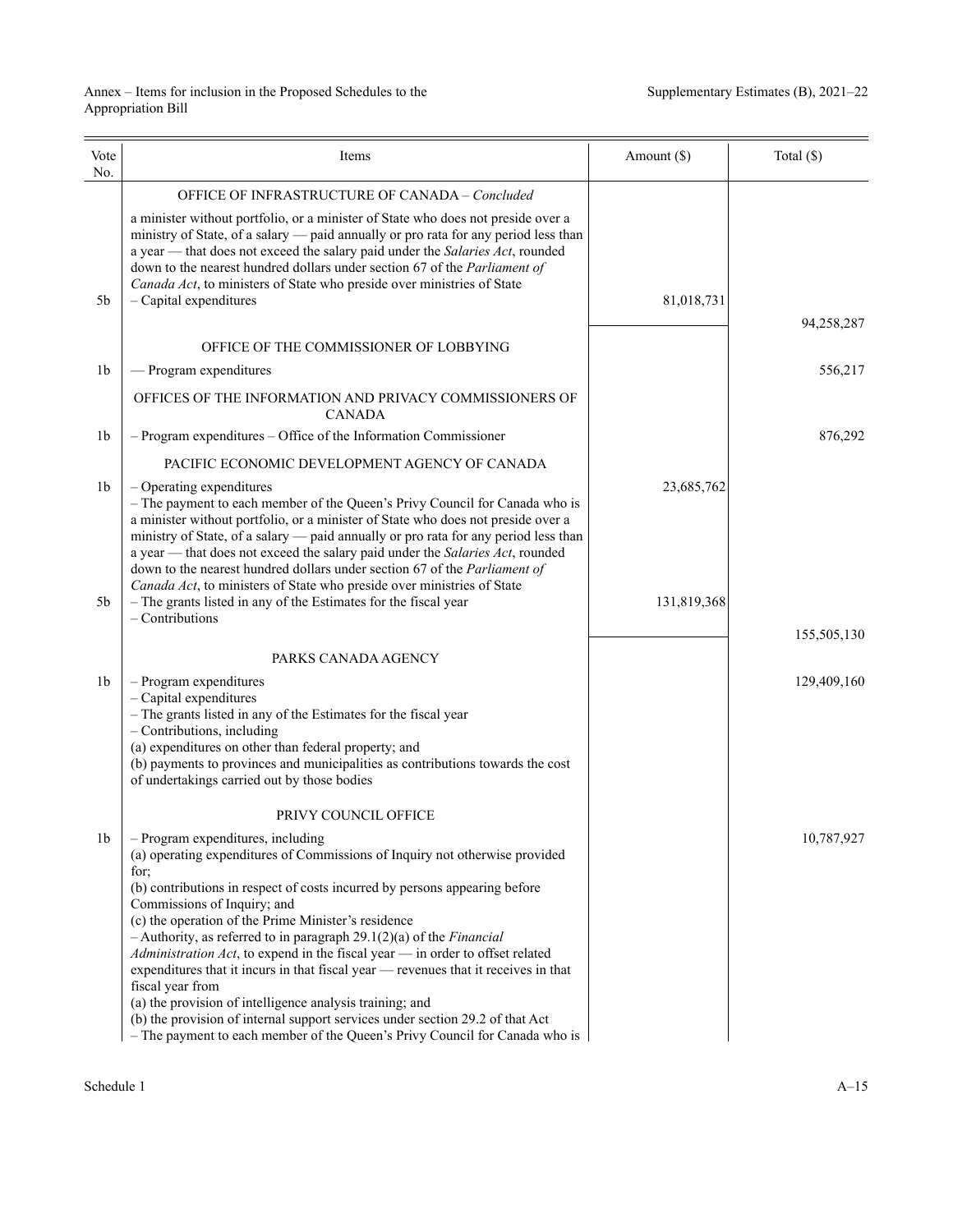| Vote<br>No.                      | Items                                                                                                                                                                                                                                                                                                                                                                                                                                                                                                                               | Amount $(\$)$            | Total $(\$)$ |
|----------------------------------|-------------------------------------------------------------------------------------------------------------------------------------------------------------------------------------------------------------------------------------------------------------------------------------------------------------------------------------------------------------------------------------------------------------------------------------------------------------------------------------------------------------------------------------|--------------------------|--------------|
|                                  | PRIVY COUNCIL OFFICE - Concluded                                                                                                                                                                                                                                                                                                                                                                                                                                                                                                    |                          |              |
|                                  | a minister without portfolio, or a minister of State who does not preside over a<br>ministry of State, of a salary - paid annually or pro rata for any period less than<br>a year — that does not exceed the salary paid under the Salaries Act, rounded<br>down to the nearest hundred dollars under section 67 of the Parliament of<br>Canada Act, to ministers of State who preside over ministries of State                                                                                                                     |                          |              |
|                                  | ROYAL CANADIAN MOUNTED POLICE                                                                                                                                                                                                                                                                                                                                                                                                                                                                                                       |                          |              |
| 1 <sub>b</sub>                   | $-$ Operating expenditures<br>$-$ Authority, as referred to in paragraph 29.1(2)(a) of the <i>Financial</i><br>Administration Act, to expend in the fiscal year - in order to offset related<br>expenditures that it incurs in that fiscal year - revenues that it receives in that<br>fiscal year including from the provision of internal support services under<br>section 29.2 of that Act                                                                                                                                      | 1,414,833                |              |
| 5b                               | $-$ Capital expenditures                                                                                                                                                                                                                                                                                                                                                                                                                                                                                                            | 235,000                  |              |
| 10 <sub>b</sub>                  | - The grants listed in any of the Estimates for the fiscal year; however, the<br>amount listed for any grant may be increased or decreased, subject to the<br>approval of the Treasury Board<br>$-$ Contributions                                                                                                                                                                                                                                                                                                                   | 76,466,343               |              |
|                                  |                                                                                                                                                                                                                                                                                                                                                                                                                                                                                                                                     |                          | 78,116,176   |
|                                  | <b>SHARED SERVICES CANADA</b>                                                                                                                                                                                                                                                                                                                                                                                                                                                                                                       |                          |              |
| 1 <sub>b</sub><br>5 <sub>b</sub> | $-$ Operating expenditures<br>$-$ Authority, as referred to in paragraph 29.1(2)(a) of the <i>Financial</i><br>Administration Act, to expend in the fiscal year - in order to offset<br>expenditures that it incurs in that fiscal year from the provision of information<br>technology services under the Shared Services Canada Act - revenues that it<br>receives in that fiscal year from the provision of those services<br>$-$ Capital expenditures<br>- Authority, as referred to in paragraph $29.1(2)(a)$ of the Financial | 20,330,329<br>23,224,702 |              |
|                                  | Administration Act, to expend in the fiscal year - in order to offset capital<br>expenditures that it incurs in that fiscal year — revenues that it receives in that<br>fiscal year from the provision of information technology services under the<br>Shared Services Canada Act                                                                                                                                                                                                                                                   |                          |              |
|                                  |                                                                                                                                                                                                                                                                                                                                                                                                                                                                                                                                     |                          | 43,555,031   |
|                                  | SOCIAL SCIENCES AND HUMANITIES RESEARCH COUNCIL                                                                                                                                                                                                                                                                                                                                                                                                                                                                                     |                          |              |
| 1b                               | $-$ Operating expenditures                                                                                                                                                                                                                                                                                                                                                                                                                                                                                                          | 3,645,484                |              |
| 5 <sub>b</sub>                   | - The grants listed in any of the Estimates for the fiscal year                                                                                                                                                                                                                                                                                                                                                                                                                                                                     | 1,920,000                |              |
|                                  | TELEFILM CANADA                                                                                                                                                                                                                                                                                                                                                                                                                                                                                                                     |                          | 5,565,484    |
| 1 <sub>b</sub>                   | - Payments to the corporation to be used for the purposes set out in the Telefilm<br>Canada Act                                                                                                                                                                                                                                                                                                                                                                                                                                     |                          | 22,447,122   |
|                                  | THE NATIONAL BATTLEFIELDS COMMISSION                                                                                                                                                                                                                                                                                                                                                                                                                                                                                                |                          |              |
| 1 <sub>b</sub>                   | $-$ Program expenditures                                                                                                                                                                                                                                                                                                                                                                                                                                                                                                            |                          | 5,228,347    |
|                                  | TREASURY BOARD SECRETARIAT                                                                                                                                                                                                                                                                                                                                                                                                                                                                                                          |                          |              |
| 1 <sub>b</sub>                   | $-$ Program expenditures<br>- Authority, as referred to in paragraph $29.1(2)(a)$ of the <i>Financial</i>                                                                                                                                                                                                                                                                                                                                                                                                                           | 12,031,710               |              |